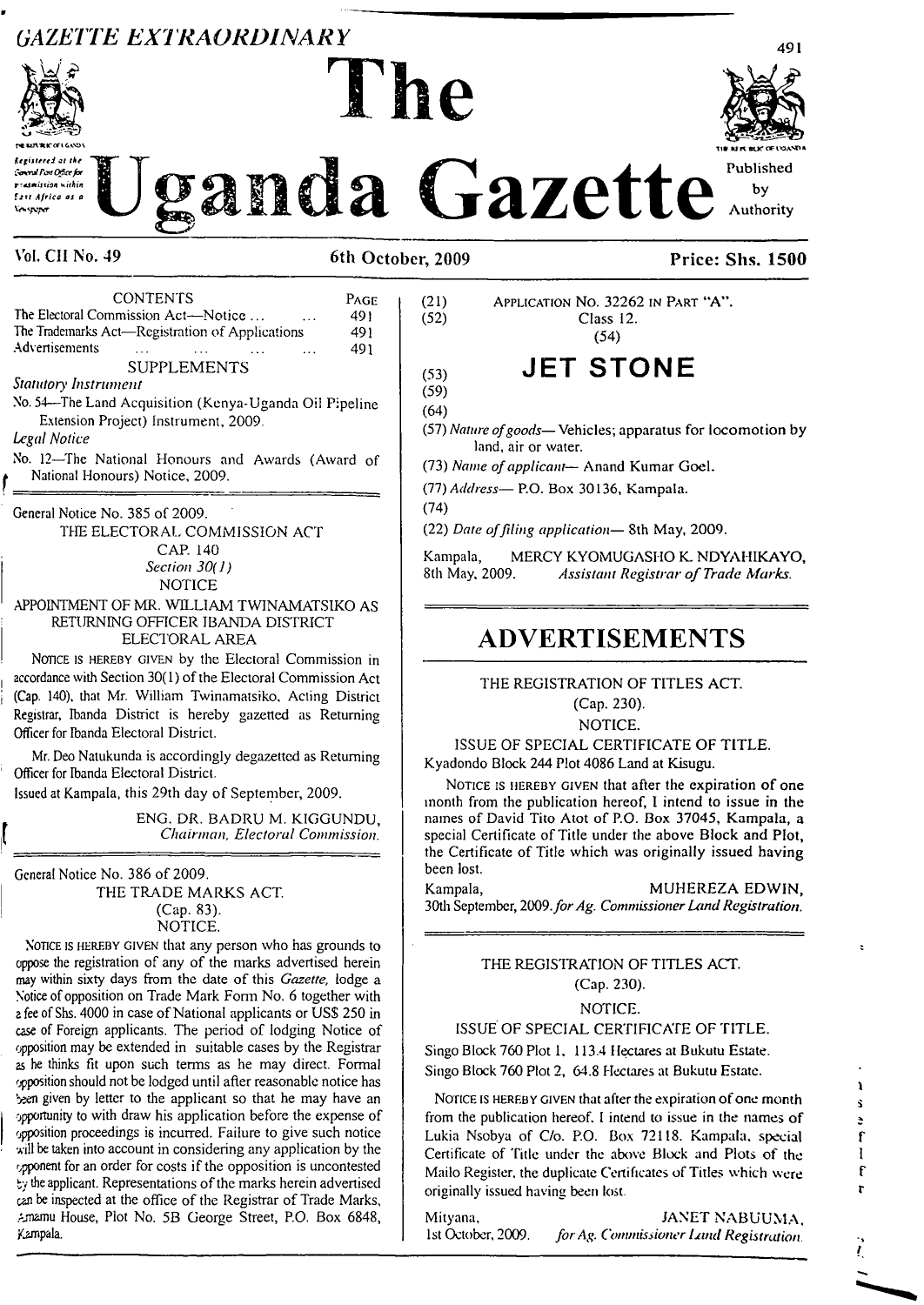#### **STATUTORY INSTRUMENTS SUPPLEMENT No. 27** 6th October, 2009

#### **STATUTORY INSTRUMENTS SUPPLEMENT**

*to The Uganda Gazette No. 49 Volume CII dated 6th October, 2009* Printed by UPPC, Entebbe, by Order of the Government.

# **STATUTORY INSTRUMENTS**

# **2009 No. 54.**

# **The Land Acquisition (Kenya-Uganda Oil Pipeline Extension Project) Instrument, 2009.**

*(Under section 3 of the Land Acquisition Act, Cap. 226)*

IN EXERCISE of the powers conferred upon the Minister responsible for lands, by section 3 of the Land Acquisition Act Cap 226, this Instrument is made this 18th day of August, 2009.

# **1. Title.**

This Instrument may be cited as the Land Acquisition (Kenya-Uganda Oil Pipeline Extension Project) Instrument, 2009.

# **2. Declaration of land required for public purpose.**

The parcels of land described in part 1 of the Schedule set out in the final alignment of the corridor for the Kenya-Uganda Oil Pipeline Extension Project and illustrated in the maps set out in part 2 of the Schedule are declared to be land acquired by Government for a public purpose.

# **3. Inspection of plans and maps of the declared land.**

The plans and maps of the land referred to in paragraph 2 may be inspected at the office of the Commissioner of Lands and Surveys, Entebbe, during office hours.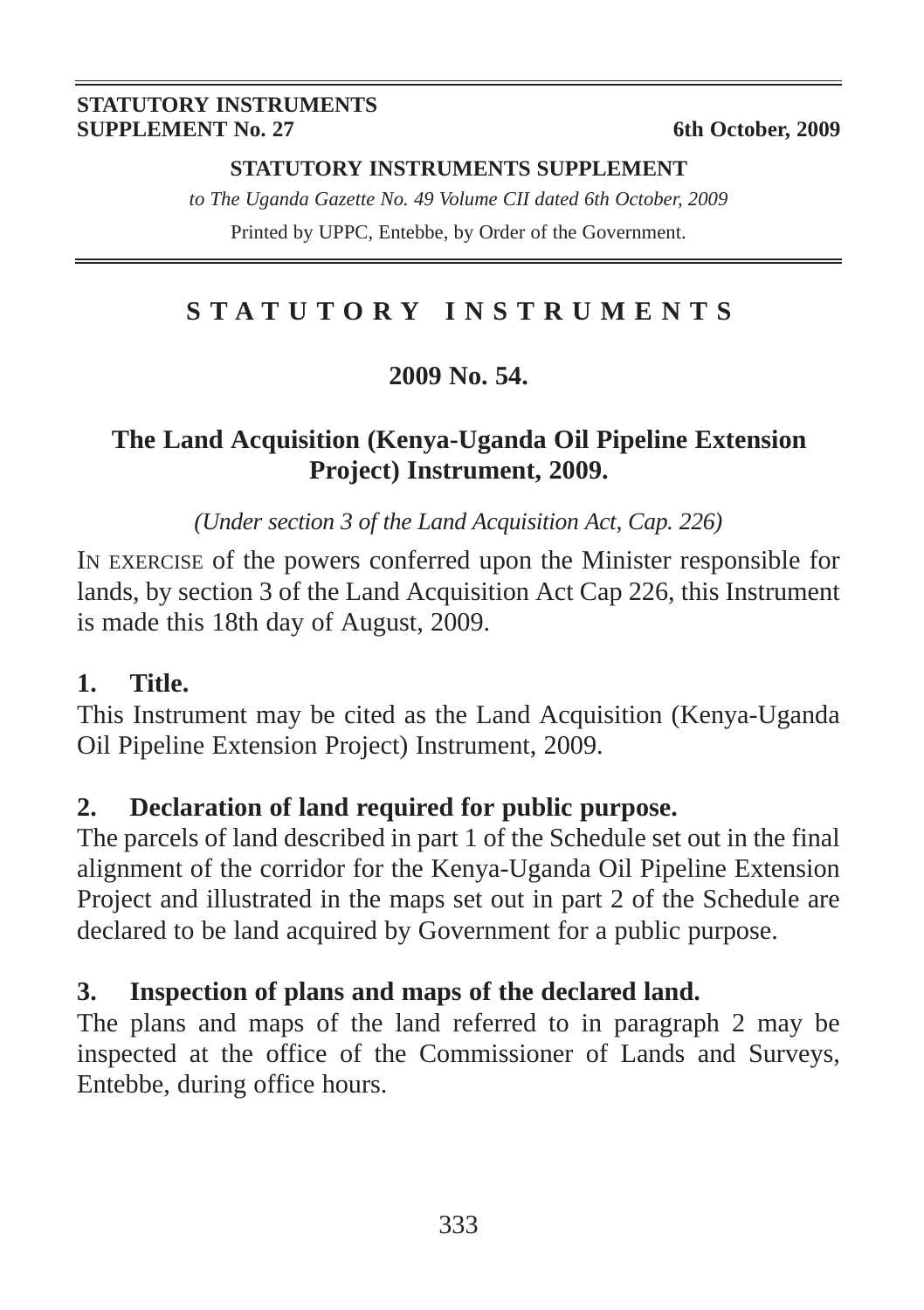# **SCHEDULE** PART 1 *paragraph 3*

#### DESCRIPTION OF THE LAND TO BE ACQUIRED FOR THE CONSTRUCTION OF THE CORRIDOR OF THE KENYA-UGANDA OIL PIPELINE EXTENSION PROJECT

#### **TORORO DISTRICT**

# **OSUKURU SUB COUNTY ABWANGET LCI CELL**

| Chainage/Location<br>in (km+meter) from<br>Eldoret | Name of Claimant             | Affected Land/<br>Kibanja<br>(Acres) | Affected Land/<br>Kibanja<br>( <i>Hectares</i> ) |
|----------------------------------------------------|------------------------------|--------------------------------------|--------------------------------------------------|
| $128+050$                                          | <b>Omungat Francis</b>       | 0.301                                | 0.122                                            |
| $128 + 100$                                        | <b>Emong Micheal</b>         | 0.494                                | 0.200                                            |
| $128 + 150$                                        | Avala Max                    | 0.057                                | 0.023                                            |
| $128 + 200$                                        | <b>Emongor Justo Ongalla</b> | 0.697                                | 0.282                                            |
| $128 + 300$                                        | <b>Olupot Denis</b>          | 0.586                                | 0.237                                            |
| $128 + 350$                                        | Nicholas Emadau              | 0.030                                | 0.012                                            |
| $128 + 380$                                        | Sarah Atyang                 | 0.153                                | 0.062                                            |
| $128 + 400$                                        | Ekwaro John                  | 0.297                                | 0.120                                            |
| $128 + 500$                                        | Sliver Oteba                 | 0.487                                | 0.197                                            |
| $128 + 550$                                        | Sabastiano Emucheru          | 0.284                                | 0.115                                            |
| $128 + 570$                                        | Otori Daniel                 | 0.044                                | 0.018                                            |
| $128 + 600$                                        | Alfairi Oteingino            | 0.255                                | 0.103                                            |
| $128 + 620$                                        | Silver Omachulang            | 0.067                                | 0.027                                            |
| $128 + 630$                                        | <b>Ekonyelet Micheal</b>     | 0.089                                | 0.036                                            |
| $128 + 640$                                        | Charles Ekonyelet            | 0.020                                | 0.008                                            |
| $128 + 700$                                        | Micheal Ekonyelet            | 0.381                                | 0.154                                            |
| $128 + 750$                                        | <b>Ikileng Lawrence</b>      | 0.442                                | 0.179                                            |
| $128 + 850$                                        | Rosemary Ebu                 | 0.304                                | 0.123                                            |
| $128 + 900$                                        | Otori Valentine              | 0.462                                | 0.187                                            |
| $128 + 950$                                        | Oteba John Bosco             | 0.153                                | 0.062                                            |
| $129+000$                                          | Omunyin Alfred               | 1.065                                | 0.431                                            |
|                                                    |                              |                                      |                                                  |

#### **NGELECHOM VILLAGE**

| $129 + 200$ | Osuna Otwani   | 2.066 | 0.836 |
|-------------|----------------|-------|-------|
| $129 + 550$ | Aroni Matildah | 0.511 | 0.207 |
| $129 + 600$ | Omuku Vincent  | 0.324 | 0.131 |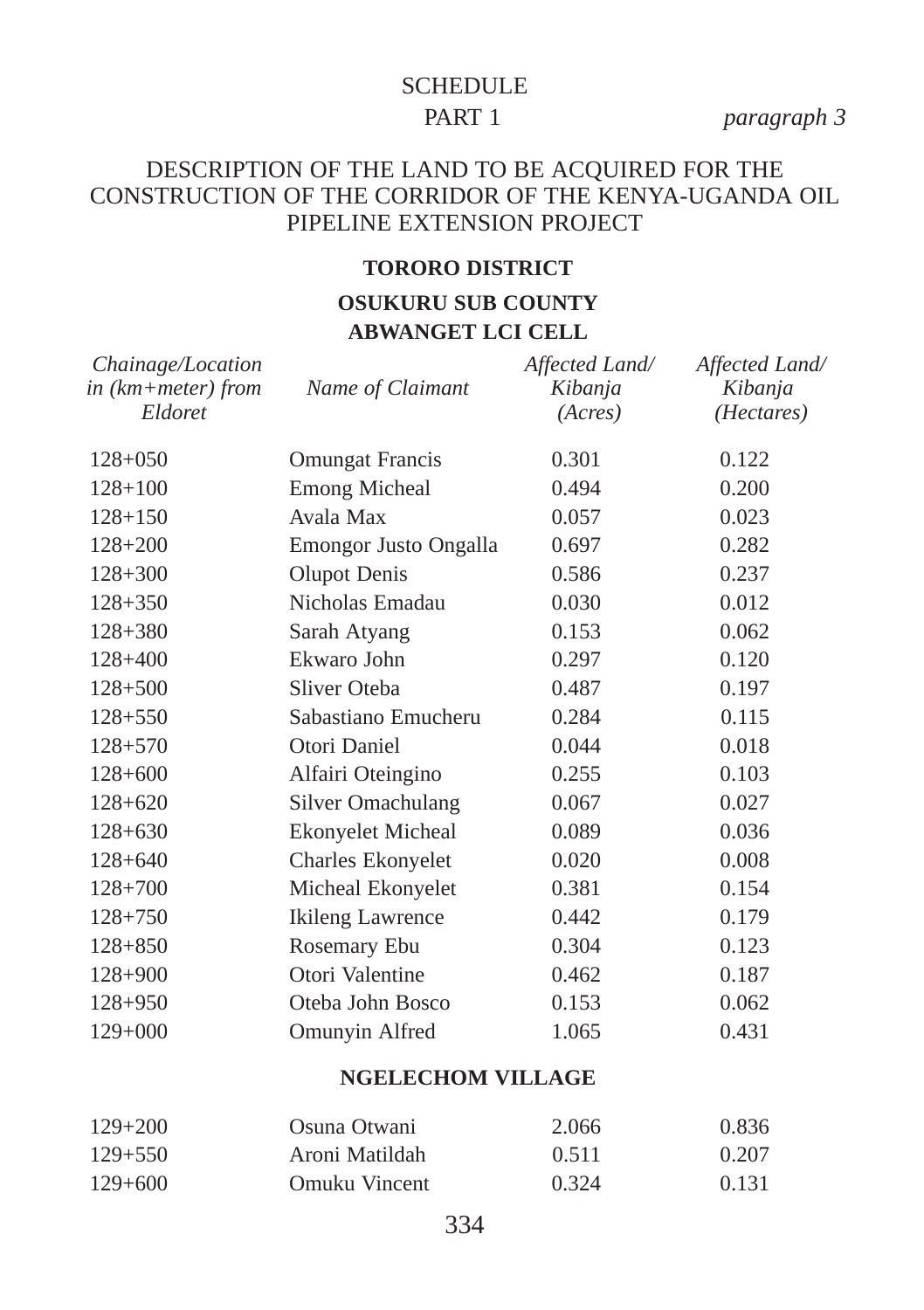| Chainage/Location<br>in (km+meter) from | Name of Claimant                    | Affected Land/<br>Kibanja | Affected Land/<br>Kibanja |
|-----------------------------------------|-------------------------------------|---------------------------|---------------------------|
| Eldoret                                 |                                     | (Acres)                   | ( <i>Hectares</i> )       |
| $129 + 650$                             | Etori Max                           | 0.301                     | 0.122                     |
| $129+700$                               | <b>Maside Charles</b>               | 0.373                     | 0.151                     |
| $129 + 750$                             | Okitwi Cornerius                    | 0.581                     | 0.235                     |
| $129 + 850$                             | Epalata Valentine                   | 0.289                     | 0.117                     |
| $129 + 900$                             | Etyang Simon Peter                  | 0.356                     | 0.144                     |
| $129 + 930$                             | Etyanga Joshua                      | 0.109                     | 0.044                     |
| $129 + 950$                             | Akeba Micheal                       | 0.259                     | 0.105                     |
| $130+000$                               | Ebaje Kamulis                       | 0.299                     | 0.121                     |
| $130+050$                               | Amenton Magdalene                   | 0.326                     | 0.132                     |
| $130+100$                               | Onyokori Simon Peter                | 0.398                     | 0.161                     |
| $130+170$                               | Obello Godfrey                      | 0.262                     | 0.106                     |
| $130+200$                               | Oketch Stephen                      | 0.272                     | 0.110                     |
| $130+250$                               | <b>Alokait Margret</b>              | 0.390                     | 0.158                     |
| $130+300$                               | Kubeti Godfrey                      | 0.403                     | 0.163                     |
| $130+400$                               | Osuna Otwani                        | 1.532                     | 0.620                     |
| $130+525$                               | Muboli Joseph                       | 0.003                     | 0.001                     |
| $130+630$                               | Muboli Joseph                       | 0.255                     | 0.103                     |
| $130+650$                               | Wamelu Difas                        | 0.022                     | 0.009                     |
| $130+700$                               | Communual Land                      | 0.316                     | 0.128                     |
| $130+800$                               | Ndiwa Joseph                        | 0.912                     | 0.369                     |
| $130+900$                               | Onyango Abnier                      | 0.850                     | 0.344                     |
|                                         | <b>UTRO-A VILLAGE</b>               |                           |                           |
| $131+000$                               | <b>National Livestock Resources</b> |                           |                           |
|                                         | Research Institute (NLRRI)          | 4.139                     | 1.675                     |
|                                         | <b>ABURI-B VILLAGE</b>              |                           |                           |
| $131 + 800$                             | Ringto Richard                      | 1.967                     | 0.796                     |
| $132+000$                               | <b>Among Doris</b>                  | 0.082                     | 0.033                     |
| $132+100$                               | Ongena Micheal                      | 1.591                     | 0.644                     |
| $132 + 280$                             | Okadapau Stephen                    | 0.205                     | 0.083                     |
| $132 + 350$                             | Okongo Simon                        | 0.680                     | 0.275                     |
| $132 + 500$                             | Okware Sam                          | 1.114                     | 0.451                     |
| $132+600$                               | Ashanut John                        | 1.332                     | 0.539                     |
| $132 + 850$                             | Okapu Ekachuli Ben                  | 0.516                     | 0.209                     |
| $132 + 900$                             | Omusolo Akisoferi                   | 0.297                     | 0.120                     |
| $132 + 950$                             | Onagari John                        | 0.274                     | 0.111                     |
| $133+000$                               | Okadapau Stephen                    | 0.245                     | 0.099                     |
|                                         |                                     |                           |                           |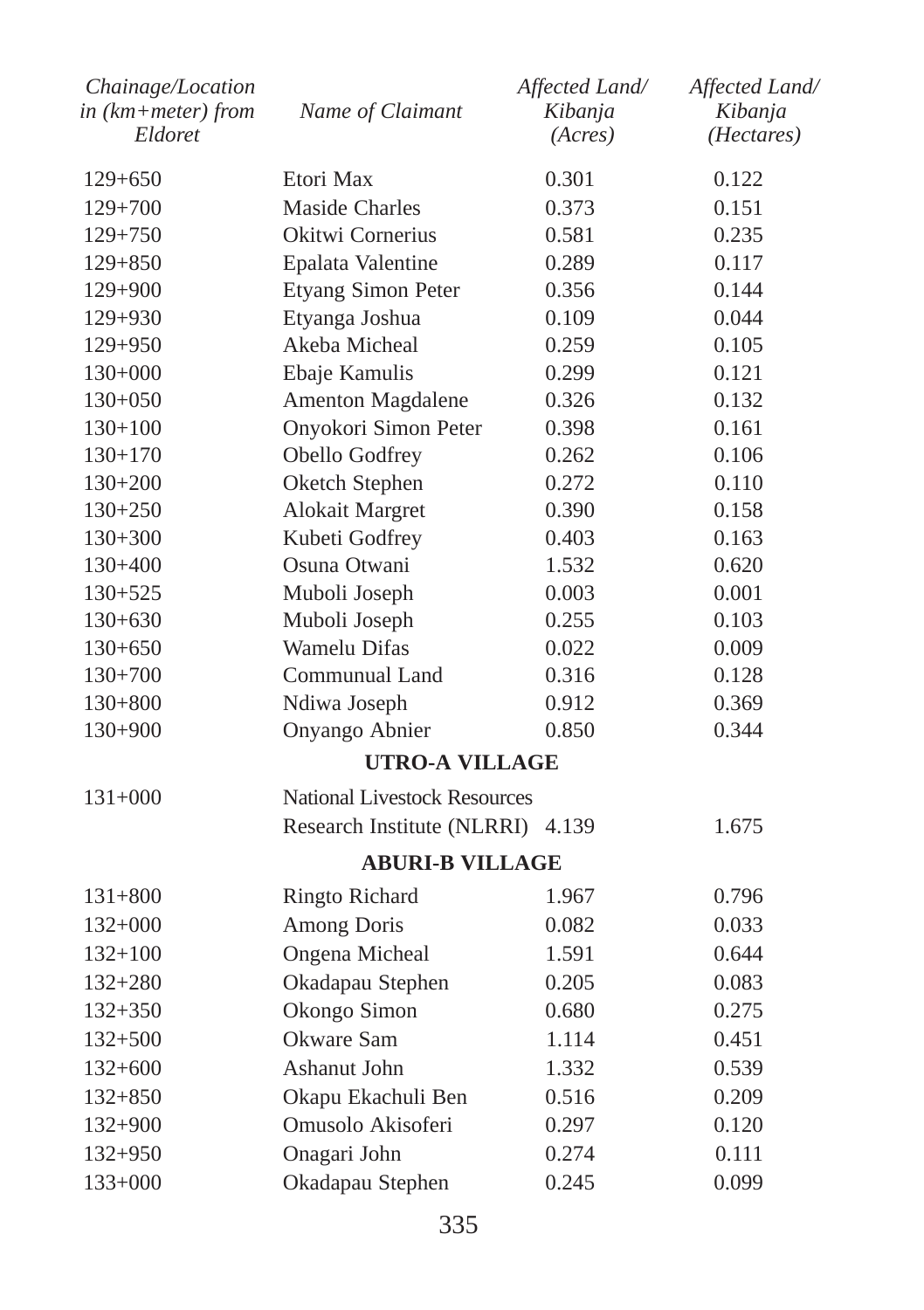| in (km+meter) from<br>Eldoret | Name of Claimant         | Kibanja<br>(Acres) | Kibanja<br>( <i>Hectares</i> ) |
|-------------------------------|--------------------------|--------------------|--------------------------------|
| $133+050$                     | Kachegere Martin         | 0.289              | 0.117                          |
| $133+100$                     | <b>Emukulot Sam</b>      | 0.516              | 0.209                          |
| $133+190$                     | Wanzala George           | 0.022              | 0.009                          |
| $133+200$                     | Elizabeth Nambuya        | 0.551              | 0.223                          |
| $133 + 250$                   | Adikini Beatrice         | 0.220              | 0.089                          |
| $133 + 300$                   | Margaret Atyang          | 0.848              | 0.343                          |
| $133+450$                     | Otwani Lulian            | 0.400              | 0.162                          |
| 133+490                       | Okware Jeronim           | 0.017              | 0.007                          |
| $133 + 500$                   | Adongo Todola            | 0.413              | 0.167                          |
| $133+600$                     | Piringina Akumu          | 0.294              | 0.119                          |
| $133 + 700$                   | Joyce Kituyi             | 1.263              | 0.511                          |
| $133 + 850$                   | Osilo Renato             | 0.541              | 0.219                          |
| $134 + 000$                   | Sakula Moses & Mwando    |                    |                                |
|                               | Gertude                  | 1.342              | 0.543                          |
| 134+200                       | Sakula Stephen           | 0.578              | 0.234                          |
|                               | <b>KAYORO-A VILLAGE</b>  |                    |                                |
| $134 + 250$                   | John Mulufumbi           | 0.442              | 0.179                          |
| $134 + 340$                   | Okiro Boaz               | 0.329              | 0.133                          |
| $134 + 350$                   | Oyapel Sammuel           | 0.166              | 0.067                          |
| $134 + 450$                   | Manyonge Micheal         | 0.242              | 0.098                          |
| $134 + 500$                   | John Murufumbi           | 0.618              | 0.250                          |
| $134 + 550$                   | Mulongo David            | 0.277              | 0.112                          |
| $134 + 600$                   | Mawuwa John              | 0.242              | 0.098                          |
| $134 + 630$                   | George Munialo           | 0.190              | 0.077                          |
| $134 + 650$                   | Abuneri Nabutang         | 0.175              | 0.071                          |
| $134 + 700$                   | Patrick Soyita           | 0.200              | 0.081                          |
| $134 + 740$                   | <b>Benard Oguti</b>      | 0.287              | 0.116                          |
| $134 + 760$                   | Gabriel Ekwaro           | 0.121              | 0.049                          |
| $134 + 800$                   | Dr. Wandabo Julius       | 0.368              | 0.149                          |
| $134 + 830$                   | Okiru Silvesterr         | 0.012              | 0.005                          |
| $134 + 900$                   | Wamahuyu David           | 0.578              | 0.234                          |
| $134 + 950$                   | Omangoluku Silver        | 0.195              | 0.079                          |
| $135+000$                     | Ekatani Stephen          | 0.734              | 0.297                          |
| $135+100$                     | Oburu Stephen            | 0.514              | 0.208                          |
| $135 + 170$                   | <b>Opalinyang Fredie</b> | 0.230              | 0.093                          |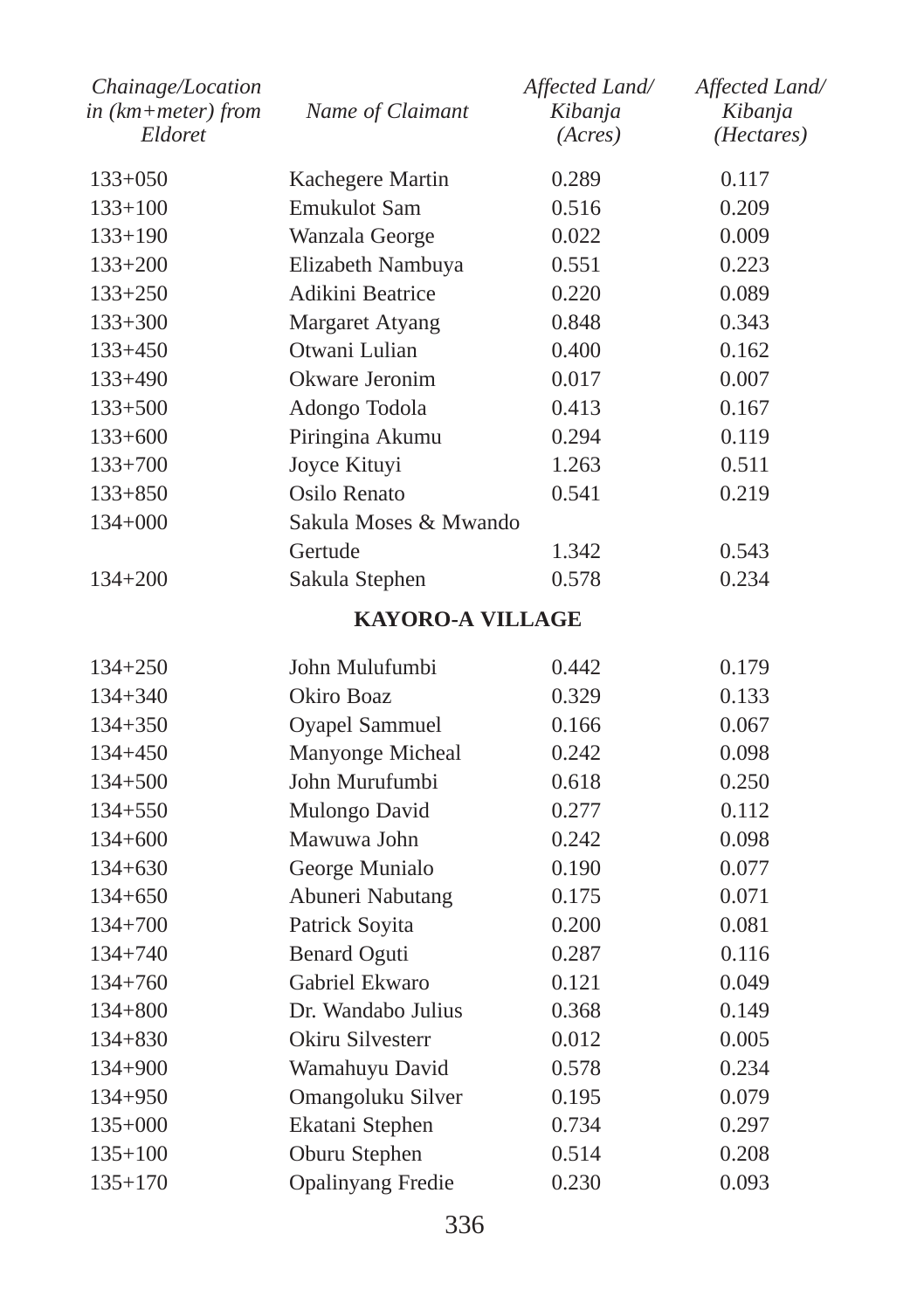| Chainage/Location<br>in $(km+meter)$ from<br>Eldoret | Name of Claimant | Affected Land/<br>Kibanja<br>(Acres) | Affected Land/<br>Kibanja<br>( <i>Hectares</i> ) |
|------------------------------------------------------|------------------|--------------------------------------|--------------------------------------------------|
| $135+200$                                            | Josephine Ayeet  | 0.114                                | 0.046                                            |
| $135+230$                                            | Amos Ayeet       | 0.136                                | 0.055                                            |
| $135+250$                                            | Otabong Zedekiya | 0.153                                | 0.062                                            |
| $135 + 280$                                          | Okadapau Geofrey | 0.178                                | 0.072                                            |
| $135 + 300$                                          | Oburu Stephen    | 0.830                                | 0.336                                            |
| $135+450$                                            | Okoupapa         | 0.578                                | 0.234                                            |
| $135+600$                                            | Okecho Nimulodi  | 1.240                                | 0.502                                            |

# **ASINGET A VILLAGE**

| $136 + 400$ | Sulaiman Onyango      | 0.526 | 0.213 |
|-------------|-----------------------|-------|-------|
| $136 + 450$ | Opuwa George          | 0.210 | 0.085 |
| $136+470$   | Owino Joshua          | 0.151 | 0.061 |
| $136 + 500$ | Opuwa George          | 0.141 | 0.057 |
| $136 + 525$ | <b>Elokit Vincent</b> | 0.175 | 0.071 |
| $136 + 600$ | Electromax (U) Ltd    | 1.171 | 0.474 |
| $136 + 800$ | Osinde Kabise         | 0.724 | 0.293 |
| $137+000$   | Ayeet John            | 2.273 | 0.920 |
| $137+400$   | Angesu Geofrey        | 2.219 | 0.898 |
| $137+600$   | Owere George          | 0.465 | 0.188 |
| $137+680$   | Okiro Peter           | 0.109 | 0.044 |
| $137+700$   | Emojong Zefaniah      | 0.245 | 0.099 |

#### **RUBONGI SUB COUNTY**

#### **KATEREMA C VILLAGE**

| $135 + 800$ | Bishop Nicodemus Okile  | 1.166 | 0.472 |
|-------------|-------------------------|-------|-------|
| $136+000$   | Situma Boniface         | 1.732 | 0.701 |
| $136+250$   | <b>Epuwat Richard</b>   | 0.237 | 0.096 |
| $136 + 300$ | Odoi Alinga             | 0.346 | 0.140 |
| $137 + 750$ | Esaya Onyango           | 0.489 | 0.198 |
| $137 + 850$ | <b>Bogere Kenneth</b>   | 0.704 | 0.285 |
| $137+950$   | Ochieng Zephiana Osiire | 0.314 | 0.127 |
| $138 + 000$ | Okiru Godfrey           | 0.247 | 0.100 |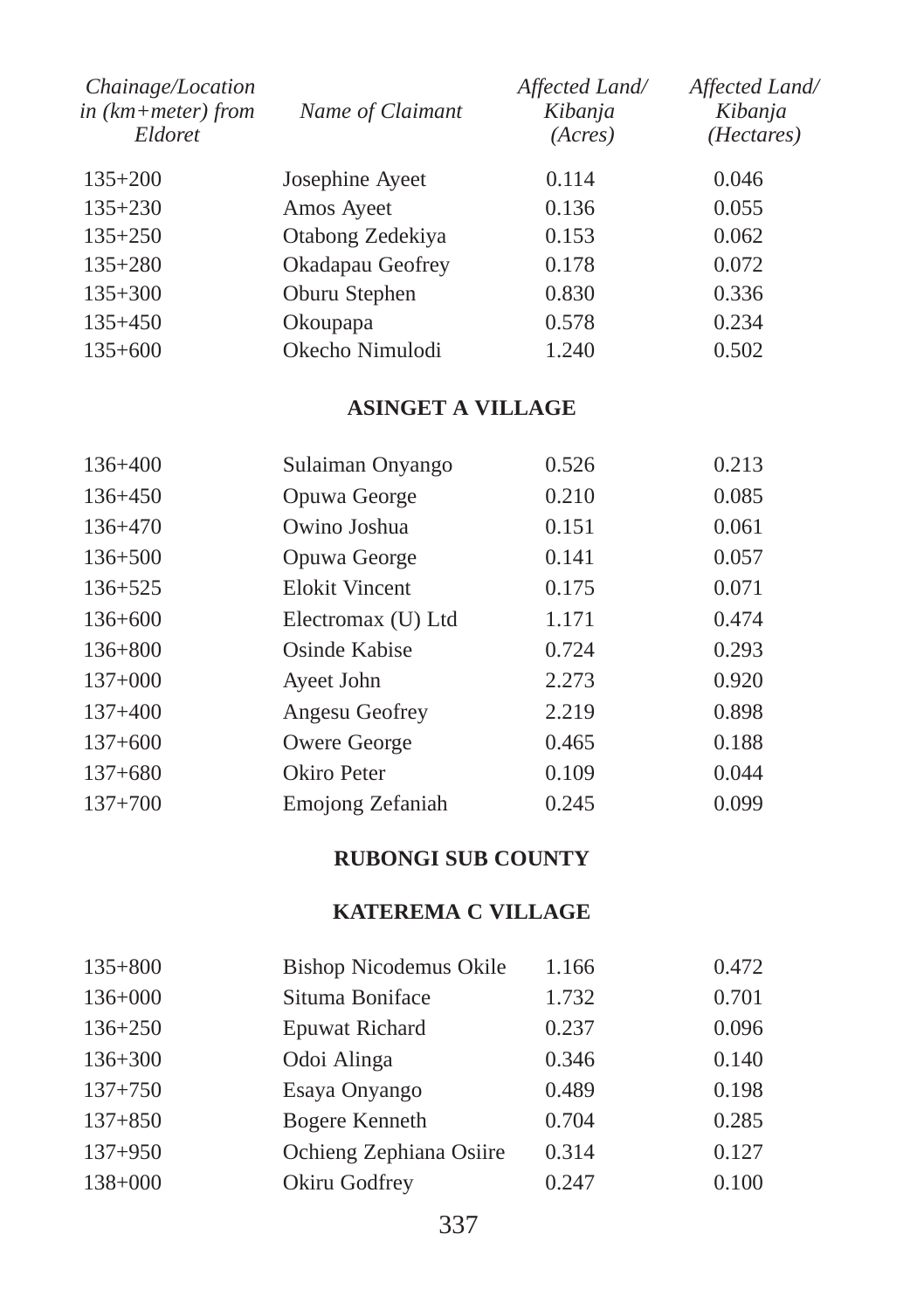| Chainage/Location      |                  | Affected Land/ | Affected Land/      |
|------------------------|------------------|----------------|---------------------|
| in $(km + meter)$ from | Name of Claimant | Kibanja        | Kibania             |
| Eldoret                |                  | (Acres)        | ( <i>Hectares</i> ) |

# **KATEREMA A VILLAGE**

| $138 + 100$ | J.M Okecha Omala            | 1.218 | 0.493 |
|-------------|-----------------------------|-------|-------|
| $138 + 300$ | Okware Geofrey              | 1.890 | 0.765 |
| $138 + 600$ | Omita Alinga                | 1.362 | 0.551 |
| $138 + 750$ | Okello Fabian               | 0.356 | 0.144 |
| $138 + 800$ | Wandera Charles             | 0.190 | 0.077 |
| $138 + 830$ | Oketch Zakaria              | 0.166 | 0.067 |
| $138 + 860$ | Ochieng Stephen             | 0.141 | 0.057 |
| $139+000$   | Owere Enock                 | 1.065 | 0.431 |
| $139+050$   | Othieno Difas Apollo        | 0.282 | 0.114 |
| $139+100$   | Mirege Chris                | 0.297 | 0.120 |
| $139+150$   | <b>Onyango Grisom James</b> | 0.151 | 0.061 |
| $139+170$   | Olwenyi Charles             | 0.136 | 0.055 |

### **IYOLWA SUB COUNTY**

#### **PAJABO B VILLAGE**

| $139+200$   | Opio Eridad          | 0.684 | 0.277 |
|-------------|----------------------|-------|-------|
| $139+300$   | Owere Yofisa         | 0.539 | 0.218 |
| $139+400$   | Sabiti Erisa Charles | 0.872 | 0.353 |
| $139 + 550$ | Owori Joshua         | 0.383 | 0.155 |
| $139+600$   | Omit Donato          | 0.257 | 0.104 |
| $139+650$   | Owori John Martin    | 0.309 | 0.125 |
| $139+700$   | Opoya William        | 0.494 | 0.200 |
| $139 + 800$ | Omala Andrew         | 0.776 | 0.314 |
| $139+900$   | Omala Francis        | 0.287 | 0.116 |
| $139+930$   | Ochwo Stephen        | 0.141 | 0.057 |
| $139+950$   | Okote John           | 0.133 | 0.054 |
| $139+970$   | Alowo Josephine      | 0.077 | 0.031 |
| 139+980     | Adikini Mary Francis | 0.079 | 0.032 |
| $140+000$   | Onyango Stephen      | 0.086 | 0.035 |
| $140+000$   | Opendi Richard       | 0.091 | 0.037 |
| $140+025$   | Christine Obbo       | 0.077 | 0.031 |
| $140+050$   | Aloysious Oketcho    | 0.190 | 0.077 |
| $140+070$   | Othieno Yusuf        | 0.215 | 0.087 |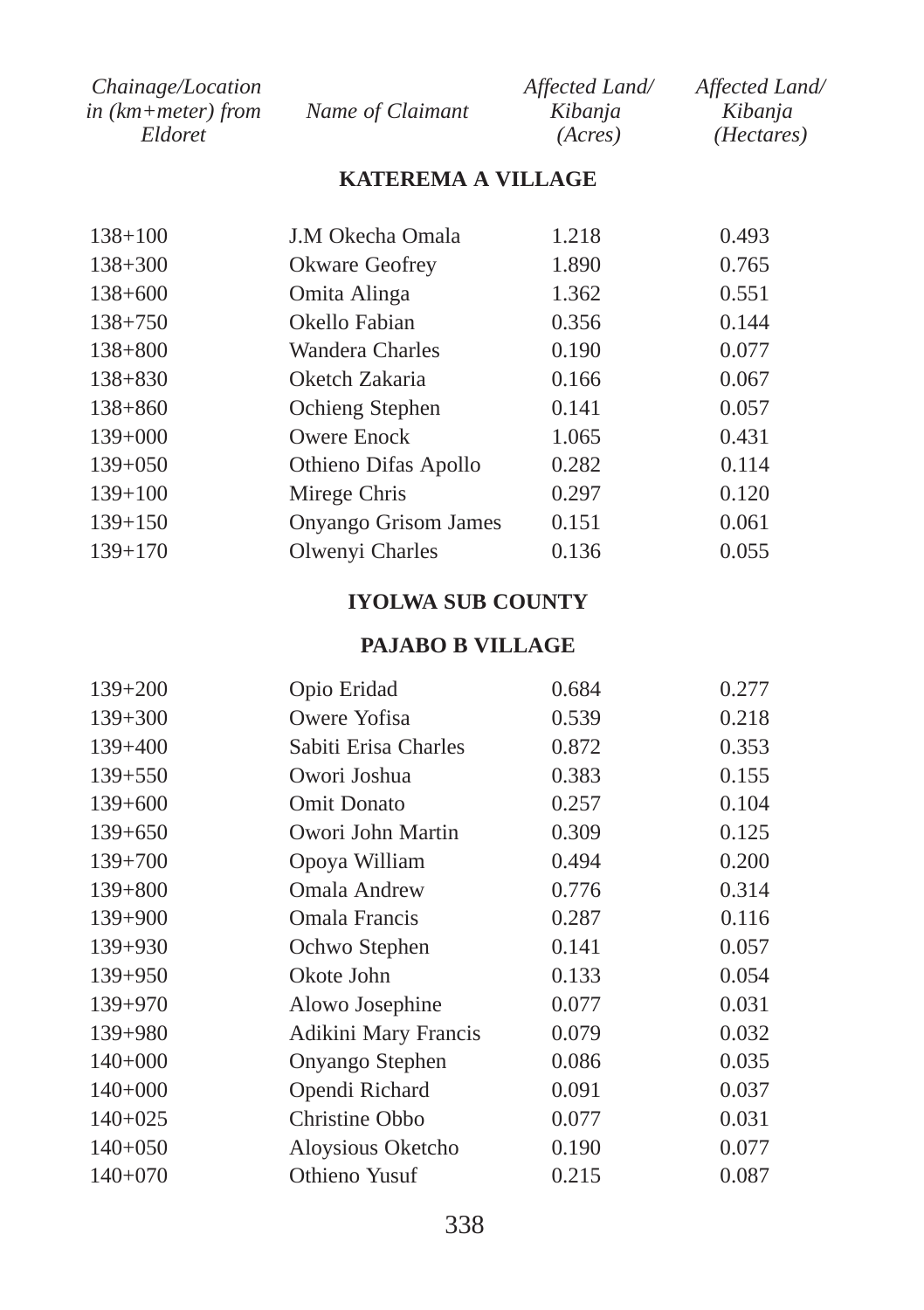| Chainage/Location<br>in (km+meter) from<br>Eldoret | Name of Claimant        | Affected Land/<br>Kibanja<br>(Acres) | Affected Land/<br>Kibanja<br>( <i>Hectares</i> ) |
|----------------------------------------------------|-------------------------|--------------------------------------|--------------------------------------------------|
| $140+200$                                          | Olowo Micheal           | 0.245                                | 0.099                                            |
| $140+250$                                          | Ofiono Yofisa           | 0.306                                | 0.124                                            |
| $140 + 300$                                        | Othieno Orlando         | 0.279                                | 0.113                                            |
| $140 + 350$                                        | Oculu Felix             | 0.269                                | 0.109                                            |
| $140 + 400$                                        | Oyo James               | 0.264                                | 0.107                                            |
| $140+430$                                          | Ochieng Gabirel Mukwama | 0.153                                | 0.062                                            |
| $140 + 500$                                        | Ochen Jacob Ochwo       | 0.319                                | 0.129                                            |
| $140+550$                                          | Obbo Julius             | 0.348                                | 0.141                                            |
| $140 + 580$                                        | Othieno Chrizestom      | 0.166                                | 0.067                                            |
| $140+600$                                          | Otheino Igala           | 0.539                                | 0.218                                            |

# **PONIARA VILLAGE**

| $140+700$   | Okoth Alipakusadi  | 0.084 | 0.034 |
|-------------|--------------------|-------|-------|
| $140+720$   | Nyamwandu Dorothy  | 0.104 | 0.042 |
| $140+730$   | Obbo Dison         | 0.077 | 0.031 |
| $140 + 740$ | Ofono Hannington   | 0.057 | 0.023 |
| $140+750$   | Okoth Alipakusadi  | 0.121 | 0.049 |
| $140 + 780$ | Okumu Kamilo       | 0.245 | 0.099 |
| $140 + 825$ | Oniara Johnex      | 0.222 | 0.090 |
| $140 + 850$ | Ochwo Goster       | 0.151 | 0.061 |
| $140+900$   | Okoth Wilberforce  | 0.435 | 0.176 |
| $140 + 950$ | Okongo Simon       | 0.319 | 0.129 |
| $141+000$   | Awino Venca        | 0.156 | 0.063 |
| $141 + 050$ | Ofumbi Valiriano   | 0.358 | 0.145 |
| $141 + 100$ | Owori Aloysious    | 0.213 | 0.086 |
| $141 + 130$ | Owere Alex         | 0.247 | 0.100 |
| $141 + 200$ | Ofumbi Viliriano   | 0.450 | 0.182 |
| $141 + 225$ | Oboth Apollo       | 0.173 | 0.070 |
| $141 + 300$ | <b>Ombet Josua</b> | 0.351 | 0.142 |
| $141 + 350$ | Onyara John        | 0.198 | 0.080 |
| $141 + 380$ | Kakungulu David    | 0.168 | 0.068 |
| $141 + 500$ | Onyango Ainea      | 1.018 | 0.412 |
| $141+600$   | Onduri Geofrey     | 2.147 | 0.869 |
|             |                    |       |       |

# **PALOTO A VILLAGE**

| $142+000$ | Ongwen Jasper  | 0.070 | 0.028 |
|-----------|----------------|-------|-------|
| $142+025$ | Oketoh Kezekia | 0.222 | 0.090 |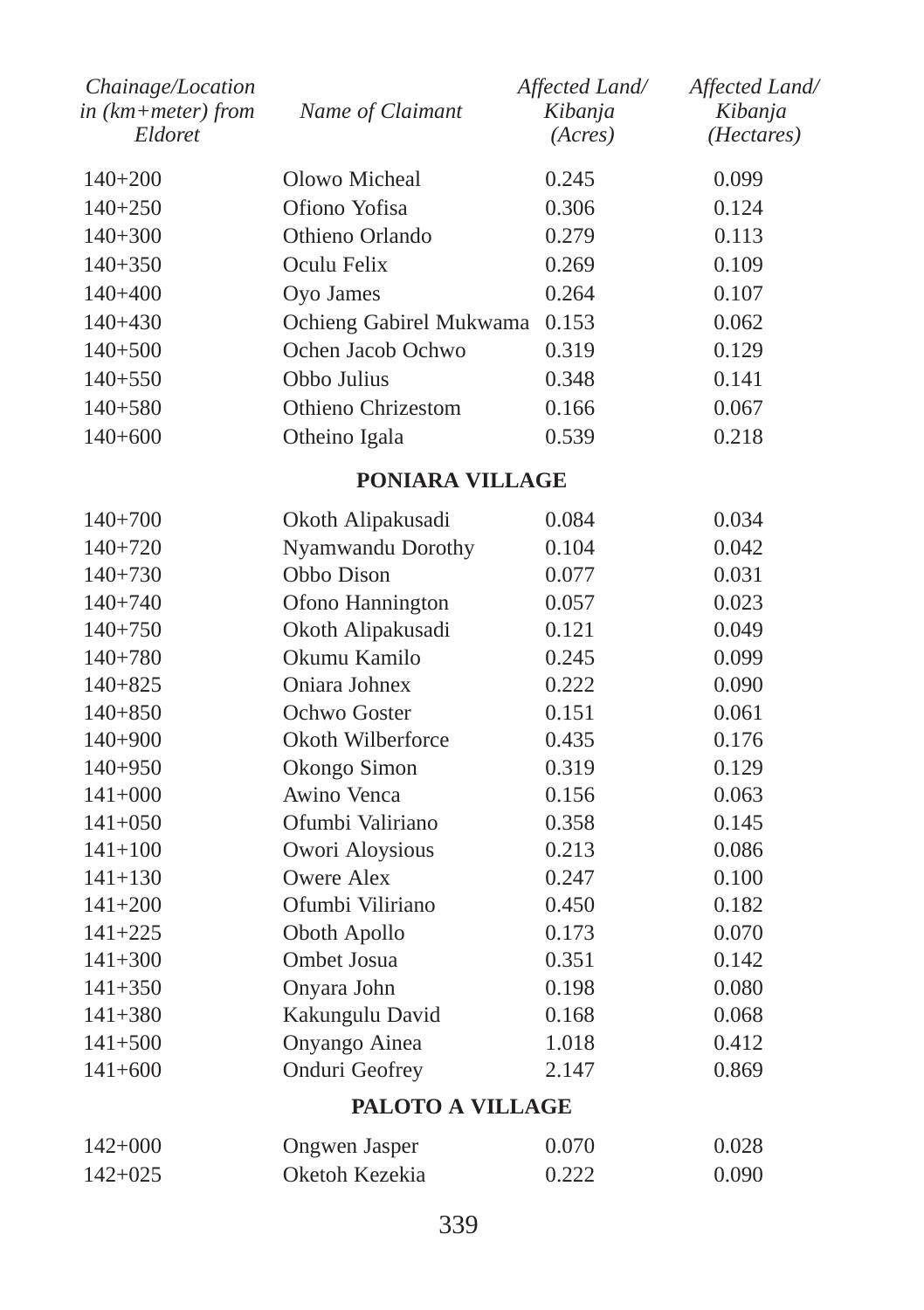| Chainage/Location<br>in (km+meter) from<br>Eldoret | Name of Claimant        | Affected Land/<br>Kibanja<br>(Acres) | Affected Land/<br>Kibanja<br>(Hectares) |
|----------------------------------------------------|-------------------------|--------------------------------------|-----------------------------------------|
| $142+070$                                          | Nyafamba Agulance       | 0.250                                | 0.101                                   |
| $142 + 100$                                        | Othieno Olando          | 0.509                                | 0.206                                   |
| $142 + 200$                                        | Omita Steven            | 0.198                                | 0.080                                   |
| $142 + 240$                                        | Othieno Yusuf           | 0.292                                | 0.118                                   |
| $142 + 270$                                        | Okello Fred Onyim       | 0.208                                | 0.084                                   |
| $142 + 300$                                        | Obbo Nicholas           | 2.585                                | 1.046                                   |
| $142 + 800$                                        | Othieno Onyango Steven  | 1.191                                | 0.482                                   |
| 142+925                                            | Owora Moses Jaluo       | 0.264                                | 0.107                                   |
| $142 + 960$                                        | Obbo Nicholas           | 0.126                                | 0.051                                   |
| $143+000$                                          | Omita Jasper            | 0.558                                | 0.226                                   |
| $143 + 100$                                        | Obbo Dison              | 0.479                                | 0.194                                   |
| $143 + 150$                                        | Opondo Gaster           | 0.141                                | 0.057                                   |
| $143 + 200$                                        | Ofwono Hannington       | 0.726                                | 0.294                                   |
|                                                    | <b>PALOTO B VILLAGE</b> |                                      |                                         |
| $143 + 300$                                        | Opendi Kaman            | 0.828                                | 0.335                                   |
| 143+400                                            | Onesmus Okou            | 0.002                                | 0.001                                   |
| $143 + 450$                                        | Nicholas Ochwo          | 0.571                                | 0.231                                   |
| $143+600$                                          | Okecho Onyango Francis  | 0.986                                | 0.399                                   |
| $143 + 700$                                        | Walagala Micheal        | 0.445                                | 0.180                                   |
| $143 + 800$                                        | Elias Safu Okech        | 0.568                                | 0.230                                   |
| $143 + 850$                                        | Walagala Micheal        | 0.314                                | 0.127                                   |
| $143 + 950$                                        | Dr. Isaac Kadowa        | 0.610                                | 0.247                                   |
| $144 + 000$                                        | Ochwo Yofisa            | 0.010                                | 0.004                                   |
| $144 + 050$                                        | Othieno John            | 0.526                                | 0.213                                   |
| $144 + 100$                                        | Osuna George            | 0.277                                | 0.112                                   |
| $144 + 200$                                        | Opendi Yofisa           | 0.450                                | 0.182                                   |
|                                                    | <b>POMIELLA VILLAGE</b> |                                      |                                         |
| $144 + 300$                                        | Ocheng Omach Jackson    | 0.929                                | 0.376                                   |
|                                                    | <b>PAPADA VILLAGE</b>   |                                      |                                         |
| 144+380                                            | Okumu Pinoni            | 0.111                                | 0.045                                   |
| $144 + 500$                                        | Osinde Philimon         | 1.799                                | 0.728                                   |
| $144 + 800$                                        | Stephen Omach           | 1.586                                | 0.642                                   |
| $145+000$                                          | Odoi Milton Obongit     | 1.717                                | 0.695                                   |
| $145 + 300$                                        | Oketcho Sowali          | 1.067                                | 0.432                                   |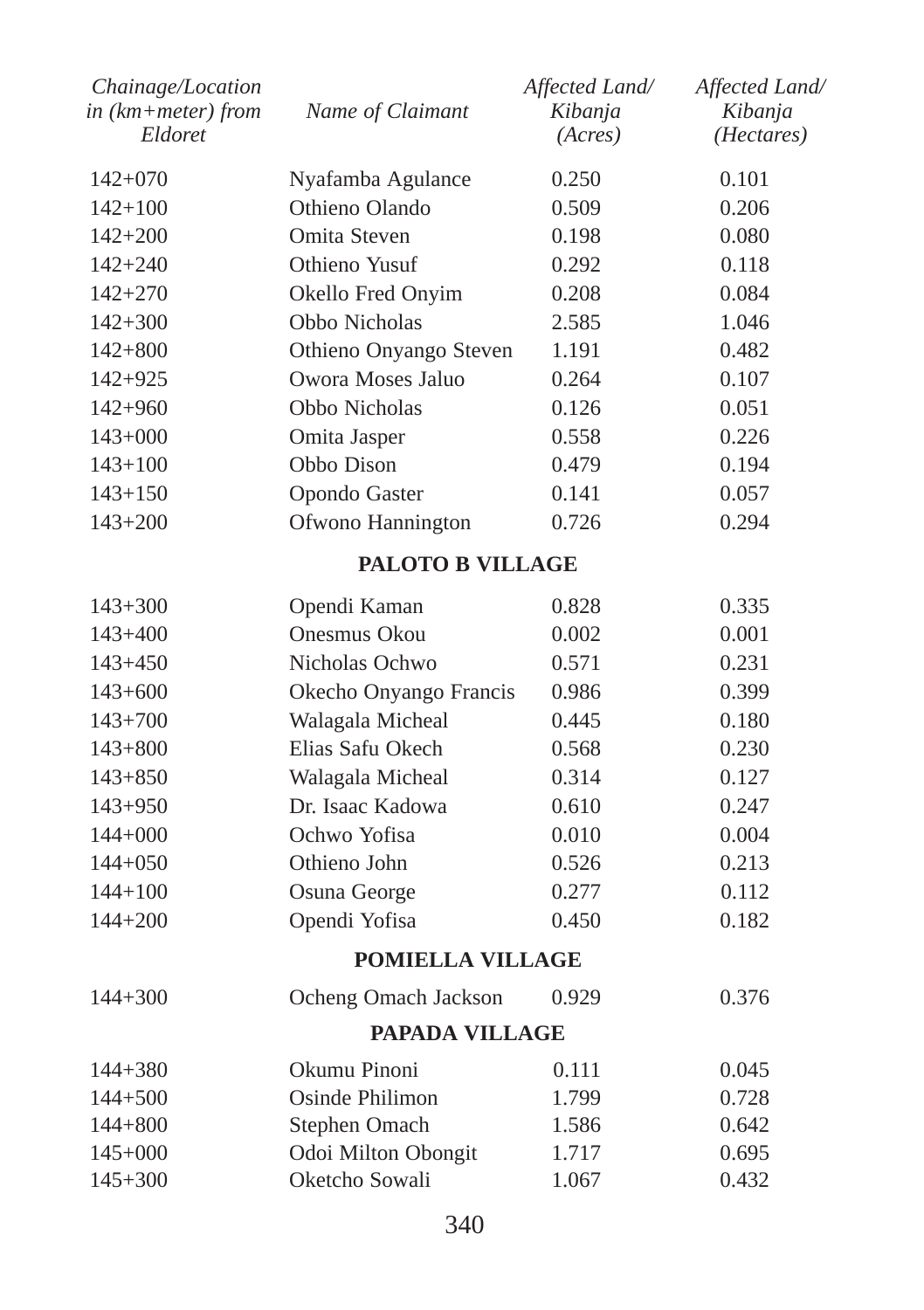| Chainage/Location  |                  | Affected Land/ | Affected Land/      |
|--------------------|------------------|----------------|---------------------|
| in (km+meter) from | Name of Claimant | Kibanja        | Kibania             |
| Eldoret            |                  | (Acres)        | ( <i>Hectares</i> ) |

#### **SEGERE VILLAGE**

| $145 + 450$ | Mujasi Emmanuel          | 2.871 | 1.162 |
|-------------|--------------------------|-------|-------|
| $145 + 900$ | Ongwena Godfrey          | 0.833 | 0.337 |
| $146 + 050$ | Ofono John               | 0.549 | 0.222 |
| $146 + 100$ | <b>Ongwen</b> Godfrey    | 0.988 | 0.400 |
| $146 + 200$ | Ochola Yosamu            | 0.012 | 0.005 |
| $146 + 300$ | Onyango Yosiya           | 1.161 | 0.470 |
| $146 + 450$ | Ofambi Opoya             | 0.237 | 0.096 |
| $146 + 480$ | Ochieng Anderea Ogengo   | 0.062 | 0.025 |
| $146 + 500$ | Owino Adulamu            | 1.337 | 0.541 |
| $146 + 750$ | Okoth Lawrence           | 0.282 | 0.114 |
| $146 + 800$ | Obbo Dodovico Ogeng      | 0.596 | 0.241 |
| $146 + 900$ | Olowo Bernard            | 0.484 | 0.196 |
| $147+000$   | Ochieng Anderea Ogengo   | 0.492 | 0.199 |
| $147 + 100$ | Ofono Phliemon           | 1.208 | 0.489 |
| $147 + 250$ | Akoth Margaret           | 0.413 | 0.167 |
| $147 + 300$ | Otieno Owori Ogema       | 0.672 | 0.272 |
| $147 + 400$ | Okech Obulu Richard      | 0.292 | 0.118 |
| $147 + 500$ | Edith Wadunda            | 0.764 | 0.309 |
| $147+600$   | Edith Wadunda            | 1.258 | 0.509 |
|             | <b>NAMBOGO C VILLAGE</b> |       |       |
| $147 + 800$ | Odoi Emmanuel            | 0.511 | 0.207 |
| $148 + 000$ | Oburu Peter              | 0.991 | 0.401 |
| $148 + 050$ | Opendi Mark              | 0.529 | 0.214 |
| $148 + 150$ | Obonyo Benjamin          | 0.596 | 0.241 |
| $148 + 250$ | Owori Yofisa             | 0.687 | 0.278 |
| $148 + 325$ | Opende Misusura          | 0.178 | 0.072 |
| $148 + 350$ | <b>Olowo Charles</b>     | 0.128 | 0.052 |
| $148 + 400$ | Steven Oloka             | 0.507 | 0.205 |
| 148+450     | Asinde Asikanezi         | 0.353 | 0.143 |
| $148 + 500$ | Ofumbi Amos              | 0.371 | 0.150 |
|             | <b>POT A VILLAGE</b>     |       |       |
| $148 + 600$ | Asinde Asikanensi        | 0.511 | 0.207 |

| $148 + 650$ | Oware Eriasafu Wandera | 0.143 | 0.058 |
|-------------|------------------------|-------|-------|
| $148 + 700$ | Ochwo Godfrey          | 0.282 | 0.114 |
| 148+725     | Kaggwa Yofisa Muluri   | 0.272 | 0.110 |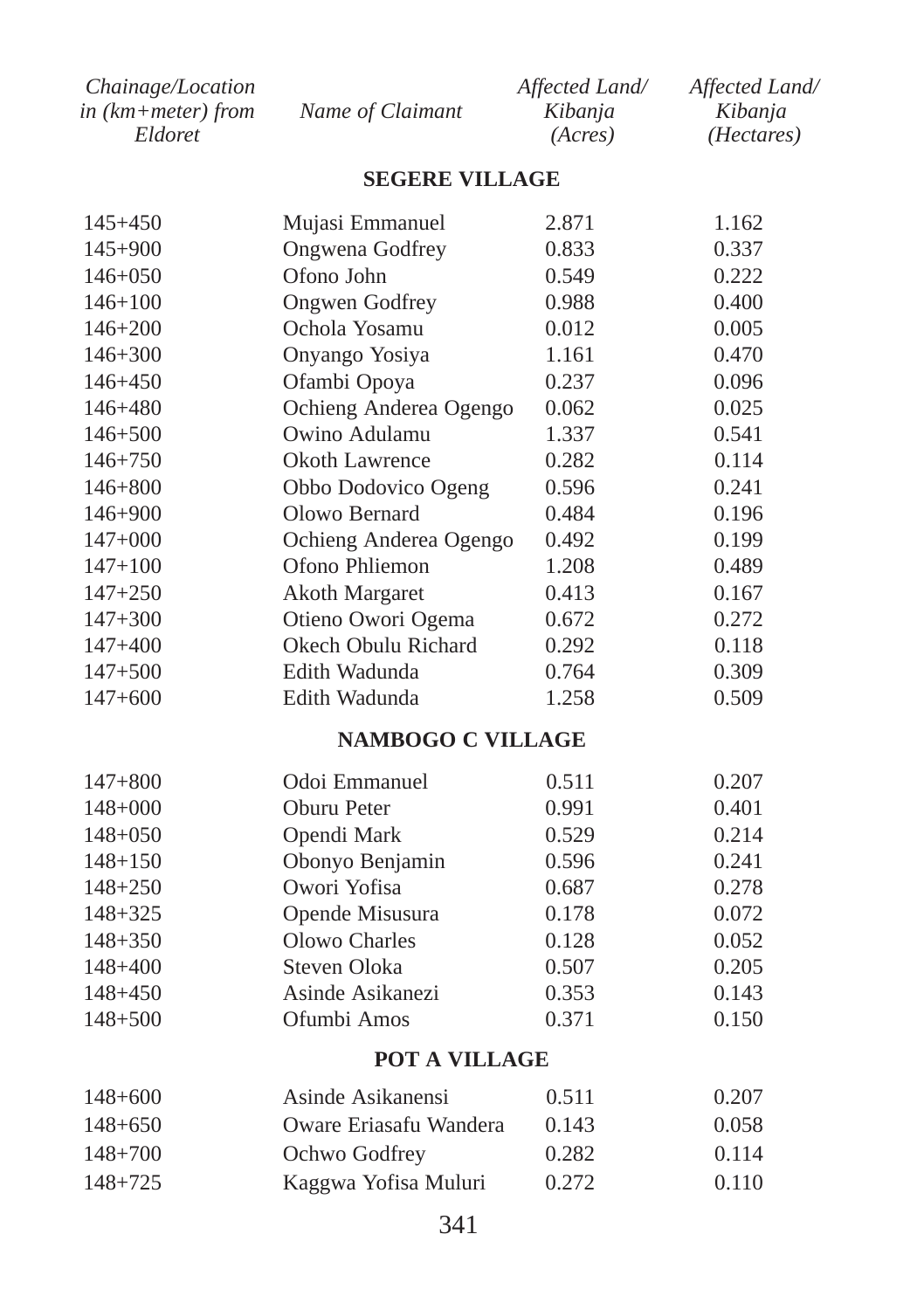| Chainage/Location<br>in (km+meter) from<br>Eldoret | Name of Claimant          | Affected Land/<br>Kibanja<br>(Acres) | Affected Land/<br>Kibanja<br>( <i>Hectares</i> ) |
|----------------------------------------------------|---------------------------|--------------------------------------|--------------------------------------------------|
| $148 + 800$                                        | Okongo Zadok              | 0.702                                | 0.284                                            |
| $149+000$                                          | Odong Lamu Wandera        | 0.895                                | 0.362                                            |
| $149 + 100$                                        | <b>Okoth Nesfol</b>       | 0.969                                | 0.392                                            |
| $149 + 200$                                        | Othieno Aggrey Eric       | 0.452                                | 0.183                                            |
| $149 + 300$                                        | Okongo Stephen            | 0.381                                | 0.154                                            |
| $149 + 350$                                        | Ojwang Geofrey            | 0.383                                | 0.155                                            |
| $149 + 400$                                        | Okongo Ofumbi             | 0.588                                | 0.238                                            |
| 149+480                                            | Ojwang Geofrey            | 0.067                                | 0.027                                            |
| $149 + 500$                                        | Samuel Oburu Luka         | 0.393                                | 0.159                                            |
| $149 + 550$                                        | Ochola Alex               | 0.277                                | 0.112                                            |
| $149 + 600$                                        | Onyango Fredrick          | 0.161                                | 0.065                                            |
| $149+625$                                          | Alex Ochola               | 0.128                                | 0.052                                            |
| $149 + 650$                                        | Opendi Benedicto          | 0.183                                | 0.074                                            |
| $149 + 700$                                        | Oyer Zakariya             | 0.141                                | 0.057                                            |
| $149 + 750$                                        | Olowo Julius              | 0.170                                | 0.069                                            |
| $149 + 780$                                        | Onyango John              | 0.116                                | 0.047                                            |
| $149 + 800$                                        | Oketcho Micheal           | 0.173                                | 0.070                                            |
| $149 + 900$                                        | Obbo Martin               | 0.267                                | 0.108                                            |
| 149+950                                            | Peter Olowo               | 0.363                                | 0.147                                            |
| 150+000                                            | Enderiko Opoya            | 0.855                                | 0.346                                            |
|                                                    | POT C VILLAGE             |                                      |                                                  |
| $150 + 170$                                        | Awor Nyamwandu Orota      | 0.141                                | 0.057                                            |
| $150+200$                                          | Owor Oboth                | 0.141                                | 0.057                                            |
| $150 + 225$                                        | Okiru Oboth               | 0.141                                | 0.057                                            |
| $150+250$                                          | Teba Oboth/Oboth Owino    | 0.141                                | 0.057                                            |
| $150 + 270$                                        | Oloka Oboth               | 0.141                                | 0.057                                            |
| $150 + 300$                                        | Okurut Oboth              | 0.141                                | 0.057                                            |
| $150 + 325$                                        | Oketcho Oboth             | 0.141                                | 0.057                                            |
| 150+400                                            | Okumu Martin Gwoke        | 0.714                                | 0.289                                            |
| $150 + 460$                                        | Okecho Pius               | 0.022                                | 0.009                                            |
| $150 + 465$                                        | Omala Joseph              | 0.020                                | 0.008                                            |
| 150+470                                            | <b>Cosmas Owere Ofono</b> | 0.086                                | 0.035                                            |
| $150 + 490$                                        | Joseph Onyango            | 0.096                                | 0.039                                            |
| $150 + 500$                                        | Ofono Zakaria             | 0.049                                | 0.020                                            |
| $150 + 510$                                        | Kawunye Patrick           | 0.040                                | 0.016                                            |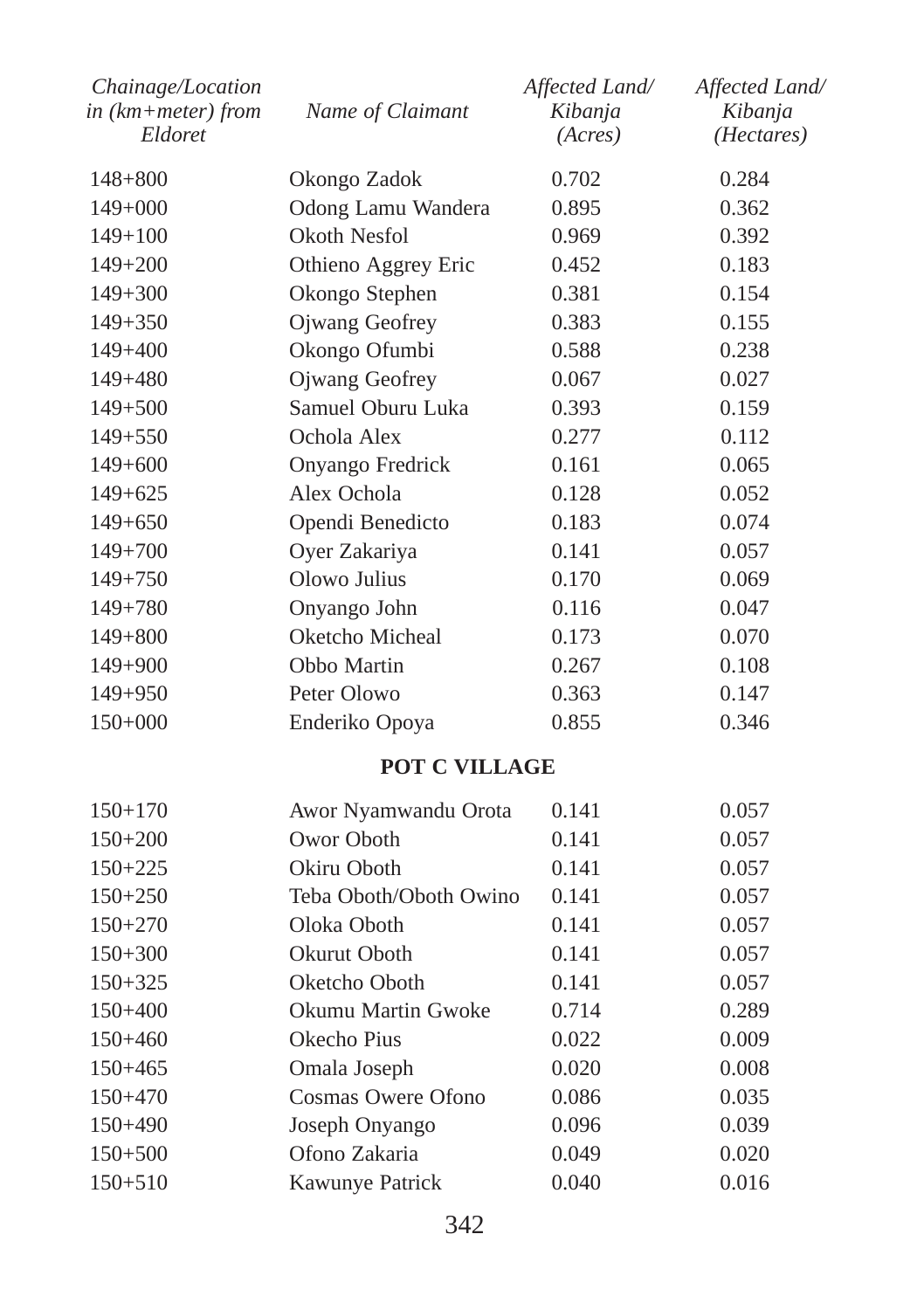| Chainage/Location<br>in $(km + meter)$ from<br>Eldoret | Name of Claimant   | Affected Land/<br>Kibanja<br>(Acres) | Affected Land/<br>Kibanja<br>( <i>Hectares</i> ) |
|--------------------------------------------------------|--------------------|--------------------------------------|--------------------------------------------------|
| $150 + 515$                                            | Oketch Valentino   | 0.020                                | 0.008                                            |
| $150 + 520$                                            | Okiror Albert      | 0.015                                | 0.006                                            |
| $150 + 530$                                            | Ouma Martius Ocwo  | 0.052                                | 0.021                                            |
| $150 + 535$                                            | Oketch Valentino   | 0.017                                | 0.007                                            |
| $150 + 540$                                            | M/s Alowo Martina  | 0.027                                | 0.011                                            |
| $150 + 545$                                            | Ocheng Gideon Luka | 0.032                                | 0.013                                            |
| $150 + 550$                                            | Libott Yanasan     | 0.017                                | 0.007                                            |
| $150 + 555$                                            | Ogutti Joseph      | 0.037                                | 0.015                                            |
| $150 + 560$                                            | Owor John Martin   | 0.027                                | 0.011                                            |

# **POT B VILLAGE**

| Wawire Aginasio         | 0.373 | 0.151 |
|-------------------------|-------|-------|
| Sam Owalagala           | 0.213 | 0.086 |
| Okumu Isaac             | 0.175 | 0.071 |
| Micheal Okoth Owalagala | 0.356 | 0.144 |
| Wandera Moses Oyamo     | 0.289 | 0.117 |
| Janet Abaraza           | 0.111 | 0.045 |
| Oketch Andrew           | 0.109 | 0.044 |
| Ofono Robert            | 0.153 | 0.062 |
| Ochieng David           | 0.124 | 0.050 |
| Oboth Leonard Jaramogi  | 0.128 | 0.052 |
| Okoth Paul Osanya       | 2.202 | 0.891 |
|                         |       |       |

# **PABONE C VILLAGE**

| $151 + 300$ | Peter Opio Osanya | 0.294 | 0.119 |
|-------------|-------------------|-------|-------|
| $151 + 400$ | Matunusi Ogule    | 0.610 | 0.247 |
| $151 + 500$ | Owori Bomwa       | 1.077 | 0.436 |
| $151 + 700$ | Mackmillan Apedo  | 1.423 | 0.576 |
| $152+000$   | Stephen Ochieng   | 1.238 | 0.501 |
| $152 + 100$ | Omala Yokoyada    | 0.981 | 0.397 |
| $152 + 200$ | Owor John         | 0.445 | 0.180 |
| $152 + 300$ | Oketcho Micheal   | 0.917 | 0.371 |
| $152 + 500$ | Okiror Yoventino  | 1.621 | 0.656 |
| $152 + 700$ | Kizito Okapurie   | 0.222 | 0.090 |
| $152 + 750$ | Jesca Ofwono      | 0.534 | 0.216 |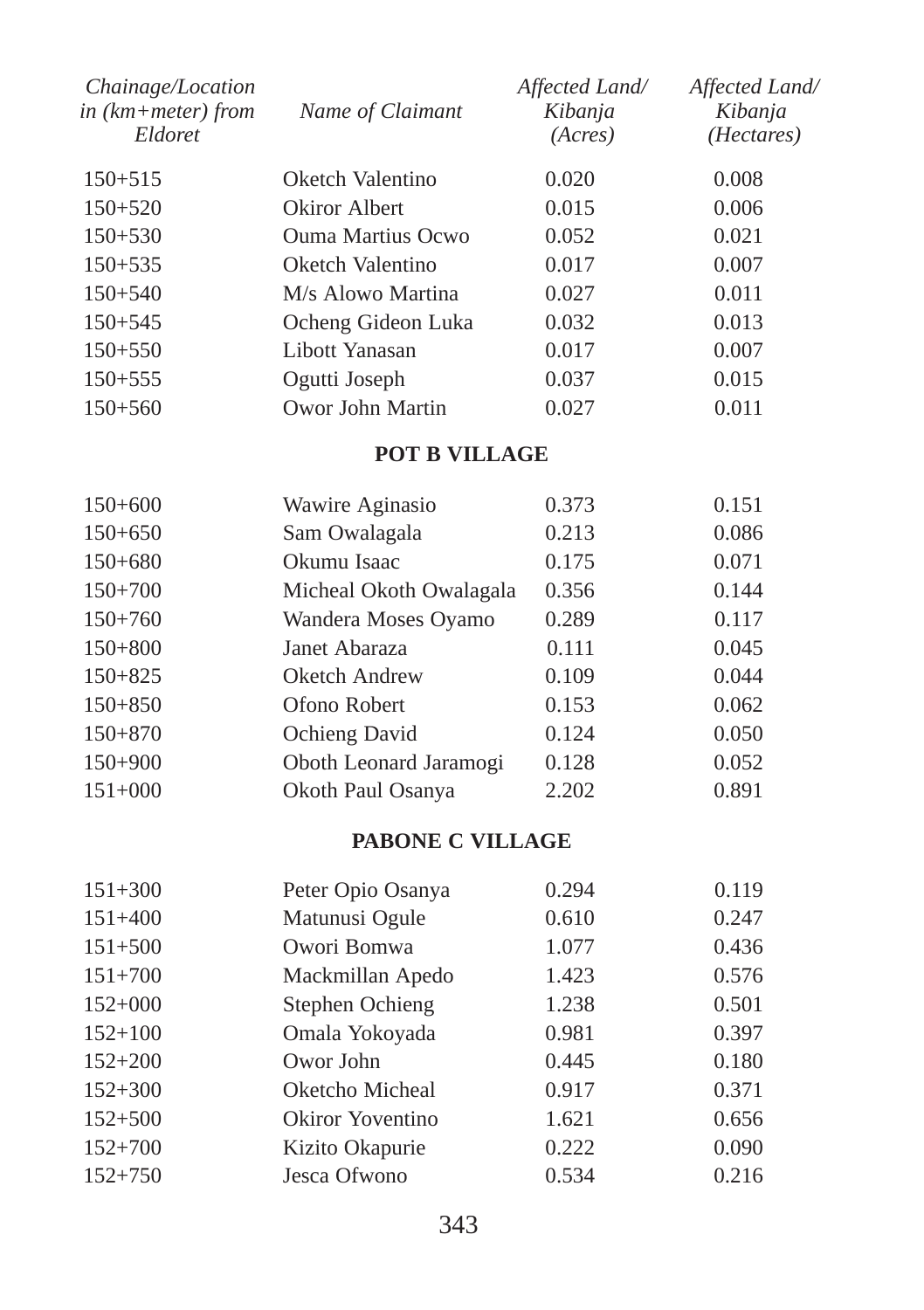| <i>Chainage/Location</i> |                  | Affected Land/ | Affected Land/      |
|--------------------------|------------------|----------------|---------------------|
| in (km+meter) from       | Name of Claimant | Kibanja        | Kibanja             |
| Eldoret                  |                  | (Acres)        | ( <i>Hectares</i> ) |

#### **PABONE B VILLAGE**

| $152 + 750$ | Jesca Ofwono             | 0.647 | 0.262 |
|-------------|--------------------------|-------|-------|
| $152 + 800$ | Vincent Otabong          | 0.084 | 0.034 |
| $153+000$   | Onyango Gideon           | 1.408 | 0.570 |
| $153+050$   | Okoth Angololo Valentino | 0.109 | 0.044 |

#### **AKPENET B VILLAGE**

| $153 + 100$ | Jesca Ofwono           | 2.476 | 1.002 |
|-------------|------------------------|-------|-------|
| $153 + 500$ | Naome Nyachwo          | 0.465 | 0.188 |
| $153+600$   | Amela Tereza           | 1.003 | 0.406 |
| $153 + 750$ | Okiru Lawrence         | 0.771 | 0.312 |
| $153 + 900$ | Nankya Reginah         | 0.818 | 0.331 |
| $154 + 000$ | Seforoza Ntachiwo      | 0.546 | 0.221 |
| $154 + 100$ | Donozio Maase          | 0.588 | 0.238 |
| $154 + 150$ | Obbo John              | 0.418 | 0.169 |
| $154 + 230$ | <b>Awor Christine</b>  | 0.418 | 0.169 |
| $154 + 300$ | <b>Omugero Geofrey</b> | 0.326 | 0.132 |
| $154 + 330$ | Obeyo Donato           | 0.131 | 0.053 |
| $154 + 360$ | Onyango Hannington     | 0.240 | 0.097 |
| $154 + 400$ | Onyango Owori Peter    | 0.403 | 0.163 |
| $154 + 500$ | Okecho Pius            | 0.460 | 0.186 |
| $154 + 550$ | Omita Micheal          | 0.203 | 0.082 |
| $154 + 550$ | Othieno Jackson        | 0.022 | 0.009 |
| $154 + 570$ | Odoi Joseph            | 0.232 | 0.094 |
| $154 + 600$ | Okumu Patrick          | 0.284 | 0.115 |
| $154 + 700$ | Odoi Joseph            | 2.338 | 0.946 |
| $155+000$   | Olwenyi Otonopendi     | 3.600 | 1.457 |
|             |                        |       |       |

# **BUGIRI DISTRICT BULUGUYI SUBCOUNTY KITOVU VILLAGE**

| $155 + 850$ | Waibwire Yonasani | 0.217 | 0.088 |
|-------------|-------------------|-------|-------|
| $155+900$   | Okisa Geoffrey    | 0.242 | 0.098 |
| $155+950$   | Abdala Musobya    | 0.116 | 0.047 |
| $155 + 970$ | Kamonya Aggrey    | 0.116 | 0.047 |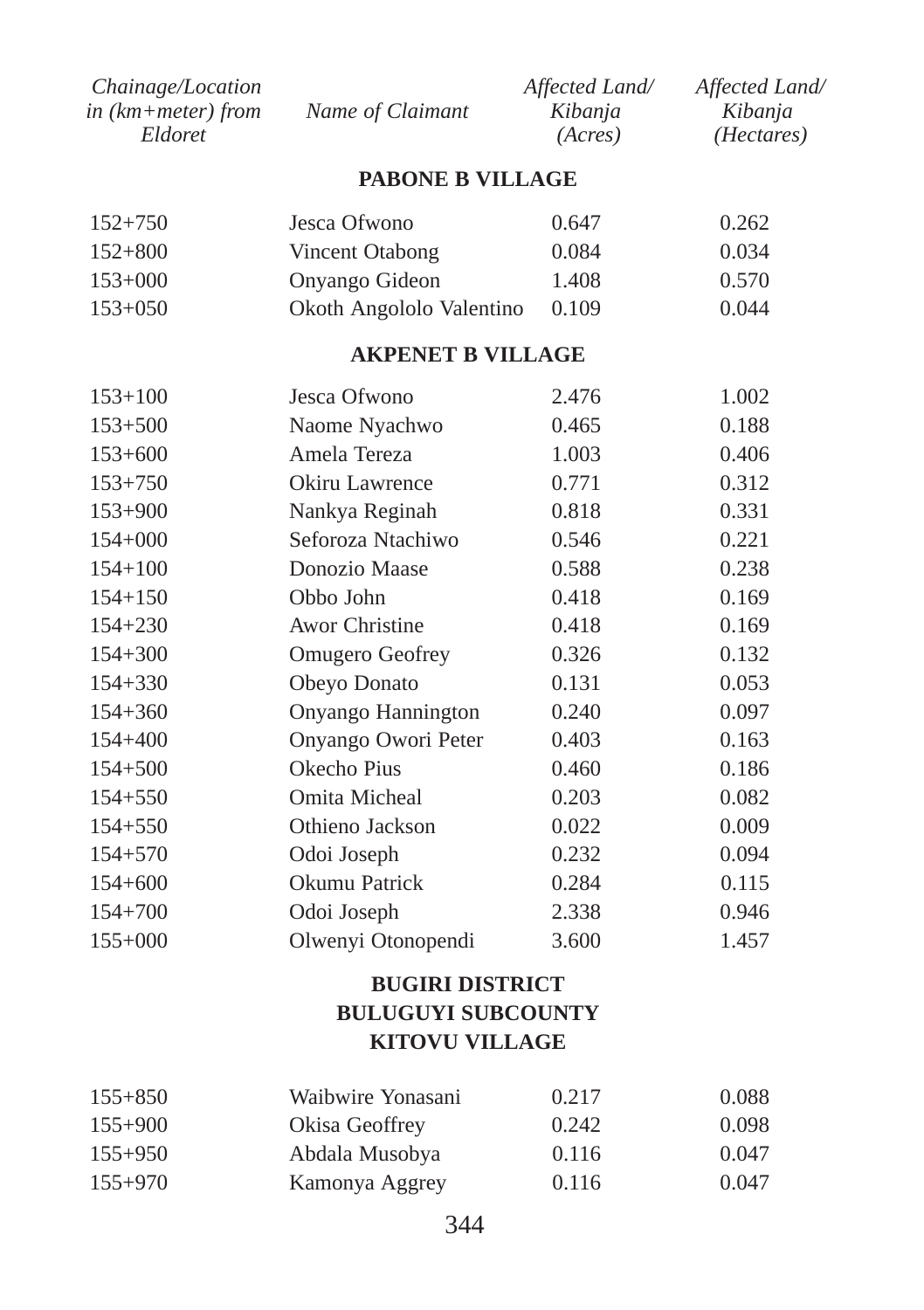| Chainage/Location<br>in (km+meter) from<br>Eldoret | Name of Claimant       | Affected Land/<br>Kibanja<br>(Acres) | Affected Land/<br>Kibanja<br>( <i>Hectares</i> ) |
|----------------------------------------------------|------------------------|--------------------------------------|--------------------------------------------------|
| $156+000$                                          | Samanya Stephen        | 0.111                                | 0.045                                            |
| 156+000                                            | Kyaliki Naume          | 0.059                                | 0.024                                            |
| $156 + 025$                                        | Wafula Sam             | 0.116                                | 0.047                                            |
| $156 + 050$                                        | Kato Joseph            | 0.124                                | 0.050                                            |
| $156 + 070$                                        | Gusino Peter           | 0.101                                | 0.041                                            |
| $156 + 100$                                        | <b>Irene Hassan</b>    | 0.297                                | 0.120                                            |
| $156 + 150$                                        | <b>Buyinza Godfrey</b> | 0.183                                | 0.074                                            |
| $156 + 200$                                        | Wanyama Yokana         | 0.615                                | 0.249                                            |
| $156 + 270$                                        | Tirikya Jonah          | 0.062                                | 0.025                                            |
| 156+300                                            | Ngolobe Julius         | 0.576                                | 0.233                                            |
| $156 + 385$                                        | Nalukago Richard       | 0.054                                | 0.022                                            |
| 156+395                                            | Nyende Steven          | 0.054                                | 0.022                                            |
| $156 + 400$                                        | Samuel Kyetiti         | 0.101                                | 0.041                                            |
| 156+425                                            | <b>Betty Nabwire</b>   | 0.213                                | 0.086                                            |
| $156 + 450$                                        | Efumbi Samuel          | 0.141                                | 0.057                                            |
| $156 + 480$                                        | Mayende Susan          | 0.175                                | 0.071                                            |
| $156 + 500$                                        | Wafula Benjamin        | 0.136                                | 0.055                                            |
| $156 + 550$                                        | Yokoramu Balikowa      | 0.314                                | 0.127                                            |
| $156 + 600$                                        | Juliet Okello          | 0.173                                | 0.070                                            |
| $156 + 600$                                        | Ngabi David            | 0.502                                | 0.203                                            |
| $156 + 700$                                        | Musana Bernard         | 0.227                                | 0.092                                            |
| 156+800                                            | Ouma Gloria Philimon   | 0.630                                | 0.255                                            |
| $156 + 850$                                        | Rashid Mawoko          | 0.153                                | 0.062                                            |
| $156 + 870$                                        | Mugeni William         | 0.133                                | 0.054                                            |
| 156+900                                            | Byansi Zabron          | 0.536                                | 0.217                                            |
| $157+000$                                          | <b>Bazale Lawrence</b> | 1.105                                | 0.447                                            |
|                                                    | <b>BUBWOKI VILLAGE</b> |                                      |                                                  |
| $157 + 200$                                        | Nabangala Christine    | 0.208                                | 0.084                                            |
| $157 + 200$                                        | Nekunda Omoro          | 0.432                                | 0.175                                            |
| $15 + 250$                                         | Mukaga Patrick         | 0.294                                | 0.119                                            |
| $157 + 350$                                        | Unknown                | 0.670                                | 0.271                                            |
| $157 + 450$                                        | Kwemboyi Mary          | 0.346                                | 0.140                                            |
| $157 + 500$                                        | Oketch Fred            | 0.336                                | 0.136                                            |
| $157 + 600$                                        | Ochwo Moses            | 0.447                                | 0.181                                            |
| $157 + 650$                                        | Bogere Levi            | 0.277                                | 0.112                                            |
|                                                    |                        |                                      |                                                  |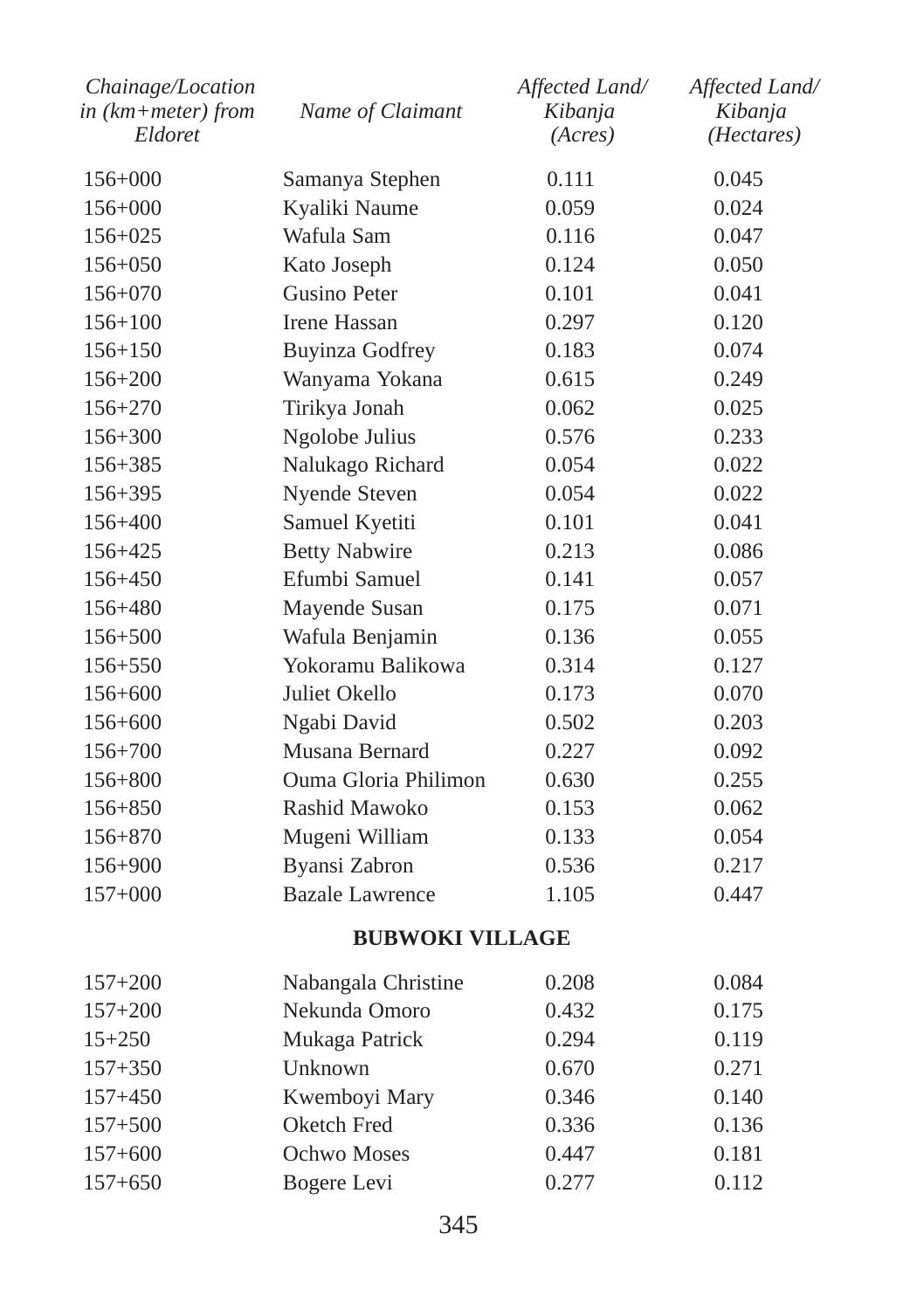| Chainage/Location<br>$in$ ( $km + meter$ ) from | Name of Claimant       | Affected Land/<br>Kibanja | Affected Land/<br>Kibanja |
|-------------------------------------------------|------------------------|---------------------------|---------------------------|
| Eldoret                                         |                        | (Acres)                   | (Hectares)                |
| $157 + 700$                                     | Nyawere Florence       | 0.284                     | 0.115                     |
| $157 + 730$                                     | Wandera Nicholas       | 0.109                     | 0.044                     |
| $157 + 760$                                     | Geofrey Orach          | 0.143                     | 0.058                     |
| $157 + 780$                                     | Obbo Moses/Musa Moses  | 0.114                     | 0.046                     |
| $157 + 800$                                     | Akumu Christine        | 0.136                     | 0.055                     |
| $157 + 830$                                     | George Walliam Olo     | 0.128                     | 0.052                     |
| $157 + 850$                                     | Awuma Rose             | 0.203                     | 0.082                     |
| $157 + 900$                                     | Wafula Rashid          | 0.287                     | 0.116                     |
| $157 + 950$                                     | Ouma Benard            | 0.373                     | 0.151                     |
| $158+000$                                       | Opio John              | 0.899                     | 0.364                     |
| $158 + 150$                                     | Mayende Adulufu        | 0.351                     | 0.142                     |
| $158 + 200$                                     | Mangeni James          | 1.248                     | 0.505                     |
| $158 + 400$                                     | Buluma Alfunso         | 0.166                     | 0.067                     |
| $158 + 450$                                     | Samanya Robert         | 0.455                     | 0.184                     |
| $158 + 500$                                     | Dugo Christopher       | 0.133                     | 0.054                     |
| $158 + 550$                                     | Barsa Bisancio         | 0.578                     | 0.234                     |
| $158 + 630$                                     | Mangeni Sepiriano      | 0.200                     | 0.081                     |
| $158 + 650$                                     | Ochoyo Kalori          | 0.279                     | 0.113                     |
| $158 + 700$                                     | Funa James             | 0.158                     | 0.064                     |
| $158 + 800$                                     | Alfred Odoi            | 1.001                     | 0.405                     |
| 158+900                                         | Nandela Bernadeta      | 0.178                     | 0.072                     |
| 158+930                                         | Ntalo Evelyn           | 0.235                     | 0.095                     |
| $158 + 950$                                     | Tibita Dodovico        | 0.210                     | 0.085                     |
| $159+000$                                       | Mageni Blasio          | 0.334                     | 0.135                     |
| $159 + 100$                                     | Odongo Benetura        | 0.539                     | 0.218                     |
| $159 + 150$                                     | Samanya Patrick        | 0.284                     | 0.115                     |
| $159 + 180$                                     | Egessa Emmy Bwire      | 0.180                     | 0.073                     |
| $159 + 200$                                     | Owino Julius           | 0.183                     | 0.074                     |
| $159 + 250$                                     | Othieno Francis        | 0.245                     | 0.099                     |
| 159+300                                         | Balikyawa Odongo       | 0.255                     | 0.103                     |
| 159+350                                         | Byansi Oguti           | 0.336                     | 0.136                     |
| $159 + 400$                                     | Okumu Francis          | 0.598                     | 0.242                     |
| 159+500                                         | Ojambo Micheal         | 0.326                     | 0.132                     |
| $159 + 550$                                     | Friday Geofrey         | 0.141                     | 0.057                     |
| $159 + 570$                                     | Ntalo Robert           | 0.106                     | 0.043                     |
| $159 + 600$                                     | <b>Byakika Charles</b> | 0.232                     | 0.094                     |
| $159 + 630$                                     | <b>Okware Constant</b> | 0.264                     | 0.107                     |
|                                                 | Mangum Bulasiyo        | 0.000                     | 0.000                     |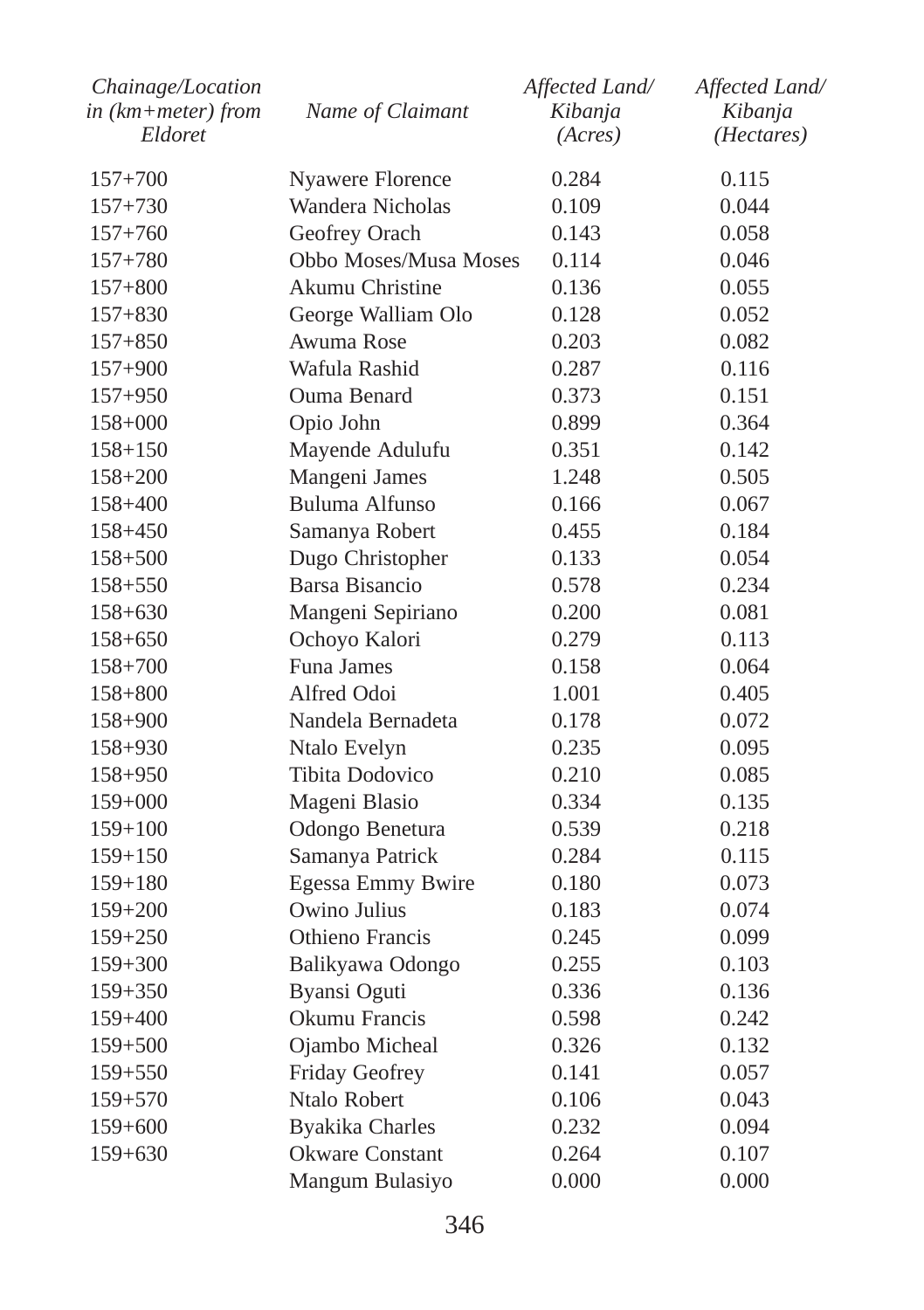| Chainage/Location      |                  | Affected Land/ | Affected Land/ |
|------------------------|------------------|----------------|----------------|
| in $(km + meter)$ from | Name of Claimant | Kibanja        | Kibanja        |
| Eldoret                |                  | (Acres)        | (Hectares)     |

# **NAMUWOMBI VILLAGE**

| 159+660     | Ojambo Chetiti         | 0.114 | 0.046 |
|-------------|------------------------|-------|-------|
| $159 + 680$ | Aroni Lukiya           | 0.126 | 0.051 |
| $159 + 700$ | <b>Bometi Steven</b>   | 0.170 | 0.069 |
| $15 - +730$ | Makoha Beatrice        | 0.153 | 0.062 |
| $159 + 750$ | Wafula Mafayo          | 0.180 | 0.073 |
| $159 + 780$ | Murombi Wilson         | 0.099 | 0.040 |
| $159 + 800$ | Wabwire Chetiti        | 0.136 | 0.055 |
| $159 + 825$ | Wafula David           | 0.143 | 0.058 |
| $159 + 850$ | David Kiboini          | 0.163 | 0.066 |
| $159 + 870$ | Mishwana Chetiti       | 0.195 | 0.079 |
| 159+900     | Tomas Chetiti          | 0.339 | 0.137 |
| 159+970     | Ochuba Tomas           | 0.200 | 0.081 |
| $160+000$   | Martin Ouma            | 0.116 | 0.047 |
| $160+025$   | Chetiti Omoro          | 0.292 | 0.118 |
| $160+050$   | <b>Richard Tomas</b>   | 0.185 | 0.075 |
| $160 + 100$ | Fred Juma Tomas        | 0.131 | 0.053 |
| $160 + 125$ | Omoro Tomas            | 0.183 | 0.074 |
| $160 + 150$ | Ochwo Jacob            | 0.143 | 0.058 |
| $160 + 170$ | Tibiwa Antonina        | 0.170 | 0.069 |
| $160 + 200$ | <b>Bawalane David</b>  | 0.141 | 0.057 |
| $160 + 210$ | <b>Bulansio Apollo</b> | 0.133 | 0.054 |
| $160 + 230$ | Buyinza Robert         | 0.138 | 0.056 |
| $160 + 250$ | Ogwara Apollo          | 0.116 | 0.047 |
| $160 + 300$ | Severino Oburu         | 0.217 | 0.088 |
| $160 + 300$ | Stephen Orwoka         | 0.255 | 0.103 |
| $160 + 350$ | Ofono Constant         | 0.106 | 0.043 |
| $160 + 360$ | Owere John Osyaga      | 0.062 | 0.025 |
| $160 + 370$ | Obbo Joseph            | 0.044 | 0.018 |
| $160 + 380$ | <b>Bwire Siriman</b>   | 0.030 | 0.012 |
| $160 + 380$ | Owor Lawrence          | 0.111 | 0.045 |
| $160 + 400$ | Ogeni Moses            | 0.064 | 0.026 |
| $160 + 410$ | Ogeni Vincent          | 0.109 | 0.044 |
| $160+430$   | Okumu David            | 0.072 | 0.029 |
| $160 + 480$ | Onyango Alex           | 0.487 | 0.197 |
| $160 + 520$ | <b>Owor Moses</b>      | 0.141 | 0.057 |
| $160 + 550$ | Obbo Joseph            | 0.136 | 0.055 |
| $160 + 570$ | Oparo John             | 0.190 | 0.077 |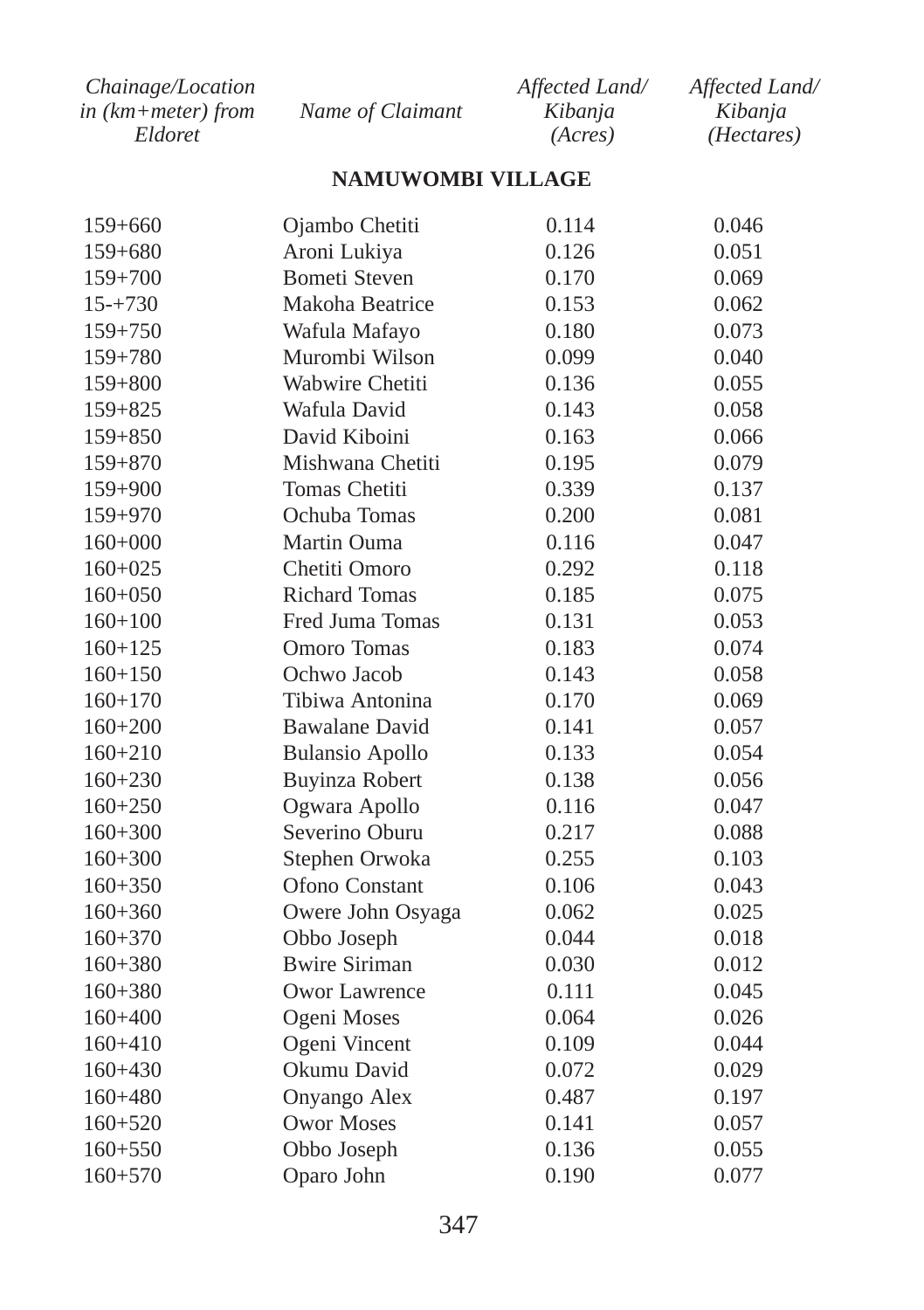| Chainage/Location<br>$in$ ( $km + meter$ ) from<br>Eldoret | Name of Claimant         | Affected Land/<br>Kibanja<br>(Acres) | Affected Land/<br>Kibanja<br>(Hectares) |
|------------------------------------------------------------|--------------------------|--------------------------------------|-----------------------------------------|
|                                                            |                          |                                      |                                         |
| $160+600$                                                  | Nekesa Mary              | 0.151                                | 0.061                                   |
| $160+625$                                                  | Mangeni Moses            | 0.148                                | 0.060                                   |
| $160+650$                                                  | Wanyama Peter            | 0.203                                | 0.082                                   |
| $160 + 700$                                                | Mayende Living           | 0.326                                | 0.132                                   |
| $160 + 800$                                                | Mugeni Charles           | 0.924                                | 0.374                                   |
| $160 + 870$                                                | Oundo Mayende            | 0.121                                | 0.049                                   |
| $160+900$                                                  | Mayende Ronald           | 0.141                                | 0.057                                   |
| $160+920$                                                  | Ngolobe Henry Hasiriri   | 0.124                                | 0.050                                   |
| $160+930$                                                  | Wafula Robert            | 0.077                                | 0.031                                   |
| $160+940$                                                  | Luhairwe Peter           | 0.044                                | 0.018                                   |
| $160 + 950$                                                | Eric Sunday Mayande      | 0.000                                | 0.000                                   |
| $160+970$                                                  | Robert Mayende           | 0.089                                | 0.036                                   |
| 160+990                                                    | Fredrick Mayende         | 0.079                                | 0.032                                   |
| $161+000$ to $161+600$                                     | Malomba Godfrey          | 3.074                                | 1.244                                   |
|                                                            | <b>BUTUNDULA VILLAGE</b> |                                      |                                         |
| $161 + 650$                                                | Wafula Gabriel Obbo      | 0.079                                | 0.032                                   |
| $161 + 670$                                                | Tabu Muhamuddu           | 0.146                                | 0.059                                   |
| $161 + 700$                                                | Koba Alex                | 0.180                                | 0.073                                   |
| $161 + 750$                                                | Macho Henry              | 0.178                                | 0.072                                   |
| $161 + 770$                                                | Godfrey Mayende          | 0.094                                | 0.038                                   |
| $161 + 780$                                                | <b>Owundo Moses</b>      | 0.101                                | 0.041                                   |
| $161 + 800$                                                | Erikisawusi Barasa       | 0.208                                | 0.084                                   |
| $161 + 850$                                                | Leolensio Sunday         | 0.452                                | 0.183                                   |
| $161 + 925$                                                | Wanyama Lawrence         | 0.210                                | 0.085                                   |
| $161 + 950$                                                | Magero Flasiko           | 0.188                                | 0.076                                   |
| $161+000$                                                  | Wetaka James             | 0.119                                | 0.048                                   |
| $162 + 050$                                                | Mayenda Asumani          | 0.343                                | 0.139                                   |
| $162 + 100$                                                | <b>Bogere Stephen</b>    | 0.430                                | 0.174                                   |
| $162 + 150$                                                | Mayende Joseph           | 0.069                                | 0.028                                   |
| $162 + 160$                                                | Byawano Topi             | 0.067                                | 0.027                                   |
| $162 + 170$                                                | Egesa Karoli             | 0.047                                | 0.019                                   |
| $162 + 180$                                                | Makoha Julius            | 0.064                                | 0.026                                   |
| $162+190$                                                  | Byakika Lawrence         | 0.040                                | 0.016                                   |
| $162 + 195$                                                | Mayende Robert           | 0.037                                | 0.015                                   |
| $162 + 200$                                                | Kwemboi Fredrick         | 0.062                                | 0.025                                   |
| $162 + 210$                                                | <b>Basalirwa Godfrey</b> | 0.062                                | 0.025                                   |
| $162 + 225$                                                | Sunday David             | 0.062                                | 0.025                                   |
| $162 + 240$                                                | Mayende Betty            | 0.069                                | 0.028                                   |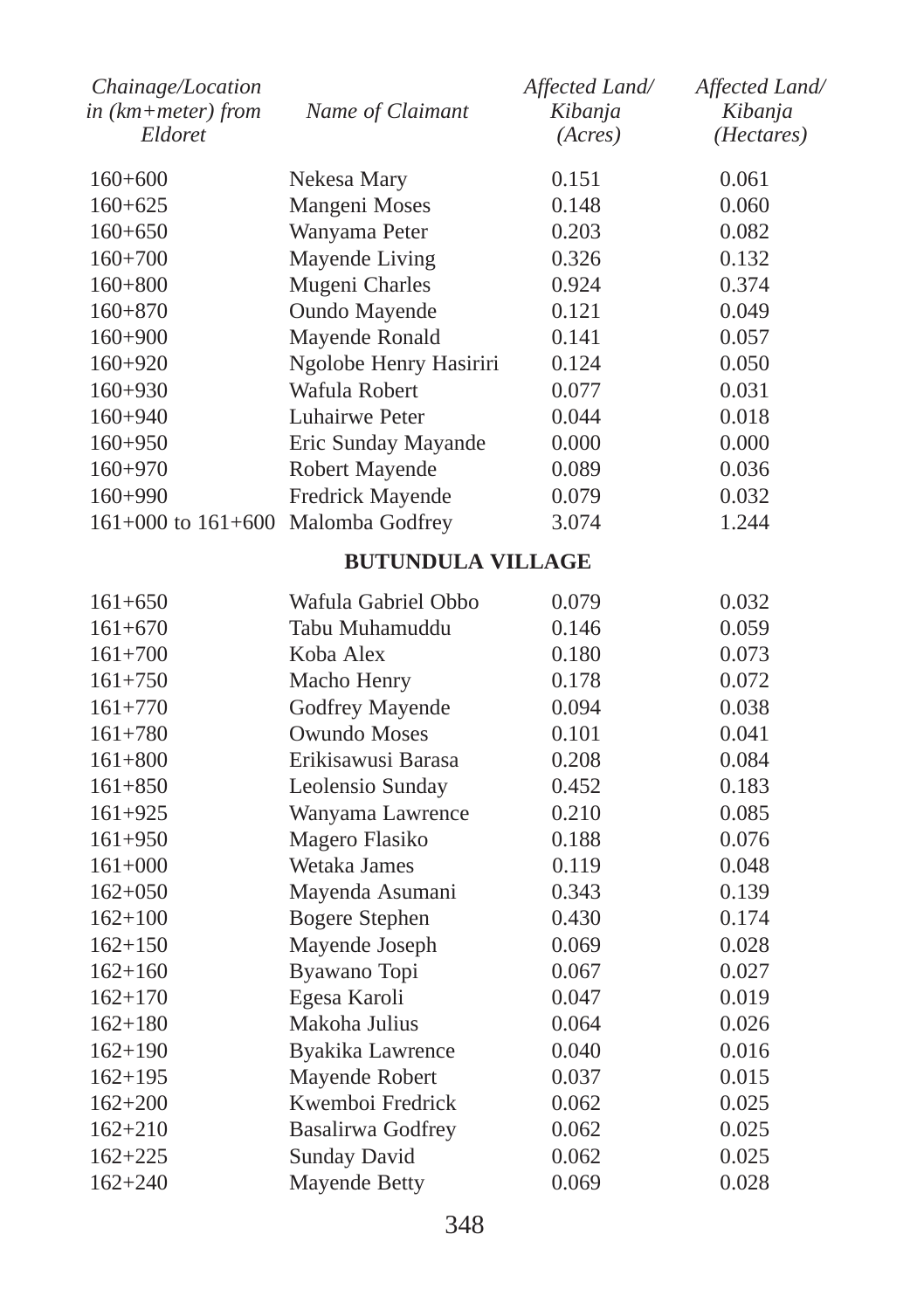| Chainage/Location<br>$in$ ( $km+meter$ ) from<br>Eldoret | Name of Claimant      | Affected Land/<br>Kibanja<br>(Acres) | Affected Land/<br>Kibanja<br>( <i>Hectares</i> ) |
|----------------------------------------------------------|-----------------------|--------------------------------------|--------------------------------------------------|
| $162 + 250$                                              | Wabwire John          | 0.074                                | 0.030                                            |
| $162 + 265$                                              | Juma Stephen          | 0.042                                | 0.017                                            |
| $162 + 270$                                              | <b>Bageya</b> Moses   | 0.049                                | 0.020                                            |
| $162 + 230$                                              | Gusiino Stephen       | 0.042                                | 0.017                                            |
| $162 + 290$                                              | Wanjala Benard        | 0.027                                | 0.011                                            |
| $162 + 300$                                              | <b>Bogere Justine</b> | 0.059                                | 0.024                                            |
| $162 + 310$                                              | Batuli Fred           | 0.062                                | 0.025                                            |
| $162 + 320$                                              | <b>Bazule Benard</b>  | 0.047                                | 0.019                                            |
| $162 + 330$                                              | Wanjala Stephen       | 0.064                                | 0.026                                            |
| $162 + 340$                                              | Nabwire Janet         | 0.074                                | 0.030                                            |
| $162 + 350$                                              | Mayende Patrick       | 0.089                                | 0.036                                            |
| $162+400$                                                | Nyongesa Moses        | 0.262                                | 0.106                                            |
| $162 + 425$                                              | Ocheni Roman          | 0.151                                | 0.061                                            |
| $162 + 450$                                              | Coloneli Barasa       | 0.193                                | 0.078                                            |
| $162 + 500$                                              | Onyango John          | 0.156                                | 0.063                                            |
| $162 + 525$                                              | Ondwasi Storm         | 0.156                                | 0.063                                            |
| $162 + 550$                                              | Okumu Jasani          | 0.106                                | 0.043                                            |
| $162+600$                                                | Magalita Hasana       | 0.331                                | 0.134                                            |
| $162+650$                                                | Ntalo Roman           | 0.719                                | 0.291                                            |
| $162 + 800$                                              | Tabu David            | 0.739                                | 0.299                                            |
| $162 + 900$                                              | Ogutu Patrick         | 0.465                                | 0.188                                            |
| $162 + 950$                                              | Komoni Samuel         | 0.425                                | 0.172                                            |
| $162+1050$                                               | Okango Fredrick       | 0.294                                | 0.119                                            |
| $163 + 050$                                              | Kabusi David          | 0.311                                | 0.126                                            |
| $163 + 050$                                              | Kwemboi Stephen       | 0.220                                | 0.089                                            |
| $163+100$                                                | Mangeni Zephania      | 0.346                                | 0.140                                            |
|                                                          |                       |                                      |                                                  |

# **IGOGO VILLAGE**

|                  |       | 10.223                             |
|------------------|-------|------------------------------------|
| Erikanoli Nyende | 0.413 | 0.167                              |
| Bagaga Antony    | 0.319 | 0.129                              |
| Barasa Micheal   | 1.023 | 0.414                              |
| Akasiba Gladys   | 0.077 | 0.031                              |
| Isaya Paul       | 0.437 | 0.177                              |
| Mukobe Rashimu   | 0.195 | 0.079                              |
| Alex Wori        | 0.151 | 0.061                              |
| Peter Mukoya     | 0.126 | 0.051                              |
| Kato Lastone     | 0.240 | 0.097                              |
|                  |       | Tilda (Kibimba Rice Scheme) 25.260 |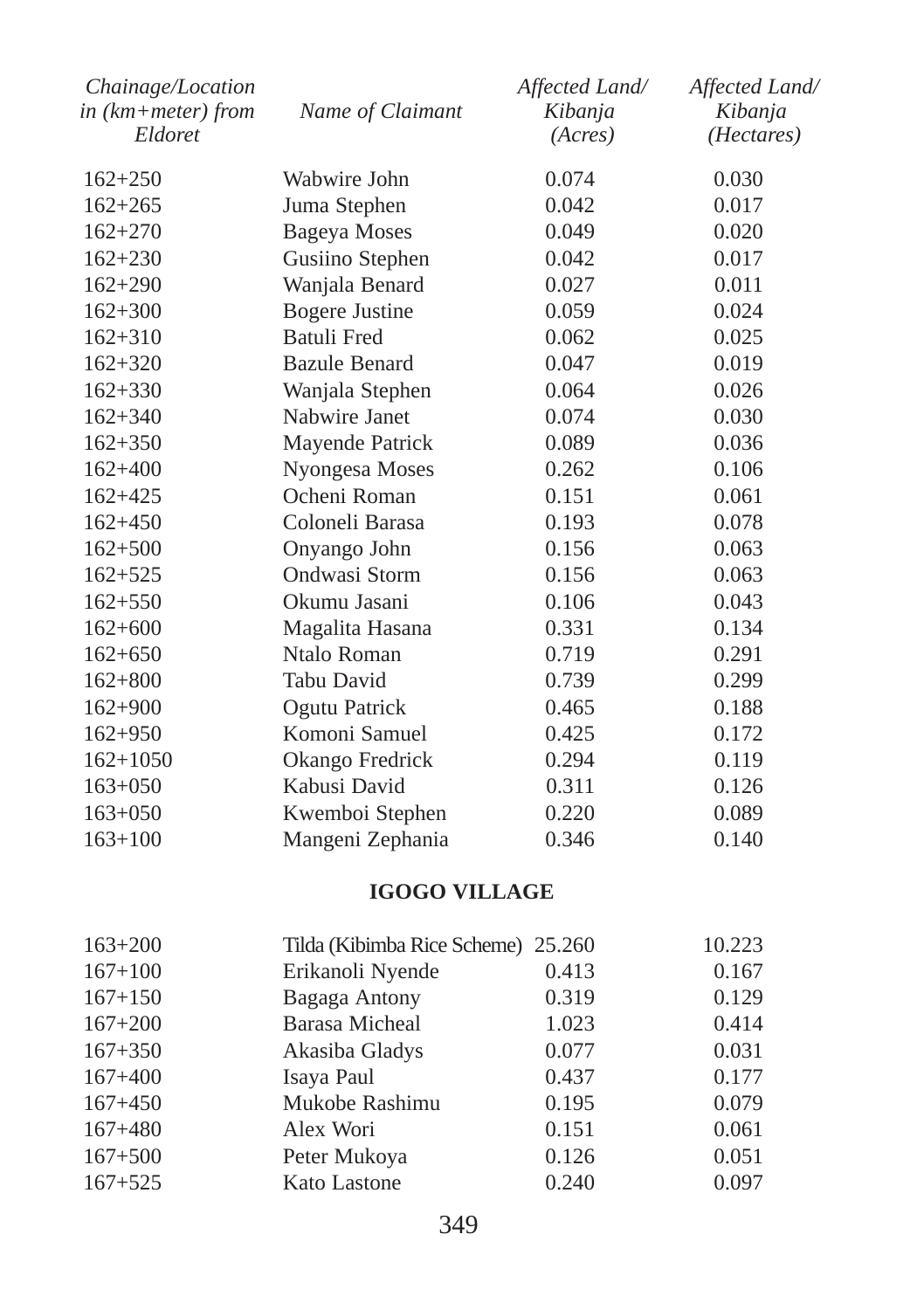| Chainage/Location<br>$in$ (km+meter) from<br>Eldoret | Name of Claimant       | Affected Land/<br>Kibanja<br>(Acres) | Affected Land/<br>Kibanja<br>(Hectares) |
|------------------------------------------------------|------------------------|--------------------------------------|-----------------------------------------|
| $167 + 550$                                          | Mulimba Sam            | 0.259                                | 0.105                                   |
| $167 + 600$                                          | Ziraba Muhammad        | 0.447                                | 0.181                                   |
| $167 + 700$                                          | Wadhalubi Patrick      | 0.736                                | 0.298                                   |
| $167 + 800$                                          | <b>Basalirwa Moses</b> | 0.494                                | 0.200                                   |
| $167 + 900$                                          | Mulimba Wilson         | 0.628                                | 0.254                                   |
| $168 + 000$                                          | <b>Bagume Jenifer</b>  | 0.329                                | 0.133                                   |
| $168 + 100$                                          | Samanya Stephen        | 0.524                                | 0.212                                   |
| $168 + 125$                                          | <b>Bogere Faruku</b>   | 0.104                                | 0.042                                   |
| $168 + 150$                                          | Taaya Mutwalibi        | 0.230                                | 0.093                                   |
| $168 + 200$                                          | Tibiri Hamida          | 0.272                                | 0.110                                   |
| $168 + 225$                                          | Owade Matiya           | 0.156                                | 0.063                                   |
| $168 + 250$                                          | Tibita Musa            | 1.310                                | 0.530                                   |
| $168 + 250$                                          | Barasa Alexander       | 0.124                                | 0.050                                   |
| $168 + 300$                                          | Katibu Friday          | 0.245                                | 0.099                                   |
| $168 + 300$                                          | John Sunday Eriya      | 0.299                                | 0.121                                   |
| $168 + 350$                                          | Musanga Hamidu         | 0.089                                | 0.036                                   |
| $168 + 350$                                          | <b>Tizomu Richard</b>  | 0.482                                | 0.195                                   |
| $168 + 500$                                          | Tibita Awali           | 1.016                                | 0.411                                   |
| 168+600 168+700                                      | Samuel Mukoya          | 0.798                                | 0.323                                   |
| $168 + 625$                                          | Kasamia Charles        | 0.121                                | 0.049                                   |
| $168 + 800$                                          | Stanley Were Ojamboo   | 0.944                                | 0.382                                   |
| 168+950                                              | Ngolobe Victor         | 0.190                                | 0.077                                   |
| $169+000$                                            | Wanyama Martin         | 0.373                                | 0.151                                   |
| $169+000$                                            | Ojambo Derrick Mugumya | 0.035                                | 0.014                                   |
| $168 + 050$                                          | Barasa Wilberforce     | 0.225                                | 0.091                                   |
| $169 + 080$                                          | Erupuni Simon Peter    | 0.215                                | 0.087                                   |
| $169 + 100$                                          | Modo Francis           | 0.311                                | 0.126                                   |
| $169 + 125$                                          | <b>Teddy Tereza</b>    | 0.054                                | 0.022                                   |
| $169 + 125$                                          | Tadaaga Fatuma Mutesi  | 0.168                                | 0.068                                   |
| $169 + 200$                                          | Erone Deo              | 0.094                                | 0.038                                   |
|                                                      | <b>BUSOLO VILLAGE</b>  |                                      |                                         |
| $169 + 300$                                          | <b>Omuse Francis</b>   | 1.149                                | 0.465                                   |
| 169+390                                              | Owuyo Stephen          | 0.049                                | 0.020                                   |
| $169 + 450$                                          | Sifuna simio           | 0.017                                | 0.007                                   |
| $169 + 400$                                          | <b>Benard Muhwana</b>  | 0.647                                | 0.262                                   |
| $169 + 550$                                          | Ojambo Daniel          | 0.578                                | 0.234                                   |
| $169 + 600$                                          | Banakita Hamisi        | 0.163                                | 0.066                                   |
| $169 + 650$                                          | Owire Joseph Musana    | 0.208                                | 0.084                                   |
|                                                      |                        |                                      |                                         |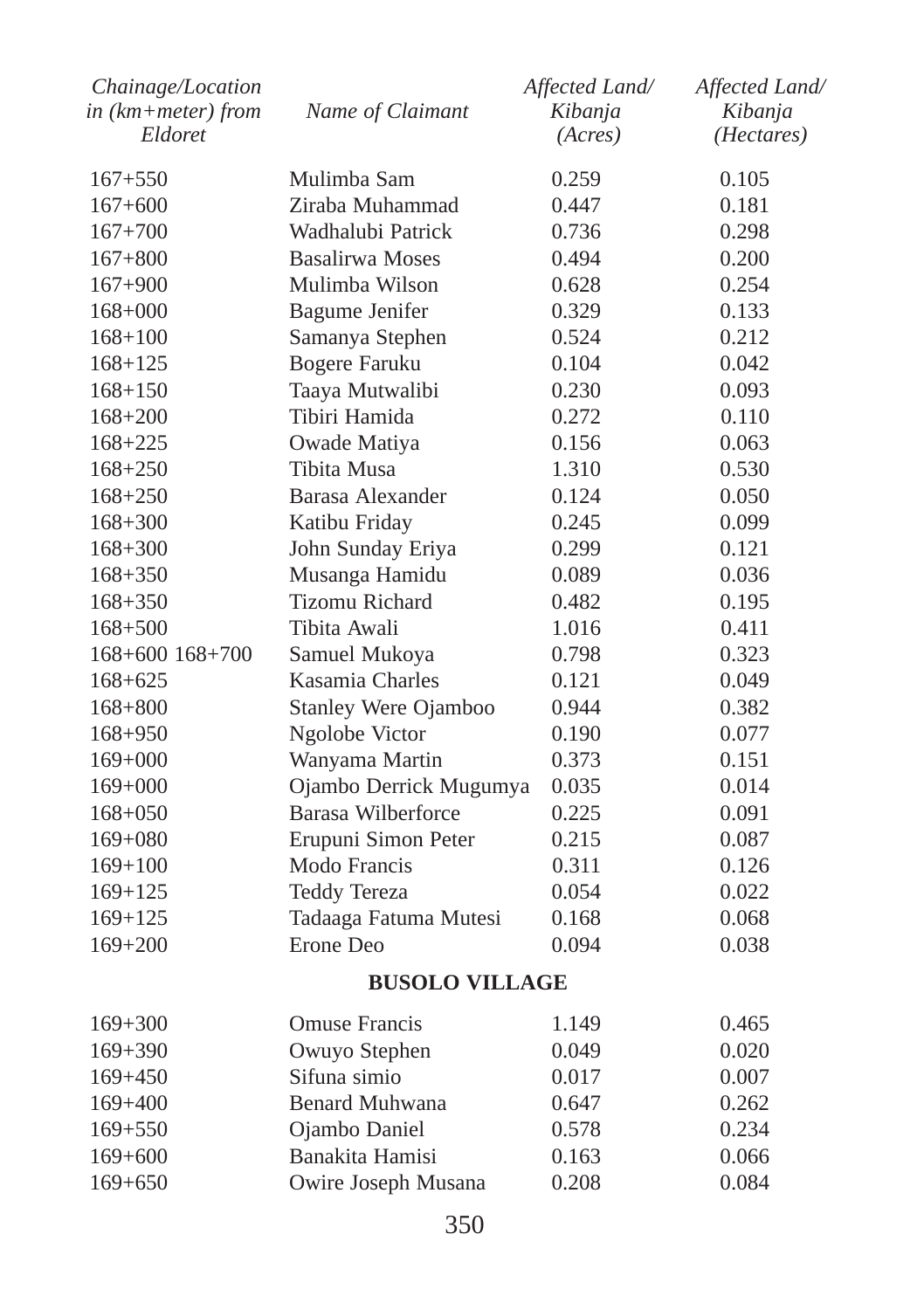| Chainage/Location<br>in (km+meter) from | Name of Claimant       | Affected Land/<br>Kibanja | Affected Land/<br>Kibanja |
|-----------------------------------------|------------------------|---------------------------|---------------------------|
| Eldoret                                 |                        | (Acres)                   | (Hectares)                |
| $169 + 700$                             | Mukaga Tom             | 0.675                     | 0.273                     |
| $169 + 800$                             | Emuria Agustine        | 0.556                     | 0.225                     |
| $169 + 900$                             | Musitafa               | 0.017                     | 0.007                     |
| $169 + 900$                             | Auma Janet             | 0.427                     | 0.173                     |
| $169 + 950$                             | Owire Joseph Musana    | 0.119                     | 0.048                     |
| 169+980                                 | Jonina Amwatoko        | 0.121                     | 0.049                     |
| $169 + 980$                             | Ochieng Albert         | 0.163                     | 0.066                     |
| $170+000$                               | Omuse Imayi            |                           |                           |
| $170 + 100$                             | <b>Okware Patrick</b>  | 0.106                     | 0.043                     |
| $170 + 125$                             | Omela Samanya          | 0.198                     | 0.080                     |
| $170+200$                               | Ojambo Wilson          | 0.195                     | 0.079                     |
| $170 + 250$                             | Masiloso Omacefe       | 0.435                     | 0.176                     |
| $170 + 300$                             | Peter Ogola            | 0.316                     | 0.128                     |
| $170 + 350$                             | Ojambo Wilson          | 0.277                     | 0.112                     |
| $170 + 400$                             | <b>Balaza Timothy</b>  | 0.267                     | 0.108                     |
| $170 + 450$                             | Juma Richard Owori     | 0.267                     | 0.108                     |
| $170 + 460$                             | Sanya Julius           | 0.240                     | 0.097                     |
| $170 + 500$                             | <b>Ongaba Moses</b>    | 0.193                     | 0.078                     |
| $170+600$                               | Mikaili Mwari          | 1.890                     | 0.765                     |
| $170 + 850$                             | Opama                  | 0.188                     | 0.076                     |
| $170+900$                               | Obwana Micheal         | 0.257                     | 0.104                     |
| $171+000$                               | Siriverio Opio         | 0.329                     | 0.133                     |
| $171 + 050$                             | <b>Emojong Micheal</b> | 0.190                     | 0.077                     |
| $171 + 060$                             | Pius Ekisa             | 0.074                     | 0.030                     |
| $171 + 080$                             | Richard Juma Owma      | 0.069                     | 0.028                     |
| $171 + 100$                             | Okware John            | 0.514                     | 0.208                     |
| $171 + 200$                             | Oshale Martin          | 0.264                     | 0.107                     |
| $171 + 250$                             | Falantino Engwalasi    | 0.015                     | 0.006                     |
| $171 + 250$                             | Ochieng John           | 0.025                     | 0.010                     |
| $171 + 270$                             | <b>Kodere Moses</b>    | 0.252                     | 0.102                     |
| $171 + 300$                             | Ouma Peter             | 0.141                     | 0.057                     |
| $171 + 330$                             | Kalori Okadapau        | 0.079                     | 0.032                     |
| $171 + 350$                             | Isia Lawrence          | 0.213                     | 0.086                     |
| $171 + 400$                             | Ofono Stephen          | 0.178                     | 0.072                     |
| $171 + 425$                             | George Wekesa N        | 0.190                     | 0.077                     |
| $171 + 500$                             | Joseph Osuna           | 0.823                     | 0.333                     |
| $171 + 650$                             | Ofumbi Francis         | 0.361                     | 0.146                     |
| $171 + 700$                             | <b>Odongo Constant</b> | 0.410                     | 0.166                     |
| $171 + 700$                             | Joshua Egesa           | 0.593                     | 0.240                     |
|                                         |                        |                           | 0.000                     |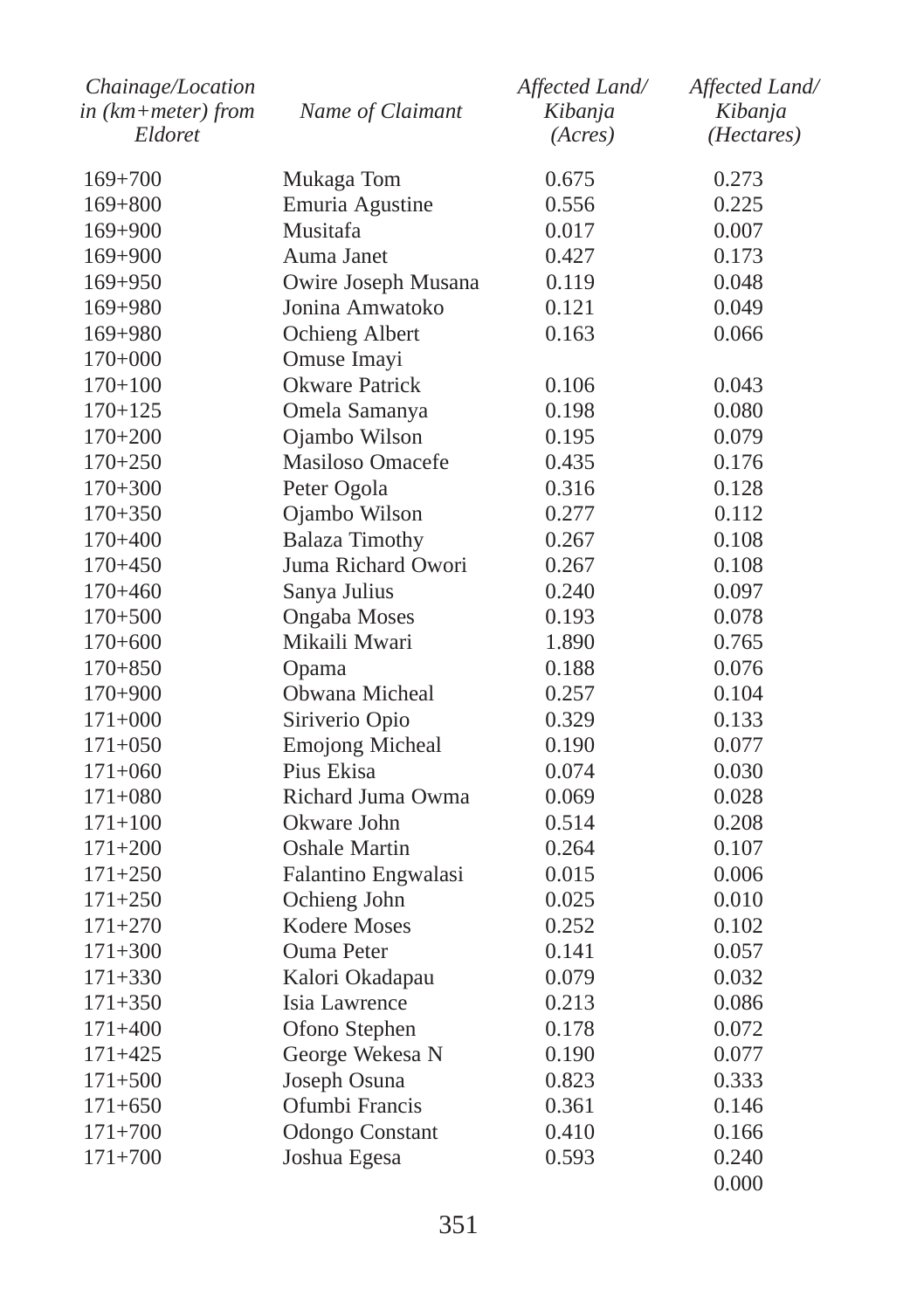| Chainage/Location      |                  | Affected Land/ | Affected Land/      |
|------------------------|------------------|----------------|---------------------|
| in $(km + meter)$ from | Name of Claimant | Kibanja        | Kibanja             |
| Eldoret                |                  | (Acres)        | ( <i>Hectares</i> ) |

# **BUSWIRIRI VILLAGE**

| $171 + 900$ | Obarasa Ongala Peter    | 0.339 | 0.137 |
|-------------|-------------------------|-------|-------|
| $171 + 950$ | Mukade Mary             | 0.215 | 0.087 |
| $171 + 990$ | Obarasa Peter           | 0.086 | 0.035 |
| $172+000$   | Omukaga Ronald          | 0.153 | 0.062 |
| $172 + 050$ | Okisa Felix             | 0.301 | 0.122 |
| $172 + 100$ | Ekakoro Julius          | 0.274 | 0.111 |
| $172 + 150$ | Ogwang John             | 0.272 | 0.110 |
| $172 + 200$ | Makhoha Francis         | 0.274 | 0.111 |
| $172 + 300$ | <b>Bilal Paddy</b>      | 0.857 | 0.347 |
| $172 + 400$ | Etyanga Jamal           | 0.425 | 0.172 |
| $172 + 450$ | Okudu Fenansi Amodox    | 0.363 | 0.147 |
| $172 + 500$ | Okware Joshua           | 0.289 | 0.117 |
| $172 + 550$ | <b>Wabwire Shadrack</b> | 0.462 | 0.187 |
| $172 + 625$ | Osamahi Julius          | 0.339 | 0.137 |
| $172 + 680$ | Raimond Omoria          | 0.257 | 0.104 |
| $172 + 700$ | Emaja Eridadi           | 0.101 | 0.041 |
| $172 + 750$ | Okudi Isaac             | 0.363 | 0.147 |
| $172 + 800$ | Erisa Elino             | 0.257 | 0.104 |
| $172 + 825$ | Wekesa N Goerge         | 0.032 | 0.013 |
| $172 + 825$ | Wekesa N. George        | 0.151 | 0.061 |
| $172 + 850$ | Ogira Joseph            | 0.336 | 0.136 |
| $172 + 900$ | Mary Omojongo           | 0.101 | 0.041 |
| $172 + 950$ | Emiliana Akisa          | 0.329 | 0.133 |
| $173+000$   | Mugoya Rajabu           | 1.492 | 0.604 |
| $173 + 300$ | Oseluo Joseph Acigwa    | 1.122 | 0.454 |
| $173 + 400$ | Badeya John             | 0.054 | 0.022 |
| $173 + 400$ | Birikowa Jerimaih       | 0.027 | 0.011 |
| $173 + 400$ | Robinah Adiru           | 0.007 | 0.003 |
| $173 + 400$ | <b>Bogere Moses</b>     | 0.030 | 0.012 |
| $173 + 420$ | Mukulu Sam              | 0.086 | 0.035 |
| $173 + 430$ | Kyemwende Vincent       | 0.089 | 0.036 |
| $173 + 440$ | Balida Jackson          | 0.037 | 0.015 |
| $173 + 450$ | Mugoya Siragi           | 0.040 | 0.016 |
| $173 + 450$ | Banuli Mugoya           | 0.027 | 0.011 |
| $173 + 460$ | Amislamis Byekwaso      | 0.044 | 0.018 |
| $173 + 460$ | Kidubuka Edward         | 0.037 | 0.015 |
| $173 + 470$ | Kiswiriri Swalik Sadi   | 0.094 | 0.038 |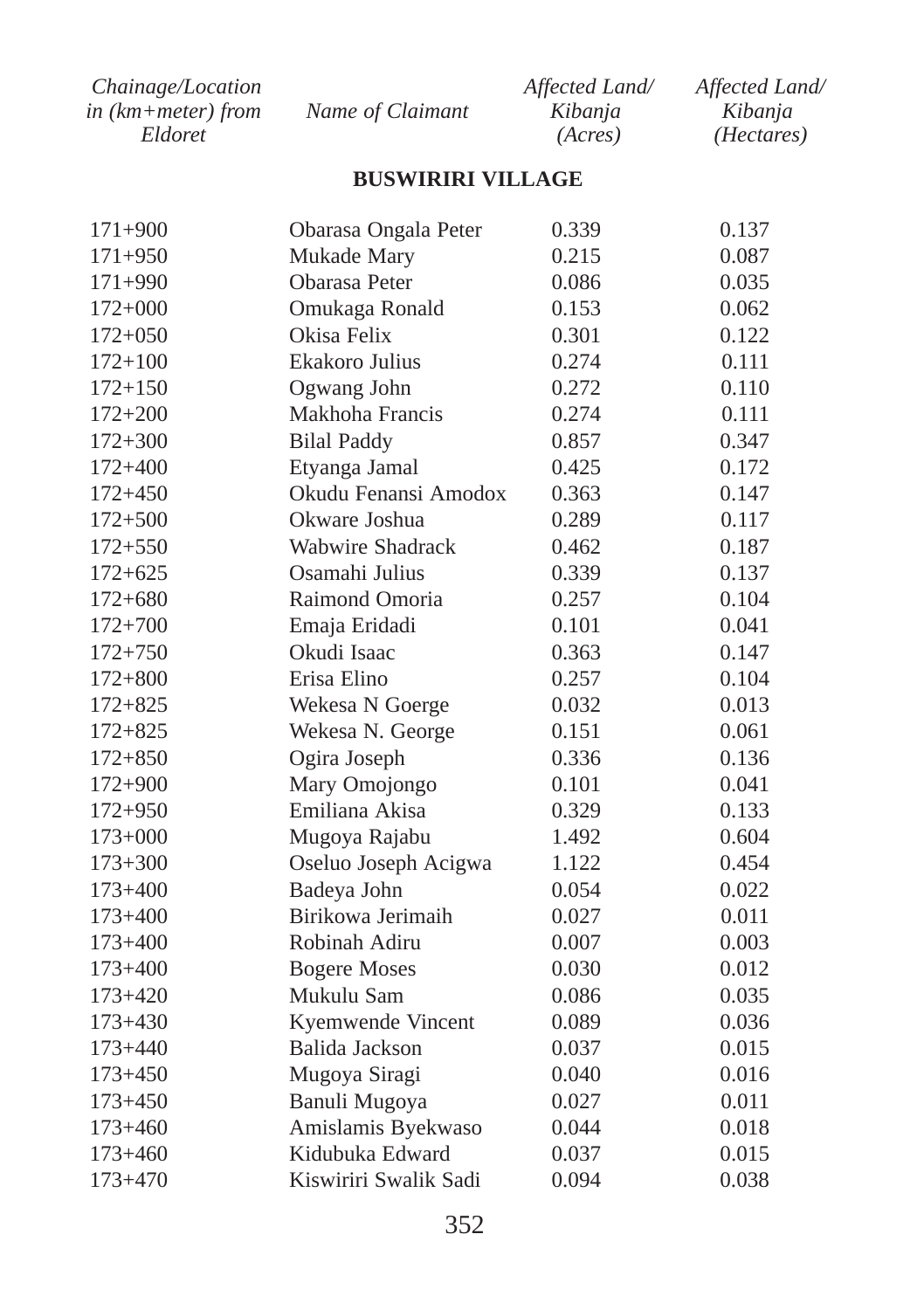| Chainage/Location<br>in $(km + meter)$ from<br>Eldoret | Name of Claimant                 | Affected Land/<br>Kibanja<br>(Acres) | Affected Land/<br>Kibanja<br>( <i>Hectares</i> ) |
|--------------------------------------------------------|----------------------------------|--------------------------------------|--------------------------------------------------|
| $173 + 480$                                            | Ahamada Odoi                     | 0.025                                | 0.010                                            |
| $173 + 500$                                            | Kiswiriri Hamuza                 | 0.128                                | 0.052                                            |
| $173 + 510$                                            | Sheto Muzafaru Kaule             | 0.052                                | 0.021                                            |
| $173 + 520$                                            | Mosque Sala C/o Bwali Pade 0.057 |                                      | 0.023                                            |
| $173+600$                                              | Opama Stephen                    | 0.907                                | 0.367                                            |
| $173 + 700$                                            | Okumu Falantino                  | 0.141                                | 0.057                                            |
| $173 + 720$                                            | Opama Silivano                   | 0.205                                | 0.083                                            |
| $173 + 800$                                            | Ojiye Stephen                    | 0.675                                | 0.273                                            |
| $173 + 860$                                            | Egessa Joseph Ntambi             | 0.052                                | 0.021                                            |
| $173 + 870$                                            | Monica Birungi                   | 0.037                                | 0.015                                            |
| $173 + 870$                                            | Nhabangi Goefrey                 | 0.044                                | 0.018                                            |
| $173 + 880$                                            | Basalirwa Brian                  | 0.049                                | 0.020                                            |
| $173 + 900$                                            | <b>Baliraine Mucheal</b>         | 0.064                                | 0.026                                            |
| $173 + 900$                                            | Basire Noahi                     | 0.052                                | 0.021                                            |
| $173+920$                                              | Mugabi Daniel                    | 0.062                                | 0.025                                            |
| $173 + 930$                                            | Tatu Omuse Regina                | 0.069                                | 0.028                                            |
| $173 + 940$                                            | Obadiya John                     | 0.079                                | 0.032                                            |
| $173 + 950$                                            | Wabwire Sam                      | 0.101                                | 0.041                                            |

# **BUKAYE VILLAGE**

| Jamwende Aminadah | 0.596 | 0.241 |
|-------------------|-------|-------|
| Otilimu Constant  | 0.044 | 0.018 |
| Kigenyi Samuel    | 0.227 | 0.092 |
| Regina Tatu       | 0.524 | 0.212 |
| Micheal Etyanga   | 0.390 | 0.158 |
| <b>Tatu Omuse</b> | 0.531 | 0.215 |
| Mozata            | 0.037 | 0.015 |
| Waswa Isa         | 0.304 | 0.123 |
| Sande Bashir      | 0.153 | 0.062 |
| Black Ali Emusu   | 0.027 | 0.011 |
| Nekesa Kato       | 0.297 | 0.120 |
| Ekilipuwa Peter   | 0.185 | 0.075 |
| Bogere Ali        | 0.247 | 0.100 |
| Eridadi Masoweva  | 1.282 | 0.519 |
| Ekilipuna Peter   | 0.277 | 0.112 |
| Omasete Oboyere   | 0.074 | 0.030 |
|                   |       |       |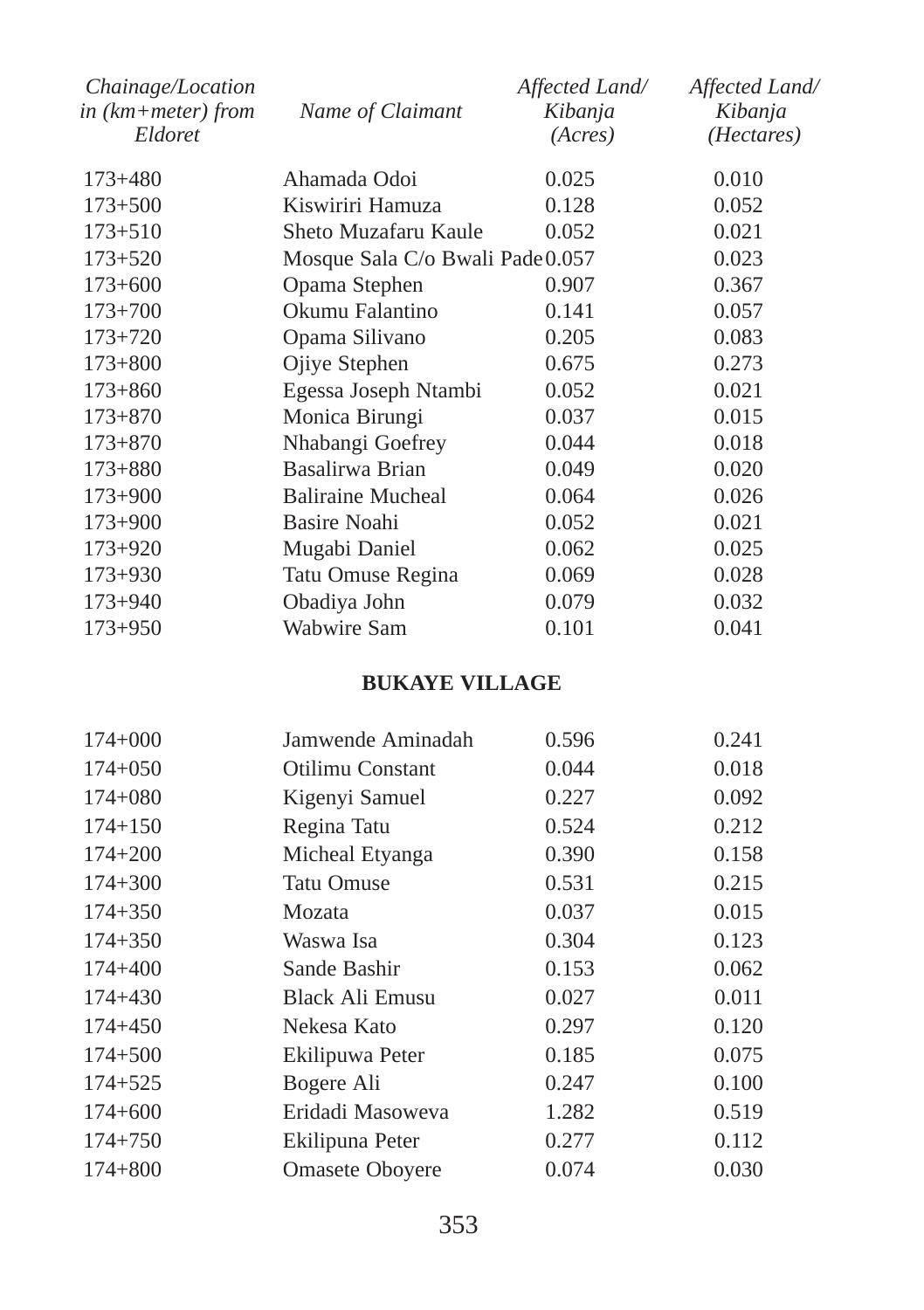| <i>Chainage/Location</i> |                  | Affected Land/ | Affected Land/      |
|--------------------------|------------------|----------------|---------------------|
| in (km+meter) from       | Name of Claimant | Kibania        | Kibania             |
| Eldoret                  |                  | (Acres)        | ( <i>Hectares</i> ) |

#### **BUGUBO VILLAGE**

| $174 + 900$ | Wabwire Sam     | 0.786 | 0.318 |
|-------------|-----------------|-------|-------|
| $175+000$   | Cheptoek Hasifa | 0.919 | 0.372 |
| $175 + 100$ | Eriasa Nkaye    | 0.581 | 0.235 |
| $175 + 200$ | Salimina Kagoya | 0.198 | 0.080 |
| $175 + 220$ | Issa Nkaye      | 0.200 | 0.081 |
| $175 + 250$ | Habibu Nkaye    | 0.133 | 0.054 |
| $175 + 270$ | Mwondha Nkaye   | 0.104 | 0.042 |
| $175 + 300$ | Abdu Nkaye      | 0.168 | 0.068 |
| $175 + 320$ | Muhamad Nkaye   | 0.104 | 0.042 |
| $175 + 330$ | Yahaya Nkaye    | 0.094 | 0.038 |
| $175 + 350$ | Kasimu Nkaye    | 0.086 | 0.035 |
| $175 + 400$ | Abuda Amis      | 1.114 | 0.451 |
| $175 + 550$ | Hamiso Gaidi    | 2.313 | 0.936 |

# **KAKANDWA VILLAGE**

| $175 + 950$ | Mohamad Nkaye       | 0.326 | 0.132 |
|-------------|---------------------|-------|-------|
| $176 + 000$ | Walusimbi Abdul     | 0.005 | 0.002 |
| $176 + 000$ | Robert Wanjala      | 0.329 | 0.133 |
| $176 + 050$ | Simiyu David        | 0.309 | 0.125 |
| $176 + 100$ | Othieno Christopher | 0.314 | 0.127 |
| $176 + 125$ | Mumali Patrick      | 0.064 | 0.026 |
| $176 + 150$ | Kuboil Dennis       | 0.170 | 0.069 |
| $176 + 180$ | Ojambo Medi         | 0.030 | 0.012 |
| $176 + 190$ | Kuboyi John         | 0.180 | 0.073 |
| $176 + 200$ | Kuboil Jaffesa      | 0.156 | 0.063 |
| $176 + 240$ | Kesisi Dickson      | 0.131 | 0.053 |
| $176 + 260$ | Kwemboi Robinson    | 0.141 | 0.057 |
| $176 + 300$ | Marangachi Jackson  | 0.353 | 0.143 |
| $176 + 350$ | Kiminyi Rauben      | 0.235 | 0.095 |
| $176 + 380$ | Kuboil Robert       | 0.143 | 0.058 |
| $176 + 400$ | Kuboi Julius        | 0.190 | 0.077 |
| $176 + 430$ | Chemai Mark Iddi    | 0.205 | 0.083 |
| $176 + 500$ | Kaweireku Wilson    | 0.924 | 0.374 |
| $176 + 600$ | Mugabi Ayeko        | 0.462 | 0.187 |
| $176 + 700$ | Nkokoisa Moses      | 0.410 | 0.166 |
| $176 + 750$ | Makokha Pius        | 0.240 | 0.097 |
| $176 + 800$ | Unknown             | 0.032 | 0.013 |
|             |                     |       |       |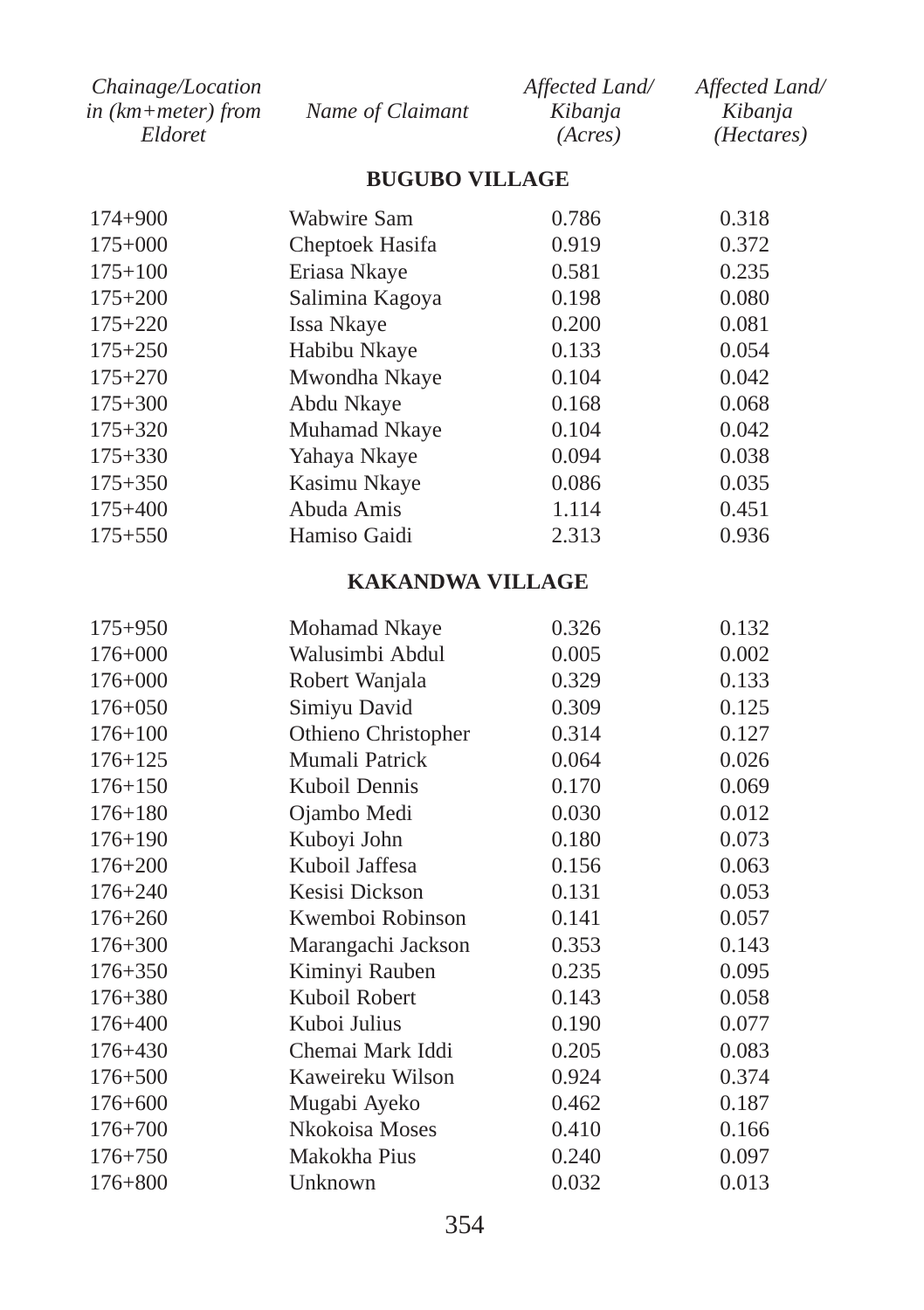| Chainage/Location<br>in (km+meter) from<br>Eldoret | Name of Claimant                     | Affected Land/<br>Kibanja<br>(Acres) | Affected Land/<br>Kibanja<br>( <i>Hectares</i> ) |
|----------------------------------------------------|--------------------------------------|--------------------------------------|--------------------------------------------------|
| $176 + 800$                                        | Maganda William                      | 0.469                                | 0.190                                            |
| $176 + 900$                                        | Odoi Valetiano                       | 0.292                                | 0.118                                            |
| $176 + 950$                                        | Obbo Moses                           | 0.445                                | 0.180                                            |
| $177+000$                                          | Nali Roy                             | 0.420                                | 0.170                                            |
| $177+050$                                          | David Ochieng                        | 0.235                                | 0.095                                            |
|                                                    | <b>MUYEMU VILLAGE</b>                |                                      |                                                  |
| $177 + 100$                                        | John Olowo                           | 0.292                                | 0.118                                            |
| $177 + 150$                                        | Kisikwe Emmanuel                     | 0.576                                | 0.233                                            |
| $177 + 230$                                        | Owori David                          | 0.153                                | 0.062                                            |
| $177 + 230$                                        | Ogola Vincent                        | 0.119                                | 0.048                                            |
| $177 + 300$                                        | Waibi Silive                         | 0.892                                | 0.361                                            |
| $177 + 400$                                        | Icuum Jerome (Akello Mangaden) 0.440 |                                      | 0.178                                            |
| $177 + 500$                                        | Waibi Silve                          | 0.465                                | 0.188                                            |
| $177+600$                                          | Buyinza Gadi                         | 0.558                                | 0.226                                            |
|                                                    | <b>NABINYU/BUBETA VILLAGE</b>        |                                      |                                                  |
| $177 + 700$                                        | Karimu Nsibiro                       | 1.263                                | 0.511                                            |
| $177 + 900$                                        | Abdu Nsibiro                         | 0.539                                | 0.218                                            |
| $177 + 950$                                        | Sowali Mwondha                       | 0.215                                | 0.087                                            |
| $178 + 000$                                        | Pastor Juma                          | 0.269                                | 0.109                                            |
| $178 + 100$                                        | <b>Twaha Noke</b>                    | 1.532                                | 0.620                                            |
| $178 + 270$                                        | Edhiruma Paul                        | 0.183                                | 0.074                                            |
| $178 + 300$                                        | James Babalanda                      | 0.363                                | 0.147                                            |
| $178 + 350$                                        | Nangobi                              | 0.195                                | 0.079                                            |
| $178 + 390$                                        | Unknown                              | 0.124                                | 0.050                                            |
| $178 + 400$                                        | Sande Kalende                        | 0.049                                | 0.020                                            |
| $178 + 500$                                        | Bwire Wafula                         | 1.137                                | 0.460                                            |
| $178 + 600$                                        | <b>Balasa</b>                        | 0.084                                | 0.034                                            |
| $178 + 680$                                        | Musirya Misaki                       | 0.667                                | 0.270                                            |
| $178 + 725$                                        | Emason                               | 0.015                                | 0.006                                            |
| $178 + 725$                                        | Otenge Sabastian                     | 0.049                                | 0.020                                            |
| $178 + 800$                                        | Mwanje Mapesa                        | 1.581                                | 0.640                                            |
| $178 + 900$                                        | Okoth Victor                         | 0.133                                | 0.054                                            |
| 178+925                                            | Unknown                              | 0.064                                | 0.026                                            |
| $179+050$                                          | George Mukama                        | 0.151                                | 0.061                                            |
| $179+050$                                          | Wabwiri Wilson                       | 0.447                                | 0.181                                            |
| 179+150 179+310 179+450 Tabu Abubakali             |                                      | 0.952                                | 0.385                                            |
| 179+300 179+460                                    | Mukama George                        | 0.761                                | 0.308                                            |
| 179+400                                            | Nabwire Jane                         | 0.554                                | 0.224                                            |
|                                                    | Ouma                                 | 0.000                                | 0.000                                            |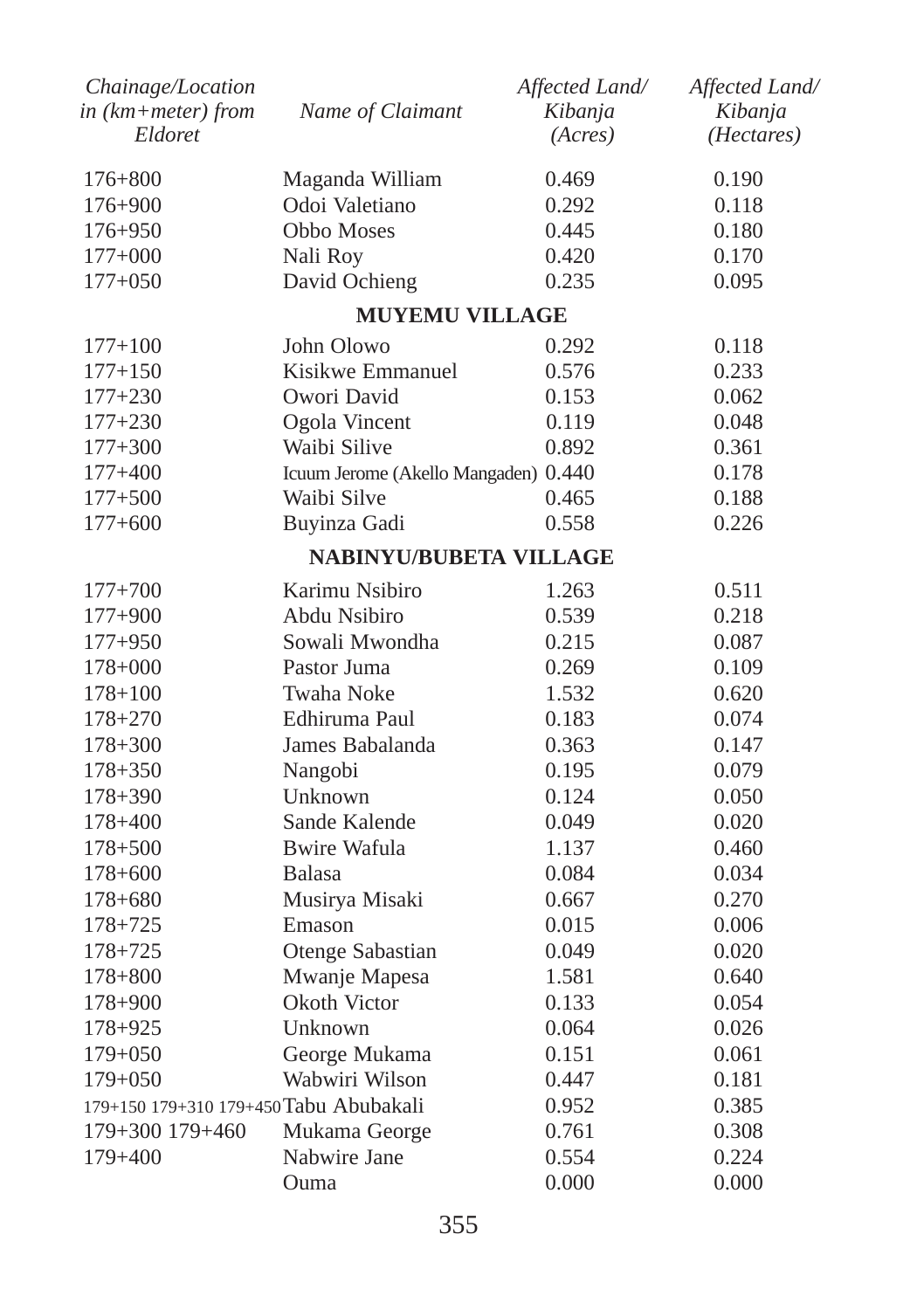| <i>Chainage/Location</i> |                  | Affected Land/ | Affected Land/      |
|--------------------------|------------------|----------------|---------------------|
| in (km+meter) from       | Name of Claimant | Kibanja        | Kibanja             |
| Eldoret                  |                  | (Acres)        | ( <i>Hectares</i> ) |

# **BUSANZI A VILLAGE**

| $179 + 700$ | Yakubu Sulaiman               | 0.741 | 0.300 |
|-------------|-------------------------------|-------|-------|
| $179 + 800$ | Sanya Samuel                  | 0.237 | 0.096 |
| 179+850     | Ojambo Petero                 | 0.351 | 0.142 |
| $179 + 880$ | Alubi Seifu                   | 0.175 | 0.071 |
| 179+900     | Wilberforce Mboshi            | 0.230 | 0.093 |
| 179+950     | Isa Pamba                     | 0.413 | 0.167 |
| 180+000     | Wilberforce Mbosi             | 0.860 | 0.348 |
| $180 + 150$ | Kate Bogere                   | 0.116 | 0.047 |
| $180 + 150$ | Mangeni Silver                | 0.064 | 0.026 |
| $180+200$   | Wafula Gertrude               | 1.001 | 0.405 |
| $180 + 340$ | Late Wabwire                  |       |       |
|             | C/o Harriet & Patrick         | 0.091 | 0.037 |
| $180 + 350$ | Kagoya Aisha                  | 0.124 | 0.050 |
| $180 + 400$ | Salimu Migoli                 | 0.284 | 0.115 |
| $180 + 450$ | Wandera Wyclif                | 0.299 | 0.121 |
| $180 + 500$ | Muhammudu Muswawila           | 0.252 | 0.102 |
| $180 + 500$ | Kafuko                        | 0.008 | 0.003 |
| $180 + 550$ | Late Juma Mulutu c/o Makide R | 0.460 | 0.186 |
| $180 + 800$ | Eridadi Waiswa                |       |       |
|             | c/o Mwandha Patrick           | 1.065 | 0.431 |
| $180 + 870$ | Egesa Ronald                  | 0.106 | 0.043 |
| $180 + 800$ | Late Alex Mageni              |       |       |
|             | c/o Sanya A & Egesa G.        | 0.633 | 0.256 |
| 180+900     | <b>Ouma Charles</b>           | 0.410 | 0.166 |
| 180+960     | <b>Bwire Stephen</b>          | 0.180 | 0.073 |
| $181+000$   | Abdu Omukaga                  |       |       |
|             | C/o Emungori Stephen          | 0.255 | 0.103 |
| $181 + 050$ | Grisando Okisa                | 0.235 | 0.095 |
| $181 + 100$ | Late Lawrence Okiro           |       |       |
|             | C/o Rhoda Tata                | 0.373 | 0.151 |
| $181 + 150$ | Ochakuna Charles              | 0.546 | 0.221 |
| $181 + 200$ | Egesa Roman                   | 0.220 | 0.089 |
| $181 + 250$ | Egesa Roman                   | 0.124 | 0.050 |
| $181 + 300$ | Ouma Ibrahim                  | 0.269 | 0.109 |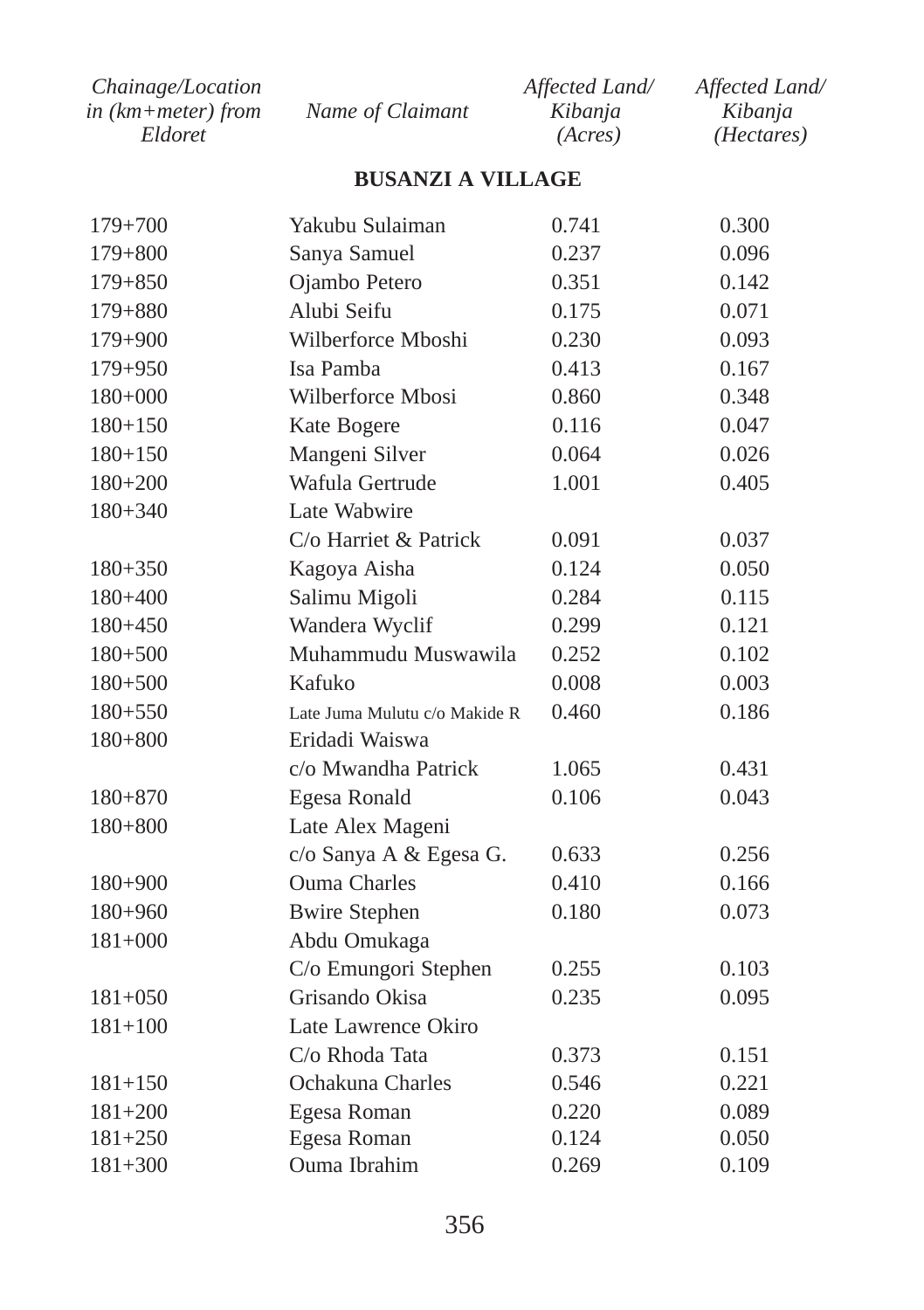| Name of Claimant    | Affected Land/<br>Kibanja<br>(Acres) | Affected Land/<br>Kibanja<br>( <i>Hectares</i> ) |
|---------------------|--------------------------------------|--------------------------------------------------|
| Sadik Baliraine     | 0.220                                | 0.089                                            |
| Barasa James (Late) |                                      |                                                  |
| c/o Damali Barasa   | 0.724                                | 0.293                                            |
| Baliraine Sadi      | 0.304                                | 0.123                                            |
| Kyuka               | 0.015                                | 0.006                                            |
| Salongo Yofesi      | 0.069                                | 0.028                                            |
| Mebubin Mohamed     | 0.581                                | 0.235                                            |
| Odeu John           | 0.047                                | 0.019                                            |
| Nakalanga Juma      | 0.828                                | 0.335                                            |
|                     |                                      |                                                  |

### **NDIFAKULYA VILLAGE**

| $181 + 770$ | Wampande Robert              | 0.183 | 0.074 |
|-------------|------------------------------|-------|-------|
| $181 + 800$ | Wampande Sande               | 0.119 | 0.048 |
| $181 + 820$ | Wampande Geofrey             | 0.148 | 0.060 |
| $181 + 850$ | Wampande Milton              | 0.175 | 0.071 |
| $181 + 860$ | Wampande Waiswa              | 0.124 | 0.050 |
| $181 + 900$ | Wampande Nathan              | 0.299 | 0.121 |
| $181 + 930$ | Wampande Emmanuel            | 0.057 | 0.023 |
| $181 + 950$ | Wampande Rigan               | 0.044 | 0.018 |
| $181 + 950$ | Wampande Bosco               | 0.170 | 0.069 |
| $182+000$   | Wampande Tom                 | 0.178 | 0.072 |
| $182+040$   | Nuwa Wampande                | 0.297 | 0.120 |
| $182+050$   | Wampande Jackson             | 0.264 | 0.107 |
| $182+100$   | Wampande Tibienkawo          | 0.035 | 0.014 |
| $182+100$   | Wampande Fred                | 0.124 | 0.050 |
| $182 + 130$ | Wampande Micheal             | 0.213 | 0.086 |
| $182 + 150$ | Isaac Wampande               |       |       |
|             | c/o Jesca Nawempande         | 0.069 | 0.028 |
| $182 + 170$ | Moses Wampande               | 0.109 | 0.044 |
| $182 + 200$ | Wampande Wilson/Adeke Victor | 0.175 | 0.071 |
| $182 + 220$ | Wampande Joshua              | 0.131 | 0.053 |
| $182 + 230$ | Tusubira Musa                | 0.074 | 0.030 |
| $182 + 250$ | Walube Sam                   | 0.121 | 0.049 |
| $182 + 270$ | Kunya Moses                  | 0.180 | 0.073 |
| $182 + 300$ | Siraje Wakatama              | 0.057 | 0.023 |
| $182 + 350$ | Isooba Alex                  | 0.423 | 0.171 |
| $182 + 390$ | Wampande Tom                 | 0.044 | 0.018 |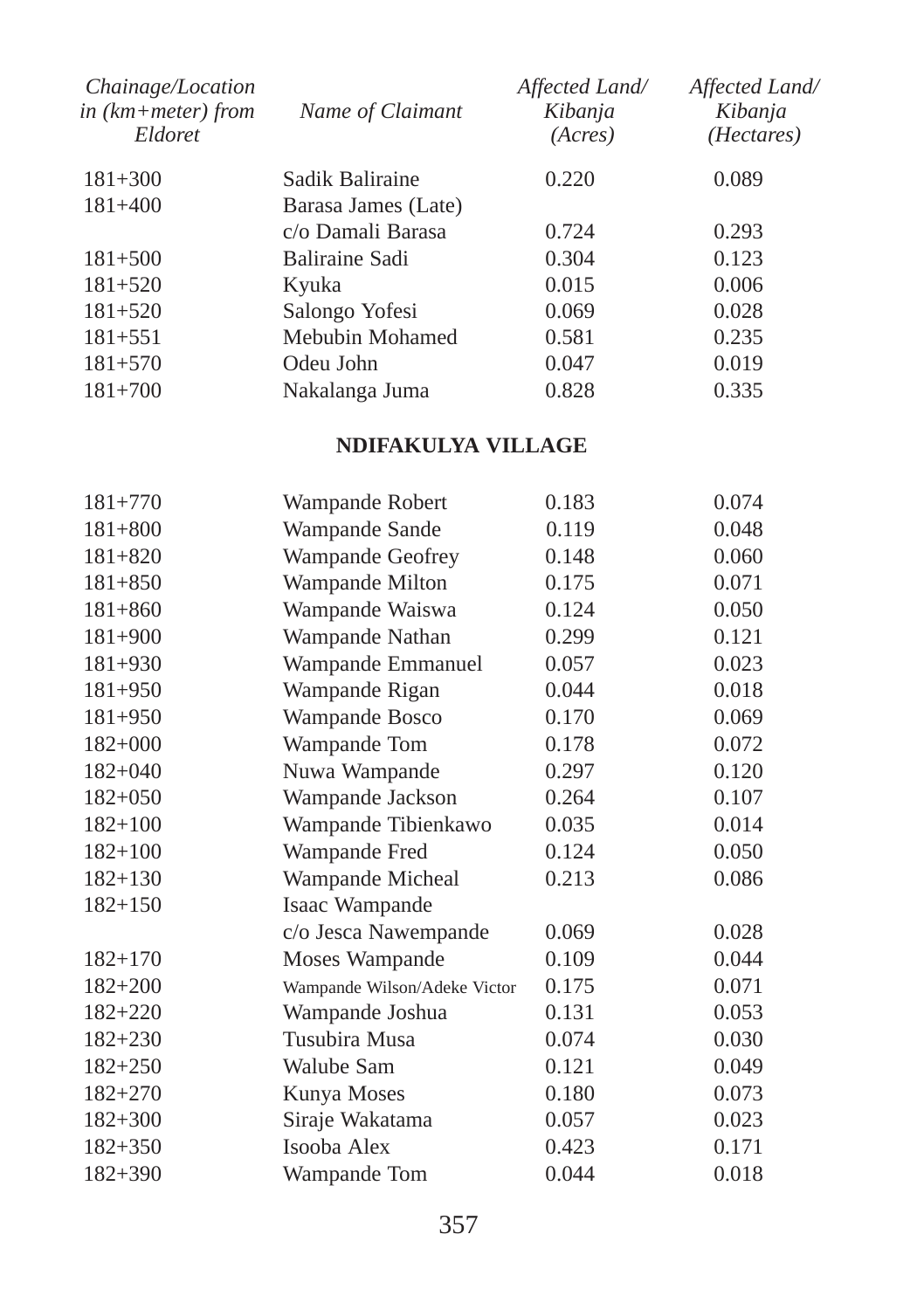| Chainage/Location          |                               | Affected Land/ | Affected Land/ |  |  |
|----------------------------|-------------------------------|----------------|----------------|--|--|
| $in$ ( $km + meter$ ) from | Name of Claimant              | Kibanja        | Kibanja        |  |  |
| Eldoret                    |                               | (Acres)        | (Hectares)     |  |  |
| $182 + 400$                | Mukama Yokana                 | 0.017          | 0.007          |  |  |
| $182 + 425$                | Mohamad Mukyafu Kasakya 0.264 |                | 0.107          |  |  |
| $182 + 430$                | Nasabu Gere                   | 0.002          | 0.001          |  |  |
| 182+450                    | Haruna Gere                   | 0.232          | 0.094          |  |  |
| 182+490                    | Nyende Sempa                  | 0.062          | 0.025          |  |  |
| $182 + 500$                | Isima Gere                    | 0.133          | 0.054          |  |  |
| $182 + 530$                | <b>Bamu Gere</b>              | 0.185          | 0.075          |  |  |
| $182 + 550$                | Nasabu Gere                   | 0.215          | 0.087          |  |  |
| $182 + 560$                | Namande Fridah                | 0.007          | 0.003          |  |  |
| $182 + 750$                | Rajab Ausi                    | 0.049          | 0.020          |  |  |
| $182+600$                  | Ali Ausi                      | 0.002          | 0.001          |  |  |
| $182+600$                  | Mapesa Bumali                 | 0.002          | 0.001          |  |  |
| $182+620$                  | Kamuyati Awusi                | 0.094          | 0.038          |  |  |
| $182 + 640$                | Nandera Aisha                 | 0.128          | 0.052          |  |  |
| $182 + 650$                | Ali Ausi                      | 0.086          | 0.035          |  |  |
| $182+670$                  | Nulu Zaidi                    | 0.128          | 0.052          |  |  |
| $182 + 680$                | Yakuti Awusi                  | 0.064          | 0.026          |  |  |
| $182 + 700$                | Muhammad Awusi                | 0.104          | 0.042          |  |  |
| $182 + 740$                | Mwanaisha Naigaga             | 0.279          | 0.113          |  |  |
| $182 + 750$                | Kassim Ausi                   | 0.089          | 0.036          |  |  |
| $182 + 800$                | Issa Gandi                    | 0.178          | 0.072          |  |  |
| $182 + 800$                | Ruth Zaidi/Rukai Zaidi        | 0.124          | 0.050          |  |  |
| $182 + 830$                | Late Hussein Maloga           |                |                |  |  |
|                            | c/o Blandina Maloba           | 0.208          | 0.084          |  |  |
| $182 + 850$                | Nawampande Ashi               | 0.183          | 0.074          |  |  |
| 182+900                    | Kyakulaga Fred                | 0.326          | 0.132          |  |  |
| $182 + 950$                | Samanya Godfrey               | 0.410          | 0.166          |  |  |
| $183+000$                  | Jowali Walusimbi Babi         | 0.801          | 0.324          |  |  |
| $183 + 200$                | Rashid Mugabe                 | 0.289          | 0.117          |  |  |
| $183 + 200$                | Jafari Kibakibi               | 0.314          | 0.127          |  |  |
| $183 + 300$                | Sowali Kibakibi               | 0.808          | 0.327          |  |  |
| $183 + 370$                | Kibakibi Bilal                | 0.168          | 0.068          |  |  |
| $183+400$                  | Erisa Mugoya                  | 0.012          | 0.005          |  |  |
| $183 + 500$                | Samson Muzei                  |                |                |  |  |
|                            | c/o Mukama Emmanuel           | 1.011          | 0.409          |  |  |
|                            | LWABA VILLAGE                 |                |                |  |  |

| $183+600$ | Samson Muzei        |       |       |
|-----------|---------------------|-------|-------|
|           | c/o Mukama Emmanuel | 0.536 | 0.217 |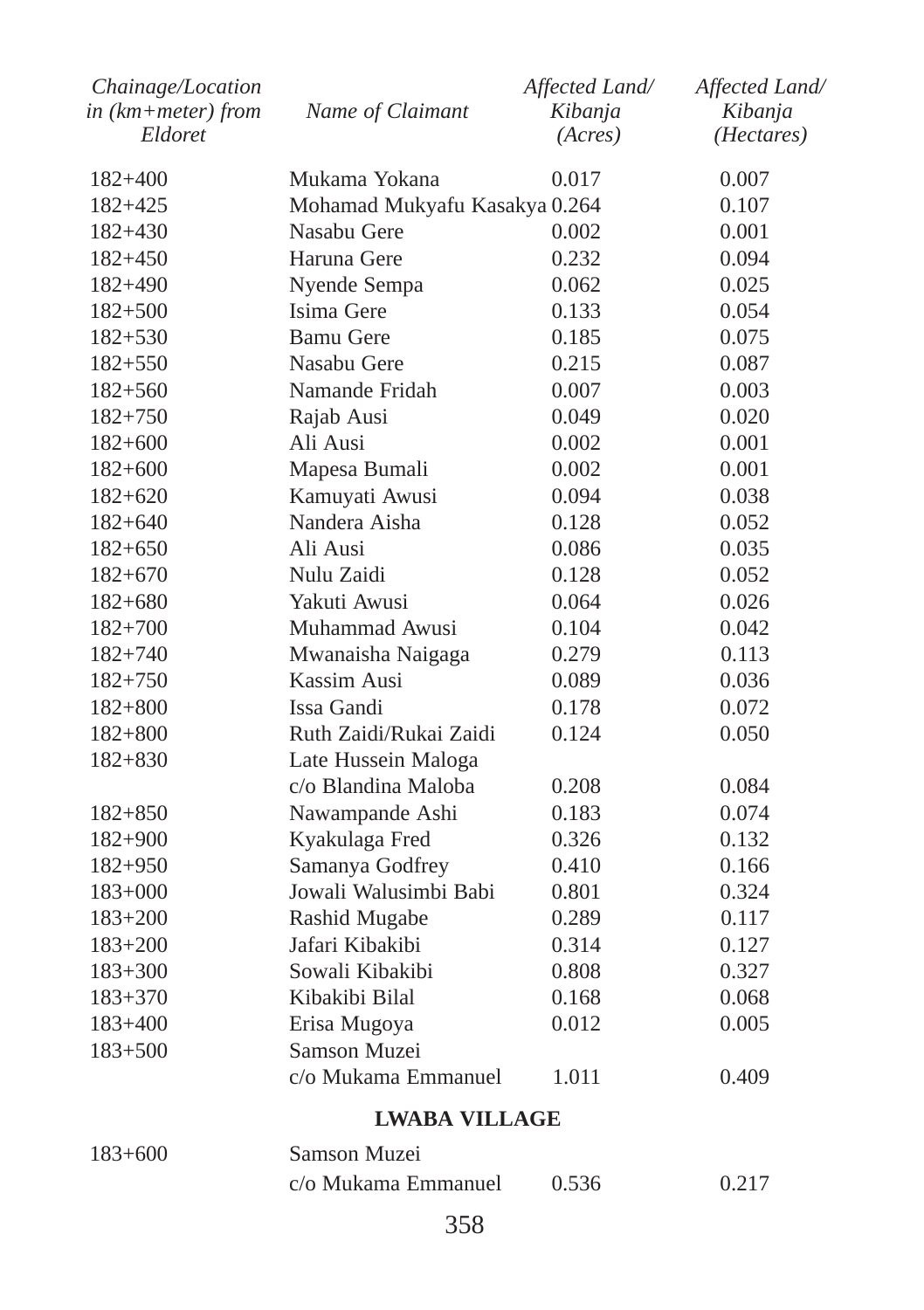| Chainage/Location<br>in (km+meter) from<br>Eldoret | Name of Claimant        | Affected Land/<br>Kibanja<br>(Acres) | Affected Land/<br>Kibanja<br>( <i>Hectares</i> ) |
|----------------------------------------------------|-------------------------|--------------------------------------|--------------------------------------------------|
| $183 + 700$                                        | Batwawula Robert        | 0.865                                | 0.350                                            |
| $183 + 800$                                        | Kiribani Silvano        | 0.865                                | 0.350                                            |
| $183 + 950$                                        | Shaban Serwanga         | 0.326                                | 0.132                                            |
| $184+000$                                          | Kefa Tidomu             | 0.314                                | 0.127                                            |
| $184+050$                                          | Tibalyenda Vincent      | 0.334                                | 0.135                                            |
| $184 + 100$                                        | <b>Bibiri Constant</b>  | 0.259                                | 0.105                                            |
| $184 + 150$                                        | Basima Petra            | 0.395                                | 0.160                                            |
| $184 + 200$                                        | Wanjala                 | 0.259                                | 0.105                                            |
| $184 + 250$                                        | Baisi Stephen           | 0.188                                | 0.076                                            |
| $184 + 300$                                        | Wegulo Peter            | 0.255                                | 0.103                                            |
| $184 + 350$                                        | Byakutunda Efulansi     | 0.427                                | 0.173                                            |
| 184+400                                            | Mukwata Patrick         | 0.153                                | 0.062                                            |
| $184 + 450$                                        | Paska Mukwata           | 0.198                                | 0.080                                            |
| $184 + 450$                                        | Hakimu Mutolia          | 0.032                                | 0.013                                            |
| $184 + 450$                                        | Muhamad Kabale          | 0.195                                | 0.079                                            |
|                                                    | Bukyanagandi Richard    | 0.000                                | 0.000                                            |
| $184 + 500$                                        | Constant Butula         | 0.988                                | 0.400                                            |
| $184 + 370$                                        | Samanya Eria Mukama     | 0.815                                | 0.330                                            |
| $184 + 800$                                        | Sulait Walyendo         | 0.405                                | 0.164                                            |
| $184 + 900$                                        | Walyendo Alamanzani     | 0.482                                | 0.195                                            |
| $184 + 925$                                        | Egenesi Kyesubire       | 0.240                                | 0.097                                            |
| $184 + 950$                                        | Juma Walyendu           | 0.047                                | 0.019                                            |
| $185+000$                                          | Mukhika Yakut           | 0.289                                | 0.117                                            |
| 185+025                                            | Mawazi Walyendo         | 0.178                                | 0.072                                            |
| $185+100$                                          | Tibita Gere             | 0.531                                | 0.215                                            |
| $185 + 150$                                        | Mwandha Isabirye        | 0.255                                | 0.103                                            |
| $185 + 200$                                        | Godi Zirabamuzale       | 0.259                                | 0.105                                            |
| $185 + 200$                                        | Mohamad Masingaano Issa | 0.255                                | 0.103                                            |
| $185 + 300$                                        | John Mbidi              | 0.768                                | 0.311                                            |
| 185+400                                            | Shaban Walyendo         | 1.203                                | 0.487                                            |
| $185 + 600$                                        | Walyendo Majidu         | 0.329                                | 0.133                                            |
|                                                    |                         |                                      |                                                  |

# **TOWN COUNCIL SUB - COUNTY MUKUBA VILLAGE**

|           | Hajati Kadogo                         | 0.578 | 0.234 |
|-----------|---------------------------------------|-------|-------|
| $179+600$ | Royzuleci Katawera Inabeiganya) 0.247 |       | 0.100 |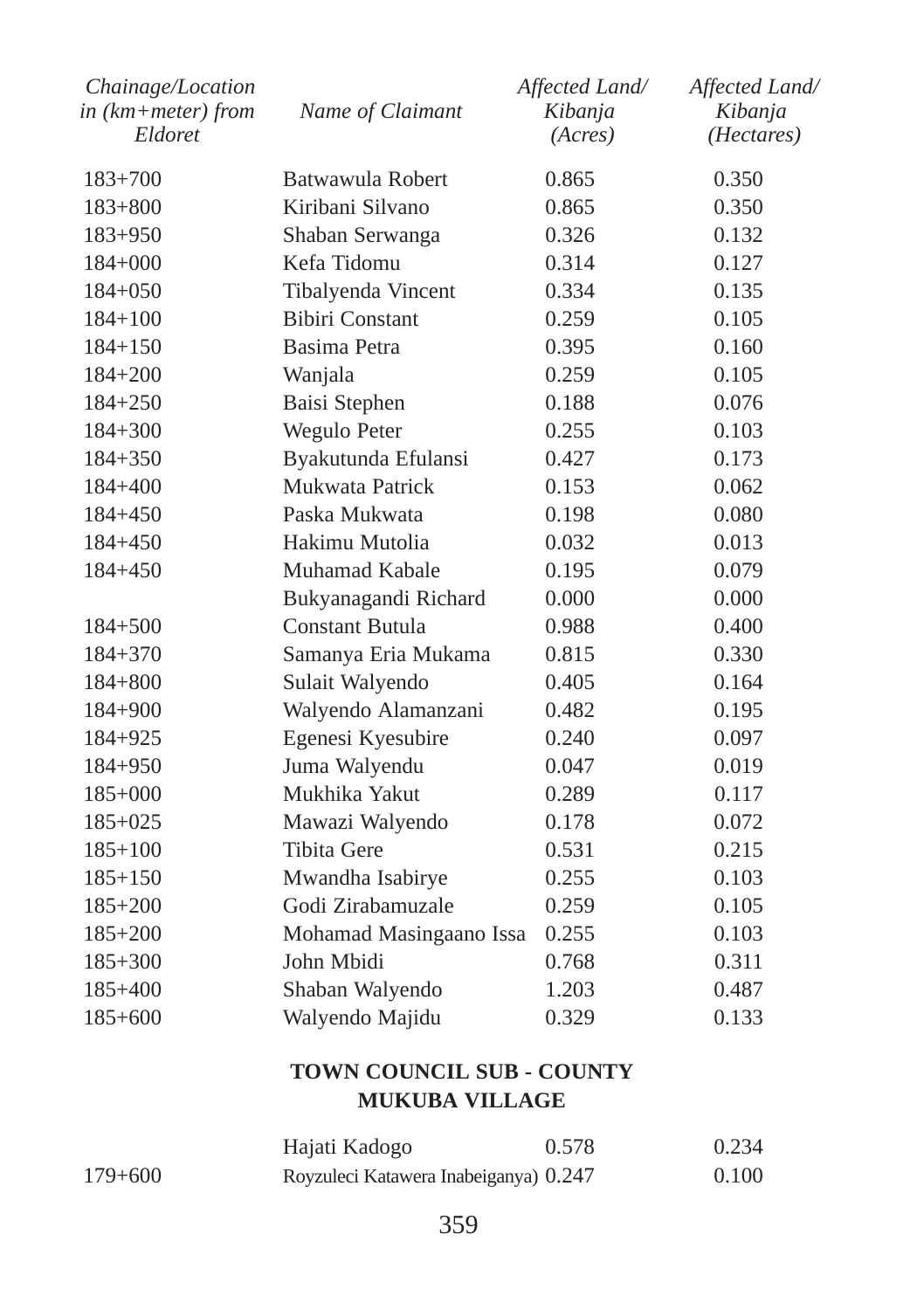| <i>Chainage/Location</i> |                  | Affected Land/ | Affected Land/      |
|--------------------------|------------------|----------------|---------------------|
| in $(km + meter)$ from   | Name of Claimant | Kibanja        | Kibania             |
| Eldoret                  |                  | (Acres)        | ( <i>Hectares</i> ) |

### **BUWUNGA SUB-COUNTY NAMALENHA VILLAGE**

| $185+600$   | <b>Baliraine Fred</b>  | 0.343 | 0.139 |
|-------------|------------------------|-------|-------|
| $185+700$   | Waiswa Sereyi          | 0.712 | 0.288 |
| $185 + 800$ | Balidawa James         | 0.521 | 0.211 |
| $185+900$   | Zewulia Dale           | 0.247 | 0.100 |
| $185+920$   | Nahayo Margaret        | 0.131 | 0.053 |
| $186 + 000$ | Onyango Francis        | 0.623 | 0.252 |
| $186 + 000$ | Makalu Silveste        | 3.309 | 1.339 |
| $186 + 600$ | Rossete Nsonga         | 1.159 | 0.469 |
| $187 + 200$ | Busowa Catholic Parish | 5.229 | 2.116 |
|             |                        |       |       |

# **BUSOWA CENTRAL VILLAGE**

| $187 + 650$ | Badiru Kizito               | 0.237 | 0.096 |
|-------------|-----------------------------|-------|-------|
| $187 + 700$ | <b>Babi Moses</b>           | 1.035 | 0.419 |
| $187 + 825$ | Nkaye Azedi                 | 0.104 | 0.042 |
| $187 + 900$ | Mugoya Awali                | 0.126 | 0.051 |
| $187 + 900$ | Mugoya Yatifu               | 0.175 | 0.071 |
| $187 + 900$ | Khadija Alamanzani          | 0.170 | 0.069 |
| $187 + 900$ | Bumali Sebava               | 0.124 | 0.050 |
| $188 + 000$ | Mukombe Idhuma              | 0.630 | 0.255 |
| $188 + 100$ | Hassan Mukombe              | 0.124 | 0.050 |
| $188 + 100$ | Mukombe Alaisa              | 0.168 | 0.068 |
| $188 + 150$ | Nandabi Mukombe             | 0.168 | 0.068 |
| $188 + 150$ | Namulinda Madina            | 0.124 | 0.050 |
| $188 + 150$ | Wabwire Mokombe             | 0.025 | 0.010 |
| $188 + 150$ | Nabirye Kadijja             | 0.012 | 0.005 |
| $188 + 170$ | Naminya Siragi              | 0.072 | 0.029 |
| $188 + 170$ | <b>Balikowa Christopher</b> | 0.057 | 0.023 |
| $188 + 170$ | Bakali Kisuyi               | 0.059 | 0.024 |
| $188 + 200$ | Musobya Bilal               | 0.005 | 0.002 |
| $188 + 200$ | Nyaiti Nicholous            | 0.052 | 0.021 |
| $188 + 200$ | Kanabi Jude                 | 0.077 | 0.031 |
| $188 + 200$ | Mpabulingi Joweti           | 0.067 | 0.027 |
| $188 + 210$ | Unknown                     | 0.032 | 0.013 |
| $188 + 230$ | Mugoya Ben                  | 0.217 | 0.088 |
| $188 + 250$ | Kirevu Fred                 | 0.126 | 0.051 |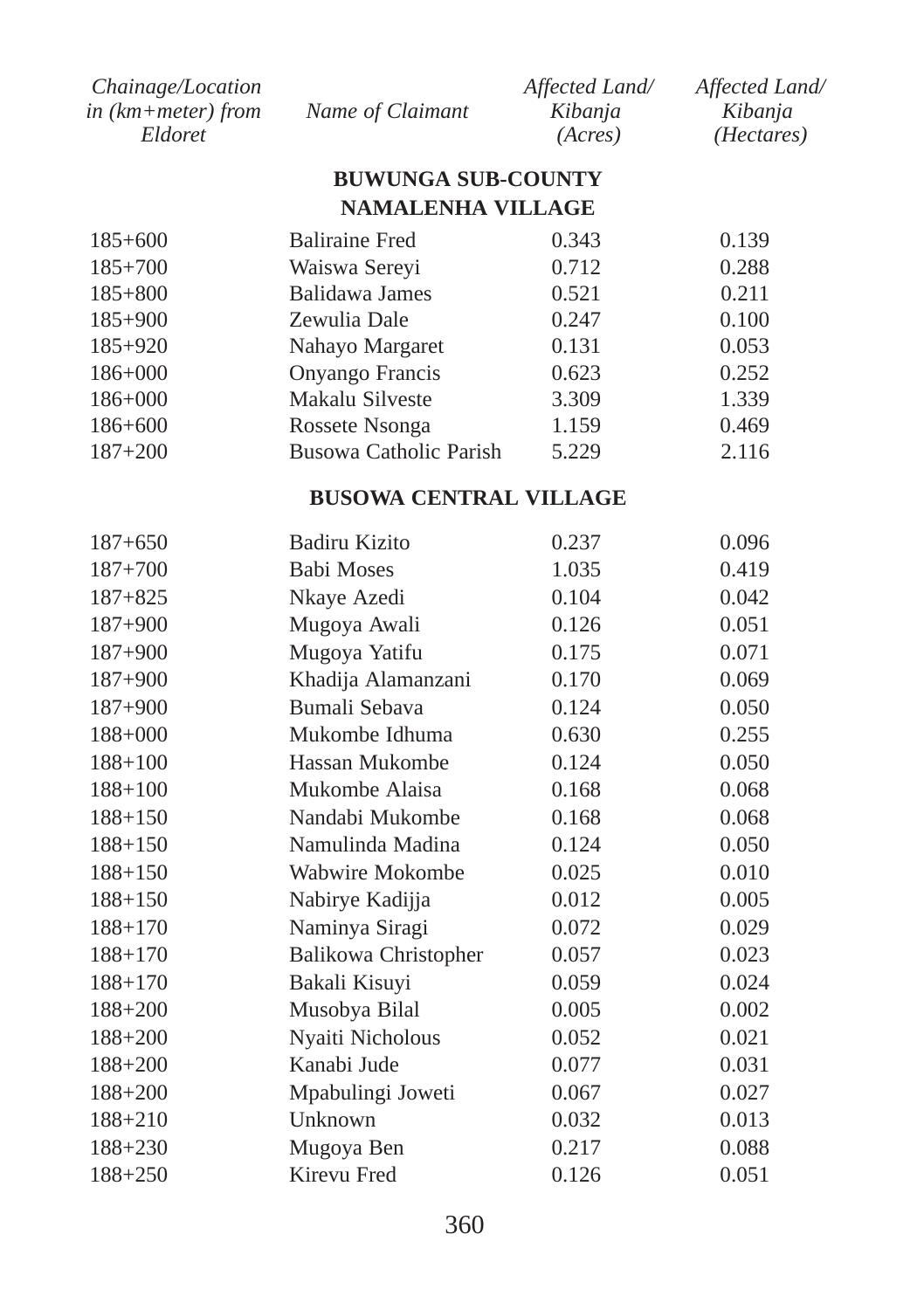| Chainage/Location  |                                   | Affected Land/ | Affected Land/ |
|--------------------|-----------------------------------|----------------|----------------|
| in (km+meter) from | Name of Claimant                  | Kibanja        | Kibanja        |
| Eldoret            |                                   | (Acres)        | (Hectares)     |
| $188 + 280$        | Mbajja Isabirye Sabasi            | 0.136          | 0.055          |
| 188+280            | Sefu Ahmed                        |                | 0.000          |
| $188 + 300$        | Ahmada Bwagu Wanyiga              | 0.193          | 0.078          |
| 188+330            | Naigulu Banuru                    | 0.002          | 0.001          |
| 188+350            | Madyaba Muhamad                   | 0.158          | 0.064          |
| 188+350            | Kyawa Mugona Gaster               | 0.022          | 0.009          |
| 188+350            | <b>Ndhazano</b> Moses             | 0.077          | 0.031          |
| 188+380            | Idiiro Daudi                      | 0.044          | 0.018          |
|                    | Kyawa Mugona Gaster               | 0.104          | 0.042          |
| 188+400            | Kirya Vincent                     | 0.064          | 0.026          |
| 188+440            | Kirya Vincent                     | 0.074          | 0.030          |
|                    | Jakoyi Sylivia                    | 0.101          | 0.041          |
|                    | Mugona Sam / Naisaza Rovisa 0.067 |                | 0.027          |
|                    | Mugona Moses/ Moses Kintu 0.030   |                | 0.012          |
| 188+440            | Yazidi Kozaala                    | 0.069          | 0.028          |
| 188+440            | Farouk Bamwangale                 | 0.007          | 0.003          |
| 188+450            | Mugona Fred                       | 0.067          | 0.027          |
|                    | Biryatuka Fred                    | 0.000          | 0.000          |
| 188+470            | Walulenga Muhammed                | 0.020          | 0.008          |
| 188+490            | Nabirye Ajobu                     | 0.025          | 0.010          |
| $188 + 500$        | Musobya Herbert                   | 0.030          | 0.012          |
| $188 + 500$        | Walulenga Mohammed                | 0.022          | 0.009          |
| $188 + 600$        | Bilali Kalinaki                   | 0.870          | 0.352          |
| 188+650            | Kaitire David                     | 0.195          | 0.079          |
| 188+650            | Nkwanga Jackson                   | 0.094          | 0.038          |
|                    | <b>BUBONGOYI VILLAGE</b>          |                |                |
| 188+680            | Onega Majidu                      | 0.015          | 0.006          |
| 188+700            | Kyakulaga James                   | 0.082          | 0.033          |
| $188 + 700$        | Omega Majidu                      | 0.064          | 0.026          |
| $188 + 700$        | Agnes Kafuko                      | 0.017          | 0.007          |
| 188+725            | Jakoyi Mary                       | 1.446          | 0.585          |
| $188 + 750$        | Alupo Irene                       | 0.902          | 0.365          |
| 188+770            | Ruth Mutesi Nalongo               | 0.272          | 0.110          |
| $188 + 800$        | Kagoya Elizabeth                  | 0.128          | 0.052          |
| $188 + 850$        | Mugoya Canan                      | 0.314          | 0.127          |
| 188+900            | Kalifaani Maganda                 | 0.351          | 0.142          |
|                    |                                   |                |                |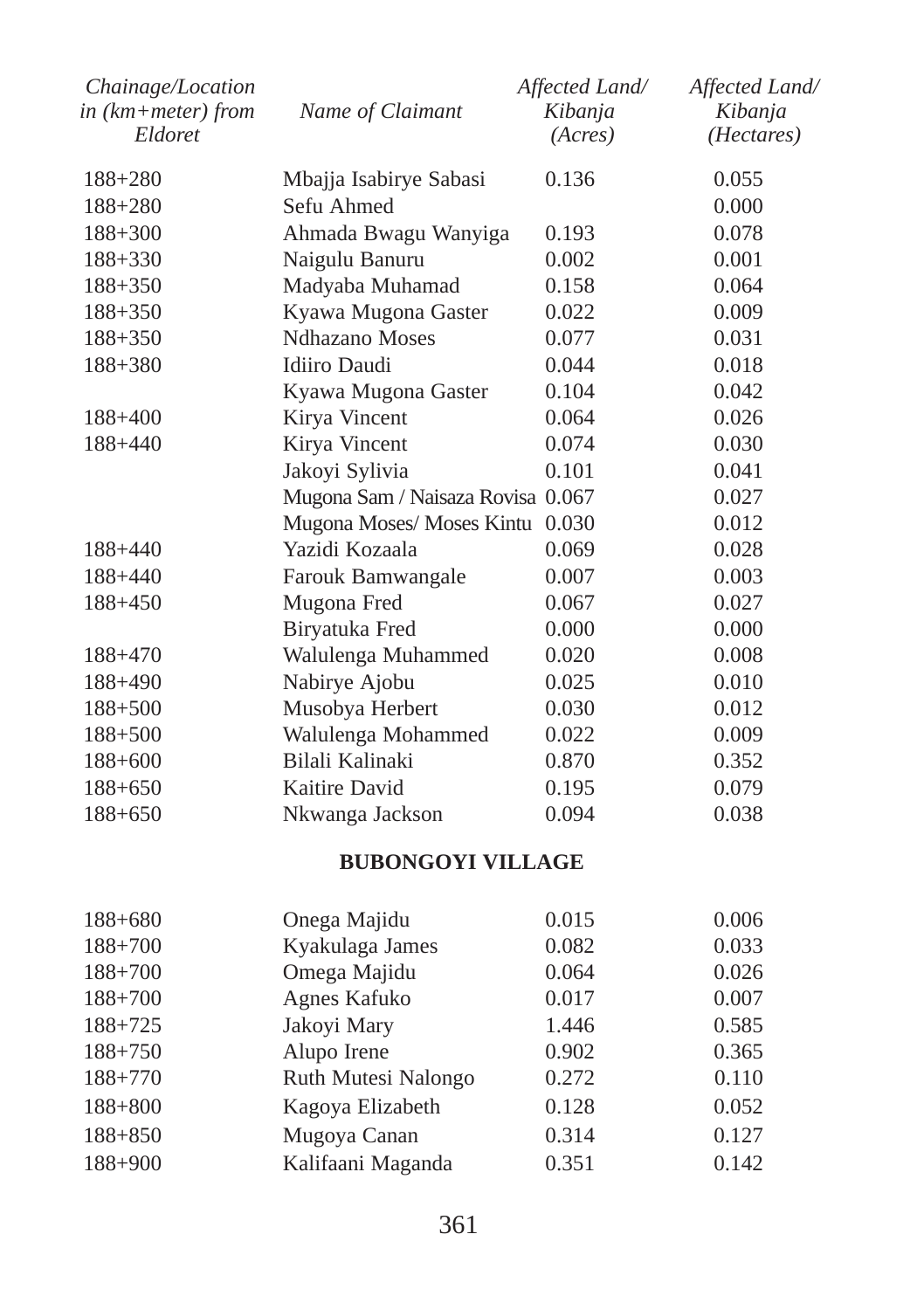| <i>Chainage/Location</i> |                  | Affected Land/ | Affected Land/      |
|--------------------------|------------------|----------------|---------------------|
| in (km+meter) from       | Name of Claimant | Kibanja        | Kibanja             |
| Eldoret                  |                  | (Acres)        | ( <i>Hectares</i> ) |

#### **NAKAWA VILLAGE**

| $188 + 950$ | Sabasi Mbajja            | 0.477 | 0.193 |
|-------------|--------------------------|-------|-------|
| $189 + 050$ | <b>Biso Abdallah</b>     | 0.623 | 0.252 |
| $189 + 100$ | Dhengela Bernard         | 0.175 | 0.071 |
| $189 + 140$ | Batwawula Mutume         | 0.116 | 0.047 |
| $189 + 150$ | Wakadede Chrizestom      | 0.272 | 0.110 |
| 189+200     | <b>Byekwaso Richard</b>  | 0.586 | 0.237 |
| $189 + 300$ | Naloka Baker             | 0.781 | 0.316 |
| 189+425     | Mutumba Paulo            | 0.104 | 0.042 |
| $189 + 440$ | Nabangu Benard           | 0.057 | 0.023 |
| $189 + 450$ | Nangobi Kukuline         | 0.094 | 0.038 |
| $189 + 500$ | Magumba Nelson           | 0.326 | 0.132 |
| 189+530     | Kulaba Matia             | 0.232 | 0.094 |
| $189 + 550$ | Wakadede Chrisestom      | 1.737 | 0.703 |
| $189 + 580$ | Gubi Regina              | 0.109 | 0.044 |
| $189 + 580$ | Sizomu Mathius           | 0.005 | 0.002 |
| $189+600$   | Mugabi Dan               | 0.173 | 0.070 |
| $189 + 630$ | Kakaire Muhamed          | 0.109 | 0.044 |
| $189 + 650$ | Nakawa Moslem            |       |       |
|             | Primary School           | 0.358 | 0.145 |
| $189 + 700$ | Nkwanga Mathias          | 1.016 | 0.411 |
| $189 + 900$ | Asuman Mulendwe          | 0.430 | 0.174 |
| $189 + 950$ | Okwero Francis           | 0.198 | 0.080 |
| $190+000$   | Waiswa Godfrey           | 0.427 | 0.173 |
| $190+100$   | <b>Byekwaso Lawrence</b> | 1.154 | 0.467 |
| $190 + 230$ | Waiswa Godfrey           | 0.017 | 0.007 |
| $190 + 400$ | Asuman Mulendwe          | 1.166 | 0.472 |
| $190 + 500$ | Igambi Kiveinda          | 0.736 | 0.298 |
|             | Kitimbo Hajjati          | 3.415 | 1.382 |
|             | Kgatto Iddi              | 3.415 | 1.382 |

# **IGANGA DISTRICT BUYANGA SUB COUNTY BUTABA VILLAGE**

| $191 + 650$<br>$191 + 680$<br>$191 + 740$<br>$191 + 780$ | Basoga Kalimu   | 0.393 | 0.159 |
|----------------------------------------------------------|-----------------|-------|-------|
|                                                          | Kasimu Malinga  | 0.259 | 0.105 |
|                                                          | Jesicca Nangobi | 0.361 | 0.146 |
|                                                          | Kani Catherine  | 0.131 | 0.053 |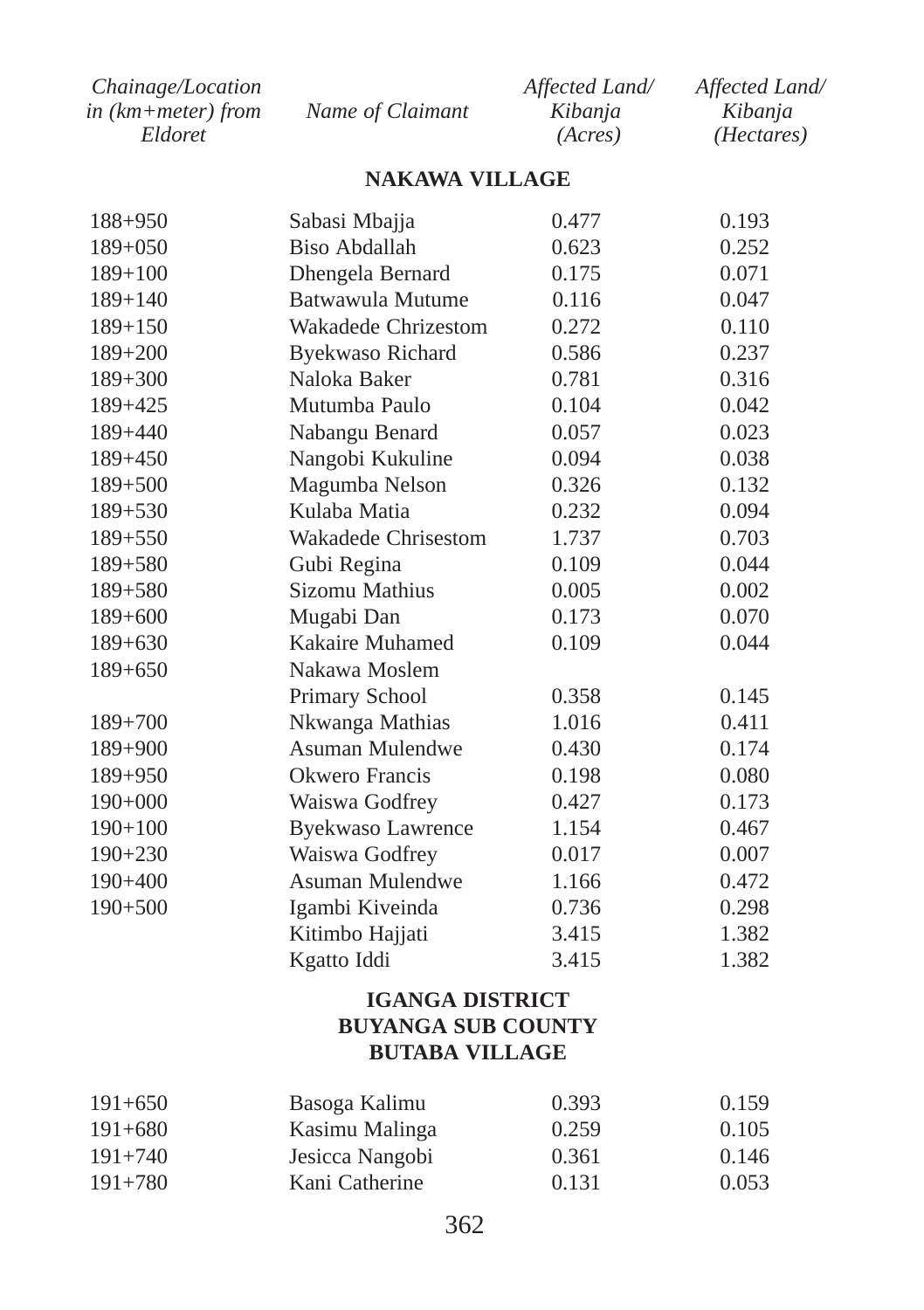| Chainage/Location<br>in (km+meter) from | Name of Claimant               | Affected Land/<br>Kibanja | Affected Land/<br>Kibanja |
|-----------------------------------------|--------------------------------|---------------------------|---------------------------|
| Eldoret                                 |                                | (Acres)                   | (Hectares)                |
| $191 + 790$                             | Iddi Namansi                   | 0.086                     | 0.035                     |
| $191 + 810$                             | Sabiti Awali                   | 0.151                     | 0.061                     |
| $191 + 840$                             | Hadija Kawuma                  | 0.289                     | 0.117                     |
| $191 + 890$                             | Olowo John                     | 0.235                     | 0.095                     |
| $191 + 940$                             | Sulaiman Ochingi               | 0.381                     | 0.154                     |
| $192+000$                               | Late Eriasaf Okech C/o Butensi |                           |                           |
|                                         | Mary Kizza & Owori Stephen     | 0.250                     | 0.101                     |
| $192 + 100$                             | Kulaba George                  | 0.895                     | 0.362                     |
| $192 + 175$                             | Edirisa Alhwakibi              | 0.054                     | 0.022                     |
| $192 + 180$                             | Hajji Bilali Kyebambe          | 0.027                     | 0.011                     |
| $192 + 190$                             | Ali Namansa                    | 0.200                     | 0.081                     |
| $192 + 200$                             | Bakali Kakaire                 | 0.025                     | 0.01                      |
| $192 + 210$                             | Mugoya Fred                    | 0.030                     | 0.012                     |
| $192 + 300$                             | Malik Mudola                   | 0.739                     | 0.299                     |
| $192 + 360$                             | Hamis Sande                    | 0.282                     | 0.114                     |
| $192 + 410$                             | Awali Kintu                    | 0.195                     | 0.079                     |
| $192 + 420$                             | Issa Mutwalib Kyeema           | 0.111                     | 0.045                     |
| $192 + 460$                             | Ali Kintu                      | 0.299                     | 0.121                     |
| $192 + 500$                             | Tilisonyuwa Amza               | 0.166                     | 0.067                     |
| $192 + 525$                             | Ziriba Kyebambe                | 0.136                     | 0.055                     |
| $192 + 550$                             | Ali Namansa                    | 0.188                     | 0.076                     |
| $192 + 580$                             | Baisi Makika                   | 0.225                     | 0.091                     |
| $192 + 610$                             | Ali Omunolo                    | 0.119                     | 0.048                     |
| $192 + 620$                             | Kasimu Kintu                   | 0.052                     | 0.021                     |
| $192+670$                               | Baisi Makika                   | 0.435                     | 0.176                     |
| $192 + 730$                             | Mutekanga Neevi                |                           |                           |
|                                         | c/o Scolastica Nabirye         | 0.250                     | 0.101                     |
| $192 + 770$                             | Byansi Steven                  |                           |                           |
|                                         | C/o Mwanje Steven              | 0.274                     | 0.111                     |
| $192 + 810$                             | Sulaiman Nkoto                 | 0.222                     | 0.09                      |
| $192 + 830$                             | Muteguya Sowedi                | 0.143                     | 0.058                     |
| $192 + 860$                             | Farouk Kidumbulu               | 0.119                     | 0.048                     |
| $192 + 890$                             | Hajji Hamis Kakaire            | 0.274                     | 0.111                     |
| $192 + 930$                             | Awali Kakaire                  | 0.190                     | 0.077                     |
| $192 + 970$                             | Kidumbulu Badiru               | 0.128                     | 0.052                     |
| $193+000$                               | Jamada Kidumbulu               | 0.220                     | 0.089                     |
| $193+050$                               | Matende Bakali                 | 0.319                     | 0.129                     |
|                                         | Bitamisi Namakayire            | 0.319                     | 0.129                     |
| $193 + 100$                             | Matende Sadik                  | 0.339                     | 0.137                     |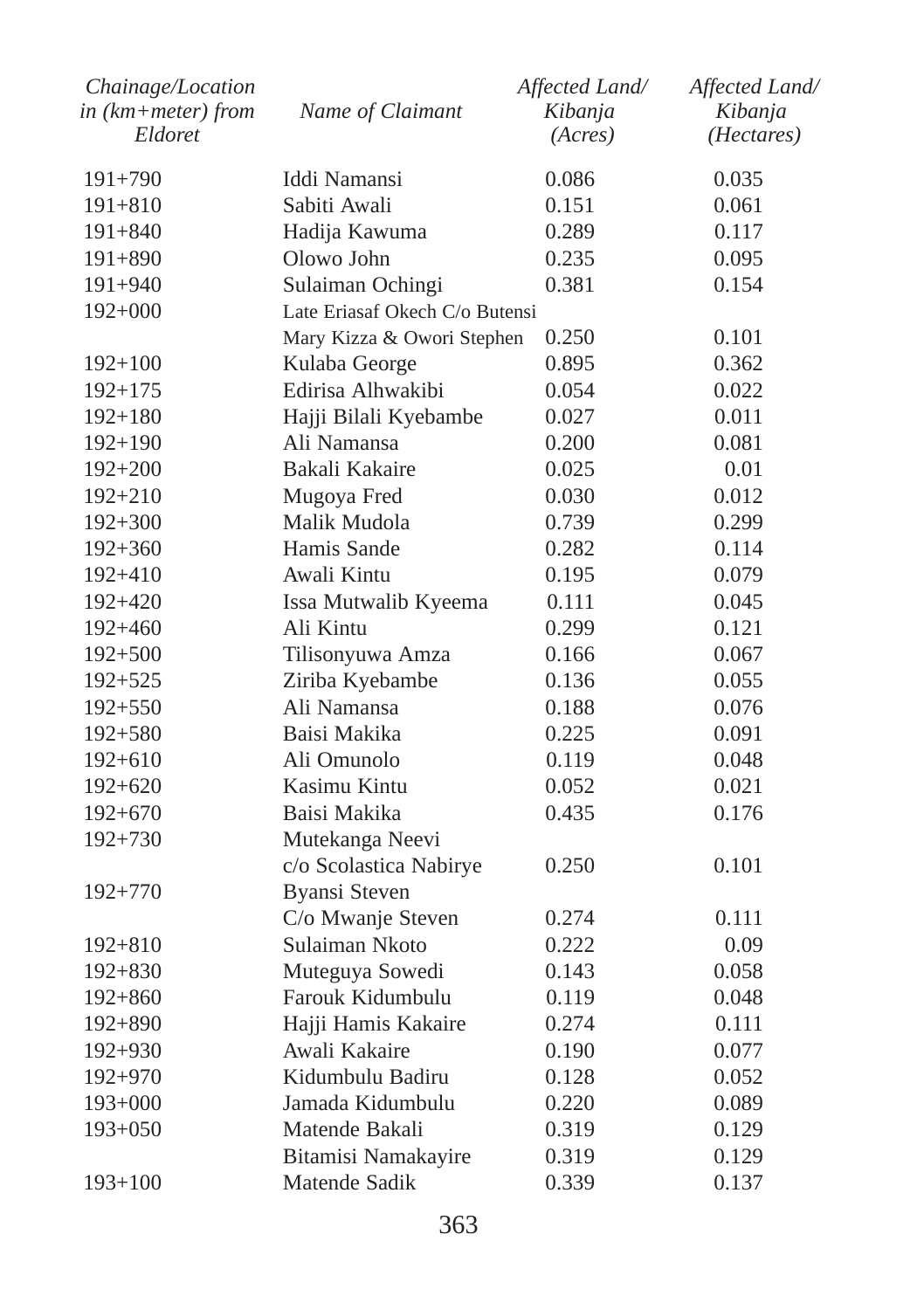| Chainage/Location<br>$in$ (km+meter) from<br>Eldoret | Name of Claimant                      | Affected Land/<br>Kibanja<br>(Acres) | Affected Land/<br>Kibanja<br>( <i>Hectares</i> ) |
|------------------------------------------------------|---------------------------------------|--------------------------------------|--------------------------------------------------|
| $193 + 150$                                          | Biryeri Jane, Dan Kakaire,            |                                      |                                                  |
|                                                      | Basoga Kakaire & Lubega George        | 0.274                                | 0.111                                            |
| $193 + 300$                                          | Khalidi Nyende                        | 1.132                                | 0.458                                            |
|                                                      | <b>BWIGULA VILLAGE</b>                |                                      |                                                  |
| $193+400$                                            | Kakaire Isreal                        | 0.403                                | 0.163                                            |
| $193 + 440$                                          | Menya Saulo                           | 0.084                                | 0.034                                            |
| $193 + 445$                                          | Hasan Waiswa Igulu                    | 0.027                                | 0.011                                            |
| $193 + 450$                                          | Waiswa Hassan                         | 0.035                                | 0.014                                            |
| $193 + 480$                                          | Swaibu Igulu                          | 0.240                                | 0.097                                            |
| $193 + 520$                                          | Miria Kitabanga                       | 0.316                                | 0.128                                            |
| $193 + 550$                                          | Godfrey Kitabanga                     | 0.225                                | 0.091                                            |
| $193+600$                                            | Kitabanga Moses                       | 0.200                                | 0.081                                            |
| $193+630$                                            | Susan Nabirye Kitabanga               | 0.180                                | 0.073                                            |
| $193+650$                                            | Irene Nakatuba Kitabanga              | 0.146                                | 0.059                                            |
| $193+680$                                            | Kitabanga Nakisuuyi Ronald 0.166      |                                      | 0.067                                            |
| $193 + 710$                                          | Kitabanga Fred                        | 0.190                                | 0.077                                            |
| $193 + 750$                                          | Badiru Babi                           | 0.539                                | 0.218                                            |
| $193 + 850$                                          | <b>Byansi Patrick</b>                 | 0.551                                | 0.223                                            |
| $193 + 950$                                          | Kitabanga Fred                        | 0.398                                | 0.161                                            |
| 194+000                                              | Naalya Yoramu                         | 0.467                                | 0.189                                            |
| $194 + 100$                                          | Matende Eryasa                        | 0.778                                | 0.315                                            |
|                                                      | <b>BUYEBE VILLAGE</b>                 |                                      |                                                  |
| $194 + 200$                                          | Kirunda Yosani                        | 0.479                                | 0.194                                            |
| $194 + 250$                                          | Zayidi Mukasa                         | 0.067                                | 0.027                                            |
| $194 + 350$                                          | Magoola Ziyadi                        | 1.431                                | 0.579                                            |
| 194+500                                              | Menya Muzamiru                        | 0.529                                | 0.214                                            |
| 194+600                                              | Haroun Waibi                          | 0.487                                | 0.197                                            |
| 194+670                                              | Kirunda Aminsi                        | 0.194                                | 0.064                                            |
| $194 + 750$                                          | Fatuma Kagoya                         | 0.194                                | 0.284                                            |
| $194 + 830$                                          | Khanifa Namuli & Kakaire Haruna 0.445 |                                      | 0.18                                             |
| 194+870                                              | Kakaire Godfrey & Nyenda              |                                      |                                                  |
|                                                      | Charles John                          | 0.106                                | 0.043                                            |
|                                                      | Unknown                               | 0.194                                | 0.019                                            |
| $195+000$                                            | Kakaire Godfrey & Nyenda              |                                      |                                                  |
|                                                      | Charles John                          | 1.782                                | 0.721                                            |
| $195 + 300$                                          | Dalawusi Waiswa                       | 1.250                                | 0.506                                            |
|                                                      | Magoola Awali                         | 0.000                                |                                                  |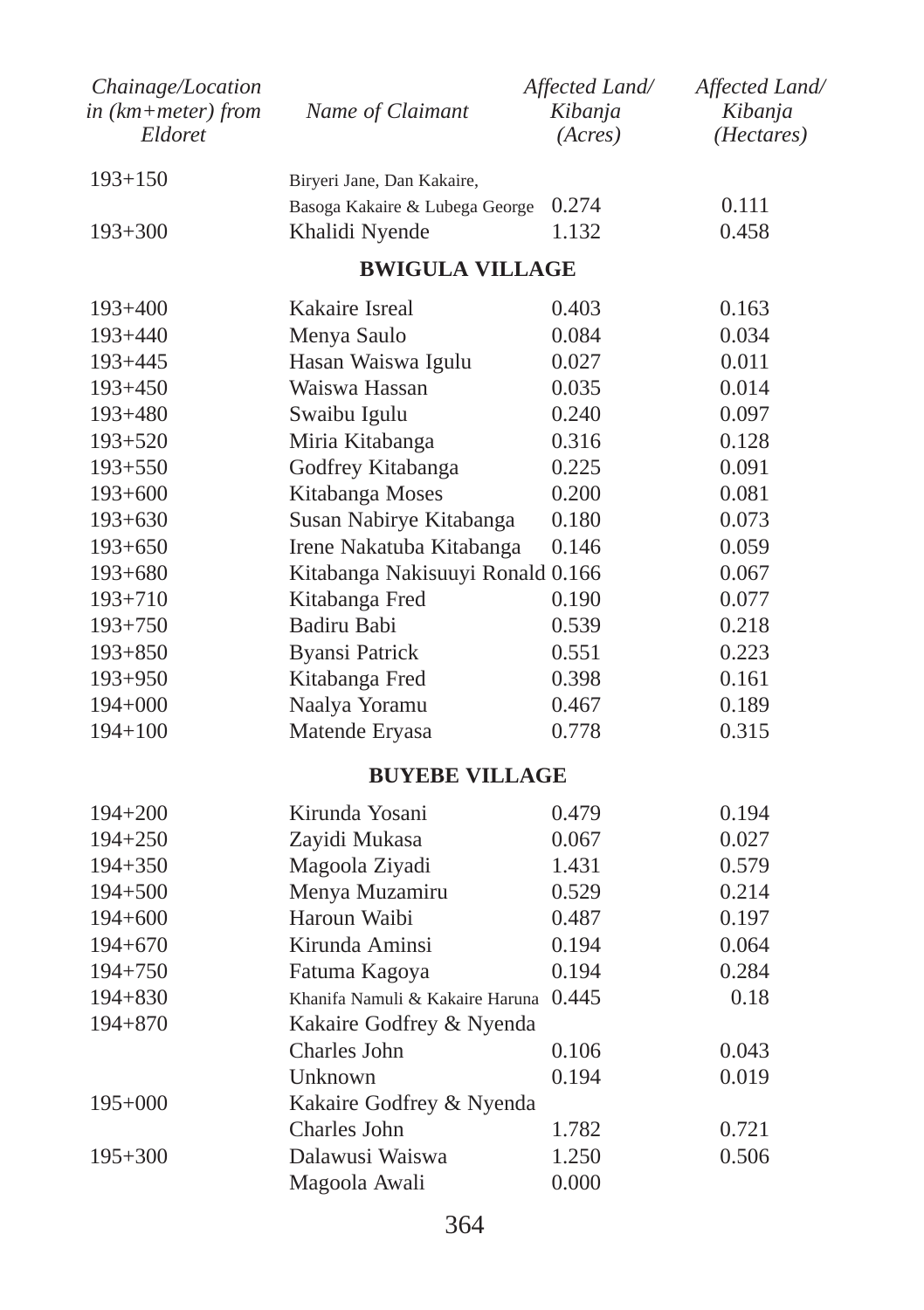| <i>Chainage/Location</i> |                  | Affected Land/ | Affected Land/      |
|--------------------------|------------------|----------------|---------------------|
| in (km+meter) from       | Name of Claimant | Kibania        | Kibanja             |
| Eldoret                  |                  | (Acres)        | ( <i>Hectares</i> ) |

# **KIKUNYU VILLAGE**

| $195 + 450$     | Nyenda Samuel                   | 0.781 | 0.316 |
|-----------------|---------------------------------|-------|-------|
| $195 + 550$     | Teyastra Wandera                | 0.425 | 0.172 |
| $195 + 650$     | Late Wandera Manonku            |       |       |
|                 | c/o Kalungi Regina              | 1.080 | 0.437 |
| $195 + 800$     | Muhamudu Menya                  | 0.620 | 0.251 |
| $195 + 880$     | Juma Waswa                      | 0.336 | 0.136 |
| $195 + 950$     | Daraus Kabega                   | 0.650 | 0.263 |
| $196 + 050$     | Kabega Juma                     | 0.442 | 0.179 |
| $196 + 100$     | Nyenda Samuel                   | 0.227 | 0.092 |
| $196 + 140$     | Deege Kisub                     | 0.109 | 0.044 |
| $196 + 150$     | Kimumwe                         | 0.133 | 0.054 |
| $196 + 160$     | Ali Makaye                      | 0.007 | 0.003 |
| $196 + 200$     | Daudi Higenyi                   | 0.316 | 0.128 |
| $196 + 230$     | Badiru Zingira                  | 0.220 | 0.089 |
| $196 + 270$     | Kisubi Asuman                   | 0.269 | 0.109 |
| $196 + 320$     | Bakali Kabega                   | 0.571 | 0.231 |
|                 | Unknown                         | 0.027 | 0.011 |
| $196 + 400$     | Ekuza Samuel                    | 0.210 | 0.085 |
| 196+410 196+500 | Moses Muzaale                   | 0.499 | 0.202 |
| $196 + 510$     | Bukyawire Mulondo Juma          | 0.032 | 0.013 |
| 196+530         | Kayola Sulaiman Kafuko          | 0.116 | 0.047 |
| $196 + 540$     | Frank Lubenga                   | 0.114 | 0.046 |
| $196 + 550$     | Lukomela Salimu                 | 0.037 | 0.015 |
| $196 + 560$     | Zubairi Jamil                   | 0.047 | 0.019 |
|                 | David John Kisenyi              | 0.005 | 0.002 |
| $196 + 570$     | Ayubu Kalule                    | 0.069 | 0.028 |
| 196+580         | Moses Menya                     | 0.109 | 0.044 |
| $196 + 600$     | Kakaire Badi                    | 0.111 | 0.045 |
| 196+610         | Kalinaki Mawazi                 | 0.064 | 0.026 |
| $196 + 620$     | Musoke Fabiano                  | 0.030 | 0.012 |
| 196+630         | Nabusigo Rebecca                | 0.042 | 0.017 |
| 196+640         | Ayubu Kyozira & Katamba Harriet | 0.067 | 0.027 |
| $196 + 650$     | Amiri Kabega                    | 0.170 | 0.069 |
| 196+670         | Magumba Edirisa                 | 0.119 | 0.048 |
| 196+680         | Kakaire Abudu Salongo           | 0.124 | 0.05  |
| $196 + 750$     | Adi Kakaire/ Awali Kakaire      | 0.534 | 0.216 |
|                 | Nakibembe                       | 0.062 | 0.025 |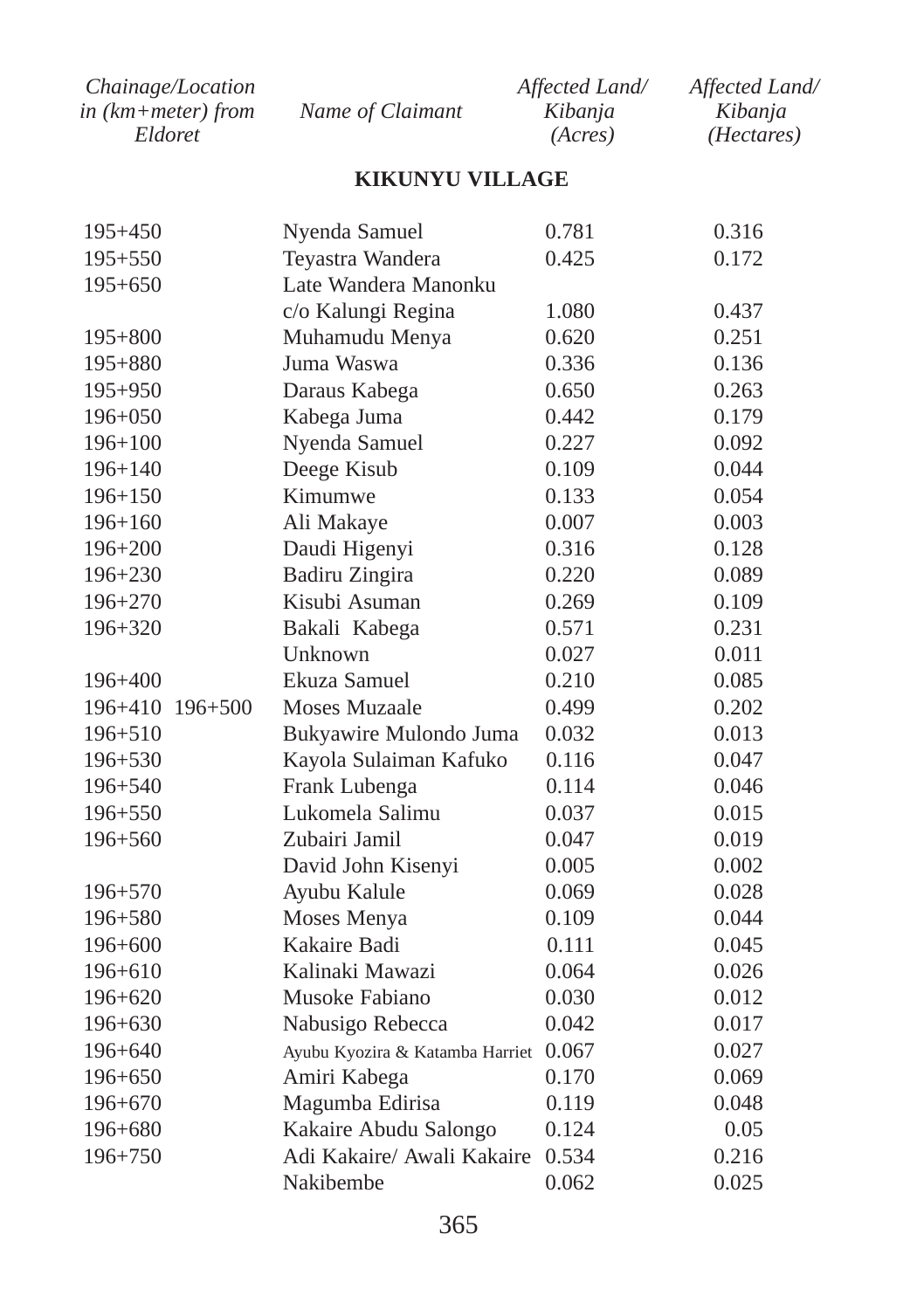| Chainage/Location<br>in $(km + meter)$ from<br>Eldoret | Name of Claimant | Affected Land/<br>Kibanja<br>(Acres) | Affected Land/<br>Kibanja<br>( <i>Hectares</i> ) |
|--------------------------------------------------------|------------------|--------------------------------------|--------------------------------------------------|
| $197+000$                                              | Adi Kakaire      | 1.203                                | 0.487                                            |
| $197+020$                                              | Edirisa Kabode   | 0.393                                | 0.159                                            |
| $197+100$                                              | Kabode Juma      | 0.358                                | 0.145                                            |
| $197 + 150$                                            | Dauda Kigenyi    | 0.232                                | 0.094                                            |
| $197+220$                                              | Janet Luvugu     | 0.675                                | 0.273                                            |
| $197 + 300$                                            | Nabangi Kusaini  | 0.368                                | 0.149                                            |

# **IBULANKU SUB COUNTY KAGAMBA VILLAGE**

| $197 + 400$ | Jalila Kataike Ibooli | 1.386 | 0.561 |
|-------------|-----------------------|-------|-------|
| $197 + 560$ | Samuel Wandera        | 0.099 | 0.04  |
| $197 + 580$ | Peter Gasta           | 0.133 | 0.054 |
| $197 + 630$ | Mukama Waubi          | 0.413 | 0.167 |
| $197 + 700$ | Mukama Waubi          | 0.299 | 0.121 |
| $197 + 730$ | Waiswa Wilbur         | 0.405 | 0.164 |
| $197 + 800$ | Ziribaberi Medebi     | 0.479 | 0.194 |
| $197+900$   | Kirunda Saidi         | 0.450 | 0.182 |
| $198 + 000$ | Kakaire Samuel        | 0.615 | 0.249 |
| $198 + 630$ | Odama Nisani          | 0.079 | 0.032 |
| $198 + 040$ | Kiiza Margret         | 0.062 | 0.025 |
| $198 + 050$ | Tirubuza Francis      | 0.042 | 0.017 |
| $198 + 060$ | Naigaga Kapere Aida   | 0.059 | 0.024 |
| $198 + 070$ | Square Thomas         | 0.072 | 0.029 |
| $198 + 085$ | Tirubuza Francis      | 0.084 | 0.034 |
| $198 + 090$ | Manisulu Egulu Elyasa | 0.082 | 0.033 |
|             |                       |       |       |

# **NAKISENE VILLAGE**

| $196 + 500$ | Nyende Samuel | 0.316 |
|-------------|---------------|-------|
|-------------|---------------|-------|

#### **IBAAKO VILLAGE**

| $198 + 120$ | Biruma Sam         | 0.210 | 0.085 |
|-------------|--------------------|-------|-------|
| $198 + 150$ | Kafuko Isreal      | 0.170 | 0.069 |
| $198 + 170$ | Kaima Brain        | 0.153 | 0.062 |
| $198 + 250$ | Namwandu Kifuufu   | 0.000 |       |
| $198 + 300$ | Kimumwe James      | 0.198 | 0.08  |
| $198 + 330$ | Kapere Christopher | 0.252 | 0.102 |
| $198 + 360$ | Kirego Badiru      | 0.116 | 0.047 |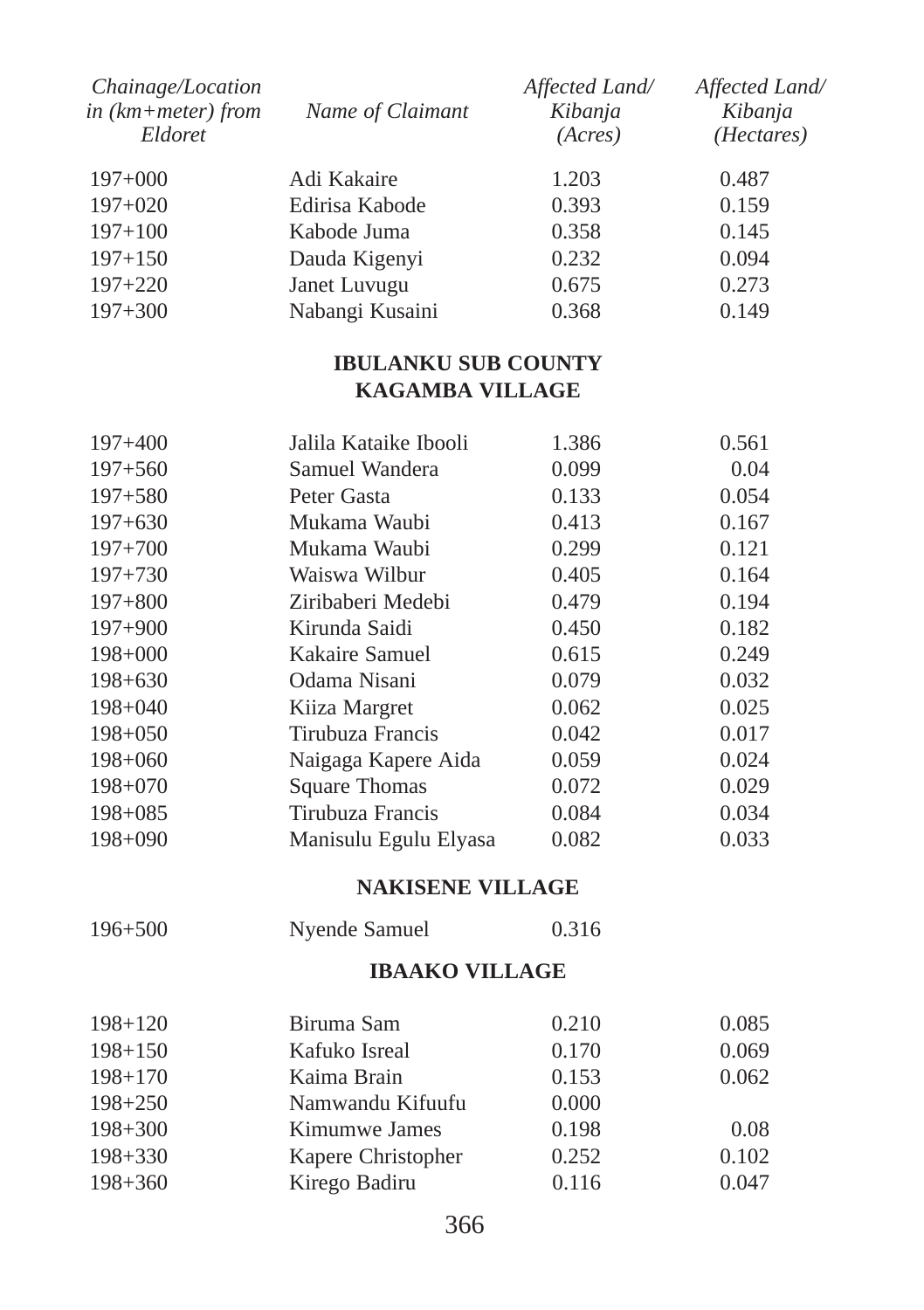| Chainage/Location<br>in (km+meter) from | Name of Claimant        | Affected Land/<br>Kibanja | Affected Land/<br>Kibanja |
|-----------------------------------------|-------------------------|---------------------------|---------------------------|
| Eldoret                                 |                         | (Acres)                   | ( <i>Hectares</i> )       |
| 198+400                                 | <b>Blade Robert</b>     | 0.163                     | 0.066                     |
| 198+410                                 | Musoke George           | 0.151                     | 0.061                     |
| 198+450                                 | Bagaaga Moses           | 0.301                     | 0.122                     |
| $198 + 500$                             | Mateka Samuel           | 0.650                     | 0.263                     |
| 198+590                                 | Bagabona Robert Mwandha | 0.173                     | 0.07                      |
| $198 + 610$                             | Sanyu Talame Vincent    | 0.104                     | 0.042                     |
| $198 + 630$                             | Peter Kirunda           | 0.124                     | 0.05                      |
| $198 + 650$                             | Dhikusooka Bruhan       | 0.128                     | 0.052                     |
| $198 + 680$                             | Kimumwe James           | 0.257                     | 0.104                     |
| 198+720                                 | Tibasiima Pelusi        | 0.215                     | 0.087                     |
| $198 + 740$                             | Nayumbwe Irene          | 0.074                     | 0.03                      |
| $198 + 750$                             | Balyetisawa Sospatel    | 0.074                     | 0.03                      |
| $198 + 770$                             | Dhafa Joseph            | 0.109                     | 0.044                     |
| $198 + 800$                             | Dhafa Munwaga           | 0.242                     | 0.098                     |
| $198 + 830$                             | Sserwanga David         | 0.124                     | 0.05                      |
| 198+850                                 | Namulondo Sarah         | 0.131                     | 0.053                     |
| 198+880                                 | Stephen Makaya          | 0.259                     | 0.105                     |
| 198+920                                 | Lukungu Nicholas        | 0.183                     | 0.074                     |
| 198+950                                 | Dhikusooka Bulukani     | 0.220                     | 0.089                     |
|                                         | <b>BUSESA VILLAGE</b>   |                           |                           |
| $198 + 970$                             | Balidawa Fred           | 0.074                     | 0.03                      |
| $198 + 990$                             | Kaswa Keneth            | 0.079                     | 0.032                     |
| $199+000$                               | Salongo Musa Isabirye   | 0.106                     | 0.043                     |
| $190+030$                               | Muwaya Rashid           | 0.166                     | 0.067                     |
| $199+040$                               | Kirunda Muzamiru        | 0.040                     | 0.016                     |
| $199+080$                               | Nwandhi Patrick         | 0.366                     | 0.148                     |
| $199+120$                               | Nnaku David             | 0.136                     | 0.055                     |
| $199+140$                               | Late Adiri Sekimuli     |                           |                           |
|                                         | c/o Nampina Fatima      | 0.180                     | 0.073                     |
| $199+160$                               | Ssentamu Hassain        | 0.082                     | 0.033                     |
| $199 + 180$                             | Kakaire Eryabu          | 0.049                     | 0.02                      |
| $199 + 210$                             | Kakaire Nuwa            | 0.368                     | 0.149                     |
| $199 + 260$                             | Ssetemba Lutaya Fred    | 0.314                     | 0.127                     |
| 199+330                                 | Kagoya Robinah          | 0.329                     | 0.133                     |
| $199 + 340$                             | Magobi Yahaya           | 0.042                     | 0.017                     |
| 199+360                                 | Magobi Malaba Paulo     | 0.128                     | 0.052                     |
| $199 + 375$                             | Magobi Mohamad          | 0.057                     | 0.023                     |
| $199 + 380$                             | Kakaire Idi             | 0.049                     | 0.02                      |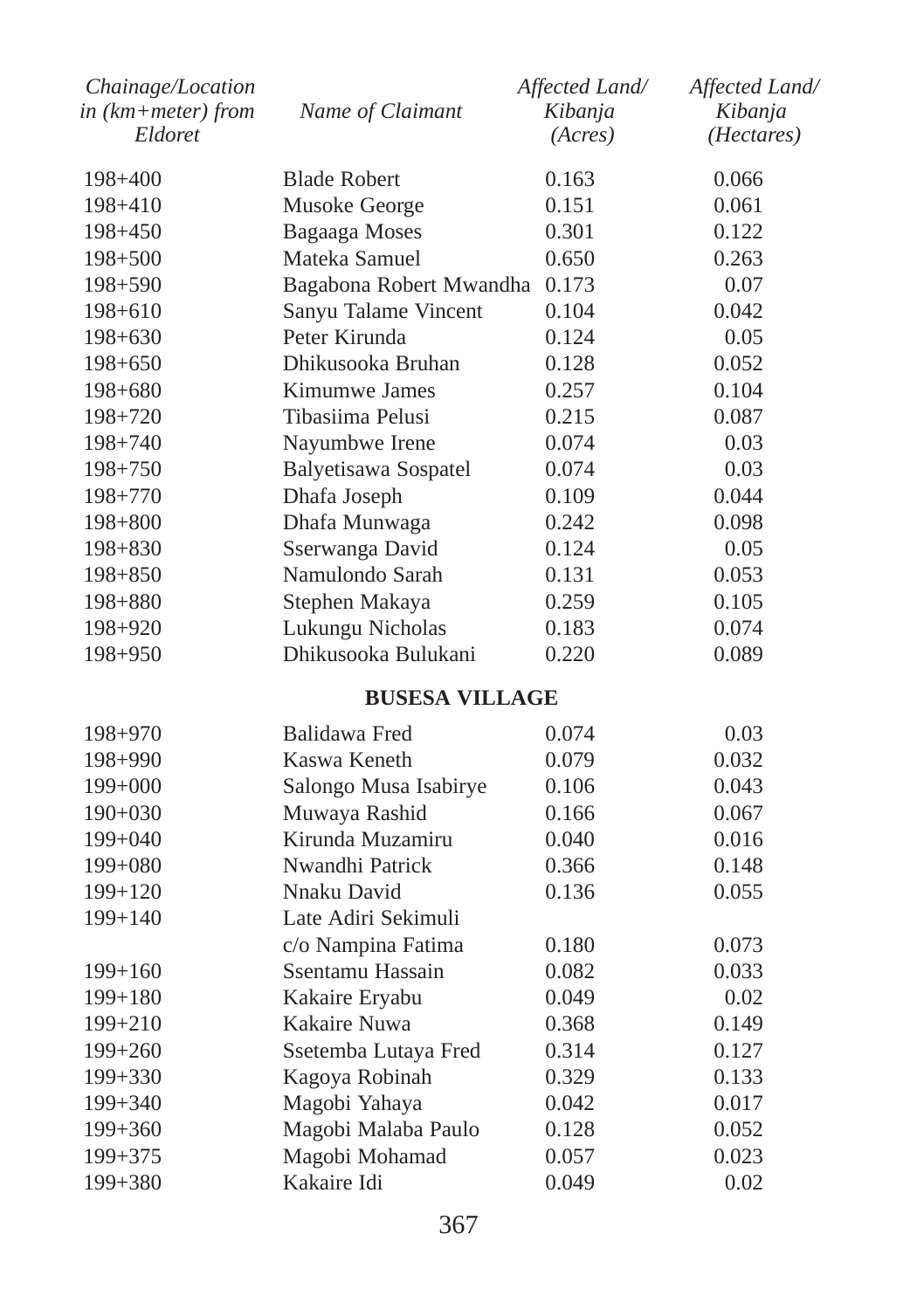| Chainage/Location<br>in (km+meter) from<br>Eldoret | Name of Claimant                 | Affected Land/<br>Kibanja<br>(Acres) | Affected Land/<br>Kibanja<br>(Hectares) |
|----------------------------------------------------|----------------------------------|--------------------------------------|-----------------------------------------|
| $199 + 400$                                        | Nkuulu Sabani & Isa Kibedi 0.173 |                                      | 0.07                                    |
| $199 + 400$                                        | Wagubi Mutesi Edisa              | 0.205                                | 0.083                                   |
| $199+420$                                          | Kakaire Idi                      | 0.096                                | 0.039                                   |
| $199 + 500$                                        | Kaweireku Samwiri                | 0.042                                | 0.0171                                  |
| $199 + 550$                                        | Wagubi Sande                     | 0.245                                | 0.099                                   |
| $199 + 570$                                        | Edisa Mutesa                     | 0.077                                | 0.031                                   |
| $199+600$                                          | Zikusooka Kaziba Wilson          | 0.213                                | 0.086                                   |
| $199+630$                                          | Nandala Stephen                  | 0.170                                | 0.069                                   |
| $199+650$                                          | Kaziba Joseph                    | 0.114                                | 0.046                                   |
| $199+670$                                          | Zikusooka Wilson                 | 0.119                                | 0.048                                   |
| $199+690$                                          | Moses Kaziba                     | 0.119                                | 0.048                                   |
| $199 + 710$                                        | Kaziba Ceasar                    | 0.104                                | 0.042                                   |
| $199 + 730$                                        | Kaziba Patrick                   | 0.143                                | 0.058                                   |
|                                                    | Kigolo Fred                      | 0.128                                | 0.052                                   |
| $199 + 750$                                        | Kigolo Sam                       | 0.106                                | 0.043                                   |
| $199 + 800$                                        | Kigolo Christopher               | 0.304                                | 0.123                                   |
| 199+900                                            | Haji Siira Kirenzi Amisi         | 0.736                                | 0.298                                   |
| $199 + 970$                                        | Kirunda Sulaiman                 | 0.269                                | 0.109                                   |
| $200+010$                                          | Kalibwani Issa                   | 0.316                                | 0.128                                   |
| $200+050$                                          | Nuwa Kakaire Mutesa              | 0.133                                | 0.054                                   |
| $200+100$                                          | Samuel Kalibwani                 | 0.469                                | 0.19                                    |
| $200+180$                                          | Lubugo George                    | 0.418                                | 0.169                                   |
| $200+250$                                          | Yasoni Magoola                   | 0.558                                | 0.226                                   |
| $200+350$                                          | <b>Kakaire Moses</b>             | 0.736                                | 0.298                                   |
| $200 + 500$                                        | Patrick Kakaire                  | 0.951                                | 0.385                                   |
| $200+600$                                          | Mutesi Joyce                     | 0.670                                | 0.271                                   |
|                                                    |                                  |                                      |                                         |

# **BUTENDE VILLAGE**

| $200+950$   | Baisi Ezra                            | 0.544 | 0.22  |
|-------------|---------------------------------------|-------|-------|
| $201+100$   | Maganda Abadu                         | 1.838 | 0.744 |
| $201 + 400$ | Wagubi Sande                          | 1.534 | 0.621 |
| $201 + 520$ | James Ntalo Mulawo                    | 0.210 | 0.085 |
| $201 + 650$ | Amir Mulawa                           | 1.530 | 0.619 |
| $201 + 830$ | Bakali Mulawa                         | 0.341 | 0.138 |
| $201+900$   | Baligeya Fred & Baligeya Daniel 0.393 |       | 0.159 |
| $202+000$   | Baligeya Fred & Baligeya Daniel 1.248 |       | 0.505 |
| $202+170$   | Musasizi Magumba Rashid 0.040         |       | 0.016 |
| $202 + 155$ | Menya Isima                           | 0.054 | 0.022 |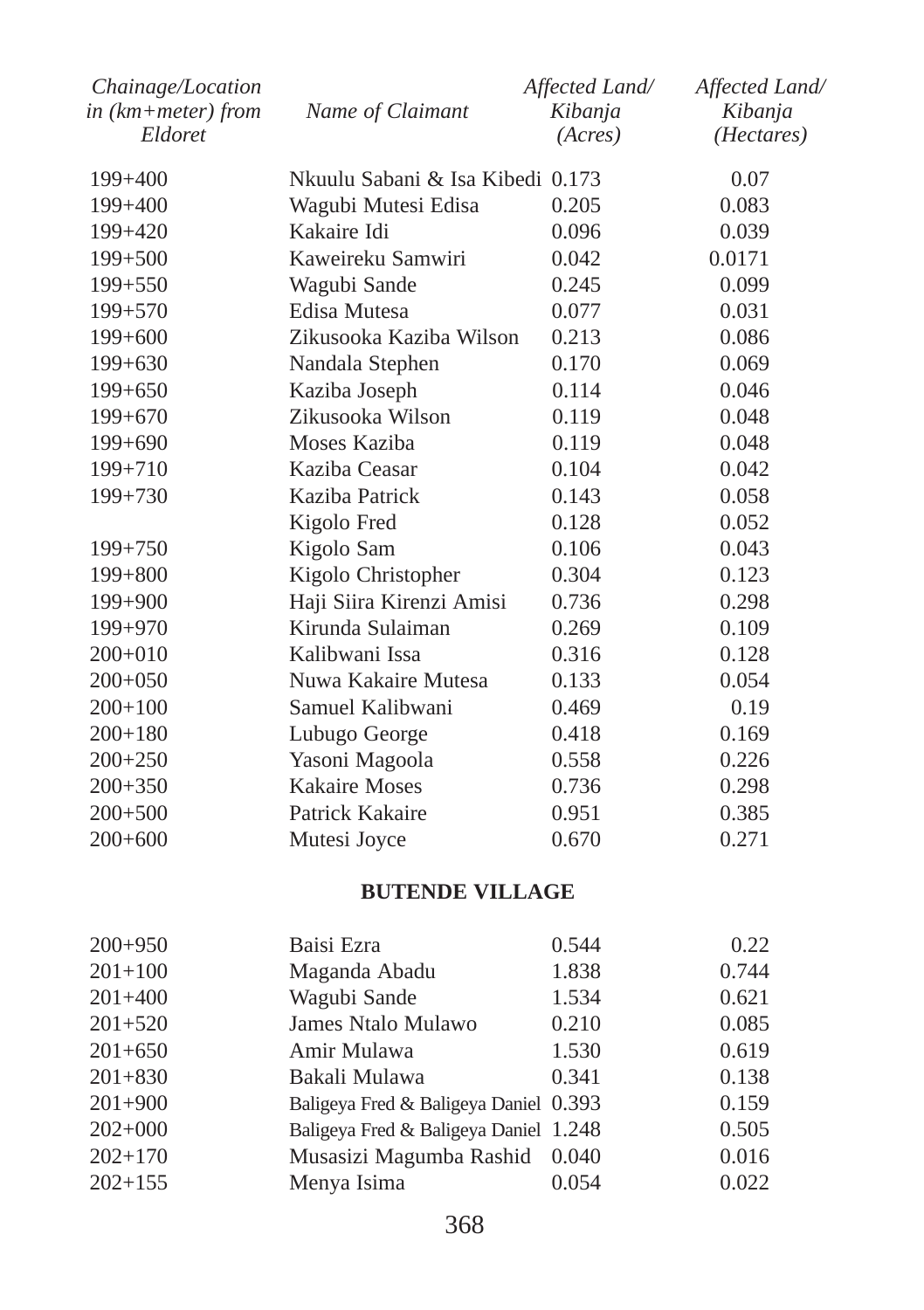| Chainage/Location<br>$in$ ( $km + meter$ ) from<br>Eldoret | Name of Claimant        | Affected Land/<br>Kibanja<br>(Acres) | Affected Land/<br>Kibanja<br>( <i>Hectares</i> ) |
|------------------------------------------------------------|-------------------------|--------------------------------------|--------------------------------------------------|
| $202 + 150$                                                | <b>Ibaale Sospeter</b>  | 0.042                                | 0.017                                            |
| $202 + 160$                                                | <b>Basibe Nseete</b>    | 0.042                                | 0.017                                            |
| $202 + 175$                                                | <b>Nakolo Dorcas</b>    | 0.025                                | 0.01                                             |
| $202 + 180$                                                | Magumba Addi            | 0.096                                | 0.039                                            |
| $202 + 250$                                                | Basibe Ahamedah         | 0.613                                | 0.248                                            |
| $202 + 320$                                                | Juma Nkwanga            |                                      |                                                  |
|                                                            | c/o Zabina Naigaga      | 0.166                                | 0.067                                            |
| $202 + 350$                                                | Mwaya Swaibu            | 0.640                                | 0.259                                            |
| $202 + 360$                                                | Sulai Wambogo           | 0.077                                | 0.031                                            |
| $202 + 460$                                                | Abdulla Kaluwe          | 0.398                                | 0.161                                            |
| $202 + 500$                                                | Aramanzani Kaluwe       | 0.082                                | 0.033                                            |
| $202 + 530$                                                | Ntende George           | 0.220                                | 0.089                                            |
| $202 + 560$                                                | Yokona Ntende           | 0.138                                | 0.056                                            |
| $202 + 580$                                                | <b>Ruth Ntende</b>      | 0.143                                | 0.058                                            |
| $202 + 600$                                                | David Ntende            | 0.166                                | 0.067                                            |
| $202 + 630$                                                | Menya Geoge             | 0.208                                | 0.084                                            |
| $202 + 670$                                                | Ntende Swaibu           | 0.252                                | 0.102                                            |
| $202 + 710$                                                | Masudi Ikoona           | 0.274                                | 0.111                                            |
| $202 + 740$                                                | Nyamulwasi Mutesi       | 0.094                                | 0.038                                            |
| $202 + 755$                                                | Kyangwa Saidi           | 0.042                                | 0.017                                            |
| $202 + 770$                                                | Kyangwa Bagaga          | 0.128                                | 0.052                                            |
| 202+790                                                    | Kyangwa Fadi            | 0.138                                | 0.056                                            |
| $202 + 805$                                                | Kyangwa Alimansi        | 0.072                                | 0.029                                            |
| $202 + 820$                                                | Kyangwa Twaha           | 0.072                                | 0.029                                            |
| $202 + 850$                                                | Kyangwa Kakaire yazidi  | 0.440                                | 0.178                                            |
| 203+000                                                    | Kyengira Salakani       | 2.029                                | 0.821                                            |
| $203 + 260$                                                | Kisui Swaibu            | 0.168                                | 0.068                                            |
| $203 + 300$                                                | Abu Babuza              | 0.030                                | 0.012                                            |
| 203+400 203+700                                            | Sulaiman Musire         | 3.195                                | 1.293                                            |
|                                                            | <b>NABITOVU VILLAGE</b> |                                      |                                                  |
| $204 + 050$                                                | Magumba Patrict         | 1.636                                | 0.662                                            |
| $204 + 140$                                                | Moses Kalebi            | 0.610                                | 0.247                                            |
|                                                            | Siraji Kalebi           | 0.027                                | 0.011                                            |
| $204 + 200$                                                | Muhamed Kigenyi         | 0.670                                | 0.271                                            |
| 204+300 204+400                                            | Sirafi Balikowa         | 1.285                                | 0.52                                             |
| $204 + 500$                                                | Jafari Mutebe           | 0.467                                | 0.189                                            |
| 204+550                                                    | Balimunkwe Jamada       | 0.059                                | 0.024                                            |
| $204 + 600$                                                | Ismail Mulawa           | 0.502                                | 0.203                                            |
|                                                            |                         |                                      |                                                  |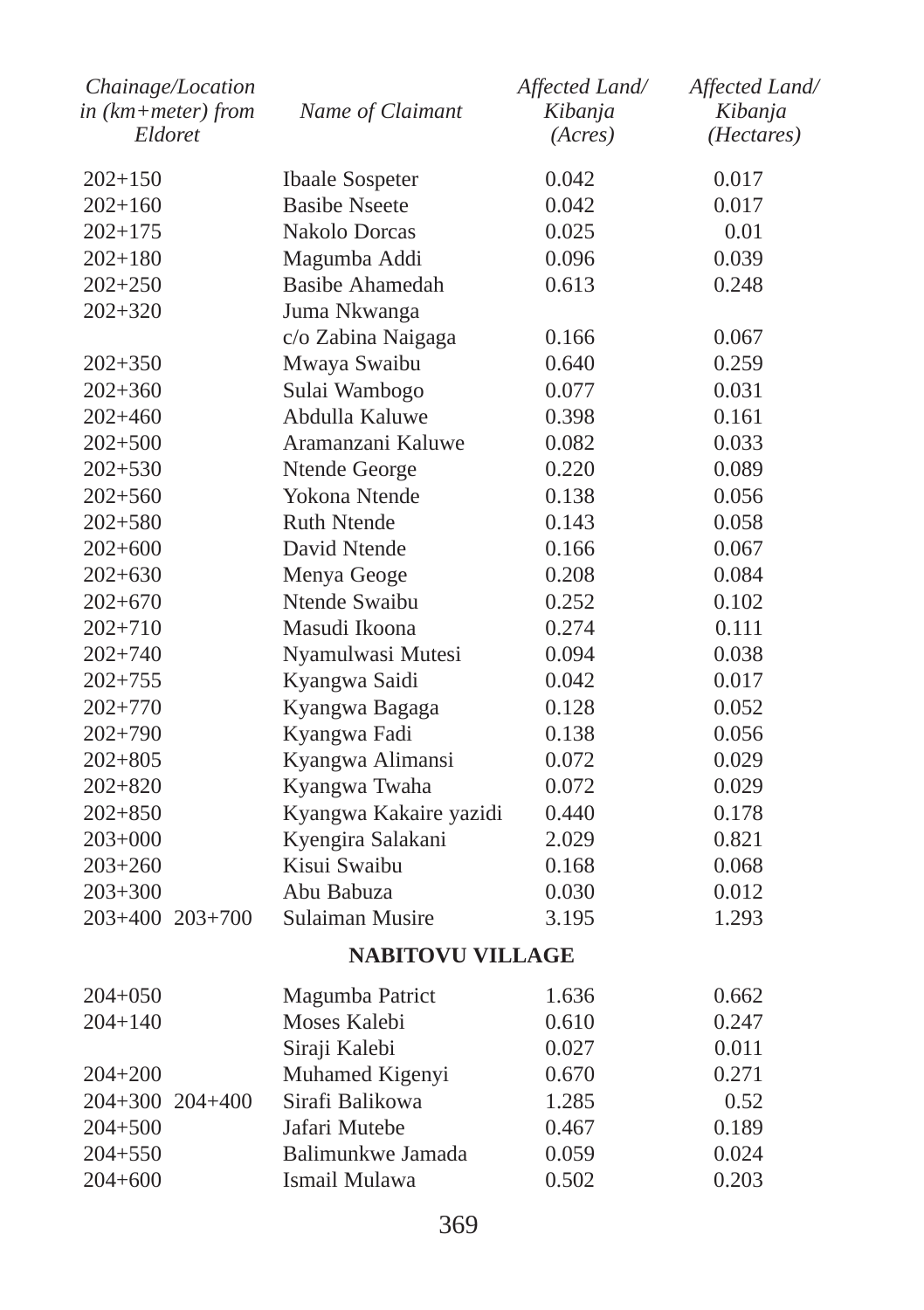| Chainage/Location  |                                  | Affected Land/ | Affected Land/ |
|--------------------|----------------------------------|----------------|----------------|
| in (km+meter) from | Name of Claimant                 | Kibanja        | Kibanja        |
| Eldoret            |                                  | (Acres)        | (Hectares)     |
| 204+640            | Mugabi Muzamiru                  | 0.059          | 0.024          |
| $204 + 650$        | Swaibu Gavamukulya               | 0.057          | 0.023          |
| 204+700            | Jamada Balimunkwe                | 0.457          | 0.185          |
| $204 + 740$        | Nfundu Richard                   | 0.040          | 0.016          |
| 204+750            | Namuyaga Lovisa                  | 0.121          | 0.049          |
| $204 + 750$        | Awali Kasomoko                   | 0.002          | 0.001          |
| 204+790            | Ndego Franco                     | 0.282          | 0.114          |
| $204 + 830$        | Alamanzani Mugwana               | 0.314          | 0.127          |
| 204+875            | Fabian Iguloibi                  | 0.232          | 0.094          |
| $205 + 000$        | John Iguloibi & Fabiano Iguloibi | 1.107          | 0.448          |
| $205 + 100$        | Siliva Wagubi                    | 0.573          | 0.232          |
| $205 + 200$        | <b>Bogere Fabiano</b>            | 0.511          | 0.207          |
| $205 + 280$        | Shiek Mutwalib Waiswa            | 0.385          | 0.156          |
| $205 + 340$        | Muzito Namlawa                   | 0.353          | 0.143          |
| 205+400 205+500    | Samuel Bakalikwira               | 0.899          | 0.364          |
| $205 + 515$        | Yenusu Mugoya                    | 0.020          | 0.008          |
| 205+600 205+700    | J.Z Holdings Limited,            |                |                |
|                    | P.O Box 124, Iganga (U)          | 2.869          | 1.161          |
| 206+000 206+200    | Hajji Assad Katuntu              | 1.527          | 0.618          |
| $206 + 300$        | Sempa Polly                      | 0.845          | 0.342          |
| 206+400            | David Birulu                     | 0.638          | 0.258          |
|                    | <b>BUSOWOBI-NYENGA VILLAGE</b>   |                |                |
| $206 + 500$        | Sowobi Noah                      | 0.660          | 0.267          |
| 206+600 206+700    | Hajji Shaban Wagubi              | 1.184          | 0.479          |
| $206 + 760$        | Benon Mwanja                     | 0.425          | 0.172          |
| 206+830            | David Mugombi                    | 0.331          | 0.134          |
| 206+880            | Mwanja Benson                    | 0.309          | 0.125          |
| 206+910            | Swali Mugoya                     | 0.153          | 0.062          |
| $206 + 960$        | <b>Babole Dausi</b>              | 0.418          | 0.169          |
| $207 + 000$        | Mwanja Benson                    | 0.297          | 0.12           |
| 207+070            | Mugoya Ibra                      | 0.294          | 0.119          |
| 207+130            | Magemeso Aida                    | 0.465          | 0.188          |
| $207 + 180$        | Salimu Nkwanga                   | 0.222          | 0.09           |
| 207+230            | Nkwanga Jamada                   | 0.343          | 0.139          |
| $207 + 280$        | Sulai Nkwanga                    | 0.262          | 0.106          |
| $207 + 310$        | Mukanga Bernard Kabalandha 0.158 |                | 0.064          |
| $207 + 330$        | Kasadha Aramazani                | 0.148          | 0.06           |
| $207 + 380$        | <b>Suzan Nantale</b>             | 0.277          | 0.112          |
|                    |                                  |                |                |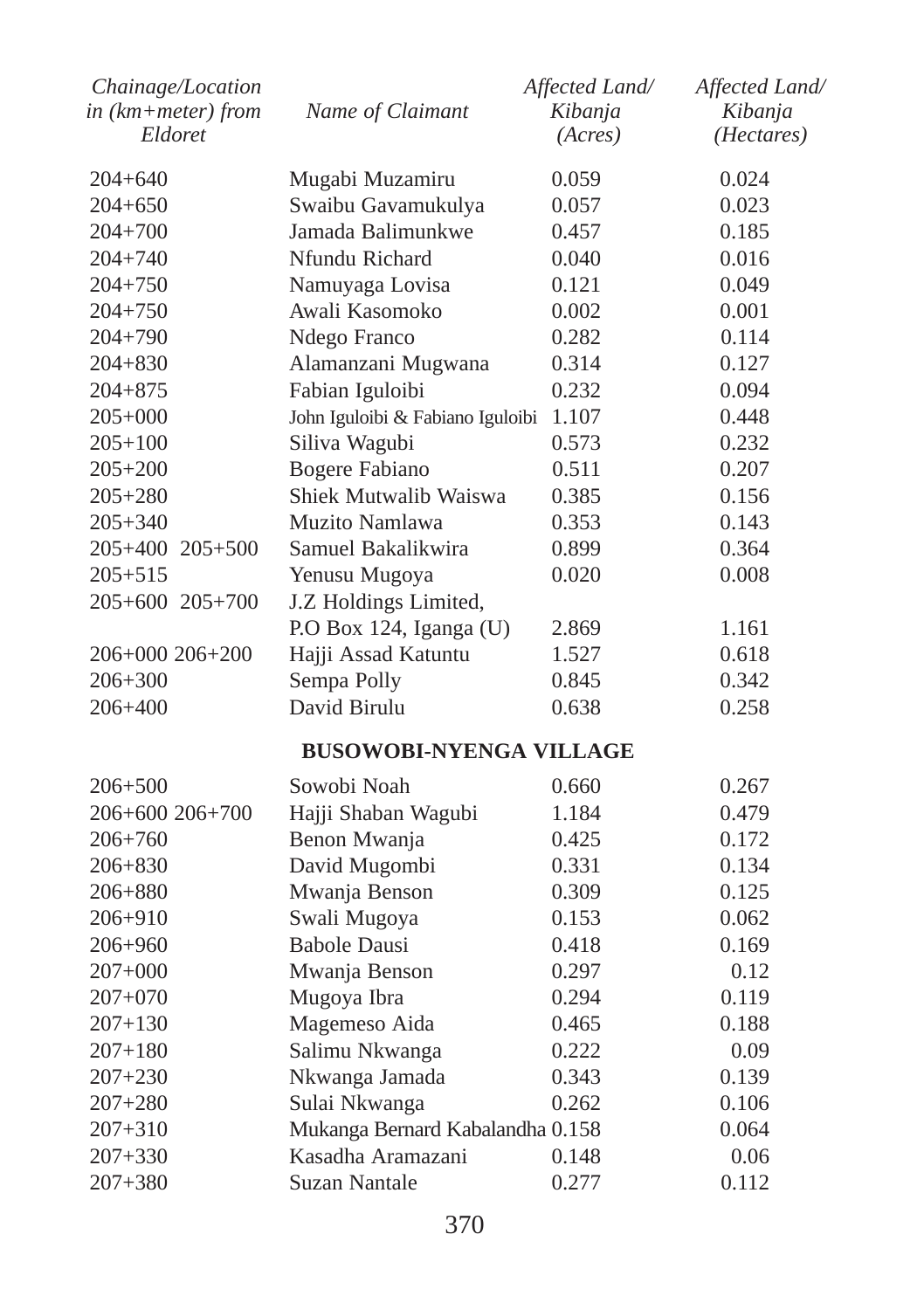| Chainage/Location<br>in (km+meter) from<br>Eldoret | Name of Claimant                                      | Affected Land/<br>Kibanja<br>(Acres) | Affected Land/<br>Kibanja<br>( <i>Hectares</i> ) |
|----------------------------------------------------|-------------------------------------------------------|--------------------------------------|--------------------------------------------------|
| $207+420$                                          | Badru Kaziba                                          | 0.316                                | 0.128                                            |
| $207 + 460$                                        | Maka Muhamad                                          | 0.203                                | 0.082                                            |
| $207 + 500$                                        | Godfrey Balala                                        | 0.198                                | 0.08                                             |
| $207 + 500$                                        | Wagubi Christopher                                    | 0.168                                | 0.068                                            |
| $207 + 560$                                        | Henry Otheino                                         | 0.489                                | 0.198                                            |
| $207 + 600$                                        | Mugomba David                                         | 0.413                                | 0.167                                            |
| $207 + 750$                                        | Abbas Magumba                                         | 1.013                                | 0.41                                             |
| $207 + 880$                                        | Yesera Mulondo                                        | 0.712                                | 0.288                                            |
| $207 + 950$                                        | Aramanzani Kasadha                                    | 0.225                                | 0.091                                            |
| $208 + 000$                                        | Kasim Mugoya                                          | 0.294                                | 0.119                                            |
| $208 + 150$                                        | Swali Mugoya                                          | 1.253                                | 0.507                                            |
|                                                    | Sofatiya Kirongero                                    | 0.000                                |                                                  |
|                                                    | <b>NAKALAMA SUB COUNTY</b><br><b>BUSEYI B VILLAGE</b> |                                      |                                                  |
| 208+030 209+200                                    | Kakerewe Mutwaliba                                    | 6.173                                | 2.498                                            |
| $209 + 270$                                        | Musoke Stephen                                        | 0.665                                | 0.269                                            |
| $209 + 400$                                        | Ayembe Musa                                           | 1.122                                | 0.454                                            |
| $209 + 550$                                        | Kibira Edrisa Keya                                    | 0.188                                | 0.076                                            |
|                                                    | <b>BUSEYI SOUTH VILLAGE</b>                           |                                      |                                                  |
| $209 + 550$                                        | Balikowa Godfrey                                      | 0.287                                | 0.116                                            |
| $209 + 610$                                        | Kabwike Shaban                                        | 0.390                                | 0.158                                            |
|                                                    | Sanga Kembi                                           | 0.432                                | 0.175                                            |
| $209 + 730$                                        | Kembi Edward                                          | 0.247                                | 0.1                                              |
| $209 + 800$                                        | Bakali Kamala                                         | 0.603                                | 0.244                                            |
| $209 + 870$                                        | Osenga Abudu                                          | 0.385                                | 0.156                                            |
| $209 + 930$                                        | Zubair Kisambira                                      | 0.326                                | 0.132                                            |
| 209+980                                            | Margaret Kirabira                                     | 0.329                                | 0.133                                            |
| $210+010$                                          | Waiswa Sulai                                          | 0.012                                | 0.005                                            |
| $210+025$                                          | Muhammad Magadya                                      | 0.131                                | 0.053                                            |
| $210+070$                                          | Kisambira Rasuli                                      | 0.544                                | 0.22                                             |
| $210+130$                                          | Kisambira Banula                                      | 0.217                                | 0.088                                            |
| $210+200$                                          | Munobi Sulaiman                                       | 0.390                                | 0.158                                            |
| $210 + 230$                                        | Muhamad Waiswa                                        | 0.124                                | 0.05                                             |
| $210+260$                                          | Mukisa Kinoze                                         | 0.210                                | 0.085                                            |
| $210+290$                                          | Bogere Birali Kinoze                                  | 0.151                                | 0.061                                            |
| $210+310$                                          | Farida Naiguru                                        | 0.091                                | 0.037                                            |
| $210+320$                                          | Mutesi Zarifa                                         | 0.025                                | 0.01                                             |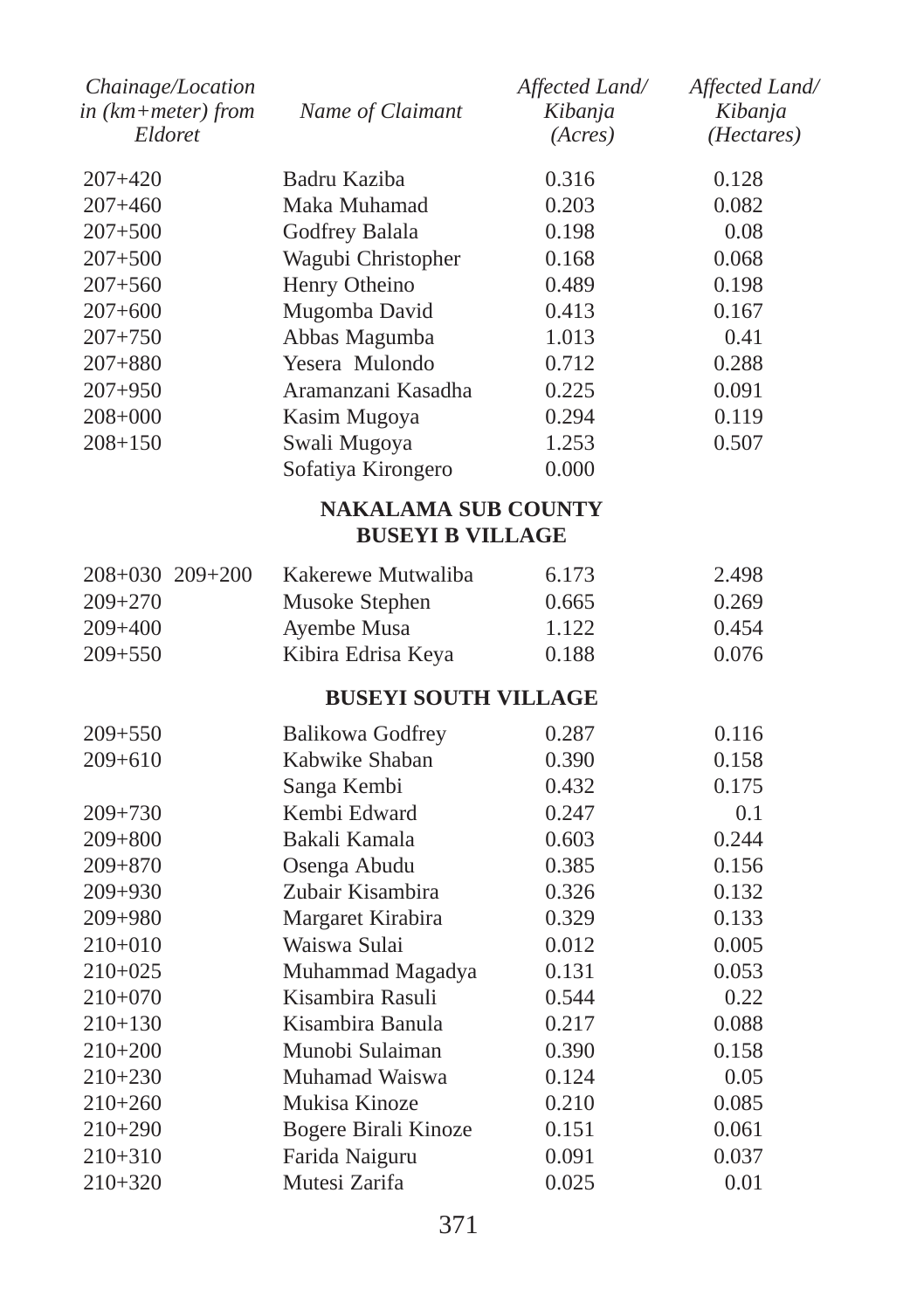| Eldoret<br>(Acres)<br>$210+330$<br>Magoola Amisi<br>0.213<br>0.086<br>Asadi Kakaire<br>210+370<br>0.269<br>0.109<br>210+410<br>Namugere Fatina<br>0.294<br>0.119<br>James Kiyuba<br>0.025<br>210+440<br>0.062<br>Kisoma Yakubu<br>210+470<br>0.255<br>0.103<br>Mutasa shafi<br>0.121<br>210+495<br>0.049<br>Musa Isabirye<br>0.301<br>210+530<br>0.122<br><b>Balidawa Charles</b><br>0.610<br>0.247<br>210+600<br>$210+670$<br>Nkowengeza Ahmed Ibrahim 0.188<br>0.076<br>Ngoma Aniisa<br>0.277<br>0.112<br>210+750<br>Swaliki Oteta<br>210+770<br>0.217<br>0.088<br>Ngoma Aniisa<br>0.205<br>210+840<br>0.083<br>Hamood Said Humaid<br>210+870<br>0.356<br>0.144<br><b>Bosco Dyogo</b><br>210910<br>0.141<br>0.057<br>$210+950$<br>Jackson Magemeso<br>0.336<br>0.136<br>Swaga Muwadha<br>0.73<br>211+000 211+230<br>1.804<br>$211 + 300$<br>Nathan Magoola<br>0.810<br>0.328<br><b>BULUBANDI NANDEKULA VILLAGE</b><br>Prince Patrick Izimba<br>2.011<br>0.814<br>Sowali Jowali<br>211+360<br>0.032<br>0.013<br>Erias Jowali<br>211+380<br>0.089<br>0.036<br>Issa Jowali<br>211+400<br>0.114<br>0.046<br>Kadiri Byakunu<br>211+430<br>0.166<br>0.067<br><b>Basoma Yusuf</b><br>211+480<br>0.511<br>0.207<br>Kakaire Anasi<br>0.425<br>211+540<br>0.172<br>Kakaire Yusufu<br>211+585<br>0.101<br>0.041<br>Kirunda Hussein<br>$211+600$<br>0.099<br>0.04<br>Mutwalibi Kakaire<br>$211+620$<br>0.161<br>0.065<br>Kakaire Ismail<br>211+50<br>0.040<br>0.016<br>Kakaire Hakim<br>$211+650$<br>0.040<br>0.016<br>Kakaire Shaban<br>211+650<br>0.022<br>0.009<br>Kakaire Issa<br>$211+650$<br>0.072<br>0.029 | Affected Land/<br>Kibanja<br>(Hectares) |
|---------------------------------------------------------------------------------------------------------------------------------------------------------------------------------------------------------------------------------------------------------------------------------------------------------------------------------------------------------------------------------------------------------------------------------------------------------------------------------------------------------------------------------------------------------------------------------------------------------------------------------------------------------------------------------------------------------------------------------------------------------------------------------------------------------------------------------------------------------------------------------------------------------------------------------------------------------------------------------------------------------------------------------------------------------------------------------------------------------------------------------------------------------------------------------------------------------------------------------------------------------------------------------------------------------------------------------------------------------------------------------------------------------------------------------------------------------------------------------------------------------------------------------------------------------------------------------------------------------|-----------------------------------------|
|                                                                                                                                                                                                                                                                                                                                                                                                                                                                                                                                                                                                                                                                                                                                                                                                                                                                                                                                                                                                                                                                                                                                                                                                                                                                                                                                                                                                                                                                                                                                                                                                         |                                         |
|                                                                                                                                                                                                                                                                                                                                                                                                                                                                                                                                                                                                                                                                                                                                                                                                                                                                                                                                                                                                                                                                                                                                                                                                                                                                                                                                                                                                                                                                                                                                                                                                         |                                         |
|                                                                                                                                                                                                                                                                                                                                                                                                                                                                                                                                                                                                                                                                                                                                                                                                                                                                                                                                                                                                                                                                                                                                                                                                                                                                                                                                                                                                                                                                                                                                                                                                         |                                         |
|                                                                                                                                                                                                                                                                                                                                                                                                                                                                                                                                                                                                                                                                                                                                                                                                                                                                                                                                                                                                                                                                                                                                                                                                                                                                                                                                                                                                                                                                                                                                                                                                         |                                         |
|                                                                                                                                                                                                                                                                                                                                                                                                                                                                                                                                                                                                                                                                                                                                                                                                                                                                                                                                                                                                                                                                                                                                                                                                                                                                                                                                                                                                                                                                                                                                                                                                         |                                         |
|                                                                                                                                                                                                                                                                                                                                                                                                                                                                                                                                                                                                                                                                                                                                                                                                                                                                                                                                                                                                                                                                                                                                                                                                                                                                                                                                                                                                                                                                                                                                                                                                         |                                         |
|                                                                                                                                                                                                                                                                                                                                                                                                                                                                                                                                                                                                                                                                                                                                                                                                                                                                                                                                                                                                                                                                                                                                                                                                                                                                                                                                                                                                                                                                                                                                                                                                         |                                         |
|                                                                                                                                                                                                                                                                                                                                                                                                                                                                                                                                                                                                                                                                                                                                                                                                                                                                                                                                                                                                                                                                                                                                                                                                                                                                                                                                                                                                                                                                                                                                                                                                         |                                         |
|                                                                                                                                                                                                                                                                                                                                                                                                                                                                                                                                                                                                                                                                                                                                                                                                                                                                                                                                                                                                                                                                                                                                                                                                                                                                                                                                                                                                                                                                                                                                                                                                         |                                         |
|                                                                                                                                                                                                                                                                                                                                                                                                                                                                                                                                                                                                                                                                                                                                                                                                                                                                                                                                                                                                                                                                                                                                                                                                                                                                                                                                                                                                                                                                                                                                                                                                         |                                         |
|                                                                                                                                                                                                                                                                                                                                                                                                                                                                                                                                                                                                                                                                                                                                                                                                                                                                                                                                                                                                                                                                                                                                                                                                                                                                                                                                                                                                                                                                                                                                                                                                         |                                         |
|                                                                                                                                                                                                                                                                                                                                                                                                                                                                                                                                                                                                                                                                                                                                                                                                                                                                                                                                                                                                                                                                                                                                                                                                                                                                                                                                                                                                                                                                                                                                                                                                         |                                         |
|                                                                                                                                                                                                                                                                                                                                                                                                                                                                                                                                                                                                                                                                                                                                                                                                                                                                                                                                                                                                                                                                                                                                                                                                                                                                                                                                                                                                                                                                                                                                                                                                         |                                         |
|                                                                                                                                                                                                                                                                                                                                                                                                                                                                                                                                                                                                                                                                                                                                                                                                                                                                                                                                                                                                                                                                                                                                                                                                                                                                                                                                                                                                                                                                                                                                                                                                         |                                         |
|                                                                                                                                                                                                                                                                                                                                                                                                                                                                                                                                                                                                                                                                                                                                                                                                                                                                                                                                                                                                                                                                                                                                                                                                                                                                                                                                                                                                                                                                                                                                                                                                         |                                         |
|                                                                                                                                                                                                                                                                                                                                                                                                                                                                                                                                                                                                                                                                                                                                                                                                                                                                                                                                                                                                                                                                                                                                                                                                                                                                                                                                                                                                                                                                                                                                                                                                         |                                         |
|                                                                                                                                                                                                                                                                                                                                                                                                                                                                                                                                                                                                                                                                                                                                                                                                                                                                                                                                                                                                                                                                                                                                                                                                                                                                                                                                                                                                                                                                                                                                                                                                         |                                         |
|                                                                                                                                                                                                                                                                                                                                                                                                                                                                                                                                                                                                                                                                                                                                                                                                                                                                                                                                                                                                                                                                                                                                                                                                                                                                                                                                                                                                                                                                                                                                                                                                         |                                         |
|                                                                                                                                                                                                                                                                                                                                                                                                                                                                                                                                                                                                                                                                                                                                                                                                                                                                                                                                                                                                                                                                                                                                                                                                                                                                                                                                                                                                                                                                                                                                                                                                         |                                         |
|                                                                                                                                                                                                                                                                                                                                                                                                                                                                                                                                                                                                                                                                                                                                                                                                                                                                                                                                                                                                                                                                                                                                                                                                                                                                                                                                                                                                                                                                                                                                                                                                         |                                         |
|                                                                                                                                                                                                                                                                                                                                                                                                                                                                                                                                                                                                                                                                                                                                                                                                                                                                                                                                                                                                                                                                                                                                                                                                                                                                                                                                                                                                                                                                                                                                                                                                         |                                         |
|                                                                                                                                                                                                                                                                                                                                                                                                                                                                                                                                                                                                                                                                                                                                                                                                                                                                                                                                                                                                                                                                                                                                                                                                                                                                                                                                                                                                                                                                                                                                                                                                         |                                         |
|                                                                                                                                                                                                                                                                                                                                                                                                                                                                                                                                                                                                                                                                                                                                                                                                                                                                                                                                                                                                                                                                                                                                                                                                                                                                                                                                                                                                                                                                                                                                                                                                         |                                         |
|                                                                                                                                                                                                                                                                                                                                                                                                                                                                                                                                                                                                                                                                                                                                                                                                                                                                                                                                                                                                                                                                                                                                                                                                                                                                                                                                                                                                                                                                                                                                                                                                         |                                         |
|                                                                                                                                                                                                                                                                                                                                                                                                                                                                                                                                                                                                                                                                                                                                                                                                                                                                                                                                                                                                                                                                                                                                                                                                                                                                                                                                                                                                                                                                                                                                                                                                         |                                         |
|                                                                                                                                                                                                                                                                                                                                                                                                                                                                                                                                                                                                                                                                                                                                                                                                                                                                                                                                                                                                                                                                                                                                                                                                                                                                                                                                                                                                                                                                                                                                                                                                         |                                         |
|                                                                                                                                                                                                                                                                                                                                                                                                                                                                                                                                                                                                                                                                                                                                                                                                                                                                                                                                                                                                                                                                                                                                                                                                                                                                                                                                                                                                                                                                                                                                                                                                         |                                         |
|                                                                                                                                                                                                                                                                                                                                                                                                                                                                                                                                                                                                                                                                                                                                                                                                                                                                                                                                                                                                                                                                                                                                                                                                                                                                                                                                                                                                                                                                                                                                                                                                         |                                         |
|                                                                                                                                                                                                                                                                                                                                                                                                                                                                                                                                                                                                                                                                                                                                                                                                                                                                                                                                                                                                                                                                                                                                                                                                                                                                                                                                                                                                                                                                                                                                                                                                         |                                         |
|                                                                                                                                                                                                                                                                                                                                                                                                                                                                                                                                                                                                                                                                                                                                                                                                                                                                                                                                                                                                                                                                                                                                                                                                                                                                                                                                                                                                                                                                                                                                                                                                         |                                         |
|                                                                                                                                                                                                                                                                                                                                                                                                                                                                                                                                                                                                                                                                                                                                                                                                                                                                                                                                                                                                                                                                                                                                                                                                                                                                                                                                                                                                                                                                                                                                                                                                         |                                         |
|                                                                                                                                                                                                                                                                                                                                                                                                                                                                                                                                                                                                                                                                                                                                                                                                                                                                                                                                                                                                                                                                                                                                                                                                                                                                                                                                                                                                                                                                                                                                                                                                         |                                         |
|                                                                                                                                                                                                                                                                                                                                                                                                                                                                                                                                                                                                                                                                                                                                                                                                                                                                                                                                                                                                                                                                                                                                                                                                                                                                                                                                                                                                                                                                                                                                                                                                         |                                         |
| Kakaire Anwali<br>211+670<br>0.017<br>0.007                                                                                                                                                                                                                                                                                                                                                                                                                                                                                                                                                                                                                                                                                                                                                                                                                                                                                                                                                                                                                                                                                                                                                                                                                                                                                                                                                                                                                                                                                                                                                             |                                         |
| Eriasa Kirunda<br>$211+670$<br>0.010<br>0.004                                                                                                                                                                                                                                                                                                                                                                                                                                                                                                                                                                                                                                                                                                                                                                                                                                                                                                                                                                                                                                                                                                                                                                                                                                                                                                                                                                                                                                                                                                                                                           |                                         |
| Kakaire Yusuf<br>$211+690$<br>0.096<br>0.039                                                                                                                                                                                                                                                                                                                                                                                                                                                                                                                                                                                                                                                                                                                                                                                                                                                                                                                                                                                                                                                                                                                                                                                                                                                                                                                                                                                                                                                                                                                                                            |                                         |
| Asiimwe Nuowha<br>211+690<br>0.089<br>0.036                                                                                                                                                                                                                                                                                                                                                                                                                                                                                                                                                                                                                                                                                                                                                                                                                                                                                                                                                                                                                                                                                                                                                                                                                                                                                                                                                                                                                                                                                                                                                             |                                         |
| Batuka Ali<br>211+710<br>0.037<br>0.015                                                                                                                                                                                                                                                                                                                                                                                                                                                                                                                                                                                                                                                                                                                                                                                                                                                                                                                                                                                                                                                                                                                                                                                                                                                                                                                                                                                                                                                                                                                                                                 |                                         |
| $211 + 710$<br>Mugabi Jowari<br>0.007<br>0.003                                                                                                                                                                                                                                                                                                                                                                                                                                                                                                                                                                                                                                                                                                                                                                                                                                                                                                                                                                                                                                                                                                                                                                                                                                                                                                                                                                                                                                                                                                                                                          |                                         |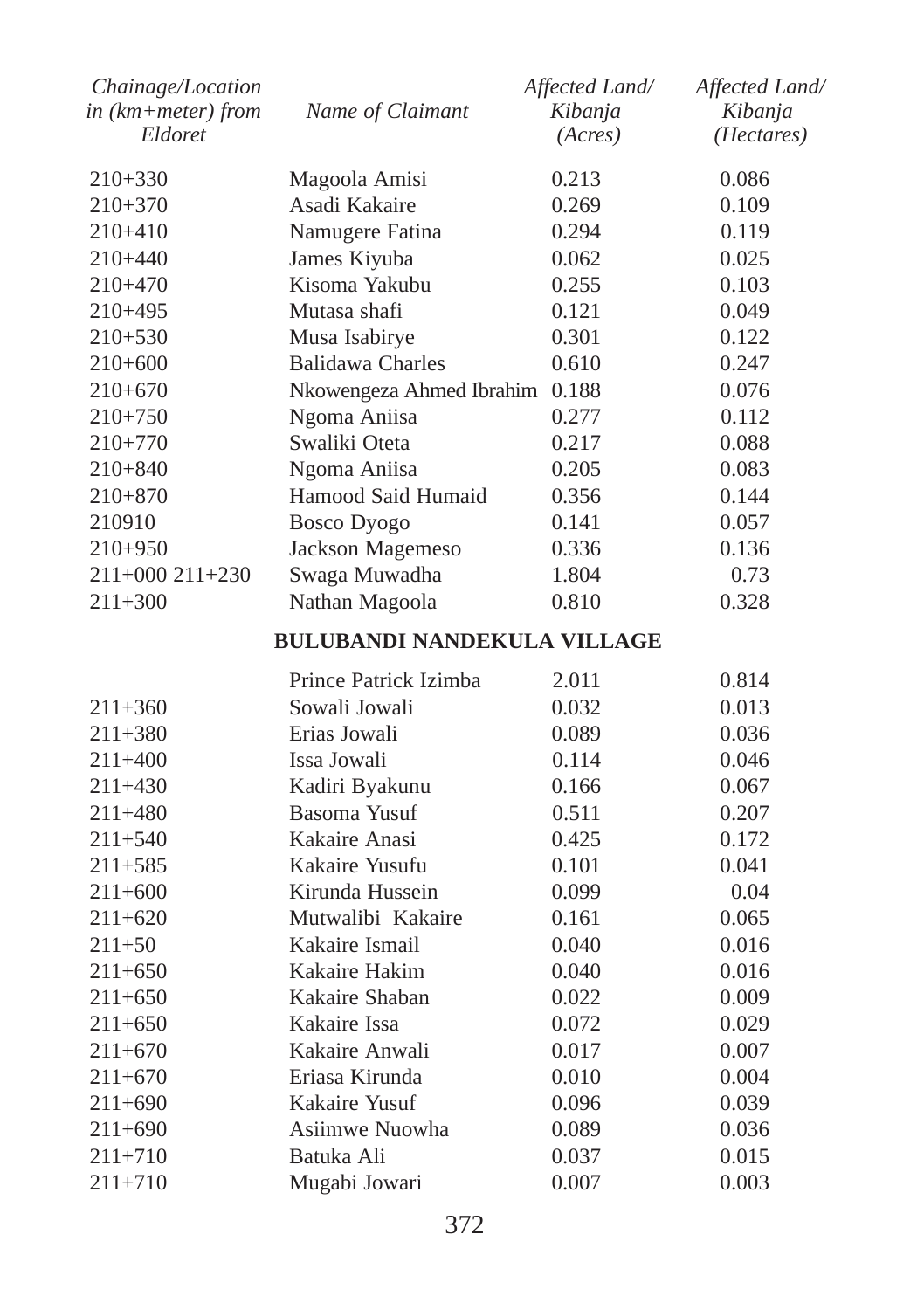| Chainage/Location<br>in (km+meter) from | Name of Claimant                 | Affected Land/<br>Kibanja | Affected Land/<br>Kibanja |
|-----------------------------------------|----------------------------------|---------------------------|---------------------------|
| Eldoret                                 |                                  | (Acres)                   | ( <i>Hectares</i> )       |
| $211 + 710$                             | Elyasi Kirunda                   | 0.143                     | 0.058                     |
| 211+730                                 | Nankya Aidha                     | 0.131                     | 0.053                     |
| $211 + 750$                             | Waweyo Sarah Were                | 0.106                     | 0.043                     |
| $211 + 750$                             | Agustine Waiswa                  | 0.017                     | 0.007                     |
| $211 + 770$                             | Kawere Bashir                    | 0.069                     | 0.028                     |
| 211+770                                 | Isabirye Hussein                 | 0.067                     | 0.027                     |
| $211 + 770$                             | <b>Kange Moses</b>               | 0.025                     | 0.01                      |
| 211+800                                 | Siraj Guroba                     | 0.279                     | 0.113                     |
| $211 + 815$                             | Baligasima Sowedi                | 0.040                     | 0.016                     |
| $211 + 820$                             | Matovu Sulaiman                  | 0.040                     | 0.016                     |
| $211 + 830$                             | <b>Methodist Church</b>          |                           |                           |
|                                         | c/o Rev. Margaret Mukhwana 0.168 |                           | 0.068                     |
| 211+870                                 | Siraje Katuntu                   | 0.020                     | 0.008                     |
| 211+900                                 | Zaituni Katutu                   | 0.927                     | 0.375                     |
| $212+000$                               | Yakubu Isabirye                  | 0.460                     | 0.186                     |
| 212+050                                 | Siraj Guroba                     | 0.067                     | 0.027                     |
| $212+090$                               | Kitawulwa Ibra                   | 0.215                     | 0.087                     |
| 212+100                                 | Sharifu Abdalahaman              | 0.106                     | 0.043                     |
| $212+130$                               | Batambuze Wilber                 | 0.151                     | 0.061                     |
| 212+130                                 | Mbalumya Fred                    | 0.116                     | 0.047                     |
| 212+190                                 | Wembi Ali                        | 0.044                     | 0.018                     |
| 212+190                                 | Safina Rukiya                    |                           |                           |
|                                         | c/o Nalubanga Nubu               | 0.106                     | 0.043                     |
| $212+190$                               | Nabirye Aida                     | 0.173                     | 0.07                      |
|                                         | Ruth Igodi                       | 0.012                     | 0.005                     |
| 212+200                                 | Jamiru Muzeyi                    | 0.094                     | 0.038                     |
|                                         | Seka Siraje Kafero               | 0.000                     |                           |
| $212 + 250$                             | Dheyongera Moses                 | 0.069                     | 0.028                     |
|                                         | <b>BULUBANDI CENTRAL VILLAGE</b> |                           |                           |
| $212 + 580$                             | Nabagala Nangabo Zaina &         |                           |                           |
|                                         | Martin Kisule                    | 0.524                     | 0.212                     |
| 212+650                                 | Mulala Wilson                    | 0.143                     | 0.058                     |
| $212+670$                               | Basoga Patrict Isabirye          | 0.242                     | 0.098                     |
| 212+680                                 | Damusanga Hussein                | 0.052                     | 0.021                     |
| $212+700$                               | Aida Namusubo                    | 0.064                     | 0.026                     |
| $212 + 710$                             | Kasajja Bashir                   | 0.044                     | 0.018                     |
| 212+700                                 | Nseko Sulaiman                   | 0.032                     | 0.013                     |
| $212 + 720$                             | Sizomu Stephen                   | 0.064                     | 0.026                     |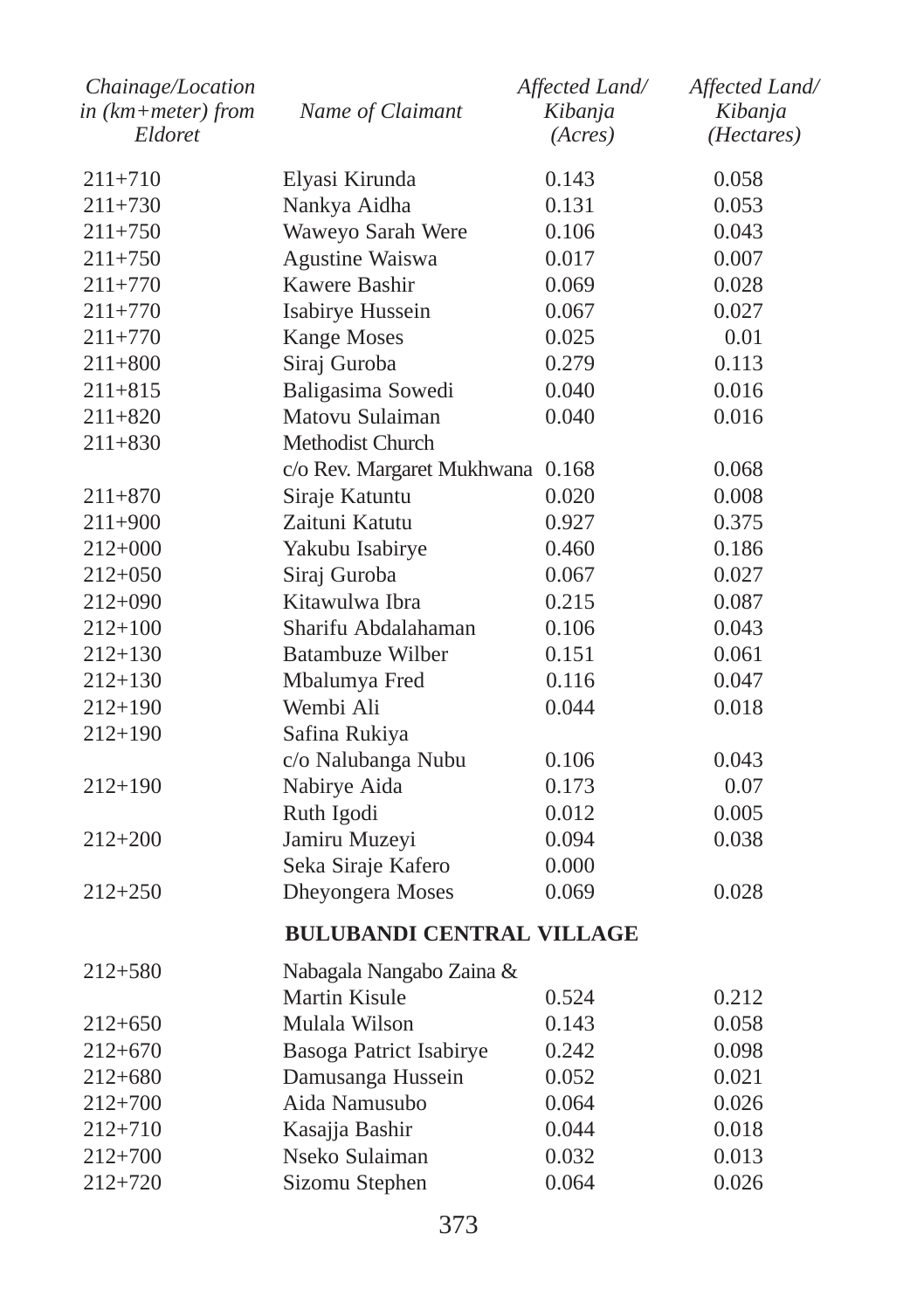| Chainage/Location    |                          | Affected Land/ | Affected Land/      |
|----------------------|--------------------------|----------------|---------------------|
| $in$ (km+meter) from | Name of Claimant         | Kibanja        | Kibanja             |
| Eldoret              |                          | (Acres)        | ( <i>Hectares</i> ) |
|                      | Nsajja Joseph            | 0.017          | 0.007               |
| $212 + 740$          | Bogere Sumani            | 0.044          | 0.018               |
| $212 + 750$          | Abbas Musenze            | 0.128          | 0.052               |
| $212 + 750$          | Yakubu Wakibi            | 0.138          | 0.056               |
| $212 + 790$          | Isabirye Richard         | 0.049          | 0.02                |
| $212 + 800$          | Musana Simon             | 0.255          | 0.103               |
| $212 + 790$          | Fatuma Namusisi          | 0.084          | 0.034               |
| $212 + 810$          | Majidu Muwanga           | 0.062          | 0.025               |
| $212 + 830$          | <b>Bankyaye Patrick</b>  | 0.067          | 0.027               |
| $212 + 830$          | Kyozira Peter            | 0.015          | 0.006               |
| $212 + 850$          | Sanoni Kampala           | 0.161          | 0.065               |
| $212 + 880$          | Lubandi Henry            | 0.116          | 0.047               |
| 212+920              | <b>Gladys Polly</b>      | 0.388          | 0.157               |
| 212+920              | Ayembe Awaz              |                |                     |
| $213+000$            | Kirya Nsajja Festo       | 1.443          | 0.584               |
| $213 + 180$          | Kirya Nsajji Festo       | 0.047          | 0.019               |
| $213 + 250$          | Naireka Peter            | 0.314          | 0.127               |
| $213 + 400$          | Batamya Edward           | 1.922          | 0.778               |
|                      | <b>NAKIGO SUB COUNTY</b> |                |                     |
|                      | <b>BUGABWE VILLAGE</b>   |                |                     |
| $213 + 550$          | Christopher Gonza        | 0.106          | 0.043               |
| $213+600$            | Abuyamu Katambala        | 1.777          | 0.719               |
| 213+900              | Mukubya David Yosiya     | 0.650          | 0.263               |
| $214 + 000$          | Balidawa Badru Siraj     | 1.082          | 0.438               |
|                      | Mulindwa Mutwaliba       | 0.000          |                     |
| $214 + 200$          | Muhamad Kyaffu           | 0.534          | 0.216               |
|                      | Unknown                  | 0.247          | 0.1                 |
| $214 + 270$          | Yonasani Kyaterekera     | 0.020          | 0.008               |
| $214 + 300$          | Kirunda Adi              | 0.158          | 0.064               |
| $214 + 310$          | Rebecca Mbawine          | 0.203          | 0.082               |
| 214+400              | Kirunda Magoola Issa     | 0.778          | 0.315               |
| $214 + 480$          | Muwabe Abdu              | 0.208          | 0.084               |
| $214 + 550$          | Byansi Mutwalibi         | 0.504          | 0.204               |
| 214+600              | Edward Mpologoma         | 0.504          | 0.204               |
| 214+700              | Kasenke Feyibe           | 0.914          | 0.37                |

#### **NAWANSINGE VILLAGE**

| $215+000$   | Muhammed Kagua | 0.531 | 0.215 |
|-------------|----------------|-------|-------|
| $215 + 100$ | Mukisa Fred    | 0.635 | 0.257 |

214+900 Haruna Dheyongera 0.838 0.339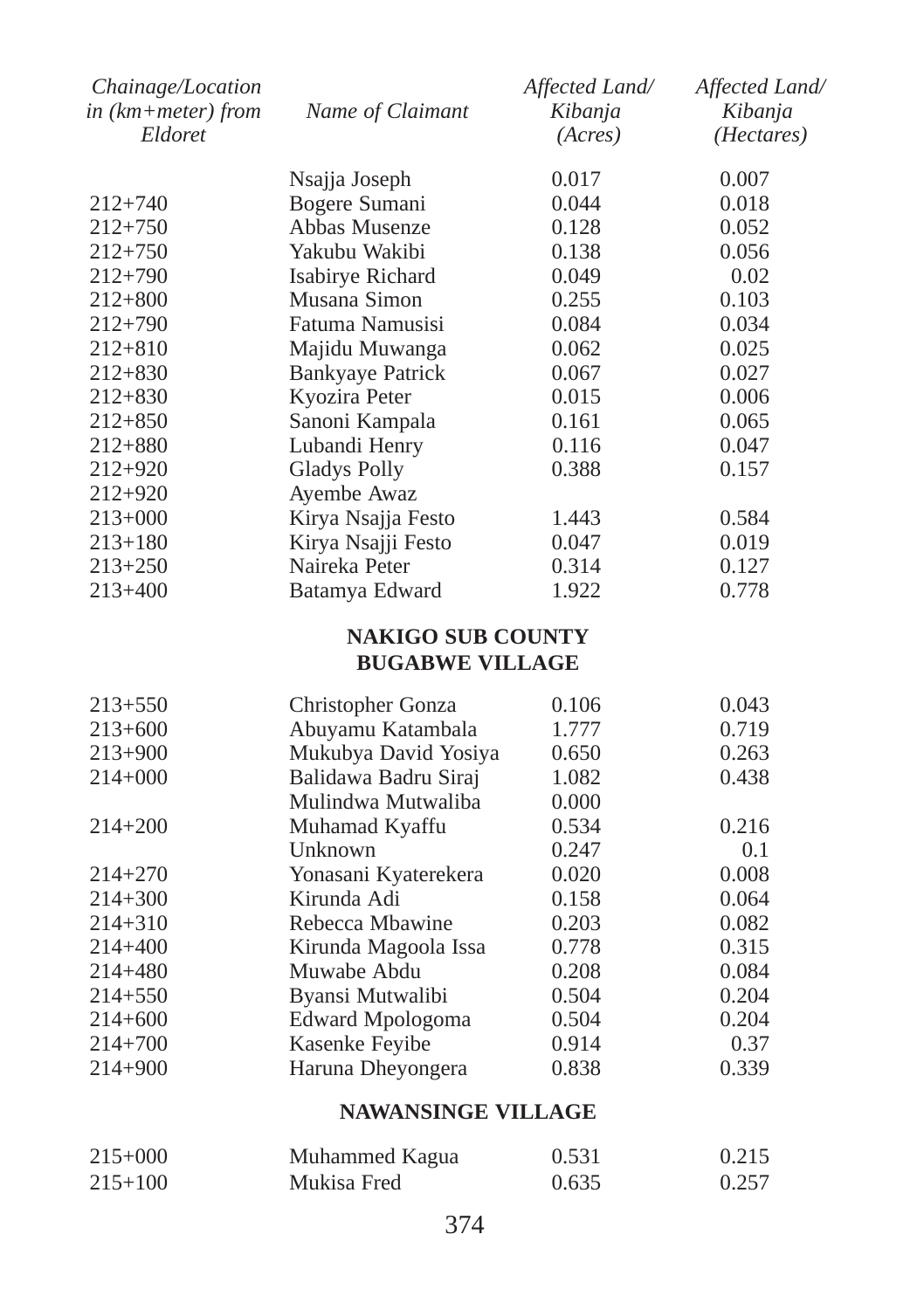| Chainage/Location<br>in (km+meter) from<br>Eldoret | Name of Claimant                     | Affected Land/<br>Kibanja<br>(Acres) | Affected Land/<br>Kibanja<br>( <i>Hectares</i> ) |
|----------------------------------------------------|--------------------------------------|--------------------------------------|--------------------------------------------------|
| $215+200$                                          | Isabirye Patricia                    | 1.137                                | 0.46                                             |
| 215+350                                            | Mrs Alex Waiswa                      | 0.526                                | 0.213                                            |
| 215+420                                            | Sarafina Ephraim Edenye              | 0.200                                | 0.081                                            |
| 215+470                                            | Kadiri Wankulu                       | 0.620                                | 0.251                                            |
| $215 + 520$                                        | Namutima Charles                     | 0.030                                | 0.012                                            |
| 215+570                                            | Nalongo Margaret Kyabe               | 0.136                                | 0.055                                            |
| $215+600$                                          | Kutegana Charles                     | 1.315                                | 0.532                                            |
| 215+800                                            | Tenywa Paul Waibi                    | 0.156                                | 0.063                                            |
| $215 + 780$                                        | Kyesimira Julius                     | 0.017                                | 0.007                                            |
| 215+850                                            | Lutafa James                         | 0.600                                | 0.243                                            |
| 215+920                                            | Kasonsole Patrick                    | 0.232                                | 0.094                                            |
| 215+950                                            | <b>Kasonsole Martin</b>              | 0.215                                | 0.087                                            |
| 216+000                                            | Kasonsole Bangi Steven               | 0.225                                | 0.091                                            |
| 216+100                                            | Ceriya Ibrahim Edirisa               | 1.510                                | 0.611                                            |
| $216 + 300$                                        | Hasadhi Mudumbusi                    | 0.623                                | 0.252                                            |
|                                                    | NTINDA VILLAGE                       |                                      |                                                  |
| 216+430                                            | Bajube John                          | 0.655                                | 0.265                                            |
| $216 + 530$                                        | <b>Badhube Betty</b>                 | 0.605                                | 0.245                                            |
| 216+580                                            | Waiswa Stephen                       | 0.166                                | 0.067                                            |
| 21+610                                             | Kasadha Peter                        | 0.146                                | 0.059                                            |
| 216+640                                            | Nkaire Jonathan/ Badube John         | 0.195                                | 0.079                                            |
| 216+670                                            | Kadaali Yona                         | 0.101                                | 0.041                                            |
| 216+680                                            | Badhube Peter c/o Sam Mukaya 0.168   |                                      | 0.068                                            |
| 216+770                                            | Isabirye Charles                     | 0.408                                | 0.165                                            |
| 216+740                                            | Muganga Peter                        | 0.057                                | 0.023                                            |
| 216+800                                            | Badhube John                         | 0.358                                | 0.145                                            |
|                                                    | Nkaire Jonathan                      | 0.000                                |                                                  |
| 216+880                                            | Friday Joseph Kyewuta                | 0.455                                | 0.184                                            |
|                                                    | Mawate                               | 0.091                                | 0.037                                            |
| $216 + 900$                                        | Nkaire Jonathan                      | 0.015                                | 0.006                                            |
|                                                    | Muwanga Kisubi                       | 0.064                                | 0.026                                            |
| 216+950                                            | Muganga Peter                        | 0.415                                | 0.168                                            |
| $217+030$                                          | Kimono Lucia Norah Balyesiga 0.180   |                                      | 0.073                                            |
| 217+050                                            | Muganga Peter                        | 0.148                                | 0.06                                             |
| 217+060                                            | Sam Gowoya                           | 0.304                                | 0.123                                            |
| 217+120                                            | Isabirye John                        | 0.178                                | 0.072                                            |
| $217 + 130$                                        | Ayella Julius/ Nangobi Mirriam 0.072 |                                      | 0.029                                            |
|                                                    | <b>Badhube Betty</b>                 | 0.203                                | 0.082                                            |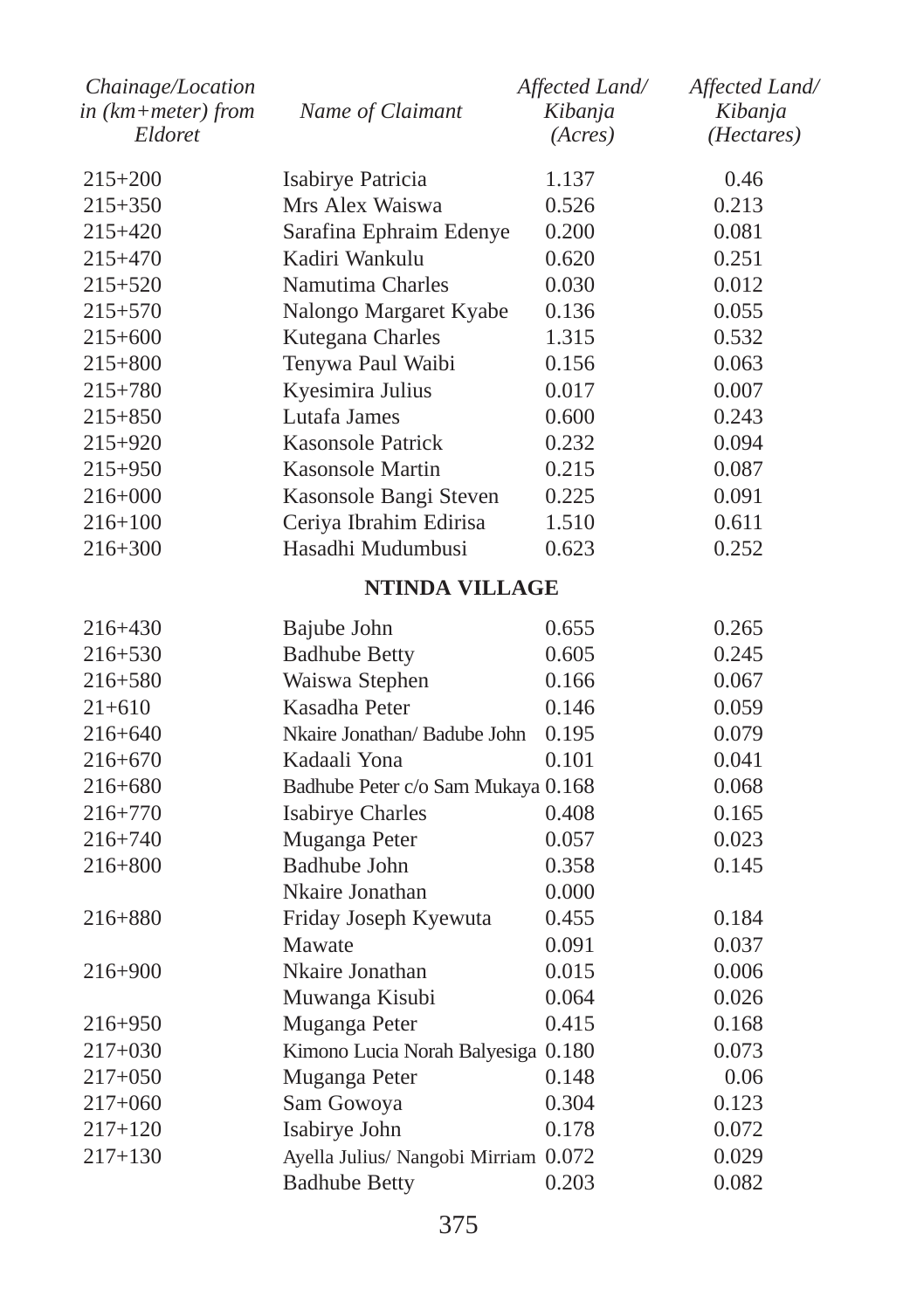| Chainage/Location<br>in $(km + meter)$ from<br>Eldoret | Name of Claimant         | Affected Land/<br>Kibanja<br>(Acres) | Affected Land/<br>Kibanja<br>(Hectares) |
|--------------------------------------------------------|--------------------------|--------------------------------------|-----------------------------------------|
|                                                        | Kyazike Ntende Aida-mary | 0.803                                | 0.325                                   |
|                                                        | Mutumbe Erina            | 0.971                                | 0.393                                   |
| $217 + 500$                                            | Isabirye Yafesi Ivulungo | 0.583                                | 0.236                                   |
| $217 + 570$                                            | Sizomu paul              | 0.198                                | 0.08                                    |
| $217+600$                                              | Tenywa Joseph            | 0.257                                | 0.104                                   |
| $217+650$                                              | Waiswa Emmanuel          | 0.299                                | 0.121                                   |
| $217 + 710$                                            | Dhwela Sabastino         | 0.012                                | 0.005                                   |
| $217+700$                                              | Mpoyende Mariam          | 0.222                                | 0.09                                    |
| $217 + 750$                                            | Baligeya David Mwandha   | 0.395                                | 0.16                                    |
| $217+800$ $217+900$                                    | Muyinza Samuel           | 0.996                                | 0.403                                   |
| $218+000$                                              | Mukasa Samuel            | 0.704                                | 0.285                                   |
| $218 + 280$                                            | Musolo William           | 0.245                                | 0.099                                   |
| $218 + 130$                                            | Magumba Eria             | 0.400                                | 0.162                                   |
| $218 + 200$                                            | <b>Bogere Moses</b>      | 0.605                                | 0.245                                   |
| $218 + 280$                                            | Bakulama Cyprian         | 0.247                                | 0.1                                     |
|                                                        |                          |                                      |                                         |

# **BULAMAGI SUBCOUNTY NAWANKOFU VILLAGE**

|             | Lwevoola Ibrahim  | 0.259 | 0.105 |
|-------------|-------------------|-------|-------|
| $218 + 360$ | Okware Apollo     | 0.101 | 0.041 |
| $218 + 370$ | Nabangi Silaji    | 0.536 | 0.217 |
| $218 + 470$ | Omanya Patrict    | 0.400 | 0.162 |
| $218 + 520$ | Subi Faizo Mwidhu | 0.119 | 0.048 |
| $218 + 540$ | Paul Okware       | 0.126 | 0.051 |
| $218 + 550$ | Ayete Isaac       | 0.096 | 0.039 |
| $218 + 750$ | Zakaria Lwevoole  | 0.208 | 0.084 |

# **MASABA VILLAGE**

| $218 + 610$ | <b>Oteng Moses</b>                    | 0.213 | 0.086 |
|-------------|---------------------------------------|-------|-------|
| $218+700$   | Tapi Kiiza                            | 0.781 | 0.316 |
| $218 + 780$ | Nakesa Ziriya                         | 0.242 | 0.098 |
| $218 + 800$ | Okurut Issa                           | 0.242 | 0.098 |
| $218 + 850$ | Birali Alimansi                       | 0.267 | 0.108 |
| $218 + 880$ | Yusunu Isabirye c/o Okurut Issa 0.215 |       | 0.087 |
| $218 + 940$ | Tilibuza Richard                      | 0.415 | 0.168 |
| $219+000$   | Sekula Aramazani                      | 0.521 | 0.211 |
| $219+070$   | Nungu Ismail                          | 0.193 | 0.078 |
|             | Nganda Issa                           | 1.117 | 0.452 |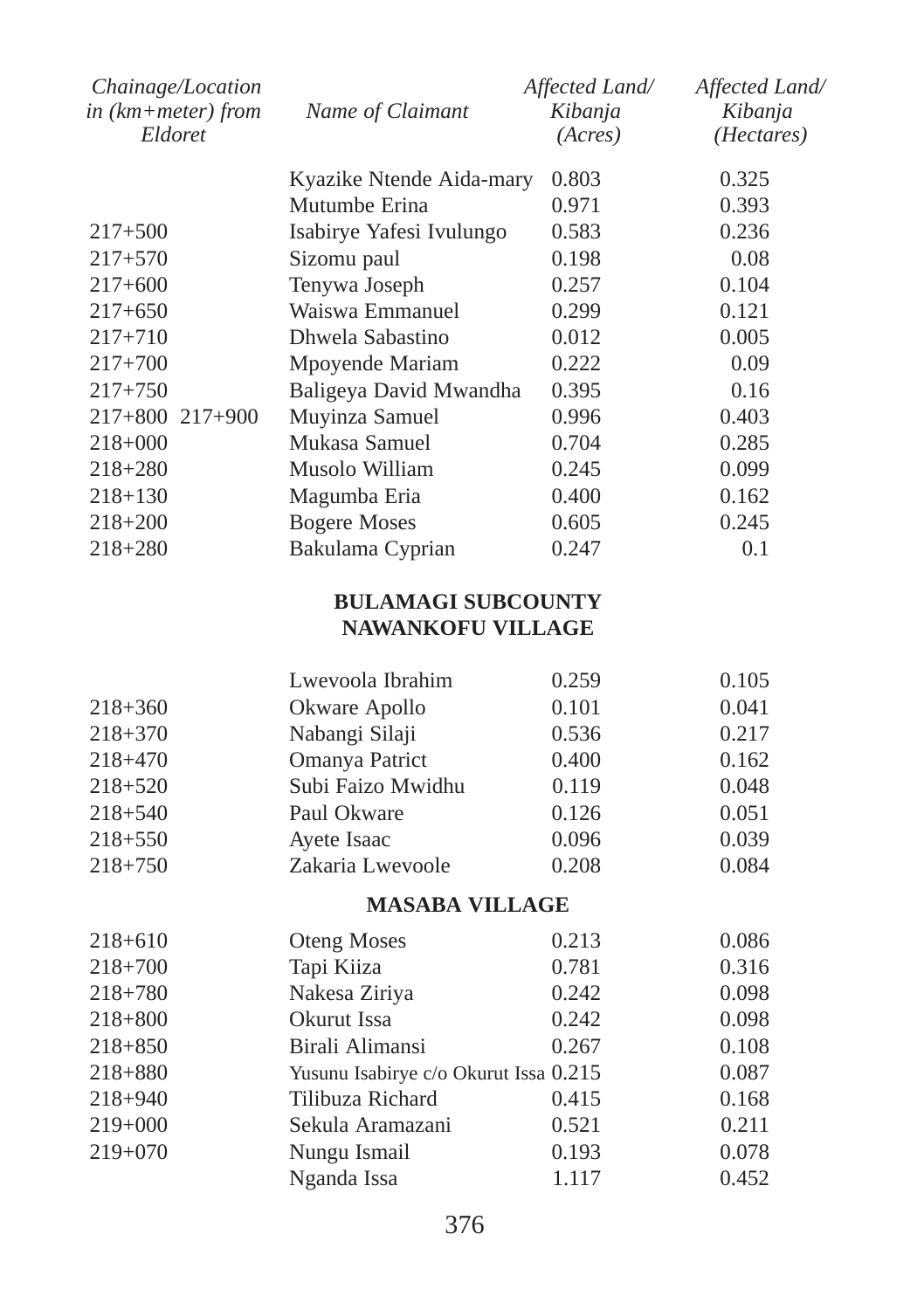| Chainage/Location<br>in (km+meter) from<br>Eldoret | Name of Claimant                | Affected Land/<br>Kibanja<br>(Acres) | Affected Land/<br>Kibanja<br>( <i>Hectares</i> ) |
|----------------------------------------------------|---------------------------------|--------------------------------------|--------------------------------------------------|
| 219+340                                            | Kayongo Rose                    | 0.682                                | 0.276                                            |
| 219+450                                            | Basalirwa David                 | 0.731                                | 0.296                                            |
| 219+550                                            | Haluna Kyebanakolanga           | 0.761                                | 0.308                                            |
|                                                    | Kange Salimu                    | 0.042                                | 0.017                                            |
|                                                    | NAMASOGA VILLAGE                |                                      |                                                  |
| 219+630                                            | Wambuzi Richard                 | 0.059                                | 0.024                                            |
| 219+650                                            | Buyungo Sam                     | 0.232                                | 0.094                                            |
| $219+700$                                          | Kibwika Madungha Damallie 0.264 |                                      | 0.107                                            |
| 219+750                                            | <b>Byekwaso Samuel</b>          | 0.361                                | 0.146                                            |
| 219+800                                            | Moses Balimungira               | 0.334                                | 0.135                                            |
| 219+840                                            | Ebooga Bruhan                   | 0.141                                | 0.057                                            |
| $219 + 850$                                        | Bakali Mupulisi                 | 0.121                                | 0.049                                            |
| 219+870                                            | Kagele Muhamad                  | 0.128                                | 0.052                                            |
| 219+920                                            | Julius Bamwagala                | 0.321                                | 0.13                                             |
| 219+960                                            | Muzira Charles                  | 0.225                                | 0.091                                            |
|                                                    | Kuluseni Kakaire                | 0.119                                | 0.048                                            |
| 220+050                                            | Mahamoud Sowobi                 | 0.158                                | 0.064                                            |
| $220+040$                                          | Kange Stephen                   | 0.175                                | 0.071                                            |
| 220+060                                            | Kozaala Yakobo                  | 0.067                                | 0.027                                            |
| $220+070$                                          | Wotalila                        | 0.074                                | 0.03                                             |
| 220+100                                            | Zirdrera Faizo                  | 0.000                                |                                                  |
| 220+110                                            | Nalumansi Specioza              | 0.133                                | 0.054                                            |
| 220+120                                            | Kyebanakolanga Wilson &         |                                      |                                                  |
|                                                    | Nakamya Margaret                | 0.091                                | 0.037                                            |
| 220+140                                            | Muwoya Sulaiman                 | 0.059                                | 0.024                                            |
| 220+140                                            | Babi Stephen                    | 0.007                                | 0.003                                            |
| 220+200                                            | Naluswa Godan Kenneth           | 0.667                                | 0.27                                             |
| 220+270                                            | Awavamuno Julius                | 0.072                                | 0.029                                            |
| 220+280                                            | Ekizefano Muwogo                | 0.158                                | 0.064                                            |
| 220+310                                            | Magoola Joseph                  | 0.143                                | 0.058                                            |
| 220+350                                            | Balimungira Jane                | 0.274                                | 0.111                                            |
| 220+380                                            | <b>Balimungila Moses</b>        | 0.099                                | 0.04                                             |
| $220 + 390$                                        | Wangubo Zaibu                   | 0.096                                | 0.039                                            |
| 220+410                                            | <b>Byantuyo Charles</b>         | 0.084                                | 0.034                                            |
| $220+450$                                          | Thomas Magumba                  | 0.314                                | 0.127                                            |
| 220+480                                            | Nakagolo Fatina                 | 0.047                                | 0.019                                            |
| 220+480                                            | Munombu Jalilu                  | 0.069                                | 0.028                                            |
| 220+490                                            | Tasaaga Jeniffer                | 0.040                                | 0.016                                            |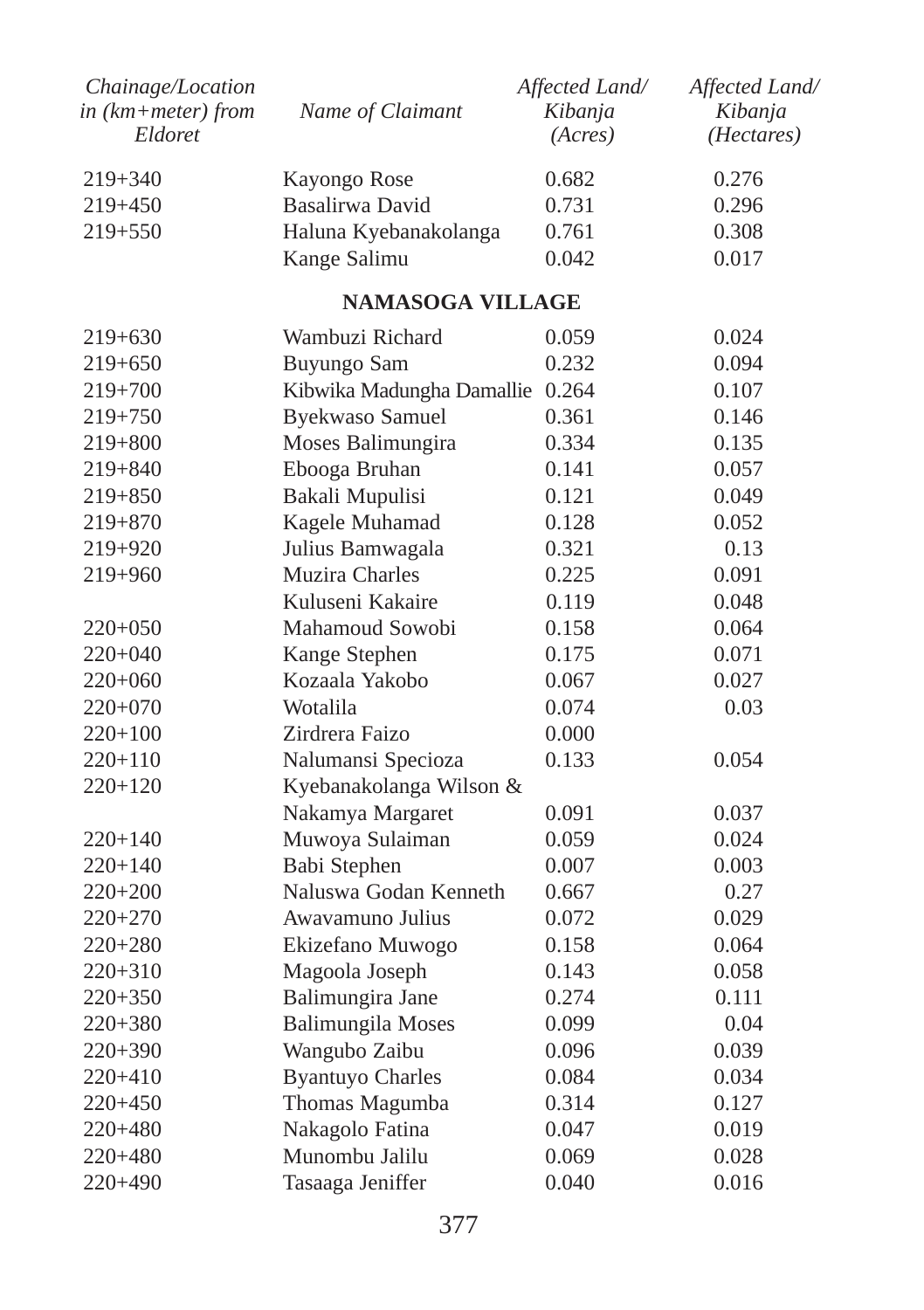| Chainage/Location<br>in $(km + meter)$ from<br>Eldoret | Name of Claimant               | Affected Land/<br>Kibanja<br>(Acres) | Affected Land/<br>Kibanja<br>( <i>Hectares</i> ) |
|--------------------------------------------------------|--------------------------------|--------------------------------------|--------------------------------------------------|
| $220+500$                                              | Awali Walusimbi                | 0.052                                | 0.021                                            |
| $220+490$                                              | Mugabi Peter                   | 0.010                                | 0.004                                            |
| $220+500$                                              | Magoola Joseph                 | 0.297                                | 0.12                                             |
| $220 + 540$                                            | Nairuba Jeniffer               | 0.042                                | 0.017                                            |
| $220+550$                                              | Isabirye Muhammad              | 0.257                                | 0.104                                            |
| $220 + 580$                                            | Moses Kyakulaga                | 0.255                                | 0.103                                            |
| $220+630$                                              | Owori Gabriel                  | 0.054                                | 0.022                                            |
| $220+600$                                              | Giradieni Rogers               | 0.462                                | 0.187                                            |
| $220+715$                                              | Gabriel Owori c/o Anthony Opio | 0.126                                | 0.051                                            |
| $220+750$                                              | Owori Gabriel                  | 0.393                                | 0.159                                            |

# **MAYUGE DISTRICT BAITAMBOGWE SUB-COUNTY WAINHA - A VILLAGE**

| $221+000$ to $221+600$ Yekosafat Ziraba |                                           | 3.464 | 1.402 |
|-----------------------------------------|-------------------------------------------|-------|-------|
| $221+600$                               | Vincent Nfudu                             | 0.437 | 0.177 |
| $221+700$                               | Tagaba Sulaiman                           | 0.012 | 0.005 |
| $221 + 730$                             | Kabuye Rose                               | 0.151 | 0.061 |
| $221+750$                               | Jolly Mulokole                            | 0.259 | 0.105 |
| $221 + 770$                             | Iswaaya Matiya                            | 0.198 | 0.080 |
| $221 + 800$                             | George Walliam Baisi                      | 0.289 | 0.117 |
| $221 + 860$                             | Nathan Iduuli                             | 0.119 | 0.048 |
| $221+900$                               | Late Haji Webiika c/o Abudu Webiika 0.482 |       | 0.195 |
| $221+950$                               | Patrick Isabirye                          | 0.138 | 0.056 |
| $222+000$                               | Baiisi George William                     | 0.064 | 0.026 |
| $222+000$                               | Baisi George William                      | 0.064 | 0.026 |
| $222+010$                               | <b>Byekwanso Beatrice</b>                 | 0.037 | 0.015 |
| $222+050$                               | Nakagolo Elizabeth                        | 0.442 | 0.179 |
| $222 + 100$                             | Batwawula Edison                          | 0.079 | 0.032 |
| $222+100$                               | Mutebi                                    | 0.030 | 0.012 |
| $222+125$                               | Kisambira Moses                           | 0.185 | 0.075 |
| $222+160$                               | Isiko Dan                                 | 0.156 | 0.063 |
| $222+180$                               | Kwebiiwika Christopher                    | 0.166 | 0.067 |
| $222 + 200$                             | Joel Mwandha                              | 0.114 | 0.046 |
| $222 + 225$                             | Jane Nandudu                              | 0.042 | 0.017 |
| 222+225                                 | Kitaitanga Amuli                          | 0.040 | 0.016 |
| $222+225$                               | Madada Patrick                            | 0.094 | 0.038 |
| $222+250$                               | John Magumba                              | 0.002 | 0.001 |
| $222+250$                               | Kyakuwaire Mariam                         | 0.096 | 0.039 |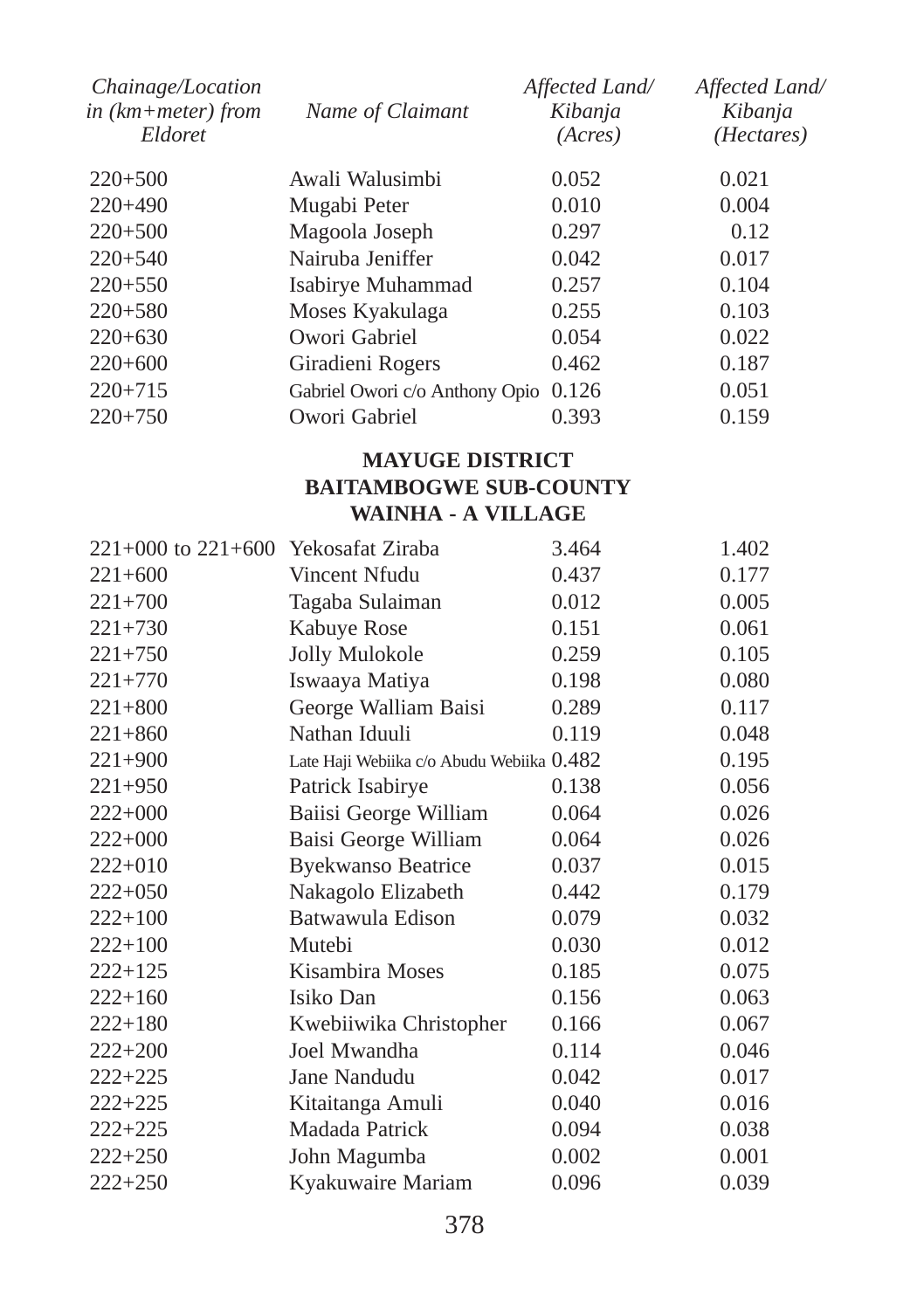| Chainage/Location  |                          | Affected Land/ | Affected Land/ |
|--------------------|--------------------------|----------------|----------------|
| in (km+meter) from | Name of Claimant         | Kibanja        | Kibanja        |
| Eldoret            |                          | (Acres)        | (Hectares)     |
| $222 + 260$        | Kabuye Martin            | 0.089          | 0.036          |
| 222+280            | Isabirye Muhamad         | 0.057          | 0.023          |
| $222 + 280$        | Haji Masanda Salimu      | 0.010          | 0.004          |
| $222+300$          | Baiisi George William    | 0.361          | 0.146          |
| $222 + 300$        | Namaganda Salima         | 0.049          | 0.020          |
| $222 + 360$        | Kawooza Robert           | 0.089          | 0.036          |
| 222+400            | Kawooza Brian            | 0.225          | 0.091          |
| 222+450            | Baisi Robert             | 0.645          | 0.261          |
| 222+500            | <b>Bamusibye Betty</b>   | 0.089          | 0.036          |
| 222+550            | Getu Kwebwika            | 0.240          | 0.097          |
| $222+600$          | Masanda Samuel           | 0.455          | 0.184          |
| $222+650$          | Peter Wabwire            | 0.178          | 0.072          |
| $222 + 700$        | Kibuto William           | 0.193          | 0.078          |
| $222 + 750$        | George Tamuzade          | 0.331          | 0.134          |
| $222+800$          | Christopher Buloro       | 1.292          | 0.523          |
| 223+000            | Sulaiman Tagaba          | 0.168          | 0.068          |
| $223+050$          | Ndiburyaha Gabazira      | 0.292          | 0.118          |
| 223+060            | Kyebambe Falagi          | 0.049          | 0.020          |
| $223+100$          | Naigaga Florence         | 0.306          | 0.124          |
| $223 + 150$        | Dhikusoka Eryeza         | 0.425          | 0.172          |
| 223+200            | Martin Lugwire           | 0.086          | 0.035          |
| 223+200            | Oliva Saudas             | 0.193          | 0.078          |
| 223+260            | Baraka                   | 0.301          | 0.122          |
| $223+300$          | Sesiriya Ibanda          | 0.094          | 0.038          |
| 223+350            | Mawanda Ceaser           | 0.361          | 0.146          |
| 223+370            | Mulaza Matha             | 0.005          | 0.002          |
| 223+380            | Sesiriya Ibanda          | 0.324          | 0.131          |
| 223+425            | Isabirye Patrick         | 0.005          | 0.002          |
| $223 + 450$        | Waiswa Stephen Yason and |                |                |
|                    | <b>Lwoto James</b>       | 0.628          | 0.254          |
| 223+550            | <b>Lwoto James</b>       | 0.583          | 0.236          |
| $223 + 650$        | Awali Robert             | 0.477          | 0.193          |
| 223+680            | Zeules Wotali            | 0.059          | 0.024          |
| $223+700$          | Kalembe Abenakyo         | 0.067          | 0.027          |
| 223+725            | Kabale David             | 0.059          | 0.024          |
| $223 + 800$        | Matege Zitegamya Fred    | 0.630          | 0.255          |
| $223 + 850$        | <b>Basalirwa Moses</b>   | 0.208          | 0.084          |
| $223 + 880$        | Unknownxx                | 0.079          | 0.032          |
| $223+900$          | Mutibwa Tonny            | 0.124          | 0.050          |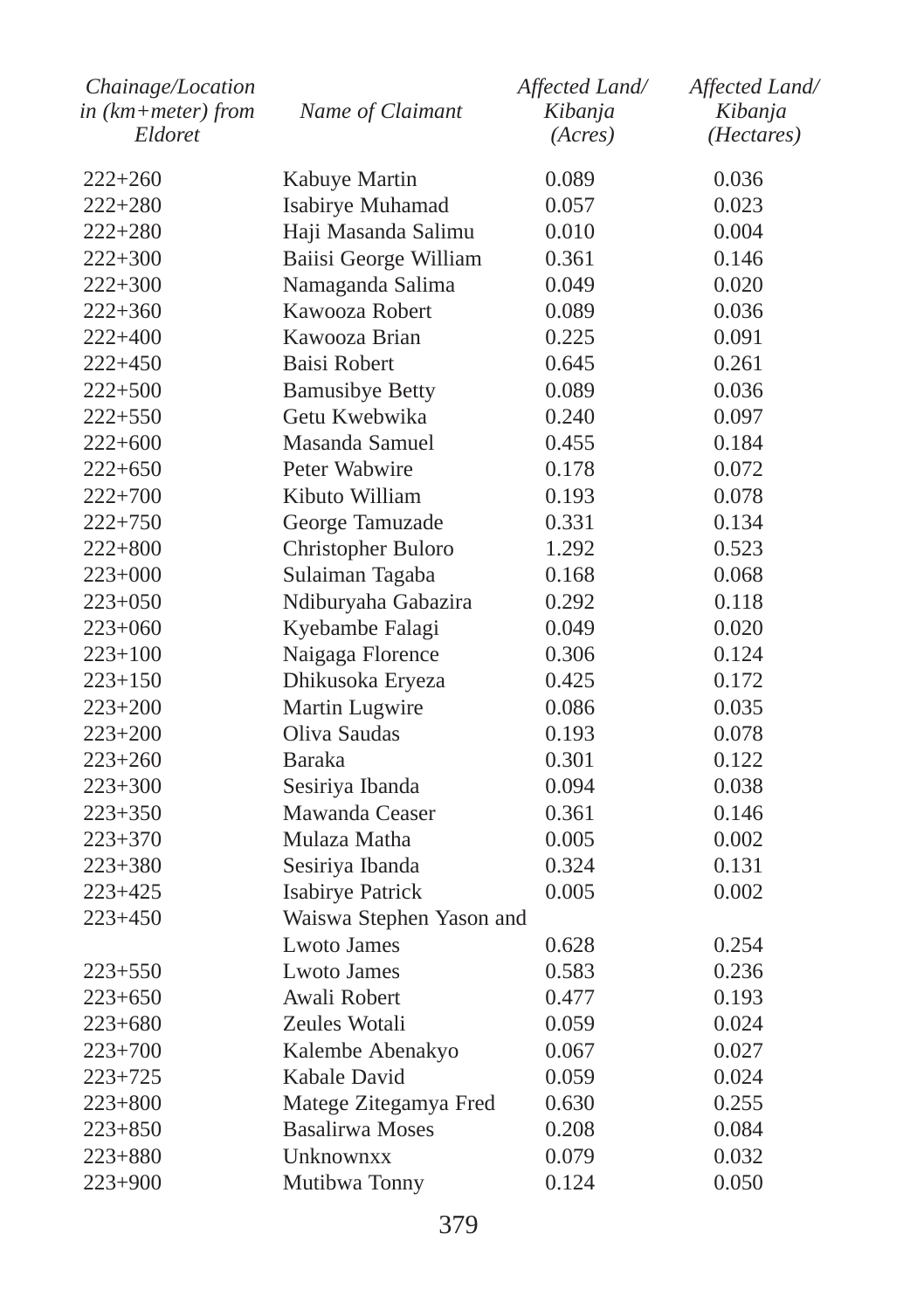| Chainage/Location<br>in (km+meter) from | Name of Claimant                   | Affected Land/<br>Kibanja | Affected Land/<br>Kibanja |
|-----------------------------------------|------------------------------------|---------------------------|---------------------------|
| Eldoret                                 |                                    | (Acres)                   | ( <i>Hectares</i> )       |
| 223+925                                 | Aggery Musuki                      | 0.138                     | 0.056                     |
| 223+950                                 | <b>Bogere Richard</b>              | 0.210                     | 0.085                     |
| 223+980                                 | Unknownxx                          | 0.015                     | 0.006                     |
| $223+950$                               | Gershom Wakabi Awuye               | 0.158                     | 0.064                     |
| 224+000                                 | Gershom Wakabi Awuye               | 0.012                     | 0.005                     |
| $224 + 050$                             | Mwanga David                       | 0.529                     | 0.214                     |
| $224 + 100$                             | Waiswa Thomas                      | 0.465                     | 0.188                     |
| $224 + 200$                             | Late Ndereya Isabirye Walujo 0.373 |                           | 0.151                     |
| 224+225                                 | <b>Basalirwa Samuel</b>            | 0.121                     | 0.049                     |
| $224 + 250$                             | <b>Bagiire Henry Aggrey</b>        | 0.240                     | 0.097                     |
| 224+300                                 | Magumba Christopher                | 0.210                     | 0.085                     |
| 224+325                                 | Mirabu Nandibo                     | 0.141                     | 0.057                     |
| $224 + 350$                             | Iganga Catholic Church             |                           |                           |
|                                         | C/o St. Andrew Kaggwa              |                           |                           |
|                                         | Catholic Church                    | 0.274                     | 0.111                     |
| 224+400                                 | Kisubi Zikusoka Zubeda             | 0.133                     | 0.054                     |
| 224+400                                 | Byakuno Milabu                     | 0.047                     | 0.019                     |
| 224+425                                 | Mutyaba Chistopher                 | 0.133                     | 0.054                     |
| 224+500                                 | Buwala Victoria                    | 0.786                     | 0.318                     |
| 224+600                                 | Kimalyo Balaba Festo               | 0.662                     | 0.268                     |
| $224+600$ and $224+690$                 | Olunda Ludoviko Runda              | 0.143                     | 0.058                     |
|                                         | Byasi Mukasa                       | 0.000                     | 0.000                     |
|                                         | <b>BUGODI VILLAGE</b>              |                           | 0.000                     |
| 224+700                                 | Mutyaba Christopher                | 0.077                     | 0.031                     |
| $224 + 800$                             | Haji Twaha                         | 1.035                     | 0.419                     |
| 224+900                                 | <b>Babuwe Isabirye</b>             | 0.781                     | 0.316                     |
| 225+050                                 | Mukoza William                     |                           |                           |
|                                         | c/o Muwayi Patrick                 | 0.487                     | 0.197                     |
| 225+100                                 | <b>Magato Martin</b>               | 0.138                     | 0.056                     |
| $225 + 150$                             | Wakabi Yowasi                      | 0.227                     | 0.092                     |
|                                         | <b>WAITAMBOGWE VILLAGE</b>         |                           |                           |
| $225+160$                               | Aggrey Musuki                      | 0.311                     | 0.126                     |
| $225 + 200$                             | Wakabi Dennis                      | 0.082                     | 0.033                     |
| 225+250                                 | Irene Nanyonga                     | 0.294                     | 0.119                     |
| $225+270$                               | Petula Biryeri                     | 0.044                     | 0.018                     |
| $225 + 280$                             | Abu Babuze                         | 0.094                     | 0.038                     |
| $225+300$                               | Nyende Ceaser                      | 0.264                     | 0.107                     |
|                                         |                                    |                           |                           |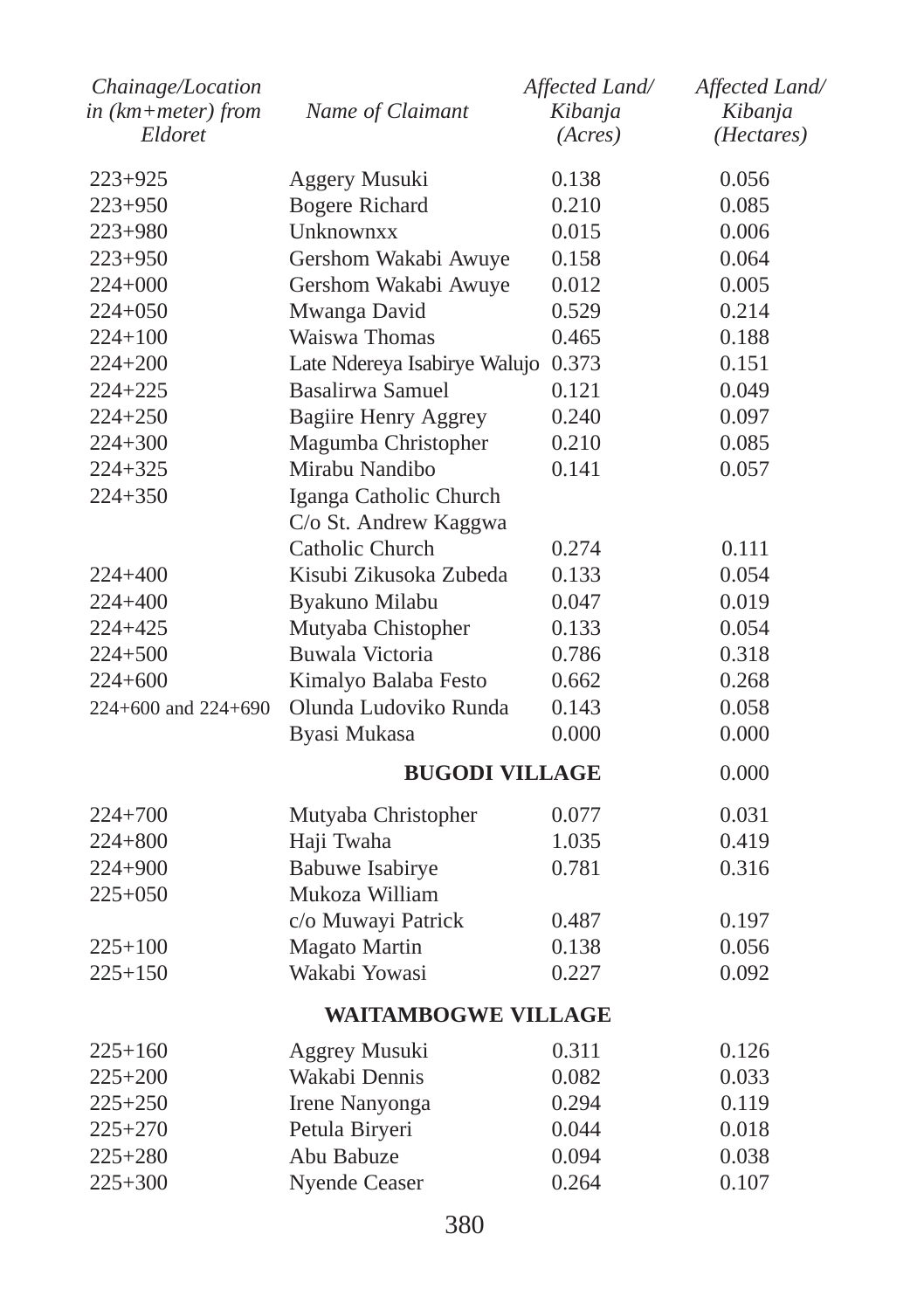| Chainage/Location<br>in $(km + meter)$ from<br>Eldoret | Name of Claimant                | Affected Land/<br>Kibanja<br>(Acres) | Affected Land/<br>Kibanja<br>( <i>Hectares</i> ) |
|--------------------------------------------------------|---------------------------------|--------------------------------------|--------------------------------------------------|
| $225+400$                                              | Olunda Ludoviko Runda           | 0.699                                | 0.283                                            |
| $225+450$                                              | Tenywa Paul                     | 0.208                                | 0.084                                            |
| $225 + 500$                                            | Ndifuna Christopher             | 0.294                                | 0.119                                            |
| $225+600$                                              | Byalero Silaje C/o Byalero Sula | 0.082                                | 0.033                                            |
| $225+600$                                              | Unknown                         | 0.166                                | 0.067                                            |
| $225+625$                                              | Mukisa Moses Max                | 0.101                                | 0.041                                            |
| $225+700$                                              | Ismail Tanaziraba               | 1.379                                | 0.558                                            |
| $225+900$                                              | Aida Mukede                     | 0.388                                | 0.157                                            |

# **NAWANGIRI VILLAGE**

| $226+000$   | Hussein Waiswa Nkuutu    | 1.072 | 0.434 |
|-------------|--------------------------|-------|-------|
| $226 + 080$ | Sanga                    | 0.002 | 0.001 |
| $226+100$   | Hajji Buruhani Basarilwa | 0.667 | 0.270 |

# **MUSITA A VILLAGE**

| $226 + 400$ | Ssesanga Sulaiman     | 1.977 | 0.800 |
|-------------|-----------------------|-------|-------|
| $226 + 650$ | Zirintusa Samuel      | 0.425 | 0.172 |
| $226 + 700$ | Dhakaba Buruhani      | 0.136 | 0.055 |
| $226 + 725$ | Tibugwisa Mirabu      | 0.109 | 0.044 |
| $226 + 740$ | Karifani Tabilu       | 0.151 | 0.061 |
| $226 + 750$ | Nyola Samuel          | 0.185 | 0.075 |
| $226 + 800$ | Samuel Zirintusa      | 0.250 | 0.101 |
| $226 + 850$ | Edisa Kawuma Isabirye | 0.250 | 0.101 |
| $226 + 870$ | <b>Byalampisa</b>     | 0.067 | 0.027 |
| $226 + 880$ | Kabaala Samuel        | 0.072 | 0.029 |
| $226 + 900$ | Oliva Kibundi         | 0.131 | 0.053 |
| $226 + 950$ | Herbert Kyangabo      | 0.351 | 0.142 |
| $227+000$   | Nelson Waiswa Matende | 1.105 | 0.447 |
| $227+025$   | Tibaidanga            | 0.005 | 0.002 |
| $227+150$   | <b>Isabirye Moses</b> | 0.497 | 0.201 |
| $227+200$   | Kibikyo Gastafasi     | 0.497 | 0.201 |
| $227 + 300$ | Isabirye Sakina       | 0.242 | 0.098 |
| $227 + 350$ | Damba Zubairi         | 0.301 | 0.122 |
| $227 + 370$ | Nandobya Zamu         | 0.119 | 0.048 |
| $227+400$   | Kintu Arajabu         | 0.272 | 0.110 |
| $227+450$   | Nguule Bumali         | 0.111 | 0.045 |
| $227+470$   | Joweria Nandobya      | 0.084 | 0.034 |
|             |                       |       |       |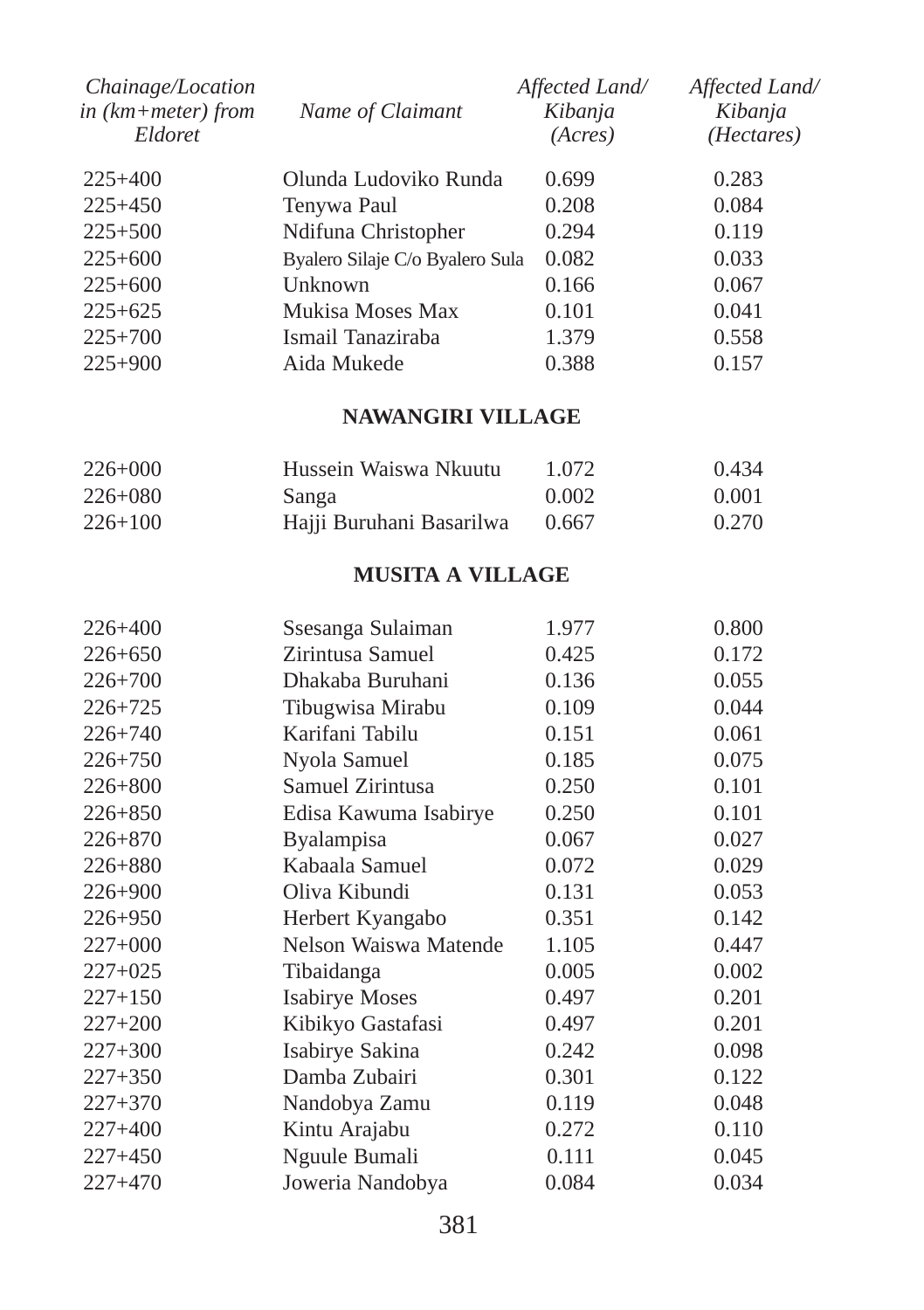| Chainage/Location<br>$in$ ( $km + meter$ ) from<br>Eldoret | Name of Claimant            | Affected Land/<br>Kibanja<br>(Acres) | Affected Land/<br>Kibanja<br>( <i>Hectares</i> ) |
|------------------------------------------------------------|-----------------------------|--------------------------------------|--------------------------------------------------|
| $227 + 500$                                                | <b>Bitunde Badiru</b>       | 0.351                                | 0.142                                            |
| $227 + 550$                                                | Sulai Bogere                | 0.541                                | 0.219                                            |
| $227 + 700$                                                | Nguule Zulaika              | 0.988                                | 0.400                                            |
| $227 + 800$                                                | Maaka Mutwalibi Dhamba      | 1.443                                | 0.584                                            |
|                                                            | <b>MAGAMAGA VILLAGE</b>     |                                      |                                                  |
| 228+000                                                    | Nabirye Kiirya              | 0.469                                | 0.190                                            |
| $228 + 100$                                                | Tusuubira Pheobe            | 0.339                                | 0.137                                            |
| $228 + 200$                                                | Samuel Walube               | 0.571                                | 0.231                                            |
|                                                            | Kitabane Ronald             | 0.556                                | 0.225                                            |
| 228+325                                                    | Jafas Bagoole Balindazawa I | 4.200                                | 1.700                                            |
|                                                            | <b>BUWANGA B VILLAGE</b>    |                                      |                                                  |
| $229+000$                                                  | Nabutono Sepiranza          | 0.445                                | 0.180                                            |
| $229 + 100$                                                | Robert Kisitu               | 0.371                                | 0.150                                            |
| $229+150$                                                  | Ssenoga Yekoyada            | 0.437                                | 0.177                                            |
| $229 + 200$                                                | Mukasa Edward               | 0.492                                | 0.199                                            |
| 229+300                                                    | Nanyumba Fred               | 0.657                                | 0.266                                            |
| 229+400                                                    | Tenywa Moses                | 0.225                                | 0.091                                            |
| $225 + 450$                                                | Sepiranza Nabutono          | 0.405                                | 0.164                                            |
| $229 + 500$                                                | Late Kakuku Elipaz &        |                                      |                                                  |
|                                                            | Namukuve Mirabu             | 0.801                                | 0.324                                            |
| $229+610$                                                  | Late Mugadya Kasadha        |                                      |                                                  |
|                                                            | C/o Kayuza Jackson          | 0.408                                | 0.165                                            |
| 229+670                                                    | Lutaalo Donozio             | 1.090                                | 0.441                                            |
| $229 + 850$                                                | Odwong Kaloli               | 0.082                                | 0.033                                            |
| 229+900                                                    | <b>Mweru Moses</b>          | 0.339                                | 0.137                                            |
| 229+920                                                    | <b>Buyiinza Yusuf</b>       | 0.131                                | 0.053                                            |
| 229+980                                                    | Suubi Nelson Ntanda         | 0.017                                | 0.007                                            |
| $229 + 950$                                                | Menya David                 | 0.040                                | 0.016                                            |
| $230+000$                                                  | Lukonge Zarida              | 0.534                                | 0.216                                            |
| $230+030$                                                  | Kalombo David               | 0.040                                | 0.016                                            |
| $230+040$                                                  | Kigozi Mutwalibu            | 0.025                                | 0.010                                            |
| 230+050                                                    | Kabirye Hassan              | 0.072                                | 0.029                                            |
| $230+100$                                                  | Matovu Ben                  | 0.440                                | 0.178                                            |
| $230 + 180$                                                | Rose Namuwaya               | 0.200                                | 0.081                                            |
| $230+200$                                                  | Abdullah Shariff Amin       | 0.467                                | 0.189                                            |
| $230+270$                                                  | Waiswa Esther               | 0.119                                | 0.048                                            |
| 230+290                                                    | Nabikamba Samuel            | 0.124                                | 0.050                                            |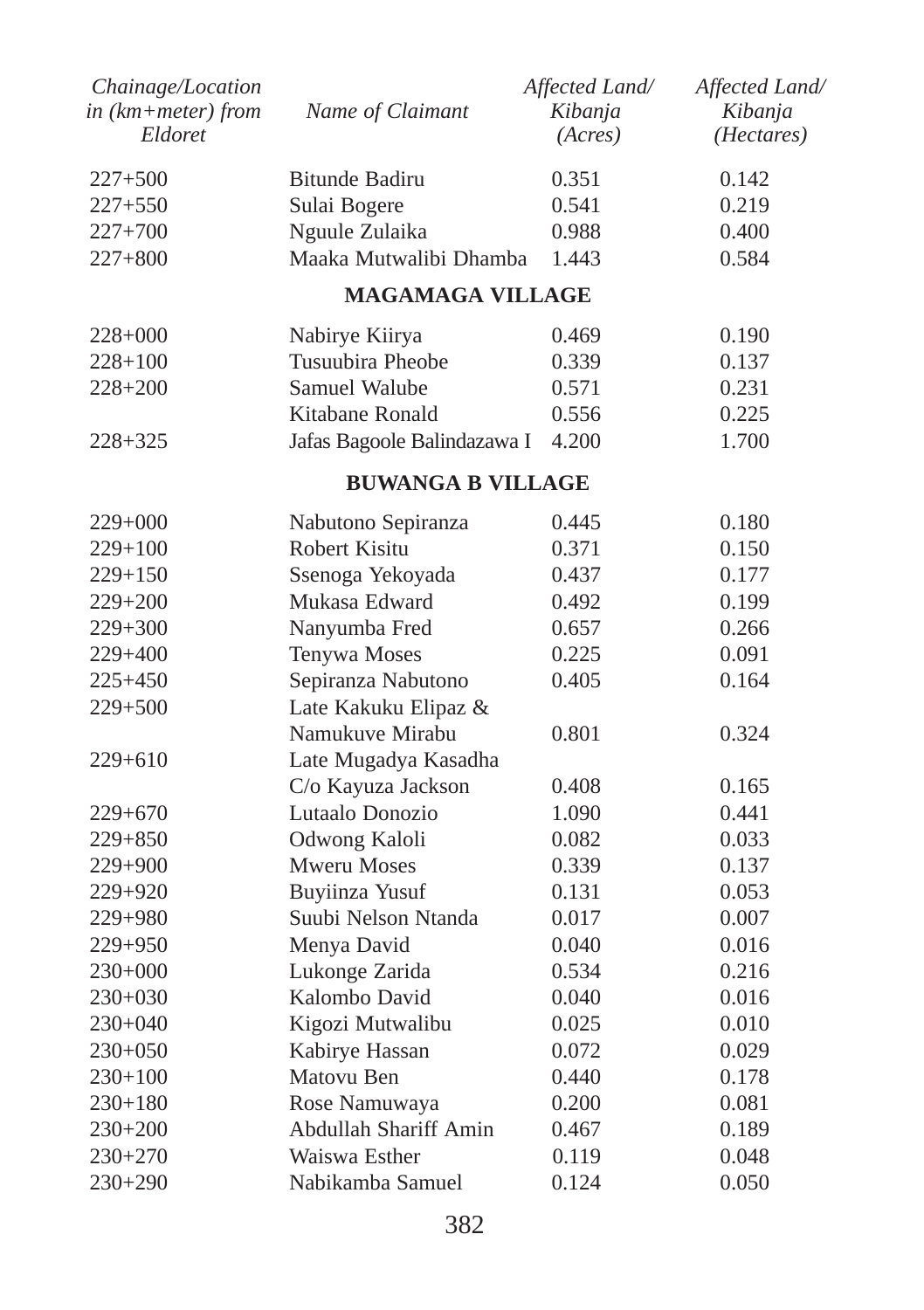| Chainage/Location  |                                 | Affected Land/ | Affected Land/      |
|--------------------|---------------------------------|----------------|---------------------|
| in (km+meter) from | Name of Claimant                | Kibanja        | Kibanja             |
| Eldoret            |                                 | (Acres)        | ( <i>Hectares</i> ) |
| $230+300$          | Oboth Joseph                    | 0.124          | 0.050               |
| 230+325            | Wako Fred                       | 0.131          | 0.053               |
| $230+350$          | National Essential Skills Dev't |                |                     |
|                    | Association (NESDA)             | 131.000        | 53.015              |
| 230+360            | Walusimbi Nagibu Kawesa         | 0.042          | 0.017               |
| 230+400            | Akilesi Basungiza               | 0.028          | 0.011               |
| 230+425            | Wilberforce Mupyeye             | 0.104          | 0.042               |
| 230+450            | Akilesi Basungiza               | 0.262          | 0.106               |
| 230+475            | Sam Kigolwa                     | 0.094          | 0.038               |
| 230+490            | Sagaluke Majidu                 | 0.094          | 0.038               |
| $230+505$          | Sarah Nakayega                  | 0.047          | 0.019               |
| 230+510            | Abbu Kawesa                     | 0.054          | 0.022               |
| $230 + 525$        | Lukiya Naigaga & Kambagira      |                |                     |
|                    | Abbu                            | 0.188          | 0.076               |
| 230+550            | Nsubugamisi & Miriam            |                |                     |
|                    | Nansubuga                       | 0.069          | 0.028               |
| 230+575            | Kabalasi Yusufu                 | 0.126          | 0.051               |
| 230+600            | <b>NFA</b>                      | 0.610          | 0.247               |
|                    | WABULUNGU B MAGAMAGA VILLAGE    |                |                     |
| 230+740            | Muzaale Richard                 | 0.232          | 0.094               |
| 230+800            | Ssamanya Francis                | 0.173          | 0.070               |
| 230+825            | Kazilu Juma                     | 0.022          | 0.009               |
| 230+825            | Yakubu Kyakulaga                | 0.022          | 0.009               |
| 230+825            | Ssebagala Ishaka                | 0.052          | 0.021               |
| 230+850            | Hasad Mbazira                   | 0.035          | 0.014               |
| 230+875            | Kizito George                   | 0.020          | 0.008               |
| $230+880$          | Julius Mukooba                  | 0.037          | 0.015               |
| 230+880            | Kowa                            | 0.020          | 0.008               |
| $230+900$          | Muwajuma Kawuma                 | 0.049          | 0.020               |
|                    | Jowali Mimira                   | 0.020          | 0.008               |
|                    | Katabala Enock                  | 0.022          | 0.009               |
|                    | Livingstone Bwana               | 0.012          | 0.005               |
|                    | Kiranda Asumani                 | 0.015          | 0.006               |
|                    | Namakula Rehema                 | 0.015          | 0.006               |
| $230+940$          | Kabangala Amisi                 |                |                     |
|                    | c/o Namakula Rehema             | 0.020          | 0.008               |
| 230+950            | <b>Yazid Bogere</b>             | 0.027          | 0.011               |
| 230+960            | Amina Wamusu                    | 0.030          | 0.012               |
|                    |                                 |                |                     |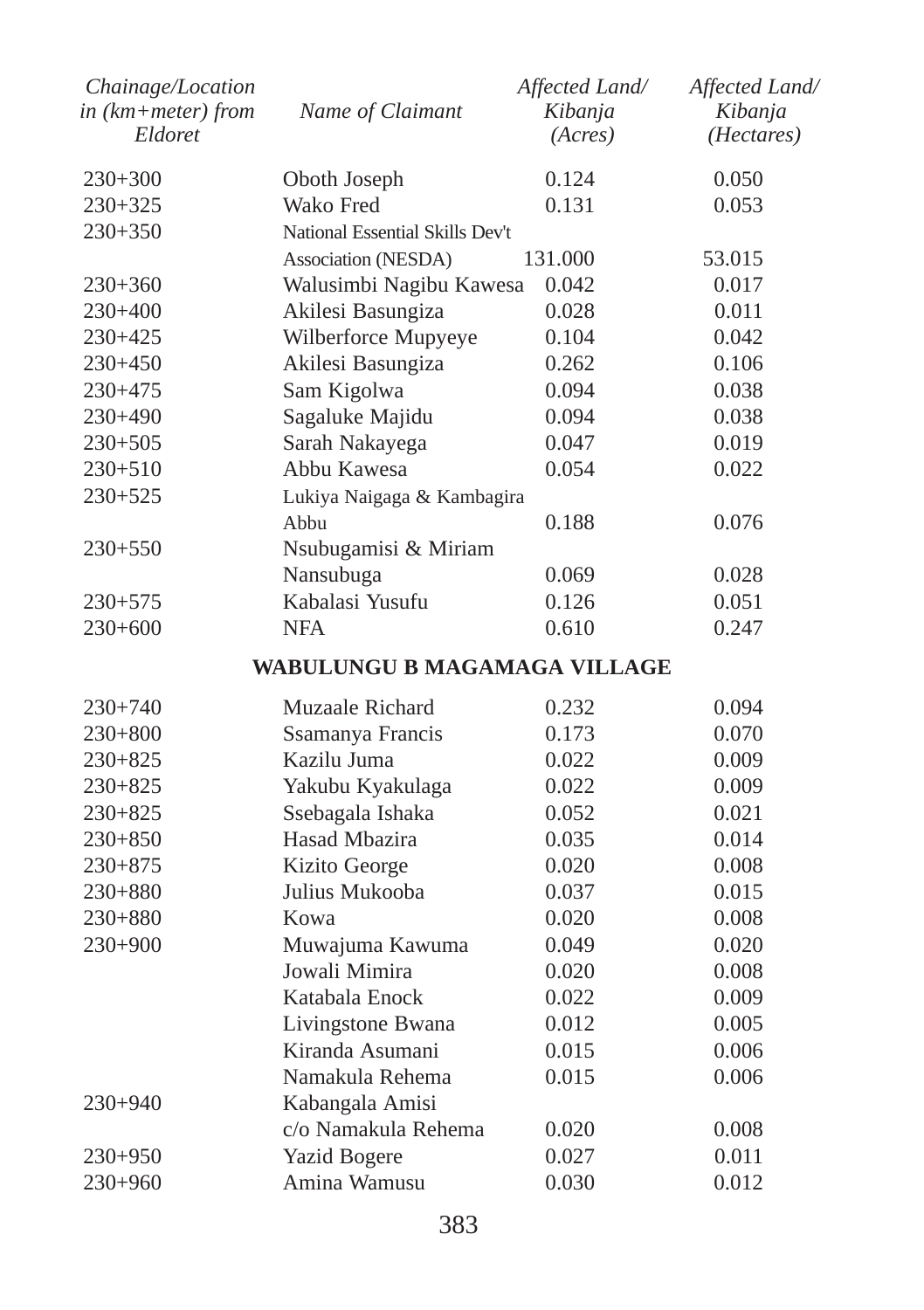| Chainage/Location  |                                | Affected Land/ | Affected Land/ |
|--------------------|--------------------------------|----------------|----------------|
| in (km+meter) from | Name of Claimant               | Kibanja        | Kibanja        |
| Eldoret            |                                | (Acres)        | (Hectares)     |
| 230+970            | Nalongo Muyisa                 | 0.035          | 0.014          |
| 230+980            | Nabongo William                | 0.059          | 0.024          |
| $230+990$          | Robert Isiko Salongo           | 0.052          | 0.021          |
| $231+000$          | Mukoza Sarah                   | 0.079          | 0.032          |
| $231+030$          | Sosi Peter                     | 0.062          | 0.025          |
| $231+040$          | Isabirye Hussien               | 0.037          | 0.015          |
| $231+050$          | Wako Ekisoferi                 | 0.062          | 0.025          |
| 231+060            | Kyozira Herbert/ Mukoto David  | 0.069          | 0.028          |
| $231+070$          | Waako Simon                    | 0.059          | 0.024          |
| $231+080$          | Kibiri Hassan/Rose Waiswa      | 0.054          | 0.022          |
| $231 + 100$        | Wako Stephen                   | 0.057          | 0.023          |
| $231 + 110$        | Kyebalonda Henry               | 0.106          | 0.043          |
| $231 + 130$        | Mukwaya Rashid                 | 0.094          | 0.038          |
| 231+160            | Buyinza Fazil                  | 0.049          | 0.020          |
| 231+170            | Dumbuli Karim c/o Robert Isiko | 0.035          | 0.014          |
| $231 + 180$        | Magidu Kabaale                 | 0.030          | 0.012          |
| 231+190            | Wako Fred                      | 0.035          | 0.014          |
| $231+200$          | Ibanda Bashir                  | 0.030          | 0.012          |
| 231+210            | Lyokye Moses                   | 0.027          | 0.011          |
| $231 + 250$        | <b>Balinaine Badru</b>         | 0.190          | 0.077          |
| 231+270            | Ayubu Wangubo                  | 0.037          | 0.015          |
| 231+280            | Kauma Mwaijuma                 | 0.017          | 0.007          |
| 231+290            | Mutalya Moses                  | 0.040          | 0.016          |
| 231+000            | Bakali Bagaaga                 | 0.116          | 0.047          |
| $231 + 400$        | Ali Terulaga                   | 0.015          | 0.006          |
| 231+800            | Gabula Mulondo David           |                |                |
|                    | $c/\sigma$ Jamira T            | 0.027          | 0.011          |
| 231+820            | Kirunda Tadeo                  | 0.022          | 0.009          |
| 231+820            | Yusuf Isabirye                 | 0.007          | 0.003          |
| 231+825            | Nakagolo Harriet               | 0.007          | 0.003          |
| 231+825            | Tom Samanya                    | 0.007          | 0.003          |
| $231 + 840$        | <b>Bazibu Ruth</b>             | 0.020          | 0.008          |
| $231 + 850$        | Baturi Peturarina              | 0.007          | 0.003          |
| 231+850            | Lubale Godfrey                 | 0.025          | 0.010          |
| $231 + 860$        | Kirunda Muhamad                | 0.030          | 0.012          |
| 231+870            | Menya Mawazi                   | 0.030          | 0.012          |
| $231 + 880$        | Babirye Abiba                  | 0.017          | 0.007          |
| 231+890            | Kakaire Ismail                 | 0.025          | 0.010          |
| $231 + 900$        | Sarah Mutesi                   | 0.106          | 0.043          |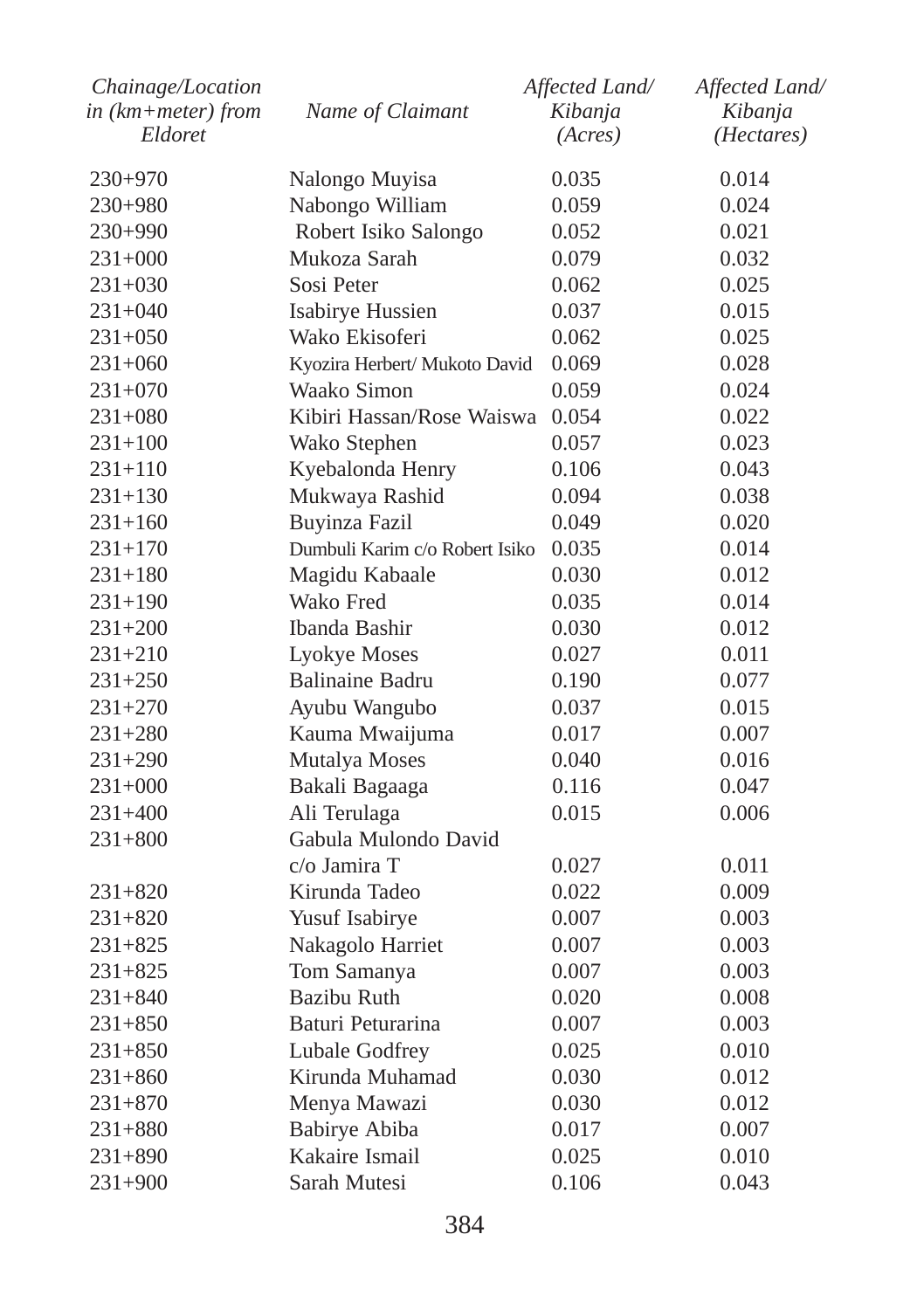| Chainage/Location<br>in (km+meter) from<br>Eldoret | Name of Claimant                 | Affected Land/<br>Kibanja<br>(Acres) | Affected Land/<br>Kibanja<br>( <i>Hectares</i> ) |
|----------------------------------------------------|----------------------------------|--------------------------------------|--------------------------------------------------|
| $231+950$                                          | Kairugaba Maninsor               | 0.131                                | 0.053                                            |
| 231+960                                            | Namusisi Zamu                    | 0.027                                | 0.011                                            |
| $231+970$                                          | Mundu Ronald                     | 0.032                                | 0.013                                            |
| 231+990                                            | Abdallah Sarif Amin              | 0.040                                | 0.016                                            |
| $232+000$                                          | Kayongo Absalom                  | 0.687                                | 0.278                                            |
| $232+100$                                          | Sulaiman Mugwanya                | 0.321                                | 0.130                                            |
| 232+200                                            | Kakaire Asumani                  | 0.642                                | 0.260                                            |
| 232+250                                            | Bogere Musimba                   | 0.247                                | 0.100                                            |
| 232+300                                            | Robert Musasizi                  | 0.193                                | 0.078                                            |
| 232+325                                            | Bagaga Sulaiman                  | 0.232                                | 0.094                                            |
| $232 + 350$                                        | Egesa John                       | 0.185                                | 0.075                                            |
| 232+400                                            | Lomora Sam                       | 0.563                                | 0.228                                            |
| $232 + 500$                                        | Swaiburu Mususwa                 | 0.388                                | 0.157                                            |
| 232+550                                            | Kalanda Vincent                  | 0.413                                | 0.167                                            |
| $232 + 625$                                        | Nsaiba Mulawa                    | 0.455                                | 0.184                                            |
| $232+700$                                          | Alimazambwali                    | 0.163                                | 0.066                                            |
|                                                    | <b>WANDAGO B VILLAGE</b>         |                                      |                                                  |
| 323+700                                            | Welukwagana James                | 1.100                                | 0.445                                            |
| 232+900                                            | Kirunda Haruna Wandago           | 0.806                                | 0.326                                            |
| $233+000$                                          | <b>Omala Charles</b>             | 0.289                                | 0.117                                            |
| 233+100                                            | <b>Bogere Charles</b>            | 0.726                                | 0.294                                            |
| 233+190                                            | Otheino Alexoz                   | 0.084                                | 0.034                                            |
| 233+200                                            | Kirunda Haruna Wandago           | 0.064                                | 0.026                                            |
| 233+220                                            | Mayero George                    | 0.101                                | 0.041                                            |
| 233+230                                            | Wakooki Majid                    | 0.116                                | 0.047                                            |
| 233+250                                            | Kivumbi Eliot                    | 0.037                                | 0.015                                            |
| 233+270                                            | Situma Moses                     | 0.005                                | 0.002                                            |
| 233+270                                            | Ssalongo Alex                    | 0.143                                | 0.058                                            |
| 233+300                                            | Oguttu Bernard                   | 0.781                                | 0.316                                            |
| 233+425                                            | Besita Amuna                     | 0.198                                | 0.080                                            |
| $333+450$                                          | ST. Peter's Church Wandago 0.400 |                                      | 0.162                                            |
| 233+500                                            | Wakaziba Harriet                 | 0.850                                | 0.344                                            |
| 233+625                                            | Lukudu Gama                      | 0.027                                | 0.011                                            |
| 233+840                                            | Isabirye Amuza                   | 0.059                                | 0.024                                            |
| 233+650                                            | <b>Beeyo Cossy</b>               | 0.114                                | 0.046                                            |
| 233+650                                            | <b>Batisita Silasi</b>           | 0.104                                | 0.042                                            |
| 233+700                                            | Nabuuma Edisa                    | 0.084                                | 0.034                                            |
| 233+700                                            | Matisi Peter                     | 0.049                                | 0.020                                            |
|                                                    |                                  |                                      |                                                  |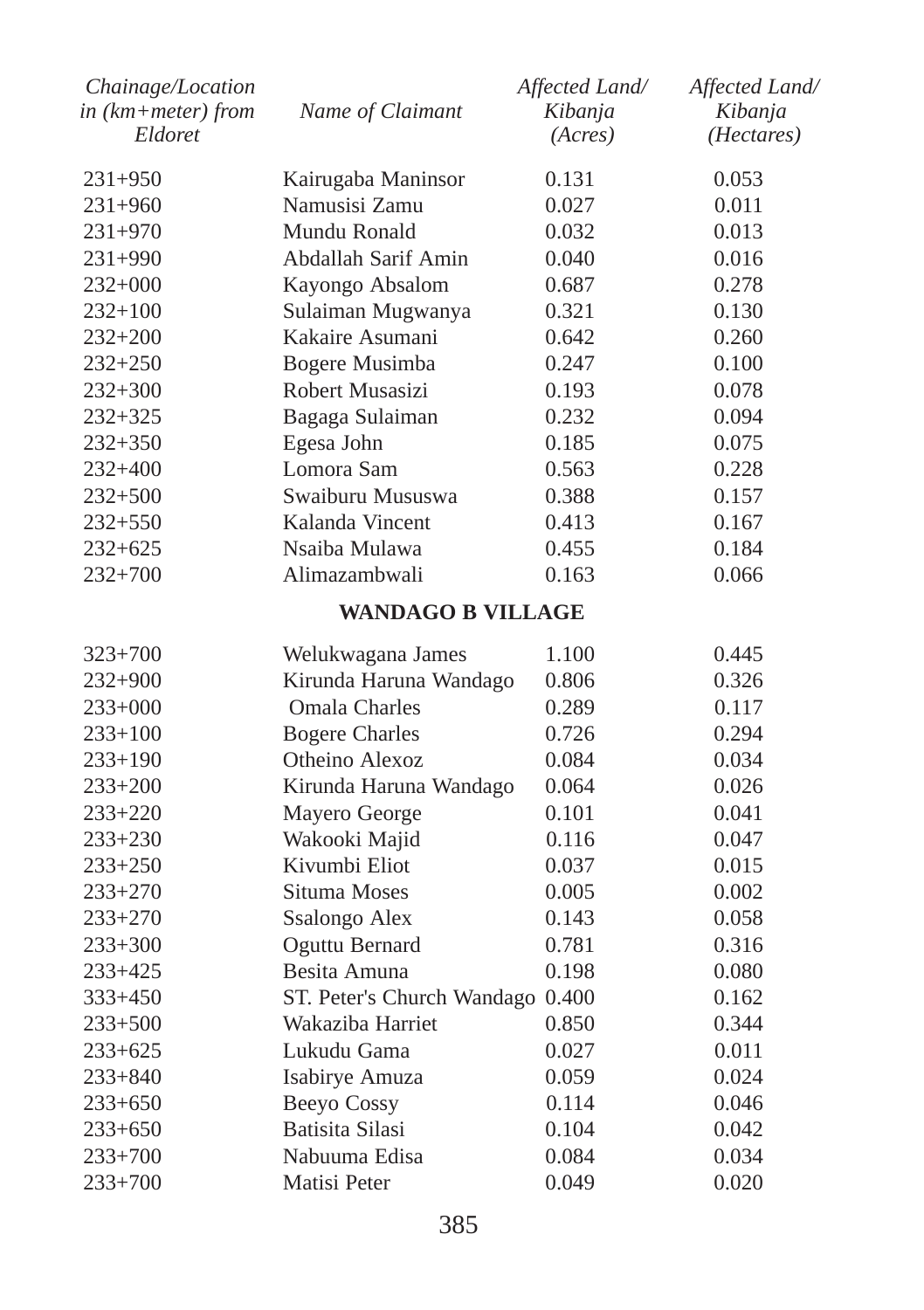| Chainage/Location<br>in (km+meter) from<br>Eldoret | Name of Claimant            | Affected Land/<br>Kibanja<br>(Acres) | Affected Land/<br>Kibanja<br>(Hectares) |
|----------------------------------------------------|-----------------------------|--------------------------------------|-----------------------------------------|
| $233+720$                                          | Isooba Robert               | 0.057                                | 0.023                                   |
| $233+720$                                          | Ndimuligo Petero            | 0.020                                | 0.008                                   |
| $233+720$                                          | Waida George                | 0.027                                | 0.011                                   |
| $233+730$                                          | Mawa Daniel                 | 0.072                                | 0.029                                   |
| $233 + 740$                                        | Bonga David                 |                                      |                                         |
|                                                    | c/o Bosco Isaac Yugu        | 0.082                                | 0.033                                   |
| $233+750$                                          | Rabuti Moses                |                                      |                                         |
|                                                    | c/o Padia Beatrice          | 0.015                                | 0.006                                   |
| $233+760$                                          | Jesilina Juani              | 0.047                                | 0.019                                   |
| $233 + 760$                                        | Kasinda Musa                | 0.042                                | 0.017                                   |
| $233 + 770$                                        | Kayanji Micheal             | 0.044                                | 0.018                                   |
| $233 + 780$                                        | Lukudu Gama                 | 0.091                                | 0.037                                   |
| $233 + 780$                                        | Amayi Godliver              | 0.062                                | 0.025                                   |
| $233 + 800$                                        | Science c/o Zirimenya Moses | 0.077                                | 0.031                                   |
| $233 + 800$                                        | Malisi Jackson              | 0.054                                | 0.022                                   |
| $233 + 825$                                        | Rose Muwonge                | 0.126                                | 0.051                                   |
| $233 + 825$                                        | Nalongo Harriet             | 0.064                                | 0.026                                   |
| $233 + 850$                                        | Kasinga Faruk               | 0.005                                | 0.002                                   |
| $233 + 850$                                        | Okware John                 | 0.037                                | 0.015                                   |
| $233 + 850$                                        | Makwashi Christopher        |                                      | 0.000                                   |
| $233 + 870$                                        | Alupoti Rose                | 0.010                                | 0.004                                   |
| $233 + 880$                                        | Namuwaya Jesca              | 0.012                                | 0.005                                   |
| $233 + 890$                                        | Kyakulaga Wilber            | 0.168                                | 0.068                                   |
| $233+900$                                          | Wandago Community Land      | 0.405                                | 0.164                                   |

# **JINJA DISTRICT**

### **KAKIRA VILLAGE**

| 234+000 240+060 | Kakira Sugar Works | 37.685 | 15.251 |
|-----------------|--------------------|--------|--------|
|                 |                    |        |        |

# **NAMAZIBA VILLAGE** 0.000

| $240+200$   | Dr. Kadama Ivan                         | 1.359 | 0.550 |
|-------------|-----------------------------------------|-------|-------|
| $240+350$   | Muzale Eryamuzale Kusalamu0.890         |       | 0.360 |
| $240+500$   | Dr. Kadama Ivan                         | 0.835 | 0.338 |
| $240+600$   | Dr. Mpaata Kyesitalo                    | 0.469 | 0.190 |
|             | 240+800 to 241+000 Mwiri Primary School | 2.669 | 1.080 |
| $241 + 200$ | Alice Kagoya Kimoimo                    | 0.961 | 0.389 |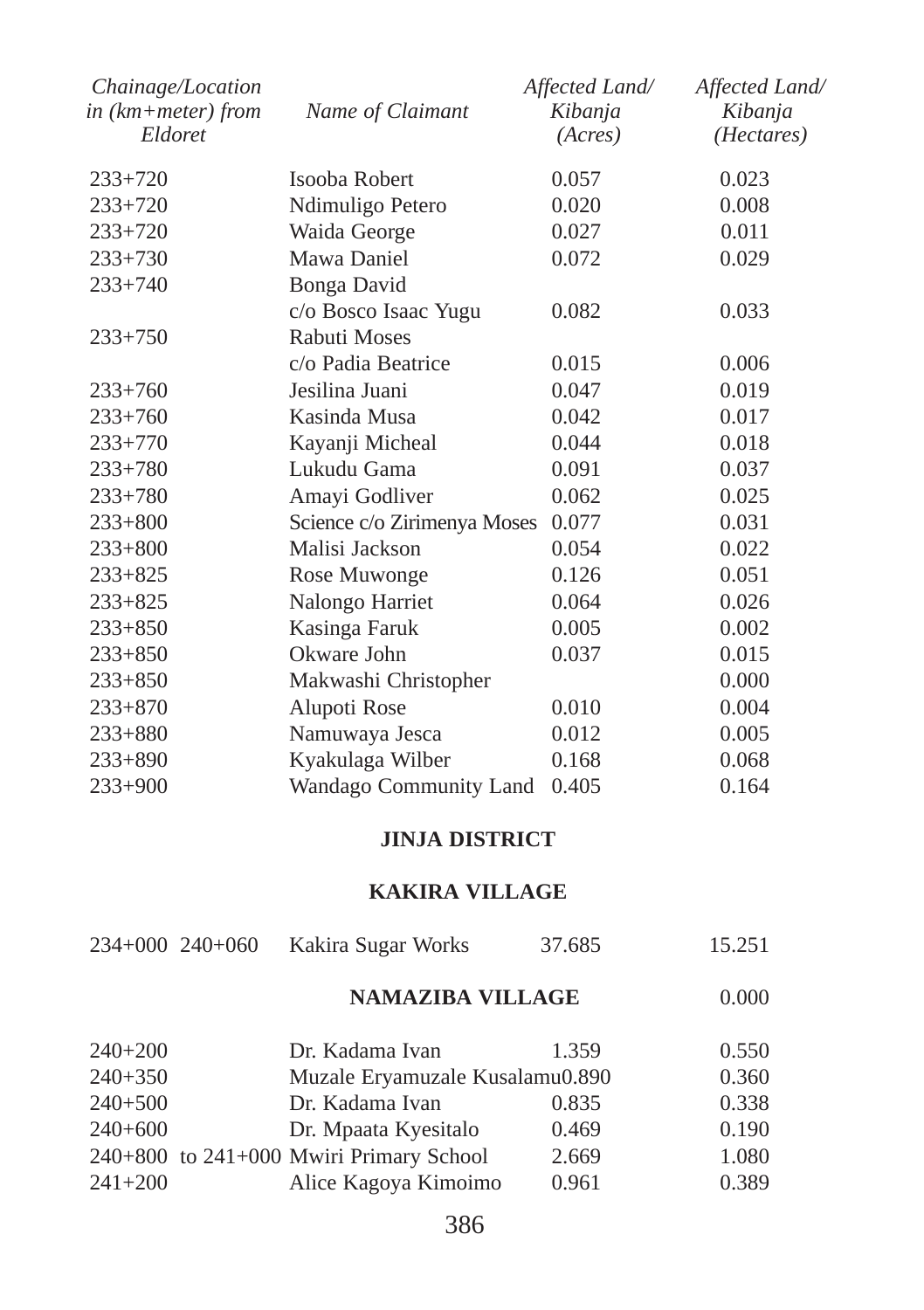| <i>Chainage/Location</i> |                  | Affected Land/ | Affected Land/      |
|--------------------------|------------------|----------------|---------------------|
| in (km+meter) from       | Name of Claimant | Kibanja        | Kibanja             |
| Eldoret                  |                  | (Acres)        | ( <i>Hectares</i> ) |

# **WAIRAKA VILLAGE**

| $241 + 300$ | Mr. Basangwa Richard &  |       |       |
|-------------|-------------------------|-------|-------|
|             | Hajjati Sarah Lubega    | 0.361 | 0.146 |
| $241 + 400$ | Mrs. Bumpi Rose Luba    | 0.620 | 0.251 |
| $241 + 500$ | Sanyu Luba              | 0.588 | 0.238 |
| $241 + 550$ | Rev. Magoola            |       |       |
|             | C/o Kasanka Florence    | 0.400 | 0.162 |
| $241+600$   | Mr. Bwaita Asrafu       | 0.141 | 0.057 |
| $241+630$   | Mr. Bwaita Hamuza       | 0.141 | 0.057 |
| $241+650$   | Mr. Bwaita Muhamedi     | 0.141 | 0.057 |
| $241+680$   | Mr. Waiswa Sula         | 0.141 | 0.057 |
| $241 + 700$ | Mr. Birungo Issima      | 0.141 | 0.057 |
| $241 + 730$ | Mr. Lukiko Baker        | 0.141 | 0.057 |
| $241 + 750$ | Mr. Bameka Musa         | 0.141 | 0.057 |
| $241 + 770$ | Mr. Katamba Swafiy      | 0.138 | 0.056 |
| $241 + 800$ | Mrs. Kasozi Josephine   | 0.507 | 0.205 |
| $241 + 880$ | St. Peter's Church      | 0.259 | 0.105 |
| $242+000$   | Isabirye Balibundi      | 1.399 | 0.566 |
| $242+150$   | <b>Bazanya Florence</b> | 0.393 | 0.159 |

#### **WANYANGE HILL VILLAGE**

| Genda Sarah             | 0.074 | 0.030 |
|-------------------------|-------|-------|
| Nakakande Hawa          | 0.788 | 0.319 |
| Mirembe Faith           | 0.245 | 0.099 |
| Kigozi Muhammed         | 0.420 | 0.170 |
| Mr. Rubale Edward       | 0.815 | 0.330 |
| Kasifa Kirunda          | 0.005 | 0.002 |
| Mustafa Mugweri         | 0.183 | 0.074 |
| Hajat Muziransa Safiat  |       |       |
| (Sylivia Sensaro)       | 0.655 | 0.265 |
| David Bandese           | 0.128 | 0.052 |
| Tasibula Peter Nkisanga | 0.220 | 0.089 |
| Kaluba Patrick          | 0.220 | 0.089 |
| Nabirye Ket             | 0.037 | 0.015 |
| Mr. Wamatuli Samuel     | 0.131 | 0.053 |
| James Bagoole Ssalongo  | 0.091 | 0.037 |
| Hajat Muziransa         | 0.823 | 0.333 |
|                         |       |       |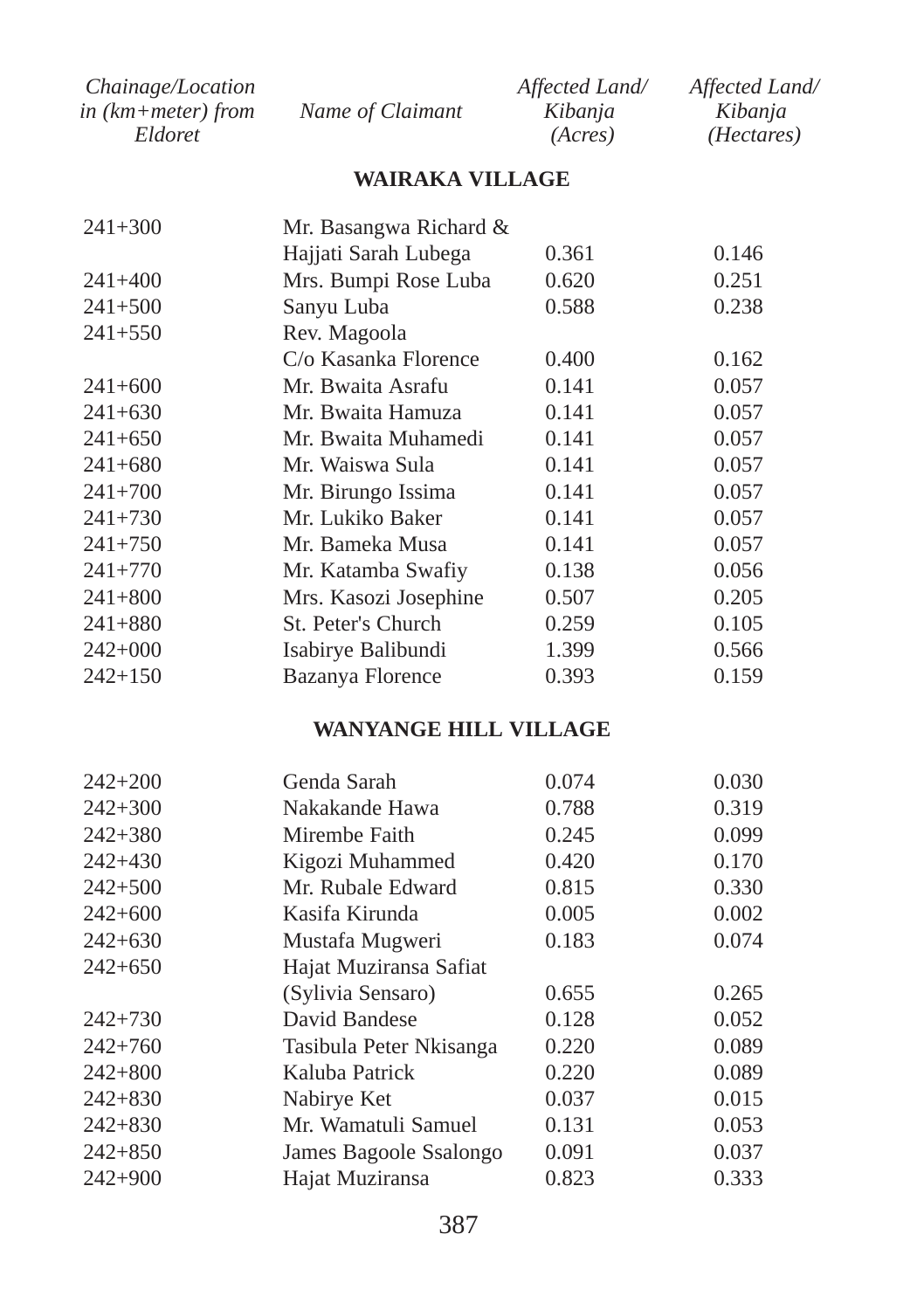| Chainage/Location<br>in (km+meter) from<br>Eldoret | Name of Claimant                                           | Affected Land/<br>Kibanja<br>(Acres) | Affected Land/<br>Kibanja<br>( <i>Hectares</i> ) |
|----------------------------------------------------|------------------------------------------------------------|--------------------------------------|--------------------------------------------------|
| $243+000$                                          | Ssebufu Charles                                            | 0.089                                | 0.036                                            |
|                                                    | 243+000 to 243+100 Kiirya Patrick & Judith Bakirya $0.756$ |                                      | 0.306                                            |
| $243 + 140$                                        | Musana Mary                                                | 0.022                                | 0.009                                            |
| $243+120$                                          | Mugulusi Charles                                           | 0.012                                | 0.005                                            |
| $243+140$                                          | Nabirwe Jennifer                                           | 0.037                                | 0.015                                            |
| $243+150$                                          | Namulondo Dorothy                                          | 0.044                                | 0.018                                            |
| $243+180$                                          | Kunya Wilson                                               | 0.047                                | 0.019                                            |

#### **KATENDE VILLAGE**

| $245 + 025$ | Isabirye Farouk             | 0.158 | 0.064 |
|-------------|-----------------------------|-------|-------|
| $245+050$   | Sajjabi Fredrick John       | 0.052 | 0.021 |
| $245+050$   | Late Walugosi Samuel        |       |       |
|             | c/o Proscovia Takumanyi     | 0.148 | 0.060 |
| $245+090$   | Mukungu Bosco               | 0.012 | 0.005 |
| $245+090$   | <b>Egwal Victor</b>         | 0.084 | 0.034 |
| $245+100$   | Ngobi Bosco                 | 0.015 | 0.006 |
| $245 + 100$ | Mwigo George                | 0.062 | 0.025 |
| $245 + 125$ | Mr. John Stephen Omaset     | 0.114 | 0.046 |
| $245 + 140$ | Lubanga Mubarak             | 0.101 | 0.041 |
| $245 + 150$ | Walugembe Ben               | 0.101 | 0.041 |
| $245 + 160$ | Magola Kakaire              | 0.116 | 0.047 |
| $245 + 165$ | Abdala Mwiraba              | 0.059 | 0.024 |
| $245 + 200$ | Mr. Gabangulwa Ronald Grace | 0.178 | 0.072 |
| $245 + 220$ | Dr. Biruma Samuel           | 0.114 | 0.046 |
| $245 + 230$ | Gabula Joseph               | 0.089 | 0.036 |
| $245 + 250$ | Kisule Sirage               | 0.067 | 0.027 |
| $245 + 255$ | Mukasa Peter                | 0.057 | 0.023 |
| $245 + 265$ | Kigenyi                     | 0.114 | 0.046 |
| $245 + 295$ | Batwala Augustus            | 0.114 | 0.046 |
| $245 + 300$ | Daniel Nabongo              | 0.121 | 0.049 |
| $245 + 325$ | Tadhuba Charles             | 0.101 | 0.041 |
| $245 + 325$ | Kigonyogo Erias             | 0.057 | 0.023 |
| $245 + 365$ | Mr. Tadhuba Charles Joseph  | 0.163 | 0.066 |
| $245 + 365$ | <b>Taduba Charles</b>       | 0.378 | 0.153 |
| 245+450     | Kyeyamwa William            | 0.405 | 0.164 |
| $245 + 500$ | Sireza John Steven          | 0.232 | 0.094 |
| $245+000$   | Justine Kayanga             |       | 0.000 |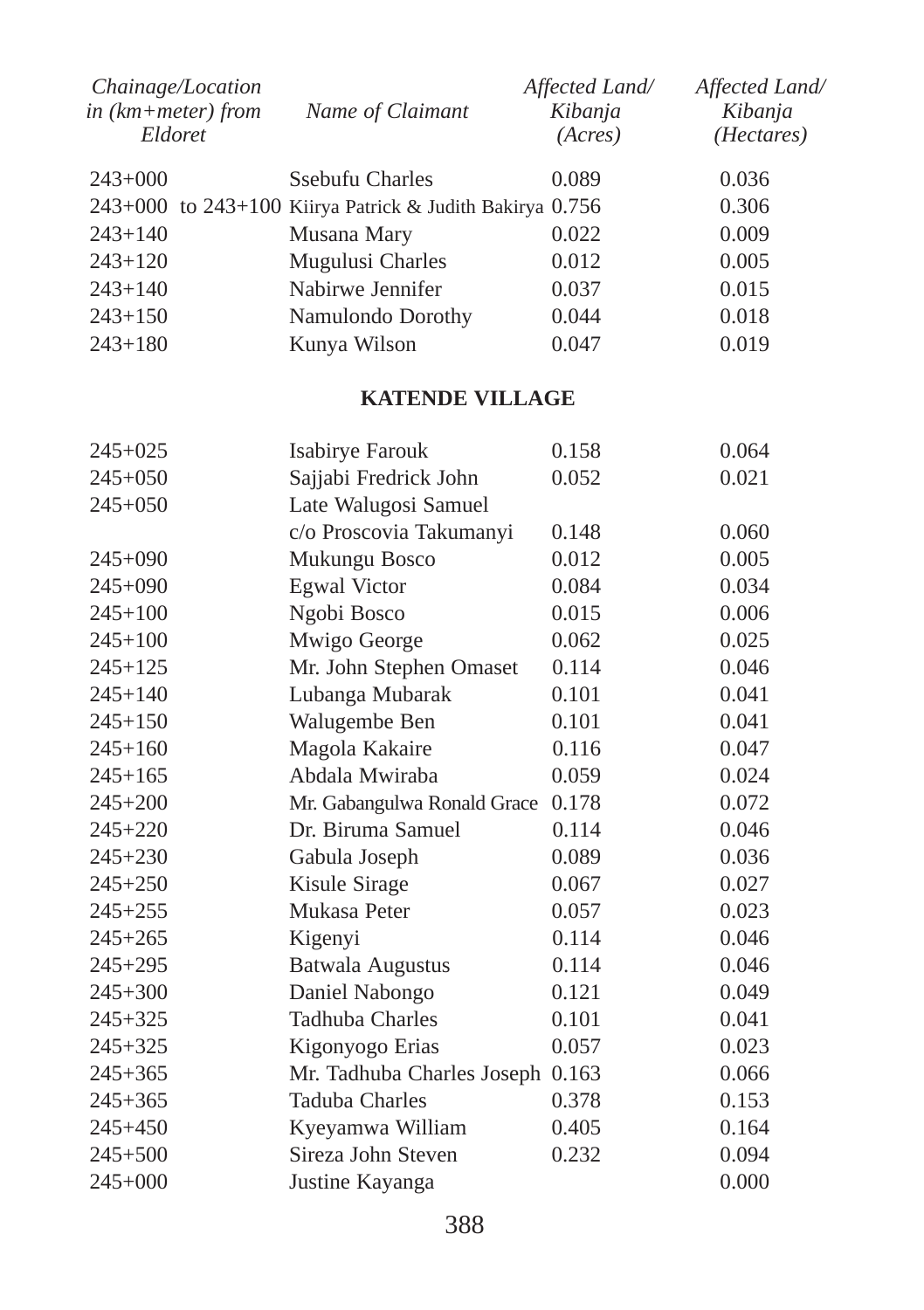| Chainage/Location  |                  | Affected Land/ | Affected Land/      |
|--------------------|------------------|----------------|---------------------|
| in (km+meter) from | Name of Claimant | Kibanja        | Kibania             |
| Eldoret            |                  | (Acres)        | ( <i>Hectares</i> ) |

#### **BUWEKULA VILLAGE**

| 246+600     | Kintu Peter                                              | 0.924 | 0.374 |
|-------------|----------------------------------------------------------|-------|-------|
| $245 + 700$ | Martha Bakibinga                                         | 0.067 | 0.027 |
| $245 + 730$ | Monday Abubakati                                         | 0.277 | 0.112 |
| $245 + 750$ | Mr. Ngobi John                                           | 0.277 | 0.112 |
| $245 + 750$ | Geturde Lyagoba                                          |       | 0.000 |
| $245 + 780$ | Mukacha Paul                                             | 0.022 | 0.009 |
| $245 + 800$ | Kyakulaga Moses Lukaato                                  | 0.037 | 0.015 |
| $245 + 850$ | Katagwa Naume                                            | 0.240 | 0.097 |
| $245 + 880$ | Muwonge Abdallah                                         | 0.104 | 0.042 |
| 245+900     | Mawalo Elizafani                                         | 0.245 | 0.099 |
| $245 + 950$ | Hajji Basajabaka Birali                                  | 0.156 | 0.063 |
| $245 + 950$ | Nsigalira David                                          | 0.059 | 0.024 |
| $246 + 010$ | Nabakooza Justine                                        | 0.017 | 0.007 |
| 246+000     | Ntimbi Gerald                                            | 0.054 | 0.022 |
| $245 + 970$ | Nabakooza Justine                                        | 0.030 | 0.012 |
| 246+000     | Fred Ntambi                                              | 0.047 | 0.019 |
| 246+000     | Nakandi Cissy                                            |       | 0.000 |
| $246 + 000$ | Nabitosi Margret                                         | 0.040 | 0.016 |
| $246 + 025$ | Nassanga Mary, Namisango                                 |       |       |
|             | Prosicovia & Nabirye Faith                               | 0.074 | 0.030 |
|             | <b>WANYAMA VILLAGE</b>                                   |       |       |
|             | 246+020 to 246+140 Late Sulaiman Kasadha                 | 0.190 | 0.077 |
|             | 246+020 to 246+250 Muzito Daniel c/o Muzito George 1.292 |       | 0.523 |
| $246 + 260$ | Zirabamuzale Aisha                                       | 0.121 | 0.049 |
| 246+280     | Musagala Deziranta                                       | 0.156 | 0.063 |
| $246 + 300$ | <b>Muzito Daniel</b>                                     | 0.143 | 0.058 |
| 246+330     | Racheal Mulondo                                          | 0.247 | 0.100 |
| $246 + 370$ | Kagoda Godrey                                            | 0.195 | 0.079 |
| 246+400     | Late Sulaiman Kasadha                                    | 0.170 | 0.069 |
| 246+400     | Nakate Rehema                                            | 0.084 | 0.034 |
| $246 + 440$ | Musagala Deziranta                                       | 0.086 | 0.035 |
| 246+450     | <b>Byogelo Faridah</b>                                   | 0.002 | 0.001 |
| 246+460     | Kalinaki Arafat                                          | 0.089 | 0.036 |
| 246+480     | Nankabirwa Margret                                       | 0.077 | 0.031 |
| 246+490     | Tebigwayo Constant/Conrad 0.015                          |       | 0.006 |
| $246 + 500$ | Tibagalika Rukiya                                        | 0.084 | 0.034 |

Tibagalika Rukiya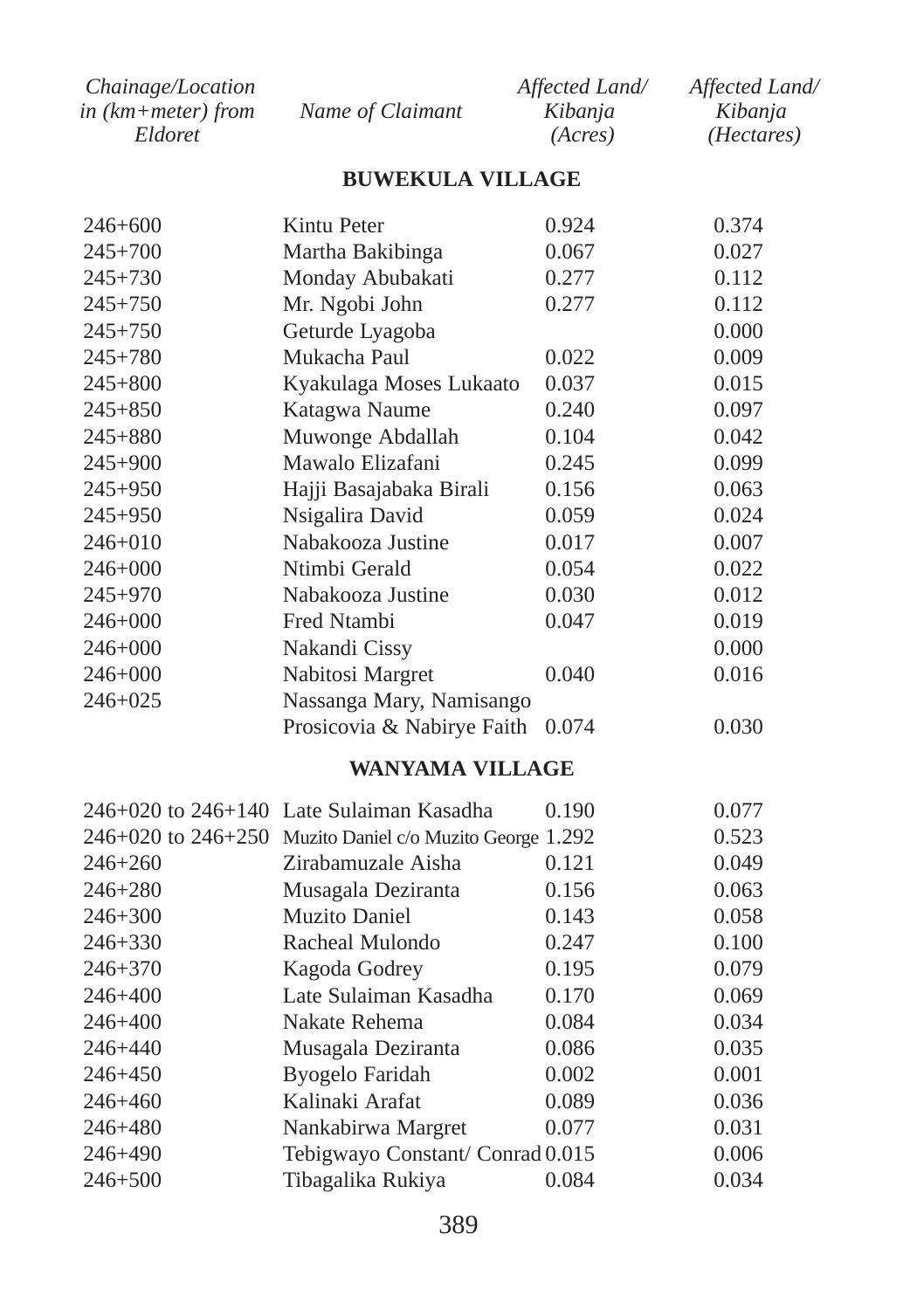| Chainage/Location<br>in (km+meter) from<br>Eldoret | Name of Claimant           | Affected Land/<br>Kibanja<br>(Acres) | Affected Land/<br>Kibanja<br>(Hectares) |
|----------------------------------------------------|----------------------------|--------------------------------------|-----------------------------------------|
| $246 + 500$                                        | Kayaga                     | 0.044                                | 0.018                                   |
| 246+520                                            | Sowali Magumba             | 0.114                                | 0.046                                   |
| 246+530                                            | Katali Roy                 | 0.151                                | 0.061                                   |
| $246 + 550$                                        | Basoga Mawazi              | 0.138                                | 0.056                                   |
| 246+570                                            | Juma Sozi                  | 0.309                                | 0.125                                   |
| $246 + 610$                                        | Agnes Tibaitondwa/         |                                      |                                         |
|                                                    | Babalanda Jean             | 0.158                                | 0.064                                   |
| 246+640                                            | Lubandi J. B (Anne Rose M) | 0.319                                | 0.129                                   |
| 246+680                                            | Basoga Mawazi              | 0.161                                | 0.065                                   |
| 246+710                                            | Juma Sozi                  | 0.156                                | 0.063                                   |
| $246 + 730$                                        | Tabitondwa Agnes           | 0.064                                | 0.026                                   |
| $246 + 740$                                        | Late Lwigale Patrick       |                                      |                                         |
|                                                    | C/o Mariam Fred            | 0.089                                | 0.036                                   |
| 246+760                                            | Igaga Aggrey/Fred          | 0.111                                | 0.045                                   |
| 246+770                                            | Emmanuel Waiswa            | 0.062                                | 0.025                                   |
| 246+780                                            | Gideon Nviri               | 0.059                                | 0.024                                   |
| $246 + 790$                                        | Kawanguzi                  | 0.077                                | 0.031                                   |
| 246+800                                            | Wagabaza David & Muwata    |                                      |                                         |
|                                                    | Simon                      | 0.077                                | 0.031                                   |
| 246+800                                            | Lilian Gulume              | 0.077                                | 0.031                                   |
| 246+810                                            | Idhoba Moses               | 0.064                                | 0.026                                   |
| 246+820                                            | Cissy Kiboigo              | 0.062                                | 0.025                                   |
| 246+840                                            | Mugolo Awali               | 0.077                                | 0.031                                   |
| 246+840                                            | <b>Charles Muzale</b>      | 0.106                                | 0.043                                   |
| 246+860                                            | Kabule Robert              | 0.074                                | 0.030                                   |
| 246+900                                            | Peter Kintu                | 0.282                                | 0.114                                   |
| 246+920                                            | Rose Lwanga                | 0.188                                | 0.076                                   |
| 246+950                                            | Everlyne Nawerya           | 0.121                                | 0.049                                   |
| $247+020$                                          | Florence Lwamusayi         | 0.299                                | 0.121                                   |
| 247+020                                            | Ben Lubowa                 | 0.250                                | 0.101                                   |
| $247 + 060$                                        | Late Tom Juba C/o Babirye  |                                      |                                         |
|                                                    | Janet & Mulondo Dan        | 0.252                                | 0.102                                   |
| $247 + 100$                                        | Samuel Muwumba             | 0.059                                | 0.024                                   |
| 247+100                                            | Idi Magumba                | 0.252                                | 0.102                                   |
| $247 + 150$                                        | Mulondo Connie             | 0.430                                | 0.174                                   |
| 247+220                                            | Buyinza Muhammad           | 0.287                                | 0.116                                   |
| $247 + 260$                                        | Namususwa Zaina            | 0.106                                | 0.043                                   |
| 247+260                                            | Ashans Gonza               | 0.106                                | 0.043                                   |
| $247+300$                                          | Dalia/Mwase Mustafa        | 0.104                                | 0.042                                   |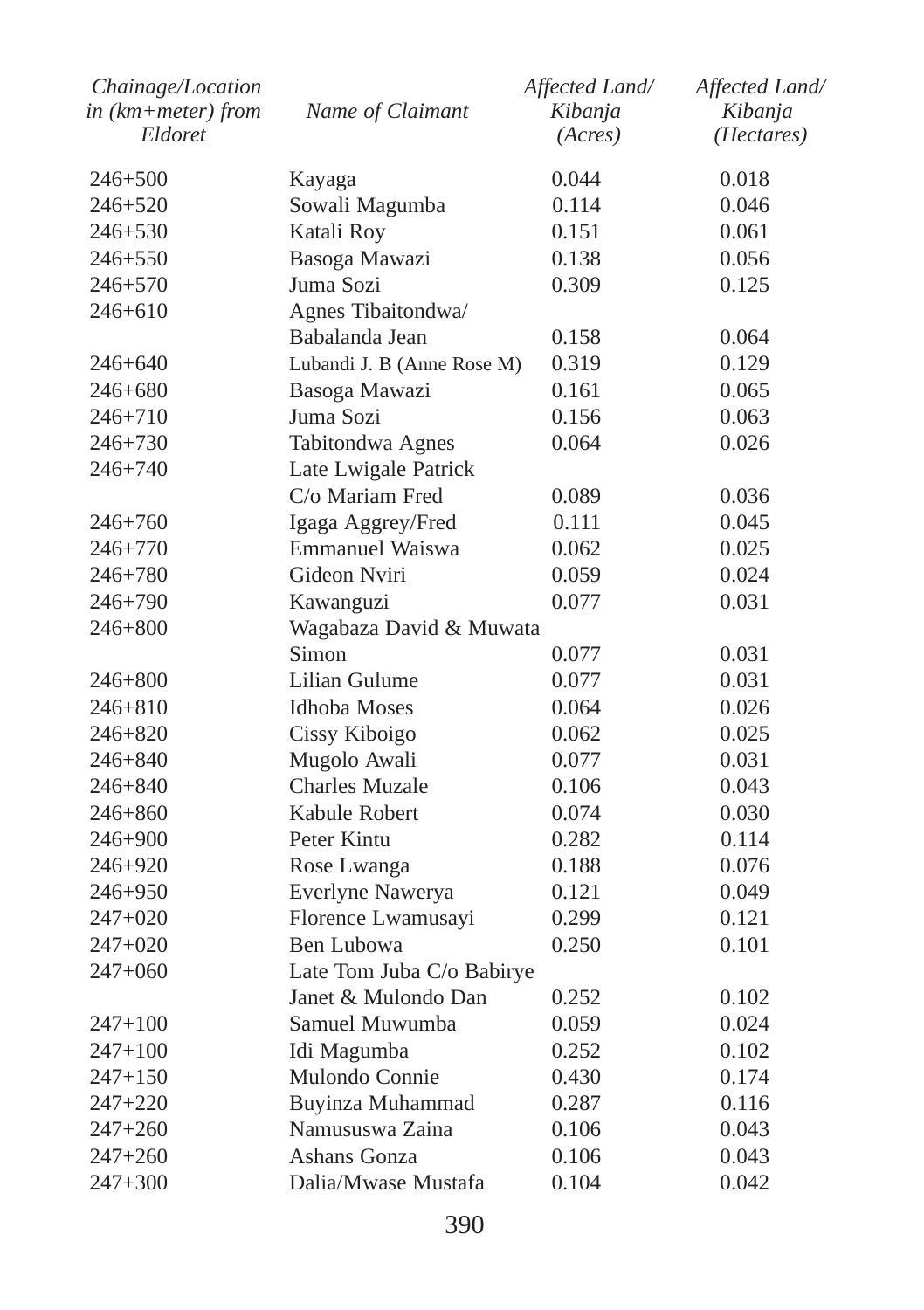| Chainage/Location<br>in (km+meter) from<br>Eldoret | Name of Claimant                  | Affected Land/<br>Kibanja<br>(Acres) | Affected Land/<br>Kibanja<br>(Hectares) |
|----------------------------------------------------|-----------------------------------|--------------------------------------|-----------------------------------------|
| 247+310                                            | Moses Nsiiro C/o Care Taker.      |                                      |                                         |
|                                                    | Mukasa G & Musoke A               | 0.096                                | 0.039                                   |
| $247 + 320$                                        | Wadoyo Richard                    | 0.030                                | 0.012                                   |
| $247 + 320$                                        | Late Loi C/o Mungani David,       |                                      |                                         |
|                                                    | Nyakuni Fred, Osaru Suzan,        |                                      |                                         |
|                                                    | Bayo Franco & Nusura              |                                      |                                         |
|                                                    | Nabukalu Juma                     | 0.054                                | 0.022                                   |
| $247 + 320$                                        | Kabangala Fahad                   | 0.012                                | 0.005                                   |
|                                                    | Noah Balongoire                   | 0.101                                | 0.041                                   |
| $247 + 350$                                        | Mamaru Peter                      | 0.064                                | 0.026                                   |
| $247 + 350$                                        | Nfaki Christopher                 | 0.057                                | 0.023                                   |
| 247+390                                            | Nakayima Florence                 | 0.047                                | 0.019                                   |
| 247+390                                            | Kiroko Emmanuel                   | 0.114                                | 0.046                                   |
| 247+390                                            | Balidawa Stephen                  | 0.030                                | 0.012                                   |
| $247+450$                                          | Late Yunusu Sseruli Mazuwa        | 0.472                                | 0.191                                   |
| 247+480                                            | Opala Oliver                      | 0.193                                | 0.078                                   |
| $247 + 500$                                        | Takumala Patrick                  | 0.010                                | 0.004                                   |
| $247 + 500$                                        | Wakabi David                      | 0.022                                | 0.009                                   |
| $247 + 500$                                        | Akalyamawa David                  | 0.040                                | 0.016                                   |
| $247 + 510$                                        | Alisima Oyo Nasim Namusooko 0.025 |                                      | 0.010                                   |
| $247 + 510$                                        | Mbabazi Saidi                     | 0.027                                | 0.011                                   |
| 247+510                                            | Grace Kisembe                     | 0.049                                | 0.020                                   |
| $247 + 510$                                        | Mpoya Erismus                     | 0.054                                | 0.022                                   |
| $247 + 520$                                        | Farouk Isabirye                   | 0.007                                | 0.003                                   |
| $247 + 530$                                        | Waibaka Nelson                    | 0.020                                | 0.008                                   |
| $247 + 550$                                        | Isooba George                     | 0.264                                | 0.107                                   |
| $247 + 550$                                        | Tiwuwe Nubu                       | 0.015                                | 0.006                                   |
| $247 + 570$                                        | Sanyu Ntalo                       | 0.072                                | 0.029                                   |
| $247 + 570$                                        | Kisadha Musa                      | 0.064                                | 0.026                                   |
| $247 + 570$                                        | Wawumba Moses                     | 0.030                                | 0.012                                   |
| $247+600$                                          | Kaviri Ismai Samuell              | 0.027                                | 0.011                                   |
| $247 + 600$                                        | Mulamba Lukeman                   | 0.007                                | 0.003                                   |
| $247+600$                                          | Ssekandi Swaibu                   | 0.188                                | 0.076                                   |
| $247+610$                                          | Kirunda Farouk                    | 0.079                                | 0.032                                   |
| $247+620$                                          | Muchere Julius Pamba &            |                                      |                                         |
|                                                    | <b>Betty Muchere P</b>            | 0.077                                | 0.031                                   |
| $247+650$                                          | Benjamin Waiswa                   | 0.178                                | 0.072                                   |
| $247 + 640$                                        | Nandhego Joyce                    | 0.012                                | 0.005                                   |
| $247+650$                                          | Benefance Nabongo &               |                                      |                                         |
|                                                    | Kevina Nabirye                    | 0.111                                | 0.045                                   |
|                                                    |                                   |                                      |                                         |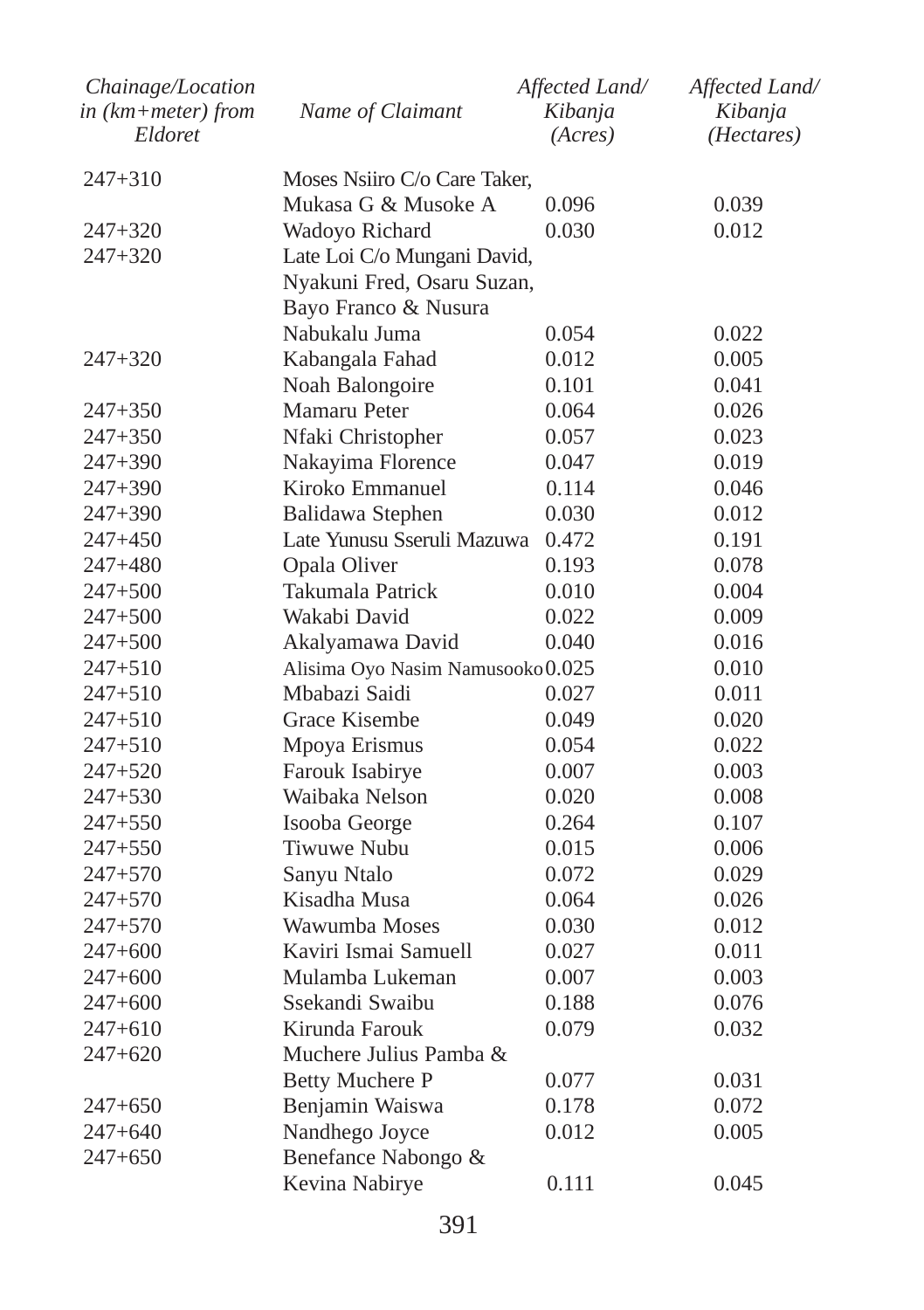| Chainage/Location<br>in (km+meter) from<br>Eldoret | Name of Claimant                      | Affected Land/<br>Kibanja<br>(Acres) | Affected Land/<br>Kibanja<br>( <i>Hectares</i> ) |
|----------------------------------------------------|---------------------------------------|--------------------------------------|--------------------------------------------------|
| $247+670$                                          | Late Katamba Samuel                   |                                      |                                                  |
|                                                    | (Kyangaba R, Kisige M &               |                                      |                                                  |
|                                                    | Musumba A                             | 0.114                                | 0.046                                            |
| $247+670$                                          | Apostels Church C/o Pastor            |                                      |                                                  |
|                                                    | Wandera Amos                          | 0.222                                | 0.090                                            |
| $247+690$                                          | Okello Micheal                        | 0.099                                | 0.040                                            |
| $247+700$                                          | Ngobi Simon                           | 0.091                                | 0.037                                            |
| 247+720                                            | Late Ibrahim Mukasa c/o               |                                      |                                                  |
|                                                    | M/s Matovu D, Mukama F                |                                      |                                                  |
|                                                    | & Kateme C                            | 0.084                                | 0.034                                            |
| 247+730                                            | Waiswa Yosamu                         | 0.074                                | 0.030                                            |
| $247 + 740$                                        | Zaina Nabwire                         | 0.069                                | 0.028                                            |
| $247 + 750$                                        | Shebanda                              | 0.104                                | 0.042                                            |
| $247 + 770$                                        | Mabonga Patrick                       | 0.072                                | 0.029                                            |
| 247+770                                            | Kilabira Batwanula                    | 0.067                                | 0.027                                            |
| 247+780                                            | Late Nsibirano Edmond                 |                                      |                                                  |
|                                                    | C/o Kintu Waiswa R                    | 0.183                                | 0.074                                            |
| 247+790                                            | Birimengo Robert                      | 0.002                                | 0.001                                            |
| $247 + 800$                                        | Mishere C/o Kavira Erangiska 0.109    |                                      | 0.044                                            |
| $247 + 800$                                        | Semanda Samuel                        | 0.007                                | 0.003                                            |
| 247+800                                            | Serwada Fred                          | 0.027                                | 0.011                                            |
| $247 + 820$                                        | Gawa Salim & Nakyuma Zaituna 0.035    |                                      | 0.014                                            |
| 247+820                                            | Nakamya Kyazike                       |                                      |                                                  |
|                                                    | C/oRichard Mulumna                    | 0.121                                | 0.049                                            |
| 247+840                                            | Maganda Jamil                         | 0.044                                | 0.018                                            |
| $247 + 850$                                        | Agnes Tibaitondwa                     | 0.072                                | 0.029                                            |
| 247+900                                            | Musa Hussein                          | 0.457                                | 0.185                                            |
| $247 + 880$                                        | Nampala Badru                         | 0.025                                | 0.010                                            |
| $247 + 920$                                        | Amina Maria Kafuko                    | 0.017                                | 0.007                                            |
|                                                    | <b>MASESE III VILLAGE</b>             |                                      |                                                  |
| 248+000                                            | Tariki Islamic school                 | 0.724                                | 0.293                                            |
|                                                    | 248+200 to 248+400 Kamusala Benedicto | 1.179                                | 0.477                                            |
| 248+400                                            | Katawera Proscovia                    | 0.398                                | 0.161                                            |
| $248 + 500$                                        | Malujje Elugamu                       |                                      |                                                  |
|                                                    | sold ti Abd (Endiwn)                  | 0.195                                | 0.079                                            |
| $248 + 550$                                        | Kalisa Stephen & Dorah                | 0.114                                | 0.046                                            |
| $248 + 600$                                        | Late Yusuf Kigundu                    |                                      |                                                  |
|                                                    | C/o Nalule Sawuya                     | 0.316                                | 0.128                                            |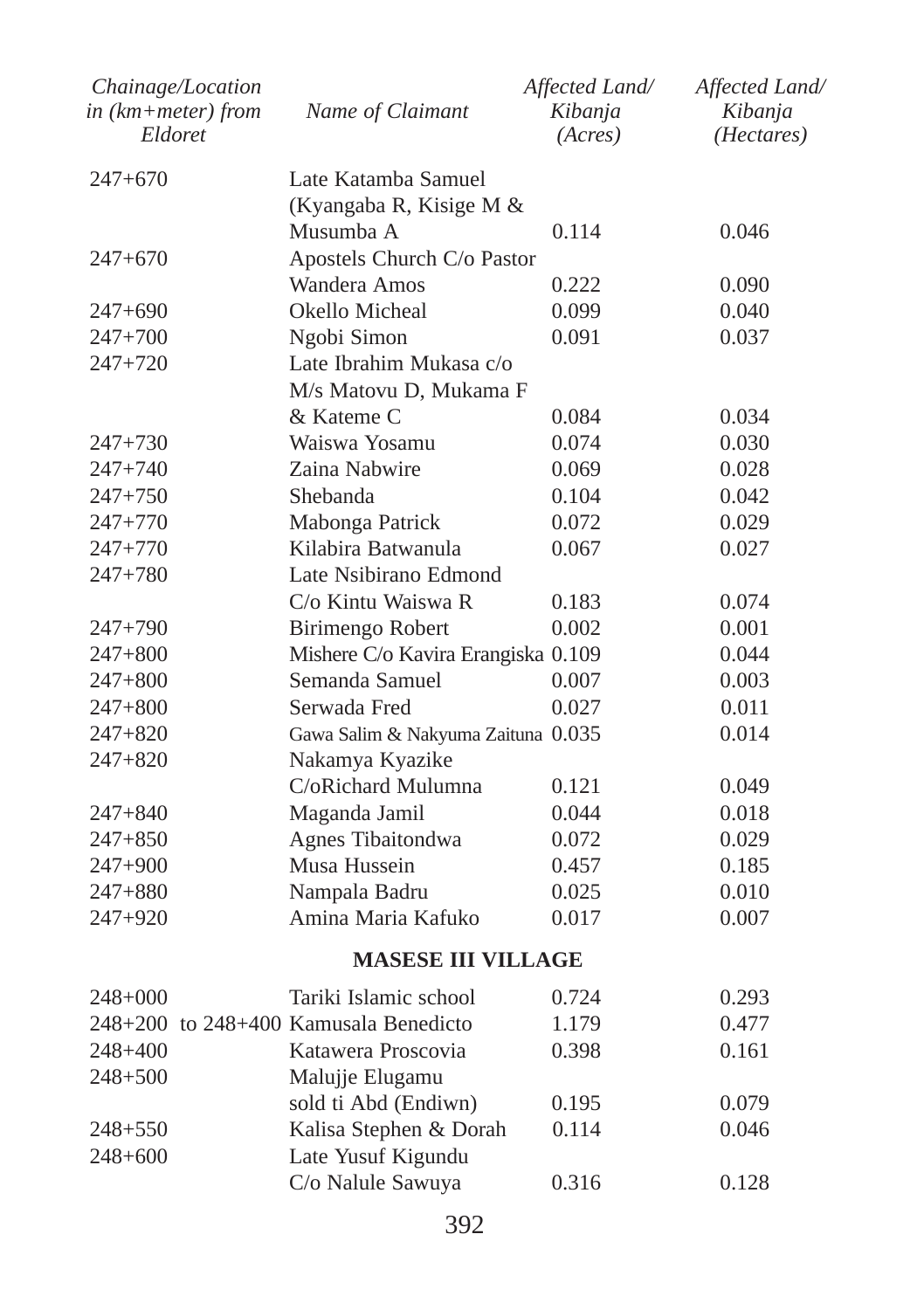| Chainage/Location<br>in (km+meter) from<br>Eldoret | Name of Claimant                                   | Affected Land/<br>Kibanja<br>(Acres) | Affected Land/<br>Kibanja<br>( <i>Hectares</i> ) |
|----------------------------------------------------|----------------------------------------------------|--------------------------------------|--------------------------------------------------|
| 248+620                                            | Maganda Musa                                       | 0.188                                | 0.076                                            |
| 248+650                                            | Kalule Abdu                                        | 0.049                                | 0.020                                            |
| 248+700                                            | Bitijuma Tomusange                                 | 0.287                                | 0.116                                            |
| 248+800                                            | <b>Hessed International</b>                        | 0.531                                | 0.215                                            |
| $248 + 750$                                        | <b>Bwago</b> Fred                                  | 0.205                                | 0.083                                            |
| 248+900                                            | Muleyi Mulu                                        | 0.376                                | 0.152                                            |
| $248 + 950$                                        | Namwase                                            | 0.052                                | 0.021                                            |
| 248+950                                            | Naiga Harriet                                      | 0.025                                | 0.010                                            |
| 249+000                                            | Ibanda Fred & Kasoga Amina 0.193                   |                                      | 0.078                                            |
|                                                    | <b>FACTORY VILLAGE</b>                             |                                      |                                                  |
|                                                    | <b>Excel Construction</b>                          | 0.645                                | 0.261                                            |
|                                                    | <b>MVULE VILLAGE</b>                               |                                      |                                                  |
| $251+150$ to $252+000$ Uganda Railways             |                                                    | 6.096                                | 2.467                                            |
| $252 + 900$                                        | Agroways (U) Ltd                                   | 1.258                                | 0.509                                            |
| $252 + 900$                                        | Unknown                                            | 1.250                                | 0.506                                            |
|                                                    | <b>NALUFENYA VILLAGE</b>                           |                                      |                                                  |
| 253+100                                            | <b>Crescent Medical Centre</b>                     | 0.373                                | 0.151                                            |
| $253 + 250$                                        | Unknown                                            | 0.255                                | 0.103                                            |
| 253+250                                            | Jinja Municipal Council                            | 0.771                                | 0.312                                            |
| $253 + 500$                                        | Igar (U) Ltd                                       | 1.488                                | 0.602                                            |
| 253+600                                            | <b>Senior Police Quarters</b>                      | 1.285                                | 0.520                                            |
|                                                    | <b>MUKONO DISTRICT</b>                             |                                      |                                                  |
|                                                    | NJERU TOWN COUNCIL<br><b>NAMINYA SOUTH VILLAGE</b> |                                      |                                                  |
| 254+900                                            | Njeru Town Council                                 | 0.726                                | 0.294                                            |
| $255+000$                                          | <b>UEB</b>                                         | 0.368                                | 0.149                                            |
| $255 + 100$                                        | Salim Saleh                                        | 0.712                                | 0.288                                            |
| $255 + 100$                                        | Unknown                                            | 0.294                                | 0.119                                            |
| $255 + 100$                                        | Unknown                                            | 0.408                                | 0.165                                            |
| $255 + 100$                                        | Unknown                                            | 0.297                                | 0.120                                            |
| $255+160$                                          | Unknown                                            | 0.096                                | 0.039                                            |
| $255 + 200$                                        | Unknown                                            | 0.274                                | 0.111                                            |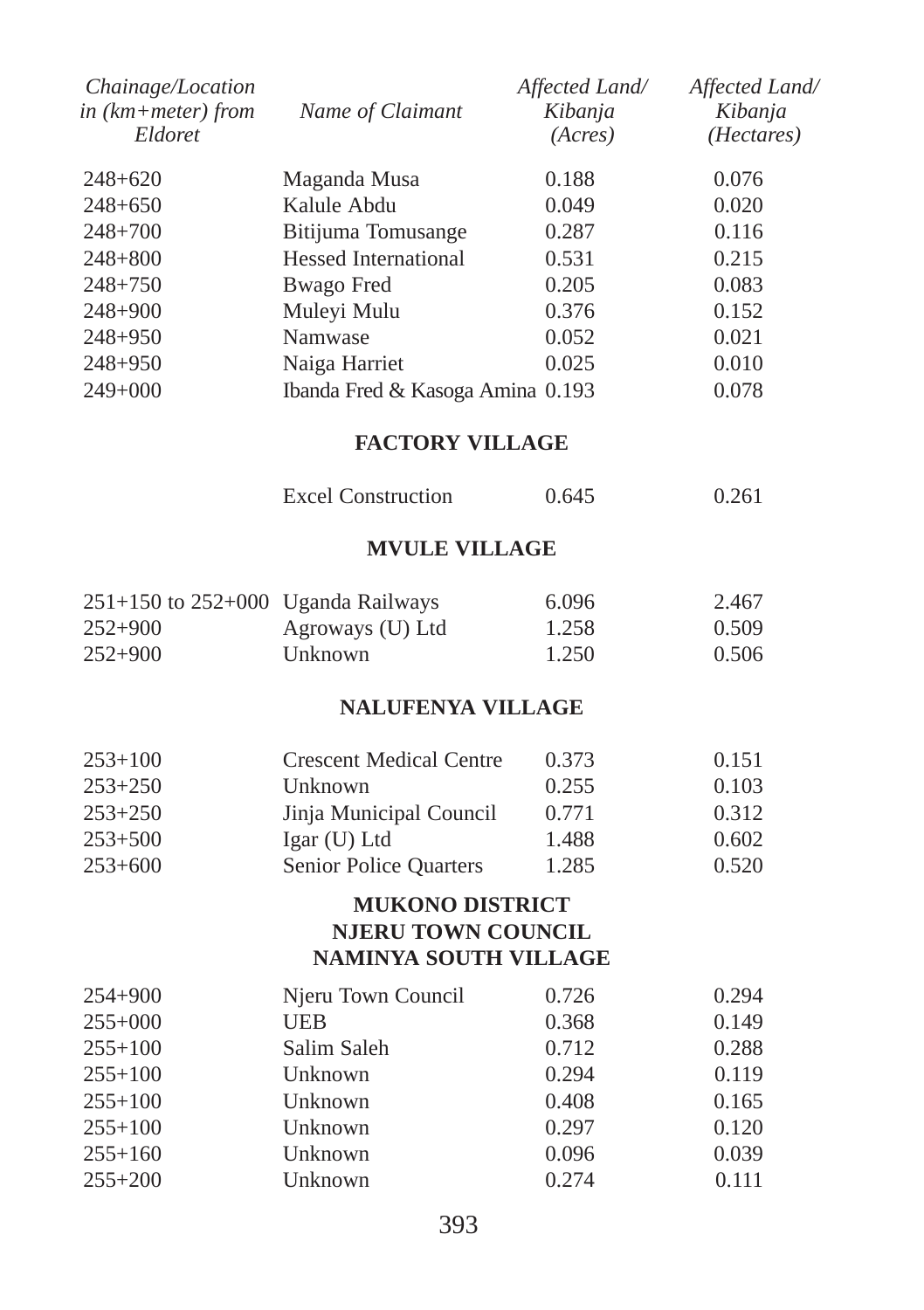| Chainage/Location<br>$in$ ( $km + meter$ ) from | Name of Claimant        | Affected Land/<br>Kibanja | Affected Land/<br>Kibanja |
|-------------------------------------------------|-------------------------|---------------------------|---------------------------|
| Eldoret                                         |                         | (Acres)                   | (Hectares)                |
| $255+200$                                       | Unknown                 | 0.025                     | 0.010                     |
| $255+200$                                       | Unknown                 | 0.205                     | 0.083                     |
| $255 + 250$                                     | Unknown                 | 0.205                     | 0.083                     |
| $255 + 300$                                     | Unknown                 | 0.178                     | 0.072                     |
| $255 + 320$                                     | Unknown                 | 0.180                     | 0.073                     |
| 255+380                                         | Unknown                 | 0.072                     | 0.029                     |
| $255+400$                                       | Unknown                 | 0.002                     | 0.001                     |
| $255 + 450$                                     | Unknown                 | 0.109                     | 0.044                     |
| $255 + 500$                                     | Unknown                 | 0.089                     | 0.036                     |
|                                                 | UPPER NAAVA VILLAGE     |                           |                           |
| $255+600$                                       | Balikwira Jane          | 0.610                     | 0.247                     |
| $255 + 630$                                     | <b>Badaza Modammed</b>  | 0.398                     | 0.161                     |
| $255+630$                                       | Badaza Modammed         | 0.410                     | 0.166                     |
| $255+650$                                       | Ssekamwa Mesach         | 0.393                     | 0.159                     |
| $255 + 650$                                     | Musoke Sebina           | 0.381                     | 0.154                     |
| $255 + 700$                                     | Rwaribijje Charles      | 0.385                     | 0.156                     |
| 255+720                                         | Kakembo Martin          | 0.376                     | 0.152                     |
| $255 + 750$                                     | Nassanga Victoria       |                           |                           |
|                                                 | (Bamweyama Arther)      | 0.334                     | 0.135                     |
| 255+800                                         | <b>Taban Peter</b>      | 0.339                     | 0.137                     |
| $255 + 820$                                     | <b>Loron Moses</b>      | 0.319                     | 0.129                     |
| $255 + 850$                                     | Nakasisa Freda          | 0.294                     | 0.119                     |
| 255+900                                         | Ntegerize Patricia      | 0.321                     | 0.130                     |
| $255 + 950$                                     | Maliga Noeli            | 0.949                     | 0.384                     |
| 256+000                                         | <b>Babu Francis</b>     | 0.418                     | 0.169                     |
| $255+020$                                       | TumwaJackson            | 0.188                     | 0.076                     |
| 256+050                                         | <b>Badaza Modammed</b>  | 0.314                     | 0.127                     |
| $256 + 100$                                     | Nalubega Christine      | 0.099                     | 0.040                     |
|                                                 | Surveyed plots          |                           |                           |
| 256+530                                         | Plot No.2               | 0.002                     | 0.001                     |
| $256 + 700$                                     | Plot No.1               | 0.022                     | 0.009                     |
| 256+800                                         | Plot No.2 Ochola Close  |                           |                           |
|                                                 | (Crossing Kayunga Rd)   | 0.032                     | 0.013                     |
| 256+850                                         | Plot No.1 Ochola Close  | 0.037                     | 0.015                     |
|                                                 | <b>MUKWANYA VILLAGE</b> |                           |                           |

|                                         | $257+000$ to $258+470$ Wabule Kasigwa Florence | 5.325 | 2.155 |
|-----------------------------------------|------------------------------------------------|-------|-------|
| $258 + 320$ to $258 + 800$ Kagoda Benon |                                                | 6.546 | 2.649 |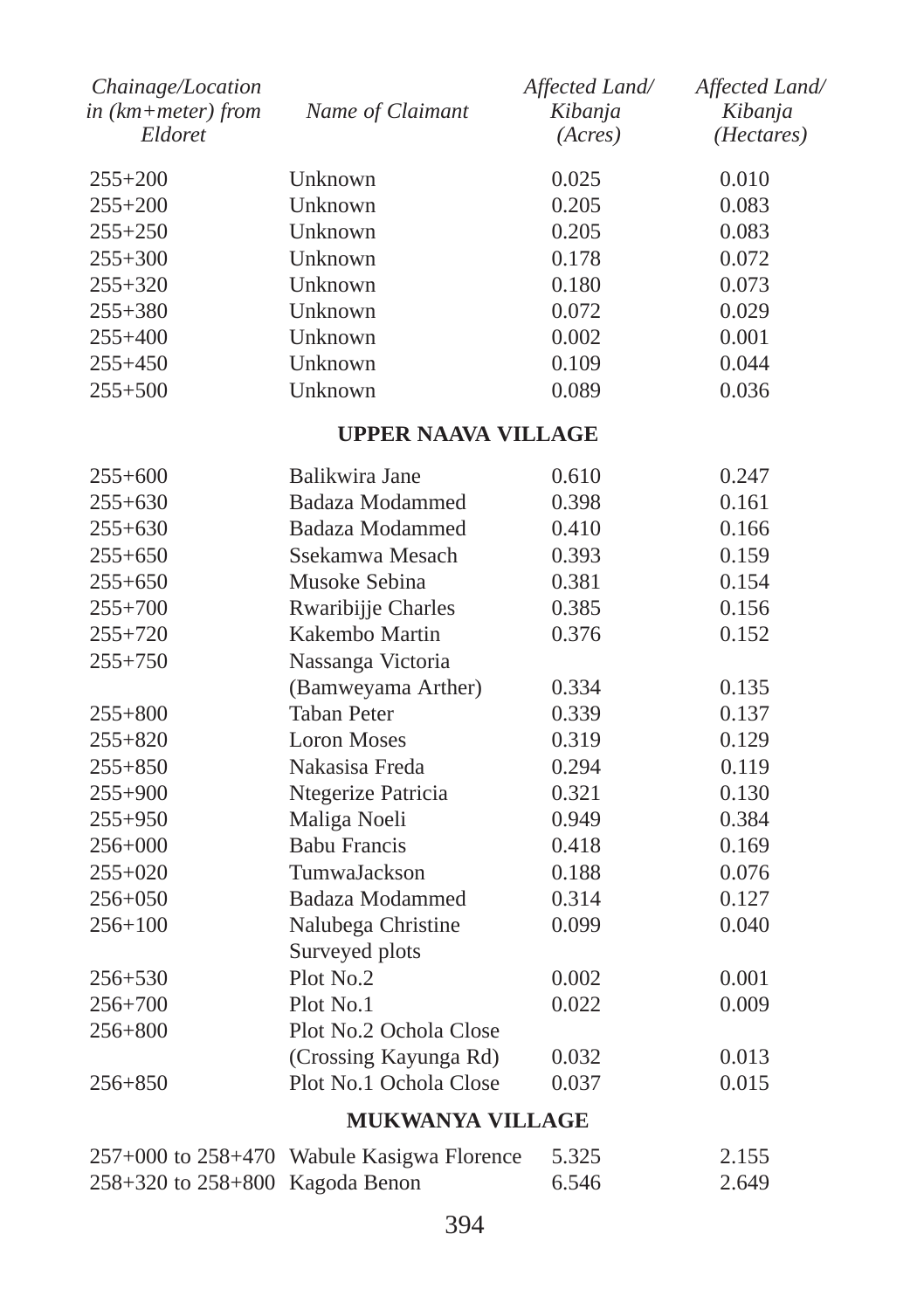| Name of Claimant                           | Affected Land/<br>Kibanja<br>(Acres) | Affected Land/<br>Kibanja<br>( <i>Hectares</i> ) |
|--------------------------------------------|--------------------------------------|--------------------------------------------------|
| Dr. Ibanda                                 | 0.650                                | 0.263                                            |
| George Musinsi William                     | 0.146                                | 0.059                                            |
| $259+000 \& 259+300$<br>Ministry of Energy | 3.430                                | 1.388                                            |
| Wanyama Francis                            | 3.099                                | 1.254                                            |
| Ssebagala Israel                           | 0.151                                | 0.061                                            |
|                                            | 0.319                                | 0.129                                            |
| Hassan Ntwatwa                             | 0.094                                | 0.038                                            |
| Byabazaire Erasmus                         | 0.025                                | 0.010                                            |
|                                            |                                      | Ahmedia Primary School                           |

### **KYABUGA VILLAGE**

| $259 + 550$ | Kyimanye Wilber                  | 0.082 | 0.033 |
|-------------|----------------------------------|-------|-------|
| $259 + 550$ | Unknown (Next to Kyimanye) 0.077 |       | 0.031 |
| $259 + 580$ | Hajati                           | 0.077 | 0.031 |
| $259 + 580$ | Latifa Kagaba                    | 0.057 | 0.023 |
| $259+600$   | Mulokole Daudi                   | 0.030 | 0.012 |
| $259 + 600$ | Aida Nanozi                      | 0.082 | 0.033 |

### **SSESE VILLAGE METHA ESTATE (Mabira Forest)**

| $278 + 200$ | Olundiyo Lino | 0.329 | 0.133 |
|-------------|---------------|-------|-------|
| $278 + 350$ | Muwolo Siraj  | 0.623 | 0.252 |
| $278 + 450$ | Bakali Musoke | 1.193 | 0.483 |
| $278 + 600$ | Raiabu        | 1.149 | 0.465 |

### **NAGOJJE SUBCOUNTY WASSWA VILLAGE**

| $281 + 250$ | Walusimbi Ben          | 0.467 | 0.189 |
|-------------|------------------------|-------|-------|
| $281 + 300$ | Nakaju Specioza        | 0.116 | 0.047 |
| $281 + 400$ | Nanteza Hellen         | 0.687 | 0.278 |
| $281 + 500$ | Lutalo Charles         | 0.012 | 0.005 |
| $281 + 550$ | Nabukalu Aidah         | 0.652 | 0.264 |
| $281 + 500$ | Kapere Mohammed        | 0.336 | 0.136 |
| $281+650$   | Sarah                  | 0.252 | 0.102 |
| $281+700$   | Magara Vincent         | 0.554 | 0.224 |
| $281 + 800$ | <b>Bukenya Charles</b> | 0.521 | 0.211 |
| $281 + 850$ | <b>Babi Moses</b>      | 0.237 | 0.096 |
|             |                        |       |       |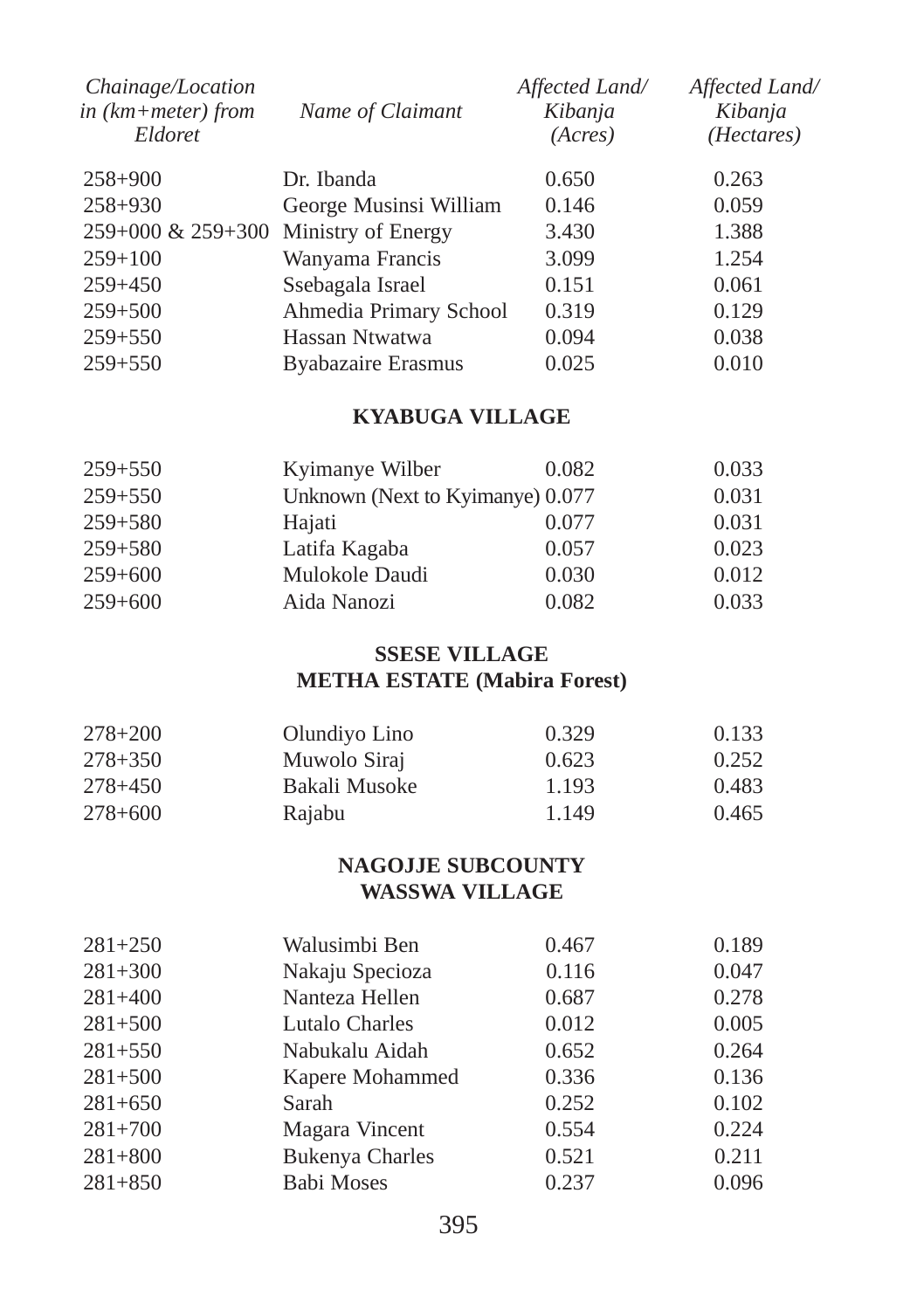| Chainage/Location<br>$in$ ( $km + meter$ ) from | Name of Claimant     | Affected Land/<br>Kibanja | Affected Land/<br>Kibanja |
|-------------------------------------------------|----------------------|---------------------------|---------------------------|
| Eldoret                                         |                      | (Acres)                   | (Hectares)                |
| $281 + 850$                                     | Namukono Deziranta   | 0.336                     | 0.136                     |
| $281 + 870$                                     | Growers C. S         | 0.131                     | 0.053                     |
| $281 + 870$                                     | Mviri Micheal        | 0.193                     | 0.078                     |
| $281 + 870$                                     | Musoke Jothan        | 0.099                     | 0.040                     |
| $281 + 20$                                      | Lukanga James        | 0.086                     | 0.035                     |
| $281+920$                                       | Buchumi Merechadi    | 0.158                     | 0.064                     |
| 281+930                                         | Namukasa Teopista    | 0.082                     | 0.033                     |
| $282+000$                                       | Walusimbi Ben        | 0.311                     | 0.126                     |
| $282+000$                                       | Amooti Stephen       | 0.442                     | 0.179                     |
| $282+000$                                       | Kironde Richard      | 0.321                     | 0.130                     |
| $282+100$                                       | Buchumi Merechadi    | 0.336                     | 0.136                     |
| $282 + 200$                                     | Mukasa Ben           | 0.588                     | 0.238                     |
| $282 + 300$                                     | Nambiro Gertrude     | 0.714                     | 0.289                     |
| $282 + 350$                                     | Kasibante John       | 0.383                     | 0.155                     |
| $282 + 400$                                     | Mukasa Lawrence      | 0.694                     | 0.281                     |
| $282+500$ to $282+700$                          | Fafesco Sempa        | 2.004                     | 0.811                     |
| $282 + 800$                                     | Mayombwe Sammuel     | 1.594                     | 0.645                     |
| $282 + 900$                                     | Yerukwagana Sulaiman | 0.766                     | 0.310                     |
| 282+970                                         | Namwibi              | 0.292                     | 0.118                     |
| $283+000$                                       | Musasizi Yazidi      | 0.381                     | 0.154                     |
| $283+050$                                       | Shaban Takolakibi    | 0.974                     | 0.394                     |
| $283 + 200$                                     | Simon Mpungu         | 1.705                     | 0.690                     |
| $283 + 450$                                     | Kiyingi Joseph       | 1.013                     | 0.410                     |
| $283 + 550$                                     | Ndaruzanye Emmanuel  | 0.230                     | 0.093                     |
|                                                 | <b>KITO VILLAGE</b>  |                           |                           |
| $283 + 570$                                     | Wandikimama Justine  | 0.188                     | 0.076                     |
| $283+600$                                       | Luzoza Kwenda        | 0.418                     | 0.169                     |
| $283 + 650$                                     | Manyinyoli Mohammed  | 0.618                     | 0.250                     |
| $283 + 750$                                     | Eriazala Seguya      | 0.759                     | 0.307                     |
| $283 + 800$                                     | Eriazala Seguya      | 0.077                     | 0.031                     |
| $283 + 850$                                     | Kakembo              | 0.736                     | 0.298                     |
| $283+900$                                       | Mwesigye Peter       | 0.077                     | 0.031                     |
| $283+900$                                       | Kidodo Jamil         | 0.005                     | 0.002                     |
| 283+910                                         | Isabirye Mohammed    | 0.020                     | 0.008                     |
| $283 + 950$                                     | Wherike Sunday       | 0.314                     | 0.127                     |
| $283 + 930$                                     | Namata Halima        | 0.040                     | 0.016                     |
| $283 + 950$                                     | Nampala Adams        | 0.072                     | 0.029                     |
| 283+970                                         | Mutebe Charles       | 0.104                     | 0.042                     |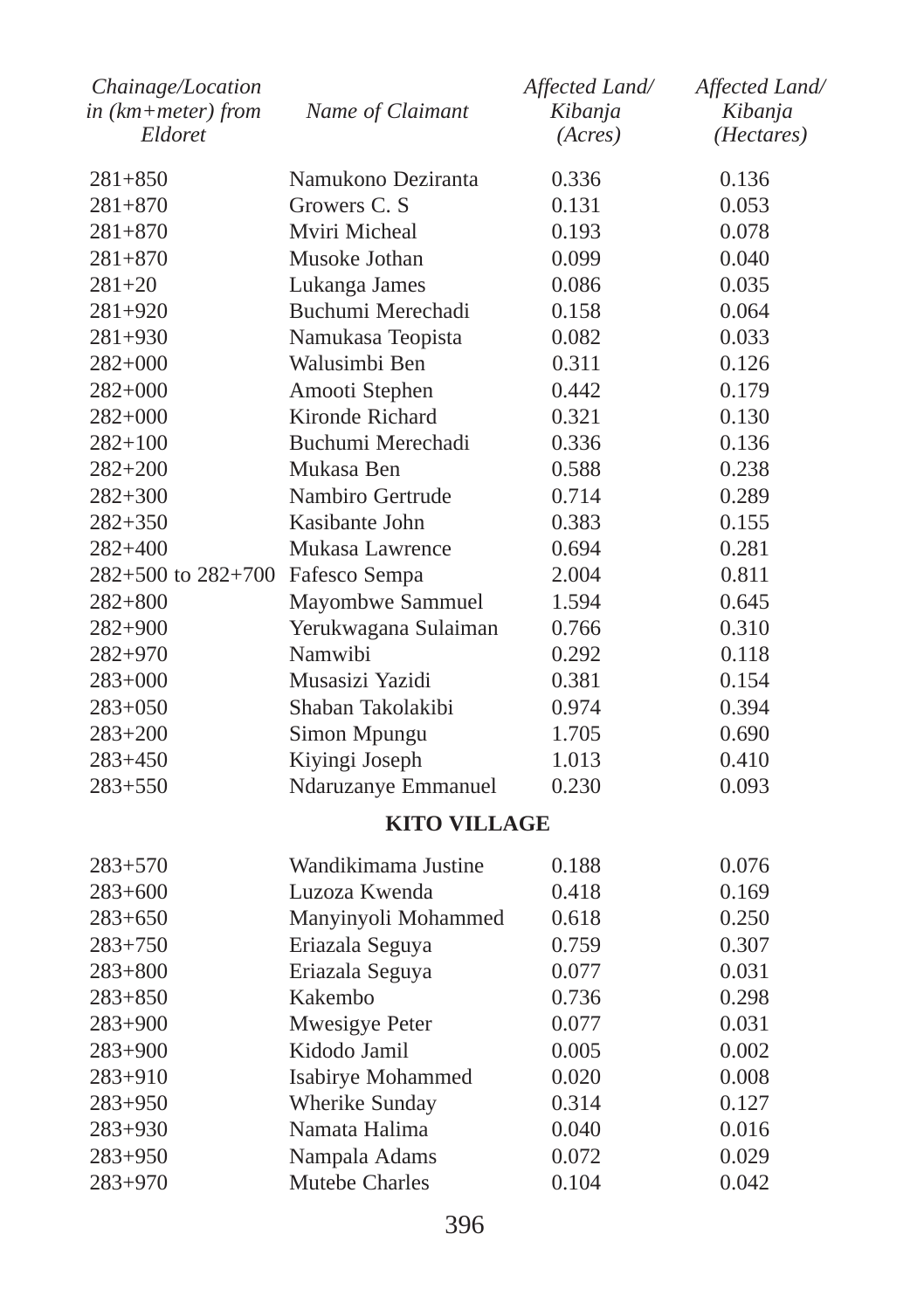| Chainage/Location          |                         | Affected Land/ | Affected Land/      |
|----------------------------|-------------------------|----------------|---------------------|
| $in$ ( $km + meter$ ) from | Name of Claimant        | Kibanja        | Kibanja             |
| Eldoret                    |                         | (Acres)        | ( <i>Hectares</i> ) |
| $284 + 000$                | Mbabazi Margaret        | 0.052          | 0.021               |
| $284+020$                  | Nasali Ruth             | 0.326          | 0.132               |
| $284 + 050$                | Namuli Irene            | 0.215          | 0.087               |
| $284 + 070$                | <b>Babirye Resty</b>    | 0.166          | 0.067               |
| $284 + 100$                | Zalwango Rose           | 0.373          | 0.151               |
| $284 + 130$                | Wajulasi Victor         | 0.025          | 0.010               |
| $284 + 130$                | Kamulasi Josephine      | 0.037          | 0.015               |
| $284 + 140$                | Nampijja Christine      | 0.032          | 0.013               |
| $284 + 140$                | Ndalu Godfrey           | 0.027          | 0.011               |
| $284 + 150$                | Ntabazi Micheal         | 0.049          | 0.020               |
| $284 + 150$                | Mande Yohana            | 0.017          | 0.007               |
| $284 + 160$                | Namusoke Annet          | 0.047          | 0.019               |
| $284 + 170$                | Balanyinzigire Marko    | 0.161          | 0.065               |
| 284+200                    | Kamulasi Phina          | 0.185          | 0.075               |
| $284 + 250$                | Minani Benansia         | 0.030          | 0.012               |
| $284 + 270$                | Mukantanzi Foromera     | 0.168          | 0.068               |
| $284 + 350$                | Mweige Peter            | 0.820          | 0.332               |
| $284 + 410$                | Tuti David              | 0.094          | 0.038               |
| 284+420                    | <b>Bulafu Thomas</b>    | 0.069          | 0.028               |
| 284+450                    | Domba Diphus            | 0.277          | 0.112               |
| $284 + 500$                | Kidudu James            | 0.111          | 0.045               |
| $284 + 550$                | <b>Byamungu</b> Tom     | 0.299          | 0.121               |
| $284 + 600$                | Okoth Dissan            | 0.623          | 0.252               |
| $284 + 630$                | <b>Babirye Rose</b>     | 0.074          | 0.030               |
| $284 + 670$                | Werickhe Sam            | 0.138          | 0.056               |
| $284 + 700$                | Mukasa Moses            | 0.274          | 0.111               |
| $284 + 750$                | Namakoye Kaisa          | 0.247          | 0.100               |
| $284 + 750$                | Balikowa Isaac          | 0.363          | 0.147               |
| $284 + 850$                | Muwanga Musa            | 0.284          | 0.115               |
| $284 + 850$                | Issa Sekandi            | 0.282          | 0.114               |
| 284+930                    | Sajjabi Nelson          | 0.086          | 0.035               |
| $285 + 100$                | Patrick Tumuhimbise     | 0.969          | 0.392               |
| $285 + 200$                | Nambajje Joseph         | 0.339          | 0.137               |
| $285 + 300$                | Metha (Tea Plantantion) | 1.067          | 0.432               |
|                            |                         |                |                     |

### **WAKISO VILLAGE**

| $285+400$   | Nalongo Kyeswa    | 1.006 | 0.407 |
|-------------|-------------------|-------|-------|
| $285 + 500$ | Ssesanga Mohammed | 0.860 | 0.348 |
| $285 + 580$ | Katumba Moses     | 0.136 | 0.055 |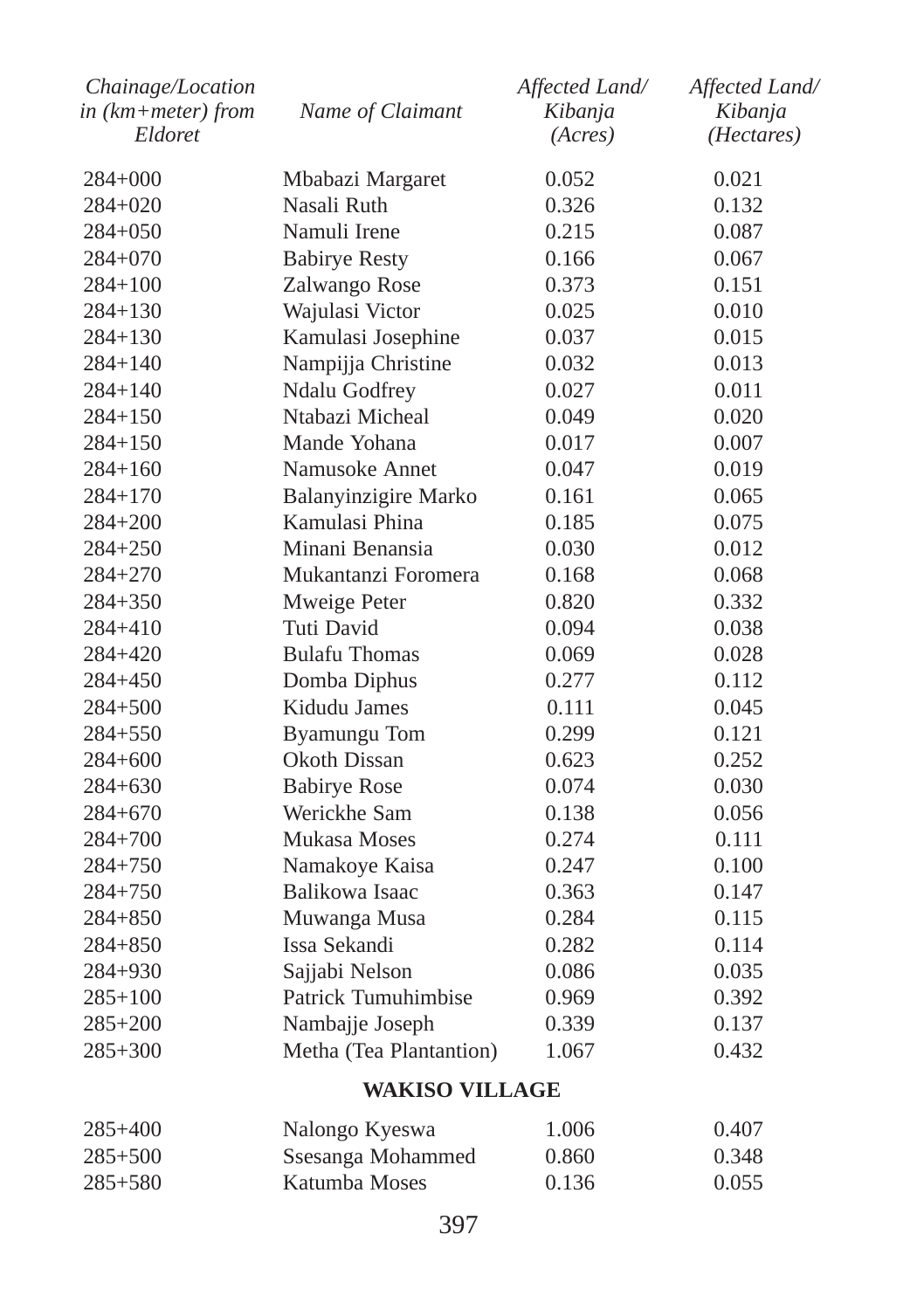| Chainage/Location                 |                                    | Affected Land/     | Affected Land/        |
|-----------------------------------|------------------------------------|--------------------|-----------------------|
| in $(km + meter)$ from<br>Eldoret | Name of Claimant                   | Kibanja<br>(Acres) | Kibanja<br>(Hectares) |
| $285+600$                         | Nalongo Nalwoga Kiddu              | 0.729              | 0.295                 |
| $285 + 660$                       | Segawa Namusisi                    | 0.005              | 0.002                 |
| $285 + 700$                       | Namusoke Kikunta                   | 0.175              | 0.071                 |
| $285 + 800$                       | Nuwa Nanteza                       | 0.872              | 0.353                 |
| $286 + 000$                       | Katabazi Erias                     | 0.408              | 0.165                 |
| $286 + 030$                       | Nabagala Malusi                    | 0.035              | 0.014                 |
| $286 + 040$                       | Tom Kibuka                         | 0.059              | 0.024                 |
| $286 + 050$                       | Mutebe Charles                     | 0.054              | 0.022                 |
| $286 + 100$                       | Nanyanzi Teopista                  | 0.373              | 0.151                 |
| $286 + 140$                       | Nacwonyi Juliana Najoyi            | 0.418              | 0.169                 |
| $286 + 150$                       | Lwasa Lawrence                     | 0.052              | 0.021                 |
| $286 + 170$                       | Ssozi Habib                        | 0.027              | 0.011                 |
| $286 + 200$                       | Kawombe                            | 0.343              | 0.139                 |
| $286 + 230$                       | Nakayizi Allen                     | 0.343              | 0.139                 |
| $286 + 300$                       | Kiruru Patrick (Nanyanzi Teopista) | 0.709              | 0.287                 |
| $286 + 370$                       | Wadda Isaac                        | 0.124              | 0.050                 |

# **WAGALA VILLAGE**

| 286+400     | Kontino Simon      | 0.499 | 0.202 |
|-------------|--------------------|-------|-------|
| 286+440     | Kabunga John       | 0.294 | 0.119 |
| 286+550     | Sasan Kabali       | 0.272 | 0.110 |
| 286+600     | Lubega Joseph      | 0.373 | 0.151 |
| 286+600     | Rovisa Nabiryo     | 0.053 | 0.022 |
| $286 + 650$ | Kayanja Patrick    | 0.771 | 0.312 |
| $286 + 800$ | Nangade Florence   | 1.080 | 0.437 |
| $287+000$   | Nalwanga Teopista  | 0.264 | 0.107 |
| $287 + 050$ | Nakato Joyce       | 0.484 | 0.196 |
| $287 + 100$ | Mugambe Edirisa    | 0.250 | 0.101 |
| $287 + 140$ | Kyisaaza Haruna    | 0.507 | 0.205 |
| $287 + 160$ | Mugambe Edirisa    | 0.222 | 0.090 |
| $287 + 200$ | Wasswa Davis       | 0.479 | 0.194 |
| $287 + 250$ | Karuganda Mohammed | 0.420 | 0.170 |
| $287 + 330$ | Kobusinge          | 0.084 | 0.034 |
| $287 + 340$ | Ziwa Sitaliko      | 0.168 | 0.068 |
| $287 + 370$ | Muzanganda         | 0.269 | 0.109 |
| $287 + 430$ | Lwabaye Pascal     | 0.220 | 0.089 |
| $287 + 450$ | Nambi Beatrice     | 0.230 | 0.093 |
| $287 + 470$ | Kavuma Robert      | 0.086 | 0.035 |
|             |                    |       |       |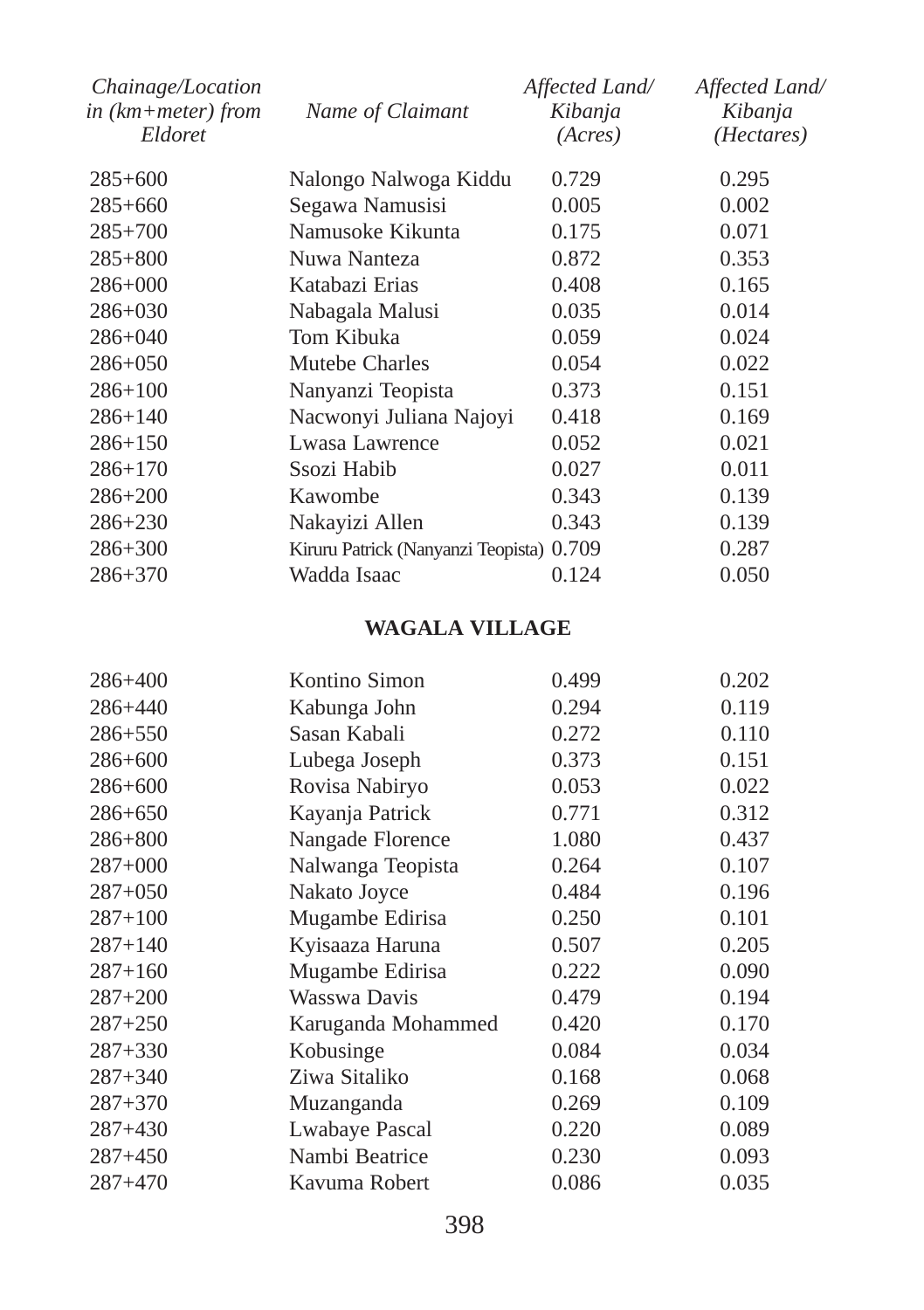| Chainage/Location<br>in (km+meter) from | Name of Claimant          | Affected Land/<br>Kibanja | Affected Land/<br>Kibanja |
|-----------------------------------------|---------------------------|---------------------------|---------------------------|
| Eldoret                                 |                           | (Acres)                   | (Hectares)                |
|                                         |                           |                           |                           |
| $287 + 500$                             | Ojambo Andrew             | 0.119                     | 0.048                     |
| 287+520                                 | Mrs. Kyikunta             | 0.044                     | 0.018                     |
| $287 + 550$                             | Susana Nagujja            | 0.657                     | 0.266                     |
| 287+630                                 | Kyasa George              | 0.297                     | 0.120                     |
| $287 + 700$                             | <b>Byakatonda Charles</b> | 0.393                     | 0.159                     |
| 287+750                                 | Kirago Mohammed           | 0.343                     | 0.139                     |
| 287+800                                 | Nakanzi Nalogo Tereza     | 0.366                     | 0.148                     |
| 287+900                                 | Natigo Charles            | 0.702                     | 0.284                     |
| 287+980                                 | Kakembo Henry             | 0.509                     | 0.206                     |
| 288+000                                 | Ssegujja Peter            | 0.178                     | 0.072                     |
| 288+030                                 | Willy Kiddu               | 0.015                     | 0.006                     |
| 288+040                                 | Kavuma Robert             | 0.042                     | 0.017                     |
| 288+050                                 | Nanyonzo Grace            | 0.116                     | 0.047                     |
| 288+070                                 | Aidah Nanyanzi            | 0.230                     | 0.093                     |
| 288+100                                 | Kalunzi John              | 0.482                     | 0.195                     |
| $288 + 140$                             | <b>Musisi</b>             | 0.052                     | 0.021                     |
| 288+150                                 | Namubiru Zam              | 0.109                     | 0.044                     |
| 288+170                                 | Nanyonga Milly            | 0.059                     | 0.024                     |
| 288+200                                 | Damuli John               | 0.082                     | 0.033                     |
| $288 + 240$                             | Kisakye Luka              | 0.049                     | 0.020                     |
| $288 + 250$                             | Nalongo Freda Kiddu       | 0.124                     | 0.050                     |
| $288 + 280$                             | Nampera Rose              | 0.025                     | 0.010                     |
| 288+350                                 | Nakandi Constant          | 0.301                     | 0.122                     |
| 288+400                                 | Kalibala Joseph           | 0.366                     | 0.148                     |
| 288+440                                 | <b>Emmanuel Ddumba</b>    | 0.175                     | 0.071                     |
| 288+470                                 | Mega Namusoke             | 0.353                     | 0.143                     |
| 288+500                                 | Lukwago Stephen           | 0.151                     | 0.061                     |
| 288+540                                 | Kasani Salongo            | 0.334                     | 0.135                     |
| 288+560                                 | Bumali Serugunda          | 0.178                     | 0.072                     |
| 288+600                                 | Muwada Ramathan           | 0.153                     | 0.062                     |
| 288+640                                 | Mwanga Musa               | 0.168                     | 0.068                     |
| 288+650                                 | Ssenkubuge Yusuf          | 0.235                     | 0.095                     |
| 288+650                                 | Semakula Nabukalu Aidah   | 0.012                     | 0.005                     |
| 288+700                                 | Aaron Kyiva               | 0.161                     | 0.065                     |
| 288+720                                 | Nankumbi Irene            | 0.126                     | 0.051                     |
| 288+750                                 | Nampoza Gertrude          | 0.232                     | 0.094                     |
| $288 + 800$                             | Ssebugenyi Patrick        | 0.442                     | 0.179                     |
| $288 + 850$                             | Sebude Patrick Salongo    | 0.418                     | 0.169                     |
|                                         | Byuma Fred                |                           |                           |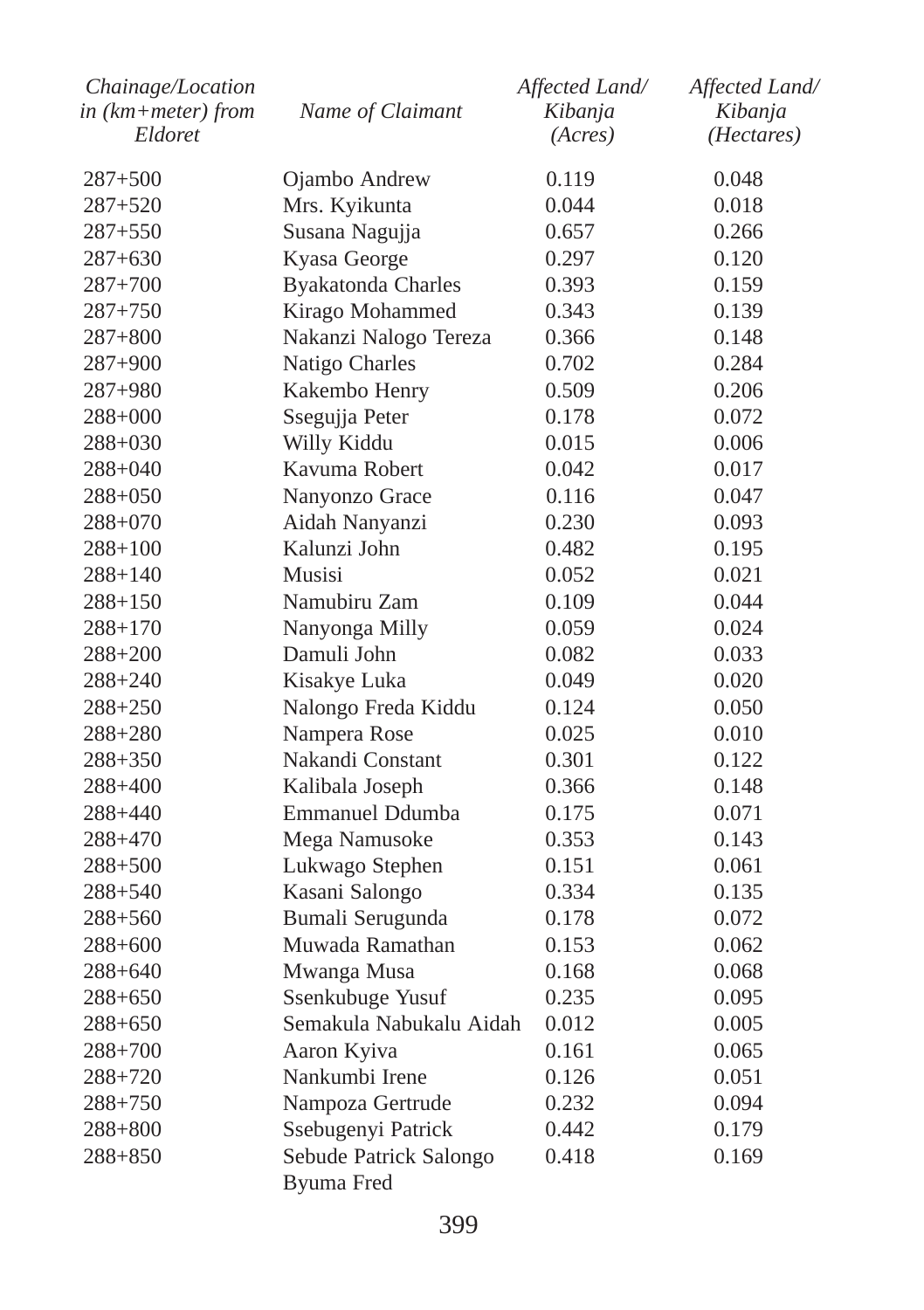| <i>Chainage/Location</i> |                  | Affected Land/ | Affected Land/      |
|--------------------------|------------------|----------------|---------------------|
| in $(km+meter)$ from     | Name of Claimant | Kibanja        | Kibanja             |
| Eldoret                  |                  | (Acres)        | ( <i>Hectares</i> ) |

Kalakye John Nayiziki Swaibu Shiek Hassan Mudiina Emmanuel Mudiina Emmanuel Ssaku Badru Semazzi Peter Masajage Fred Nanyanzi Rosemary Wadda Isaac

#### **NDEEBA VILLAGE**

| $288 + 900$ | Kawesie Ibrahim                            | 0.111 | 0.045 |
|-------------|--------------------------------------------|-------|-------|
| $288 + 950$ | George William Kituuka                     | 0.309 | 0.125 |
|             | Late Kafumba Joseph                        |       |       |
|             | c/o Margaret Nabawanka                     |       |       |
|             | Late Kasoma Paul                           |       |       |
|             | c/o Margaret Nabawanuka                    |       |       |
| $288 + 960$ | Nalongo Kiddu                              | 0.074 | 0.030 |
| $289+000$   | Lukwago                                    | 0.329 | 0.133 |
| $289+050$   | George William Kituuka                     | 0.714 | 0.289 |
| $289 + 140$ | Lubenga Bernad                             | 0.225 | 0.091 |
| $289 + 200$ | Christina Nanyojjo                         | 0.511 | 0.207 |
|             | 289+300 to 289+430 Mukiibi Rabison Kituuba | 1.297 | 0.525 |
| $289 + 560$ | Mukiibi Rabison Salongo                    | 1.379 | 0.558 |
| $289 + 650$ | Petro Ntibalugalula                        | 0.116 | 0.047 |
|             | Ssempa Henry                               |       |       |
|             | Namanya Milly                              |       |       |
|             | Edith Namuli                               |       |       |
|             | Nviri Fred                                 |       |       |
|             | Nakatebe Miriam                            |       |       |
|             | Baguma Issa                                |       |       |
|             | Katende Julius                             |       |       |
| $289 + 700$ | Yusuf Kagwa                                | 0.786 | 0.318 |
|             | Katongole Issa                             |       |       |
|             |                                            |       |       |

#### **MAGADA VILLAGE**

| $289 + 800$ | Mutyaba Charles | 0.610 | 0.247 |
|-------------|-----------------|-------|-------|
| $289 + 890$ | Oketho Joseph   | 0.124 | 0.050 |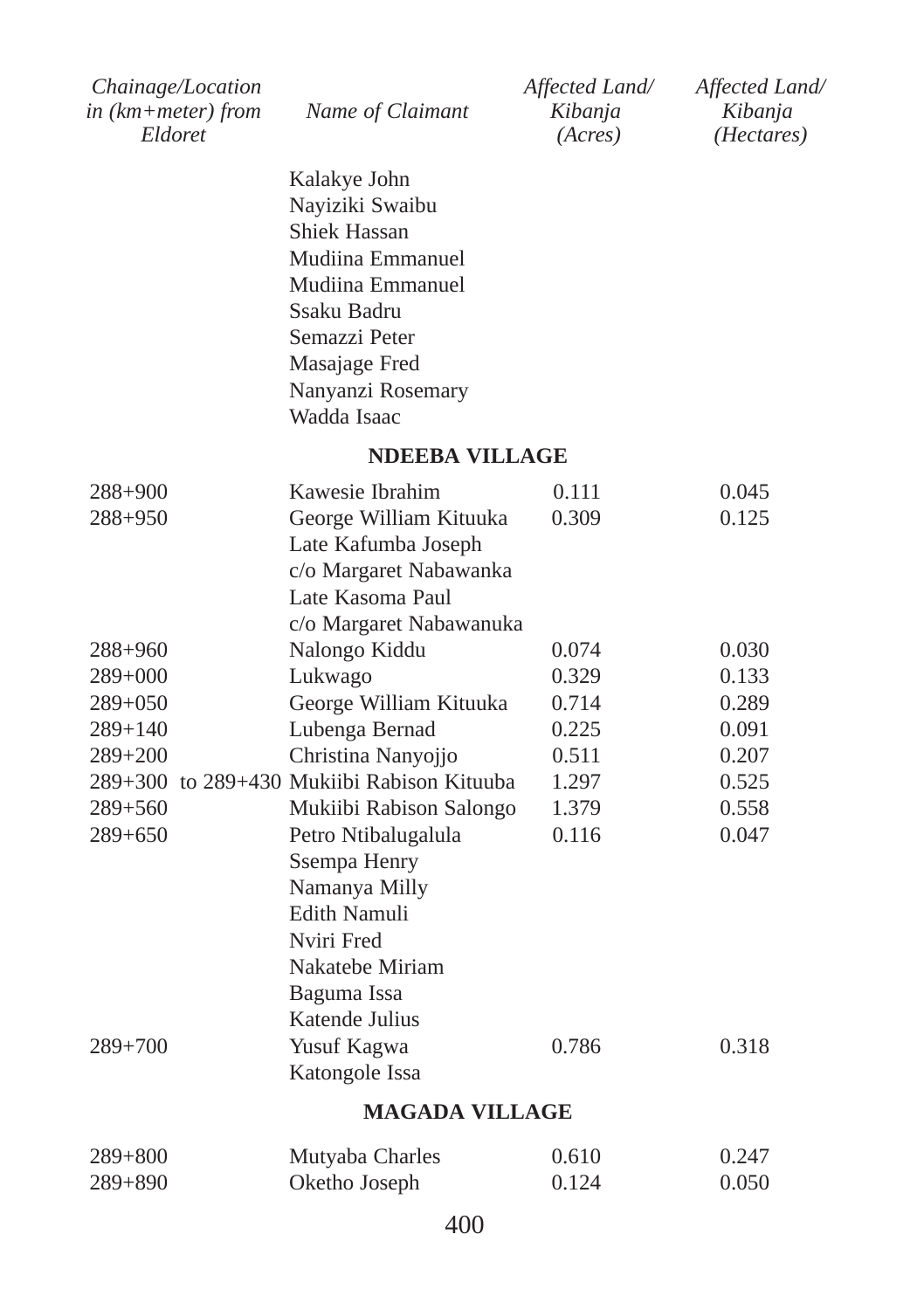| Chainage/Location<br>in (km+meter) from | Name of Claimant      | Affected Land/<br>Kibanja | Affected Land/<br>Kibanja |
|-----------------------------------------|-----------------------|---------------------------|---------------------------|
| Eldoret                                 |                       | (Acres)                   | ( <i>Hectares</i> )       |
| 289+900                                 | Okello Richard        | 0.220                     | 0.089                     |
| 289+950                                 | Waswa Henry           | 0.430                     | 0.174                     |
| 289+970                                 | Owere Stephen         | 0.190                     | 0.077                     |
| 290+000                                 | Matovu Lawrence       | 0.124                     | 0.050                     |
| 290+020                                 | Wanzala John          | 0.091                     | 0.037                     |
| 290+050                                 | Wadulo John           | 0.843                     | 0.341                     |
| $290+150$                               | Ofumbi Joseph         | 0.492                     | 0.199                     |
| 290+200                                 | Japala Stephen Ocheng | 0.277                     | 0.112                     |
| 290+240                                 | Namakula Regina       | 0.395                     | 0.160                     |
| 290+260                                 | Owor Martin           | 0.138                     | 0.056                     |
| $290 + 260$                             | Wanjala John          | 0.025                     | 0.010                     |
| 290+280                                 | Mukasa Robert         | 0.057                     | 0.023                     |
| $290 + 300$                             | Ssenyonga Kasim       | 0.208                     | 0.084                     |
| 290+340                                 | Ochoro Stephen        | 0.180                     | 0.073                     |
| $290+350$                               | <b>Owor Moses</b>     | 0.096                     | 0.039                     |
| 290+350                                 | Wanzala Robert        | 0.047                     | 0.019                     |
| $290+360$                               | Mafabi Bosco          | 0.049                     | 0.020                     |
| 290+370                                 | <b>Byondo Patrick</b> | 0.007                     | 0.003                     |
| $290+370$                               | Musisi Aron           | 0.074                     | 0.030                     |
| 290+400                                 | Namata Nuwerina       | 0.311                     | 0.126                     |
| 290+450                                 | Namuggwa Tadeo        | 0.200                     | 0.081                     |
| 290+460                                 | Oboth Henry           | 0.462                     | 0.187                     |
| $290 + 500$                             | Owori Martin          | 0.373                     | 0.151                     |
| $290 + 540$                             | Namugowa John         | 0.341                     | 0.138                     |
| 290+550                                 | Katumba Godfrey       | 0.109                     | 0.044                     |
| $290+600$                               | Namugowa Tadoe        | 0.704                     | 0.285                     |
| $290+660$                               | Katumba Robert        | 0.188                     | 0.076                     |
| 290+700                                 | Mutyaba Josephine     | 0.541                     | 0.219                     |
|                                         | Julia Nandudu         |                           |                           |
| 290+750                                 | Damulira Dissan       | 0.188                     | 0.076                     |
| 290+800                                 | <b>Buyondo Festo</b>  | 0.101                     | 0.041                     |
| 290+800                                 | Omita Valerian        | 0.198                     | 0.080                     |
| 290+850                                 | Kacibwa Festo         | 0.420                     | 0.170                     |
| 290+900                                 | Mbazira Ronald        | 0.116                     | 0.047                     |
| 290+930                                 | Lwanga Herny          | 0.158                     | 0.064                     |
| $291+000$                               | Sawula Peter          | 0.531                     | 0.215                     |
| $291 + 080$                             | Ssentongo Julius      | 0.704                     | 0.285                     |
| $291 + 150$                             | Nagadi Epuwania       | 0.247                     | 0.100                     |
| $291 + 180$                             | Ongwen John           | 0.190                     | 0.077                     |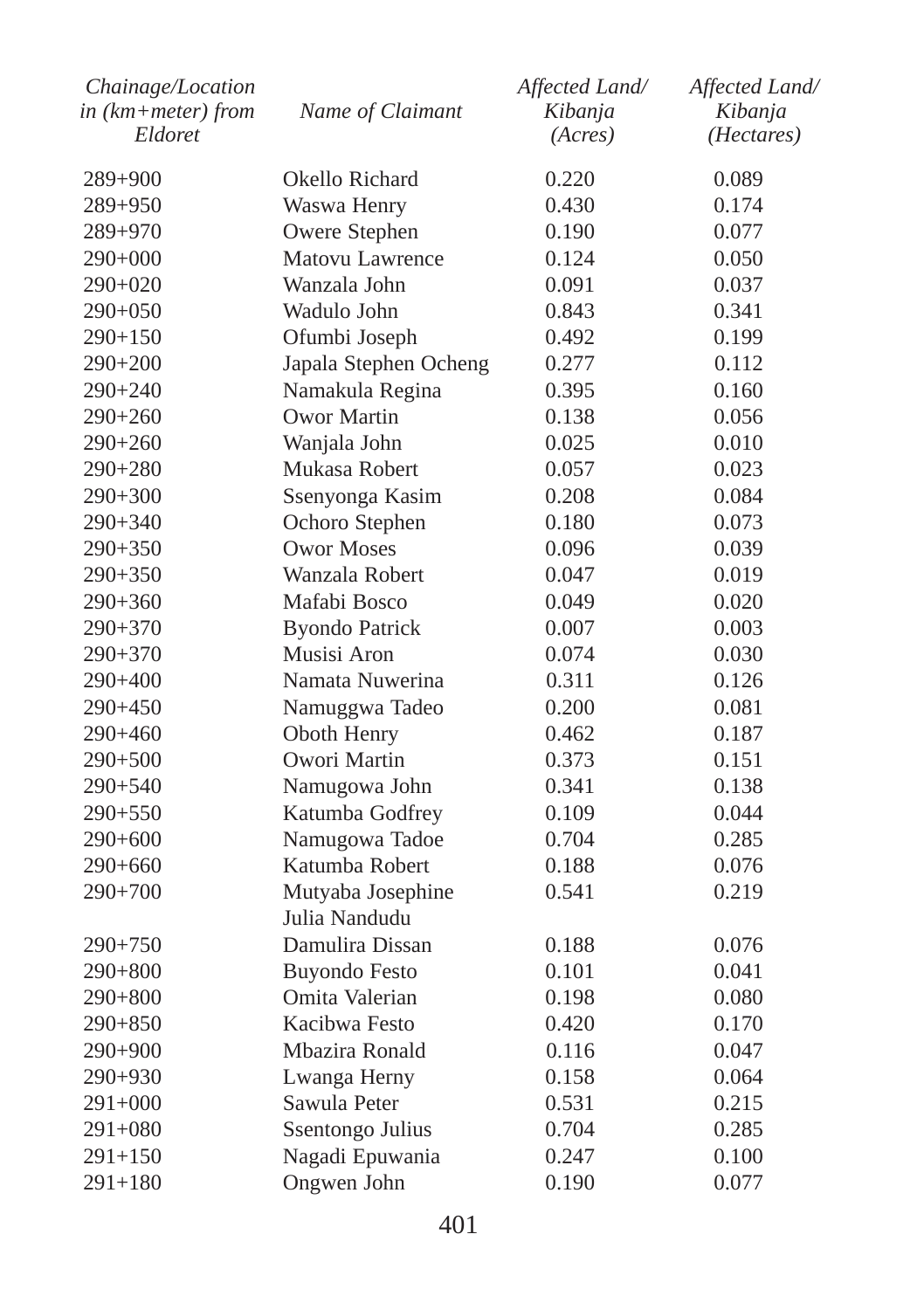| Chainage/Location<br>$in$ ( $km + meter$ ) from<br>Eldoret | Name of Claimant         | Affected Land/<br>Kibanja<br>(Acres) | Affected Land/<br>Kibanja<br>(Hectares) |
|------------------------------------------------------------|--------------------------|--------------------------------------|-----------------------------------------|
| $291 + 250$                                                | Ntabana Grace            | 0.808                                | 0.327                                   |
| 291+290                                                    | Karta Deya               | 0.040                                | 0.016                                   |
| $291 + 300$                                                | Okware Stephen           | 0.040                                | 0.016                                   |
| 291+320                                                    | Nabawanuka Rose Mary     | 0.042                                | 0.017                                   |
| $291 + 350$                                                | Nalwiso Mayi             | 0.086                                | 0.035                                   |
|                                                            | Robinah Sentongo         |                                      |                                         |
|                                                            | Ssemwogerere Fred        |                                      |                                         |
|                                                            | Katumba Fred             |                                      |                                         |
| $291 + 350$                                                | Mulo Badru               | 0.133                                | 0.054                                   |
|                                                            | Mayi Nakiito             |                                      |                                         |
| 291+380                                                    | Kiiza Zubairi            | 0.267                                | 0.108                                   |
| 291+450                                                    | Mugomba Jackson          | 0.766                                | 0.310                                   |
|                                                            | <b>KANYOGOGA VILLAGE</b> |                                      |                                         |
| $291 + 550$                                                | Mpima Yusuf              | 0.343                                | 0.139                                   |
| $291 + 600$                                                | Nakayiza Federesi        | 0.353                                | 0.143                                   |
|                                                            | Mpiima John              |                                      |                                         |
| $291 + 650$                                                | Namaganda Maurine        | 0.516                                | 0.209                                   |
|                                                            | Sewabunda Wilson         |                                      |                                         |
|                                                            | Kayizza Joseph           |                                      |                                         |
| $291 + 700$                                                | Oudo Emmanuel            | 0.309                                | 0.125                                   |
| 291+750                                                    | Zziwa Deogratius         | 0.279                                | 0.113                                   |
| $291 + 800$                                                | <b>Ouma Dominic</b>      | 0.106                                | 0.043                                   |
| $291 + 840$                                                | Nalweyiso Nalongo        | 0.336                                | 0.136                                   |
| $291 + 900$                                                | Namboze Kate             | 0.262                                | 0.106                                   |
| 292+000 to 292+340                                         | Mehta (Scoul) Tea Estate | 2.671                                | 1.081                                   |
| $292 + 350$                                                | Musinga Eseza            | 0.146                                | 0.059                                   |
| $292 + 350$                                                | Ndubumali Alfred         | 0.136                                | 0.055                                   |
| $292 + 360$                                                | Mukamondo Viola          | 0.156                                | 0.063                                   |
| 292+380                                                    | Nasaje Margaret          | 0.077                                | 0.031                                   |
| 292+400                                                    | Sylivia Ajambo           | 0.143                                | 0.058                                   |
| 292+420                                                    | Owundo Charles           | 0.052                                | 0.021                                   |
| 292+420                                                    | Nabakoza Regina          | 0.030                                | 0.012                                   |
| 292+440                                                    | Nabisenke Gertrude       | 0.138                                | 0.056                                   |
| 292+450                                                    | Ssegobe Suzan            | 0.042                                | 0.017                                   |
| 292+450                                                    | Mugisa Caroline          | 0.042                                | 0.017                                   |
| 292+450                                                    | Bagenda Ronald           | 0.035                                | 0.014                                   |
| 292+450                                                    | Kiwanuka Sam             | 0.054                                | 0.022                                   |
| $292 + 460$                                                | <b>Bulio David</b>       | 0.025                                | 0.010                                   |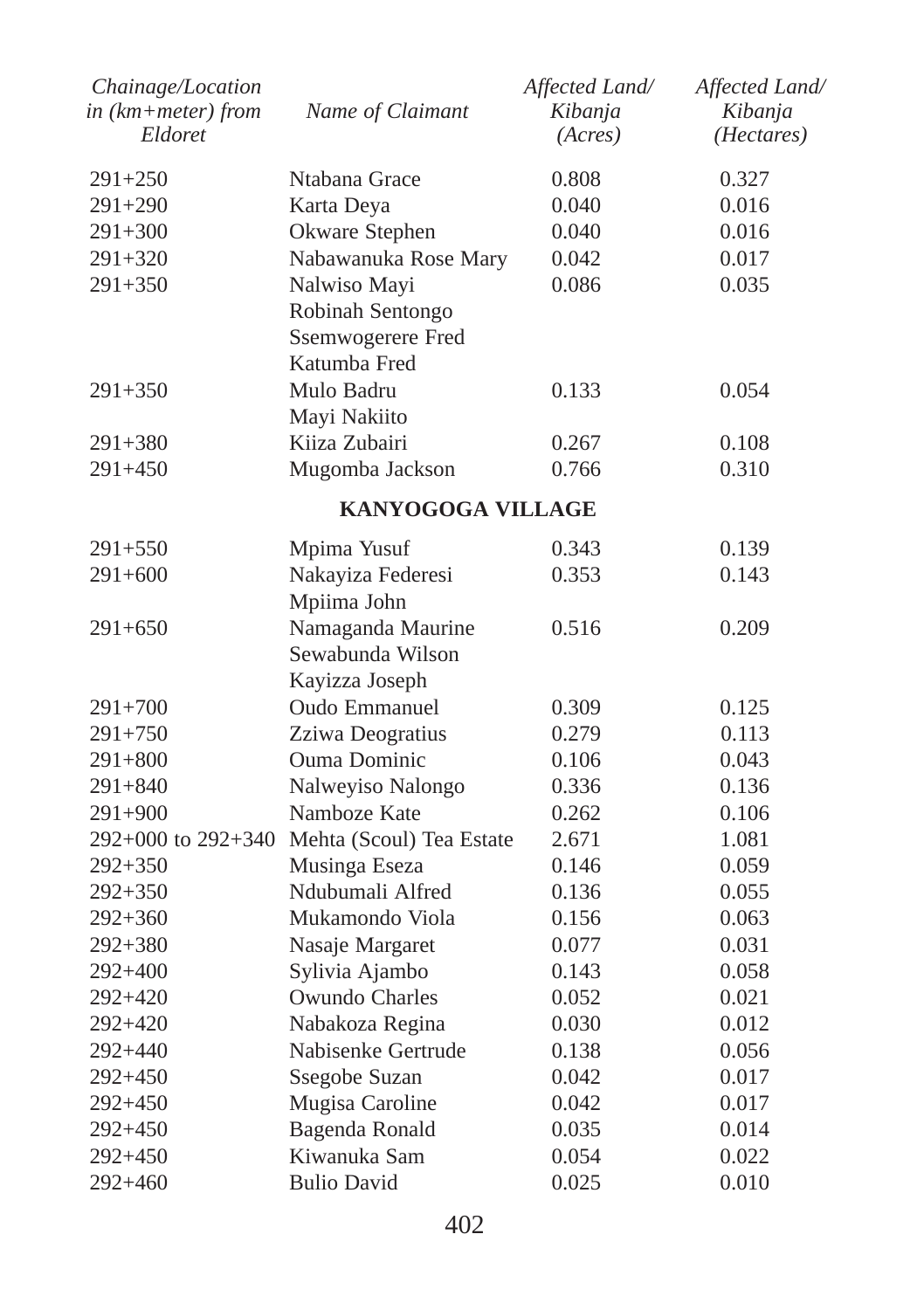| Chainage/Location<br>in $(km + meter)$ from<br>Eldoret | Name of Claimant                           | Affected Land/<br>Kibanja<br>(Acres) | Affected Land/<br>Kibanja<br>( <i>Hectares</i> ) |
|--------------------------------------------------------|--------------------------------------------|--------------------------------------|--------------------------------------------------|
| $292 + 480$                                            | Nabisenke Getrude                          | 0.044                                | 0.018                                            |
| $292 + 500$                                            | Kimuli Ambrose                             | 0.027                                | 0.011                                            |
| $292 + 500$                                            | Kiwanuka Sam                               | 0.015                                | 0.006                                            |
| $292+600$                                              | Katende Godfrey                            | 0.736                                | 0.298                                            |
| $292+660$                                              | Bagenda Ronald                             | 0.274                                | 0.111                                            |
| $292+670$                                              | Kyaze Stephen                              | 0.474                                | 0.192                                            |
| $292 + 700$                                            | Nakyiryowa Edisa                           | 0.143                                | 0.058                                            |
| $292 + 740$                                            | Balababa Martin                            | 0.329                                | 0.133                                            |
| $292 + 750$                                            | Namusoke Margret                           | 0.025                                | 0.010                                            |
| $292 + 800$                                            | Kyega Nelson                               | 0.405                                | 0.164                                            |
| $292 + 850$                                            | Ssemaganyi Edward                          | 0.487                                | 0.197                                            |
| $293+000$                                              | Kaya Kasozi                                | 0.519                                | 0.210                                            |
| $293+050$                                              | Mulindwa Joseph                            | 0.361                                | 0.146                                            |
| $293+100$                                              | Nosyata Kibuka                             | 1.025                                | 0.415                                            |
| $293 + 300$                                            | Mwanje Charles                             | 0.892                                | 0.361                                            |
| $293+400$ to $293+530$                                 | Ssebastian Ndikumaha                       | 1.290                                | 0.522                                            |
|                                                        | $293+530$ to $294+350$ Nakalasa Tea Estate | 5.063                                | 2.049                                            |
| $294+350$ to $294+890$ Mabira Forest                   |                                            |                                      | 0.000                                            |

### **WABUNUNU VILLAGE**

| $294 + 900$ | Tugumyerugendo Allan | 0.383 | 0.155 |
|-------------|----------------------|-------|-------|
| $295+000$   | Kejji Robonah        | 0.306 | 0.124 |
| $295+030$   | Ewudiya Bwajje       | 0.158 | 0.064 |
| $295+100$   | Tibika Ali           | 0.729 | 0.295 |
| $295 + 200$ | Kakande Edward       | 0.462 | 0.187 |
| $295 + 240$ | Tugumyerugando Allan | 0.124 | 0.050 |
|             | Nakabiri Proscovia   |       |       |
|             | Ssentongo Swamadu    |       |       |
|             | Martin Odoi          |       |       |
|             | Shivan Namwanje      |       |       |
|             | Isiko Moses          |       |       |
| $295 + 250$ | Muluka Stephen       | 0.245 | 0.099 |
| $295 + 300$ | Musoke Naseef        | 0.371 | 0.150 |
|             |                      |       |       |

### **WAKISO VILLAGE**

| $295 + 340$                            | Lube Lube Tereza | 0.284 | 0.115 |
|----------------------------------------|------------------|-------|-------|
| $295+400$                              | Kasule Emmanuel  | 0.771 | 0.312 |
| $295+800$ to $297+000$ Hajji Bagalaiwo |                  | 9.946 | 4.025 |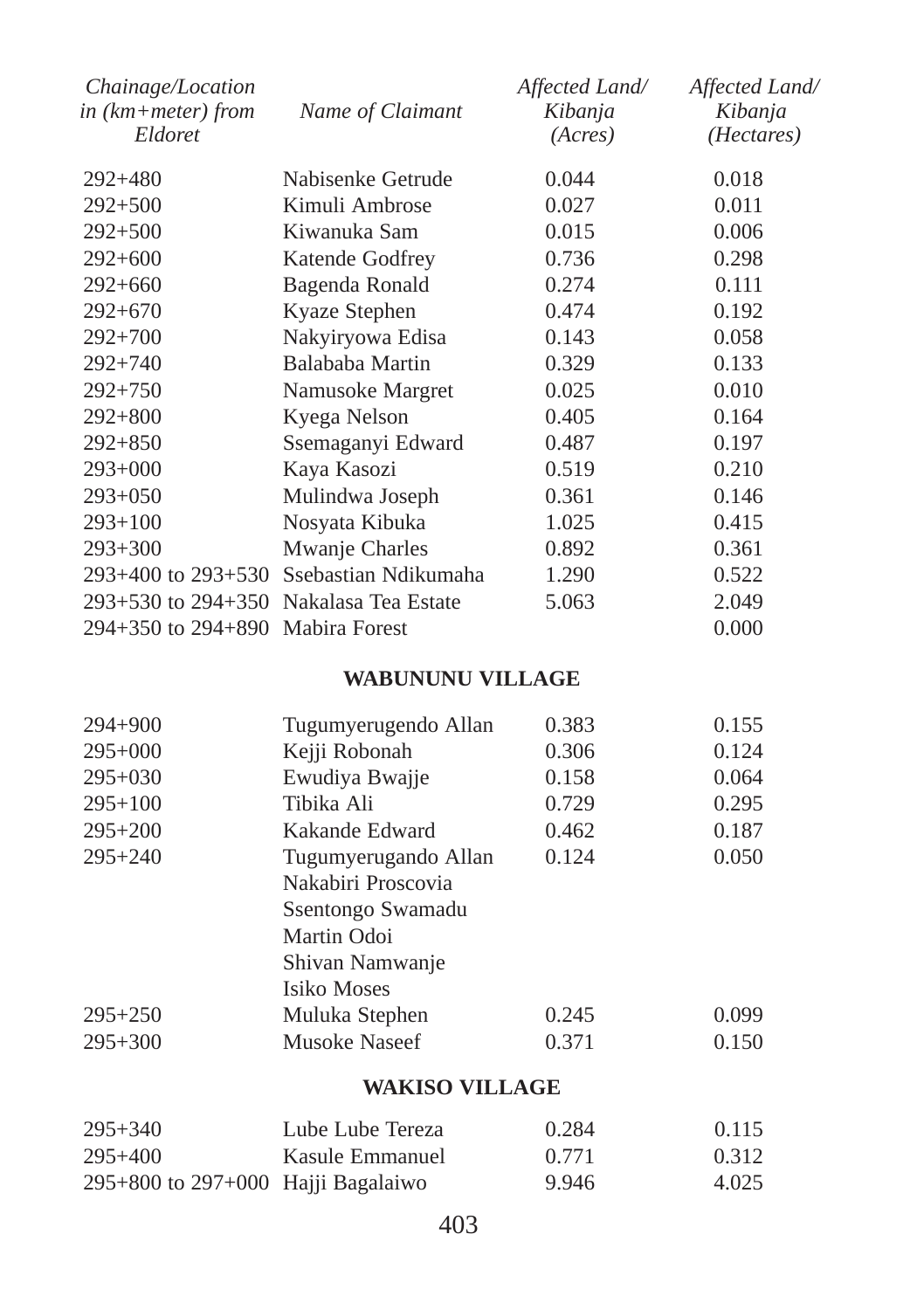| <i>Chainage/Location</i> |                  | Affected Land/ | Affected Land/      |
|--------------------------|------------------|----------------|---------------------|
| in (km+meter) from       | Name of Claimant | Kibania        | Kibania             |
| Eldoret                  |                  | (Acres)        | ( <i>Hectares</i> ) |

## **LUWUNGA VILLAGE**

|                        | 297+100 to 298+150 Kiwanuka Joseph Katabanda | 7.082 | 2.866 |
|------------------------|----------------------------------------------|-------|-------|
| 298+200                | Nasan Ssebyala                               | 0.954 | 0.386 |
| 298+310                | Musisi Stephen                               | 0.037 | 0.015 |
| 298+320                | <b>Bizinani</b> Charles                      | 0.166 | 0.067 |
| $298 + 350$            | Namukasa Rose                                | 0.156 | 0.063 |
| $298 + 400$            | Ojambo Wilber                                | 0.316 | 0.128 |
| 298+430                | Moro John                                    | 0.136 | 0.055 |
| 298+440                | Sizomu Lawrence                              | 0.012 | 0.005 |
| 298+450                | Namuyomba Ruth                               | 0.062 | 0.025 |
| 298+470                | Namukasa Rose                                | 0.217 | 0.088 |
| 298+480                | Emuria Simon                                 | 0.059 | 0.024 |
| $298 + 500$            | Lule David Mayengo                           | 0.037 | 0.015 |
| $298 + 510$            | Nasozi Florence                              | 0.052 | 0.021 |
|                        | Sauda                                        |       |       |
| $298 + 600$            | Ssamakula James                              | 0.781 | 0.316 |
|                        | <b>BUYUKI VILLAGE</b>                        |       |       |
| $298 + 700$            | Tomusange Eriasi                             | 0.892 | 0.361 |
| $298 + 790$            | Kasumba Livingstone                          | 0.096 | 0.039 |
| 298+900                | Nightngel Nantamu                            | 0.983 | 0.398 |
| 298+970                | Balisaniriza Malisera                        | 0.250 | 0.101 |
| 299+000                | Nsubuga Divina                               | 1.018 | 0.412 |
| $299+020$              | Malisera Balisamiriza                        | 0.077 | 0.031 |
| $299+050$              | Wanyama Wilson                               | 0.104 | 0.042 |
|                        | <b>NAMA II VILLAGE</b>                       |       |       |
| $299 + 250$            | Sonko Stephen Musica                         | 1.211 | 0.490 |
| 299+400                | Nabuma                                       | 0.477 | 0.193 |
| 299+450                | Mulimira Jane Walakira                       | 0.474 | 0.192 |
| 299+500                | Ngango Joseph                                | 0.264 | 0.107 |
| 299+550                | Sekibala Falessico                           | 0.106 | 0.043 |
| 299+600                | Ssenkatuka William                           | 0.346 | 0.140 |
| 299+650                | Ssenkai Henry                                | 0.544 | 0.220 |
| 299+750                | Kiberu Vincent Mubiru                        | 0.645 | 0.261 |
| 299+840                | Kawumi Samuel David                          | 0.309 | 0.125 |
| 299+870                | Kabugo Stephen                               | 0.309 | 0.125 |
| 299+940                | <b>Baiira James</b>                          | 0.336 | 0.136 |
| $300+000$ to $300+300$ | <b>Bayira James</b>                          | 1.364 | 0.552 |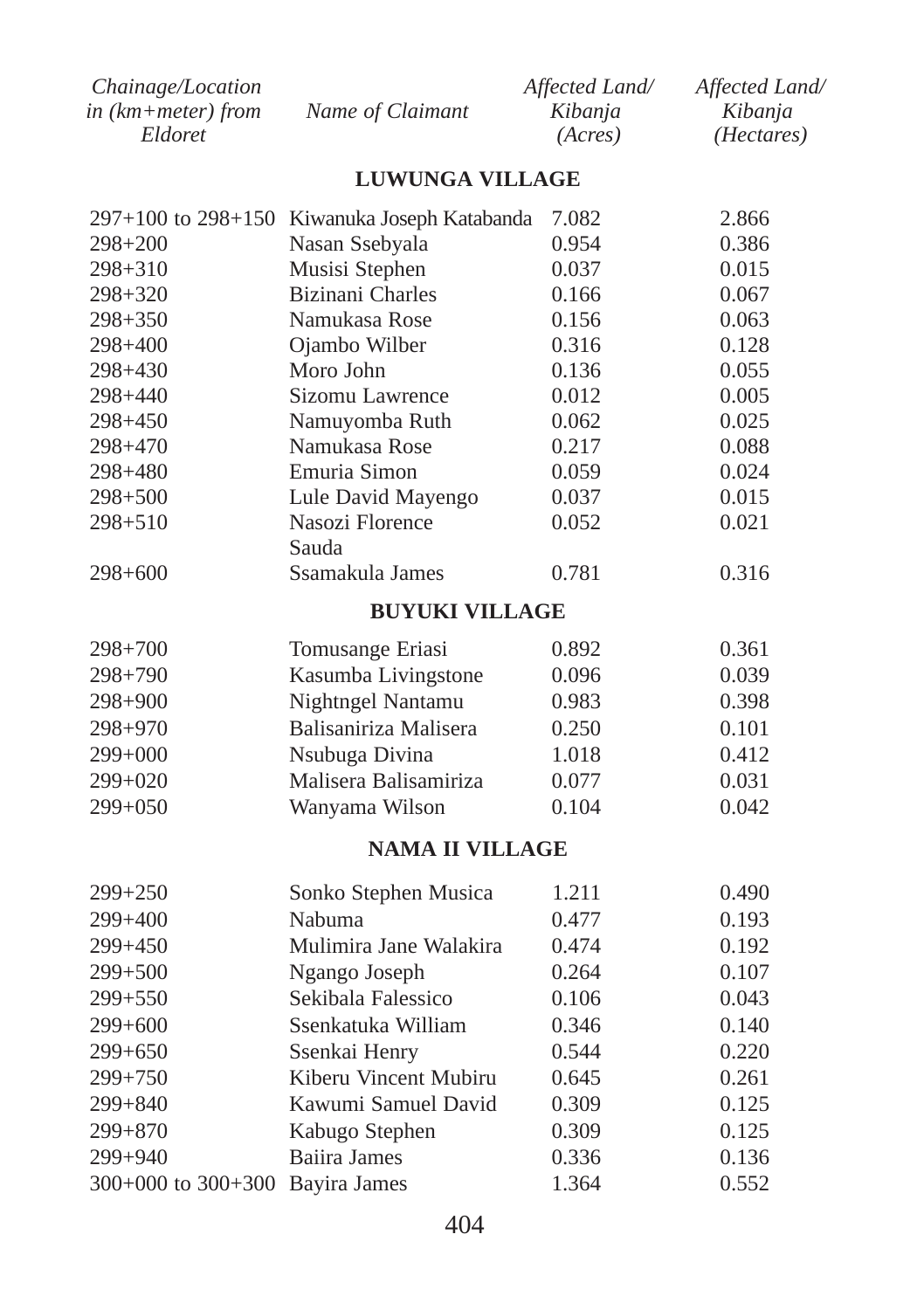| Chainage/Location<br>in $(km+meter)$ from<br>Eldoret | Name of Claimant   | Affected Land/<br>Kibanja<br>(Acres) | Affected Land/<br>Kibanja<br>( <i>Hectares</i> ) |
|------------------------------------------------------|--------------------|--------------------------------------|--------------------------------------------------|
| $300+100$                                            | Segobe Daniel      | 0.284                                | 0.115                                            |
| $300+400$                                            | Sendiwala George   | 1.586                                | 0.642                                            |
| $300+500$                                            | Muwambu Ismail     | 0.294                                | 0.119                                            |
| $300+540$                                            | Kyomukama Henry    | 0.067                                | 0.027                                            |
| $300+550$                                            | Amina Kanabi       | 0.304                                | 0.123                                            |
|                                                      | Asuman Musisi      |                                      |                                                  |
|                                                      | Abdul Karim Ddamba |                                      |                                                  |

## **NAMA I VILLAGE**

| $300+600$   | Okumu Stanley        | 0.326 | 0.132 |
|-------------|----------------------|-------|-------|
| $300+650$   | Namatovu Cissy       | 0.524 | 0.212 |
| $300 + 750$ | <b>UNKNOWNX</b>      | 0.529 | 0.214 |
| $300 + 800$ | Nyanzi Edward        | 0.759 | 0.307 |
| $300+900$   | Luyombya Fred        | 0.250 | 0.101 |
| $300 + 950$ | Luyombya Fred        | 0.121 | 0.049 |
| $300+960$   | Kezala Christopher   | 0.072 | 0.029 |
| $301+000$   | Julius Wandaba       | 1.021 | 0.413 |
| $301 + 200$ | Kyipenyi Charles     | 1.119 | 0.453 |
| $301 + 330$ | Nalongo Kiryowa Zedi | 0.119 | 0.048 |
| $301 + 330$ | Buwebo Lamek         | 0.072 | 0.029 |
| $301 + 350$ | Tibirangaze Yohana   | 0.185 | 0.075 |
| $301 + 350$ | Gibudu Charles       | 0.267 | 0.108 |
| $301 + 360$ | Magara Godfrey       | 0.126 | 0.051 |
| $301 + 430$ | <b>Musoke Moses</b>  | 0.188 | 0.076 |
| $301 + 440$ | Kyesuwa Rogers       | 0.037 | 0.015 |
| $301 + 450$ | Ssemakula Sulaiman   | 0.133 | 0.054 |
| $301 + 500$ | Kafeero Juma         | 0.724 | 0.293 |
| $301 + 600$ | Kyina Kuna           | 0.672 | 0.272 |
| $301 + 800$ | <b>Bibirye Teddy</b> | 1.282 | 0.519 |
| $302+000$   | Bumbakali Wasswa     | 0.941 | 0.381 |
| $302 + 040$ | Kabaseke Immaculate  | 0.257 | 0.104 |
| $302 + 060$ | Bukenya Richard      | 0.279 | 0.113 |
| $302 + 100$ | Nansamba Cissy       | 0.049 | 0.020 |
| $302 + 130$ | Kabasese Immaculate  | 0.227 | 0.092 |
| $302 + 170$ | SundayJospeh         | 0.217 | 0.088 |
| $302 + 260$ | Robert Tushabe       | 0.524 | 0.212 |
| $302 + 330$ | Naiga Maria          | 0.146 | 0.059 |
| $302 + 400$ | Nakigude Faith       | 0.798 | 0.323 |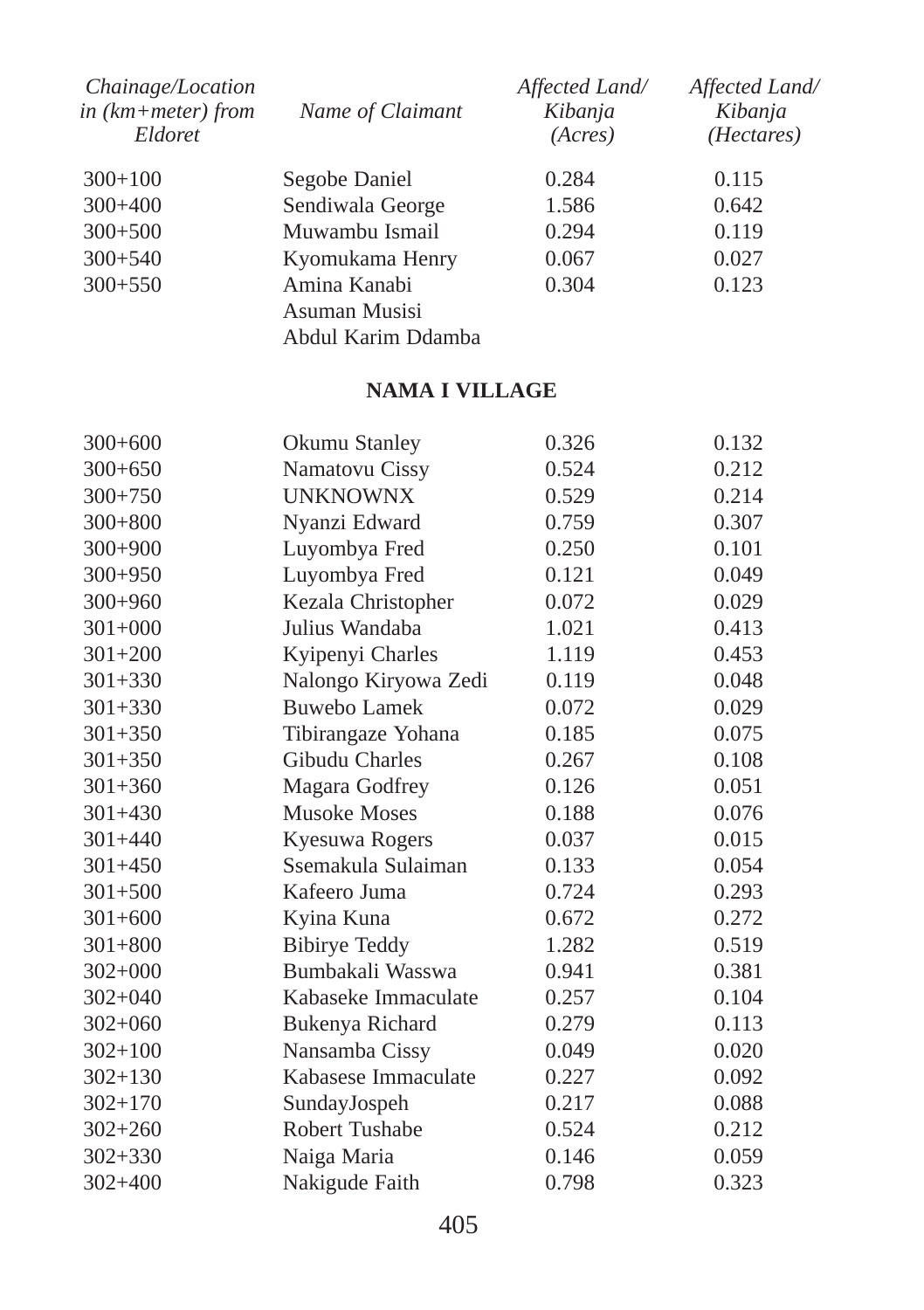| Chainage/Location<br>in $(km + meter)$ from<br>Eldoret | Name of Claimant              | Affected Land/<br>Kibanja<br>(Acres) | Affected Land/<br>Kibanja<br>(Hectares) |  |  |
|--------------------------------------------------------|-------------------------------|--------------------------------------|-----------------------------------------|--|--|
| $302 + 500$                                            | Wamala Sebaduka Kamao         | 0.783                                | 0.317                                   |  |  |
| $302 + 600$                                            | Kasawa Engine                 | 0.316                                | 0.128                                   |  |  |
| $302 + 700$                                            | Kaiyiza John Christom         | 0.882                                | 0.357                                   |  |  |
| $302 + 800$                                            | Nkaluba Mulumba               | 0.961                                | 0.389                                   |  |  |
|                                                        | Siliman Kafeero               |                                      |                                         |  |  |
|                                                        | Charles Gidudu                |                                      |                                         |  |  |
|                                                        | Okoth Anthony                 |                                      |                                         |  |  |
|                                                        | Kabunzi Erikana               |                                      |                                         |  |  |
|                                                        | Birese Silvesto               |                                      |                                         |  |  |
|                                                        | Nambwire Margaret             |                                      |                                         |  |  |
|                                                        | Late Hamisi Kinakuka c/o Sula |                                      |                                         |  |  |

#### **NSANVU VILLAGE**

| $302+900$ to $303+630$ Agaba Alex |                       | 4.208 | 1.703 |
|-----------------------------------|-----------------------|-------|-------|
| $303+630$ to $304+680$ NFA        |                       | 0.000 |       |
| $304 + 800$                       | Sebuliba Sam          | 1.386 | 0.561 |
| $305+000$                         | Kabanda James         | 1.065 | 0.431 |
| $305 + 080$                       | Makola Godfrey        | 0.225 | 0.091 |
| $305 + 150$                       | Matovu Godfrey        | 0.773 | 0.313 |
| $305 + 300$                       | Mukasa Christopher    | 1.142 | 0.462 |
| $305 + 400$                       | Nakiwala Kevina Sarah | 0.306 | 0.124 |
| $305 + 460$                       | Makaka Jane           | 0.166 | 0.067 |
|                                   | Sarah Nantumbwe       |       |       |
|                                   | Namwandu Bisesa       |       |       |
|                                   | Kaddu                 |       |       |
|                                   | Sam Kitara            |       |       |

## **NYENJE VILLAGE**

| $306 + 250$ | Lameka Mukasa    | 0.390 | 0.158 |
|-------------|------------------|-------|-------|
| $306 + 300$ | Mbabazi Jackson  | 0.768 | 0.311 |
| $306 + 500$ | Nsereko Abdu     | 1.537 | 0.622 |
| $306 + 600$ | Masaba Sulaiman  | 0.418 | 0.169 |
| $306 + 700$ | Mulwanyi Canon   | 0.301 | 0.122 |
| $306 + 800$ | Birungi Phenny   | 1.448 | 0.586 |
| $306 + 950$ | Kikoba Swaga     | 0.037 | 0.015 |
| $307+000$   | Church of Uganda | 0.808 | 0.327 |
| $307 + 100$ | Swaga Sarah      | 0.489 | 0.198 |
| $307 + 200$ | Kalule           | 0.667 | 0.270 |
|             |                  |       |       |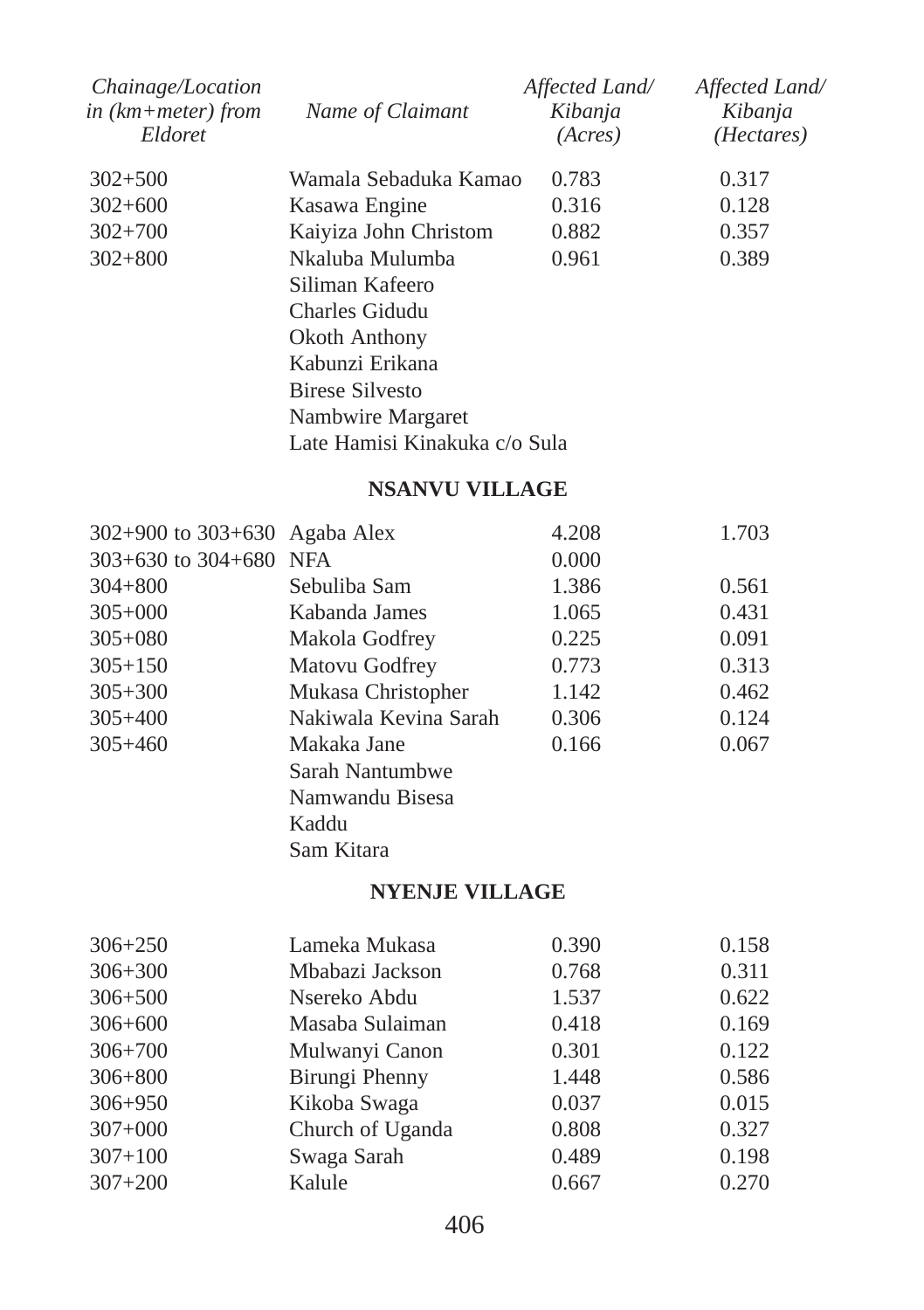| Chainage/Location<br>in $(km + meter)$ from<br>Eldoret | Name of Claimant | Affected Land/<br>Kibanja<br>(Acres) | Affected Land/<br>Kibanja<br>( <i>Hectares</i> ) |
|--------------------------------------------------------|------------------|--------------------------------------|--------------------------------------------------|
| $307 + 300$                                            | Nangobi Manjeri  | 0.339                                | 0.137                                            |
| $307 + 400$                                            | Kibirango Leo    | 0.633                                | 0.256                                            |
| $307 + 500$                                            | Kagwa John Bosco | 0.833                                | 0.337                                            |
| $307 + 600$                                            | Kibirango Leo    | 0.820                                | 0.332                                            |
| $307 + 800$                                            | Mukasa Fred      | 0.998                                | 0.404                                            |
| $307 + 900$                                            | Nalongo Gladys   | 0.620                                | 0.251                                            |
| $308 + 000$                                            | Katumba Sabiit   | 0.549                                | 0.222                                            |
|                                                        | Joseph Ngondwe   |                                      |                                                  |

## **BAJJO VILLAGE**

| $308 + 100$                | Katongole Emmanuel  | 1.137 | 0.460 |
|----------------------------|---------------------|-------|-------|
| $308 + 300$                | Fred Mukedi Nsubuga | 1.448 | 0.586 |
| $308 + 600$                | Rwenzori Tea Estate | 1.418 | 0.574 |
| $308+700$ to $309+400$ NFA |                     | 4.334 | 1.754 |
| $309 + 300$                | x                   | 0.435 | 0.176 |

## **NAMYOYA VILLAGE**

| $309 + 410$ | Mukasa Isaac         | 0.136 | 0.055 |
|-------------|----------------------|-------|-------|
| $309 + 430$ | Nakito Mary          | 0.133 | 0.054 |
| $309 + 450$ | Mutebi Ronald        | 0.104 | 0.042 |
| $309 + 460$ | Ssenoga Herny        | 0.091 | 0.037 |
| $309 + 460$ | Ssenoga Herny        | 0.037 | 0.015 |
| $309 + 470$ | Mulumba Alusius      | 0.054 | 0.022 |
| $309 + 480$ | Mutono David         | 0.126 | 0.051 |
| $309 + 500$ | Unknownx             | 0.124 | 0.050 |
| $309 + 530$ | Lutunda Yahaya       | 0.049 | 0.020 |
| $309 + 540$ | <b>Jingo Timothy</b> | 0.057 | 0.023 |
| $309 + 550$ | Mrs. Mpagi           | 0.180 | 0.073 |
| $309 + 560$ | Nansubuga Jane       | 0.269 | 0.109 |
| $309 + 580$ | Nakimbugwe Mbejja    | 0.072 | 0.029 |
| $309 + 600$ | Kibirige Lawrence    | 0.101 | 0.041 |
| $309 + 600$ | Rweyimba             | 0.052 | 0.021 |
| $309 + 640$ | Kadu Christopher     | 0.000 |       |
| $309 + 640$ | Namutebi             | 0.138 | 0.056 |
| $309 + 650$ | Kalule Karoli        | 0.163 | 0.066 |
| $309 + 670$ | Jalia                | 0.037 | 0.015 |
| $309 + 670$ | Nyanzi John          | 0.111 | 0.045 |
|             |                      |       |       |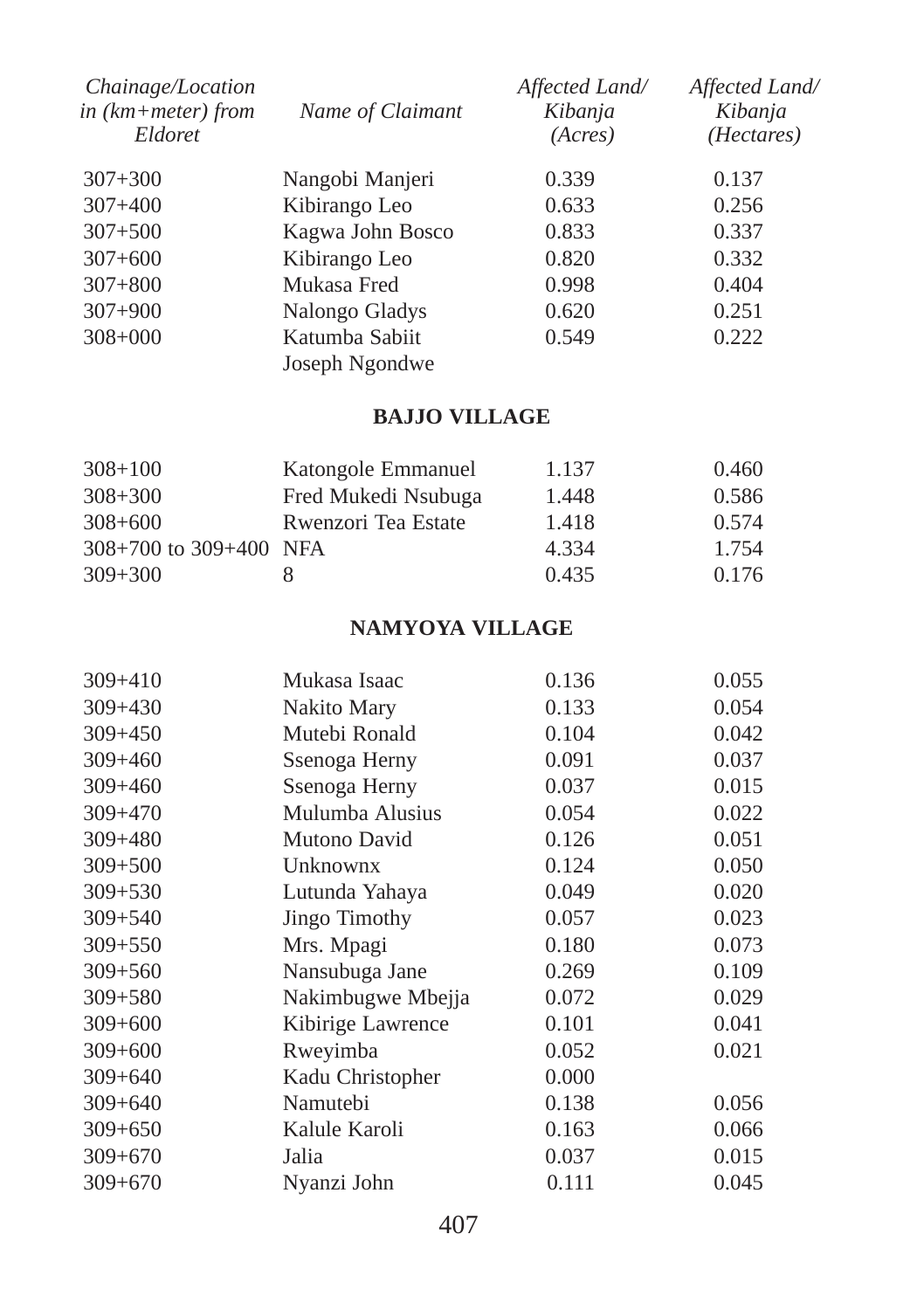| Chainage/Location<br>in (km+meter) from<br>Eldoret | Name of Claimant                    | Affected Land/<br>Kibanja<br>(Acres) | Affected Land/<br>Kibanja<br>(Hectares) |  |  |
|----------------------------------------------------|-------------------------------------|--------------------------------------|-----------------------------------------|--|--|
| $309 + 700$                                        | Kagwa William Kasendwa              | 0.074                                | 0.030                                   |  |  |
| 309+700                                            | Nakato Kevina Nakku                 | 0.126                                | 0.051                                   |  |  |
| $309 + 730$                                        | Nyanzi John                         | 0.126                                | 0.051                                   |  |  |
| $309 + 730$                                        | Penina Mukasa                       | 0.020                                | 0.008                                   |  |  |
| 309+740                                            | <b>Bosa Fred</b>                    | 0.062                                | 0.025                                   |  |  |
| $309 + 740$                                        | Kijambu Herny                       | 0.094                                | 0.038                                   |  |  |
| $309 + 750$                                        | Nafura Margret                      | 0.044                                | 0.018                                   |  |  |
| $309 + 760$                                        | Sembusi Sudaisi                     | 0.077                                | 0.031                                   |  |  |
| 309+770                                            | Kajoba                              | 0.163                                | 0.066                                   |  |  |
| $309 + 770$                                        | Siraje (Next to Kayongo Joel) 0.044 |                                      | 0.018                                   |  |  |
| $309 + 780$                                        | Kayongo Joel                        | 0.111                                | 0.045                                   |  |  |
| 309+800                                            | Kyisegerwa Moses                    | 0.044                                | 0.018                                   |  |  |
| $309 + 830$                                        | Musoke Sauda                        | 0.138                                | 0.056                                   |  |  |
| $309 + 840$                                        | Namanja Jaliya                      | 0.099                                | 0.040                                   |  |  |
| $309 + 850$                                        | Lutalo Ismail                       | 0.101                                | 0.041                                   |  |  |
| 309+860                                            | Nekesa Christine                    | 0.111                                | 0.045                                   |  |  |
| $309 + 870$                                        | Kisitu Java Wilson                  | 0.086                                | 0.035                                   |  |  |
| $309 + 900$                                        | Mesach                              | 0.828                                | 0.335                                   |  |  |
| 309+960                                            | Namusoke                            | 0.262                                | 0.106                                   |  |  |
|                                                    | Kizimula Musa                       |                                      |                                         |  |  |
|                                                    | Nalugo Justine                      |                                      |                                         |  |  |
|                                                    | Lubega Deo                          |                                      |                                         |  |  |
|                                                    | Kalyesuubala Musa                   |                                      |                                         |  |  |
|                                                    | Kiberu Patrick                      |                                      |                                         |  |  |
|                                                    | Namulesa Joan                       |                                      |                                         |  |  |
|                                                    | Makanga Sammuel                     |                                      |                                         |  |  |
|                                                    | Nantongo                            |                                      |                                         |  |  |
|                                                    | Mayaja Saulo                        |                                      |                                         |  |  |
|                                                    | Wabwire Eddie                       |                                      |                                         |  |  |
|                                                    | Wasswa Salim                        |                                      |                                         |  |  |
|                                                    | <b>Bazira</b> Fred                  |                                      |                                         |  |  |
|                                                    | Ouma Richard                        |                                      |                                         |  |  |
|                                                    | Dennis Lubwera                      |                                      |                                         |  |  |
|                                                    | Angeki Mabele                       |                                      |                                         |  |  |
|                                                    | Kasirye Yusuf                       |                                      |                                         |  |  |
| $314+050$ to $314+650$                             | Kamya David                         | 4.001                                | 1.619                                   |  |  |
| $314+700$ to $314+020$                             | Kisonkokole                         | 2.281                                | 0.923                                   |  |  |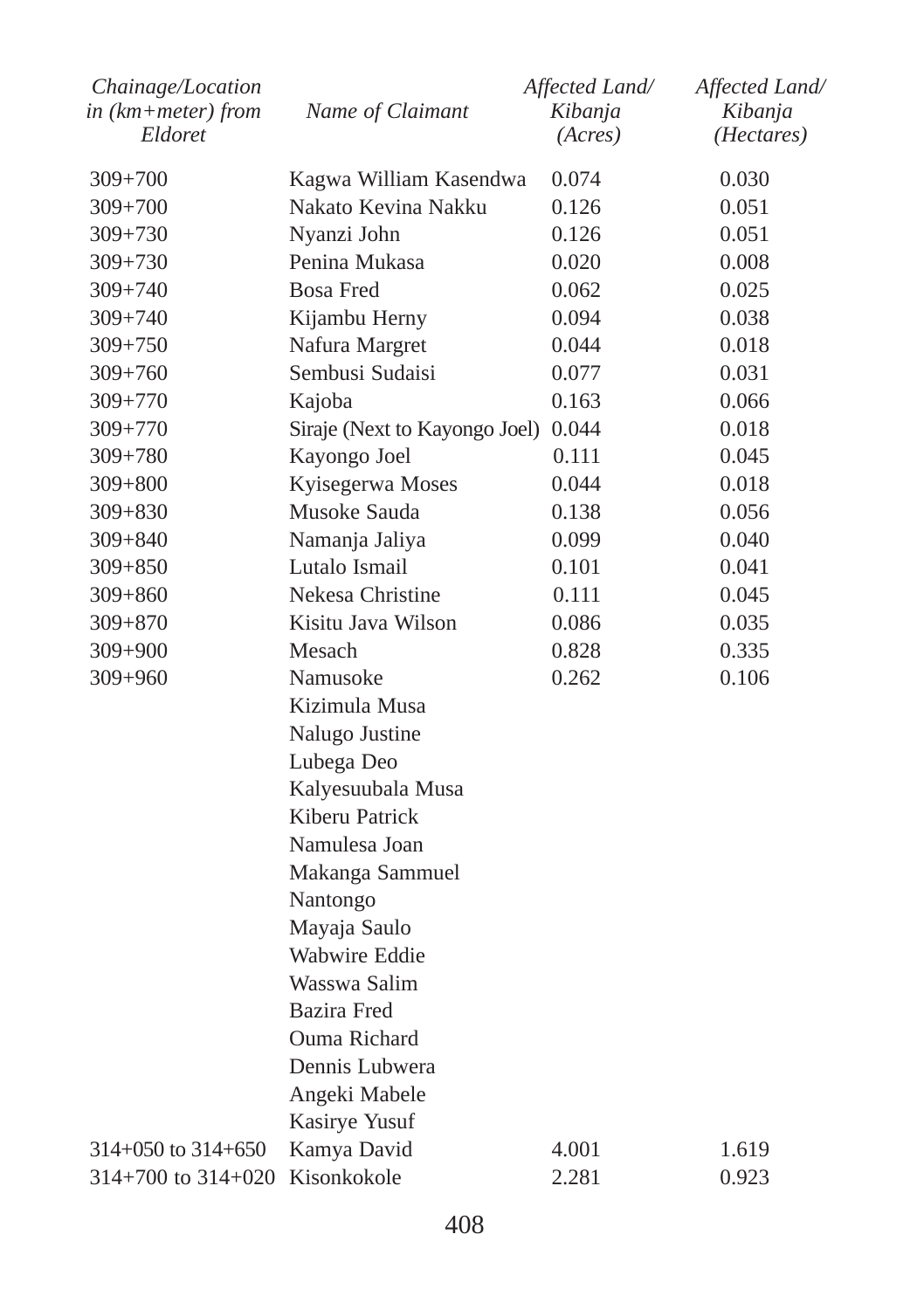| <i>Chainage/Location</i> |                  | Affected Land/ | Affected Land/      |
|--------------------------|------------------|----------------|---------------------|
| in $(km + meter)$ from   | Name of Claimant | Kibanja        | Kibania             |
| Eldoret                  |                  | (Acres)        | ( <i>Hectares</i> ) |

#### **WAKISO DISTRICT**

#### **NAMUGONGO JJANDA KIIRA TOWN COUNCIL**

| $315 + 100$ | Kigobe Alloysius      | 1.320 | 0.534 |
|-------------|-----------------------|-------|-------|
| $315 + 300$ | Bbosa Salongo Kisule  | 0.951 | 0.385 |
| $315 + 500$ | Dr. Ssezi             | 1.631 | 0.660 |
|             | Child Welfare Mission |       |       |
|             | Musisi                |       |       |

## **KITO-KIRA VILLAGE**

|                          |       | 0.874                             |
|--------------------------|-------|-----------------------------------|
| Mwesige Peter (Wairagala |       |                                   |
| Wakabi)                  | 0.395 | 0.160                             |
| Waswa Edward             | 0.845 | 0.342                             |
| Joseph Sofala            | 0.497 | 0.201                             |
| Mpamizi                  | 0.425 | 0.172                             |
| Kasirivu Abbu            | 0.479 | 0.194                             |
| Banya George             | 0.368 | 0.149                             |
| Kiseka Vincent           | 0.806 | 0.326                             |
|                          |       | Spriritan Postulancy Centre 2.160 |

#### **MULAWA VILLAGE**

| $316 + 650$ | Serwada Joshua    | 0.689 | 0.279 |
|-------------|-------------------|-------|-------|
| $316 + 750$ | Hope kyomugisha   | 0.336 | 0.136 |
| $316 + 850$ | Kalebu Justus     | 0.768 | 0.311 |
| $316 + 950$ | Kakooza George W  | 0.633 | 0.256 |
| $317+020$   | Ibalu             | 0.027 | 0.011 |
| $317 + 040$ | Kavuma Joseph     | 0.025 | 0.010 |
| $317 + 050$ | Kiwuwa S. John    | 0.591 | 0.239 |
|             | Mayanja John      |       |       |
| $317 + 140$ | Babumba John      | 0.158 | 0.064 |
| $317 + 150$ | Kamulegeya Joshua | 0.198 | 0.080 |
| $317 + 150$ | Awalinga Dennis   | 0.047 | 0.019 |
| $317 + 160$ | Nankya Diana      | 0.084 | 0.034 |
| $317 + 170$ | Nakuya Teopista   | 0.119 | 0.048 |
| $317 + 200$ | Jingo Eric        | 0.057 | 0.023 |
| $317 + 200$ | Nalongo Lucy      | 0.084 | 0.034 |
| $317 + 240$ | Nanyange Annet    | 0.099 | 0.040 |
| $317 + 240$ | Ndobolo Patrick   | 0.057 | 0.023 |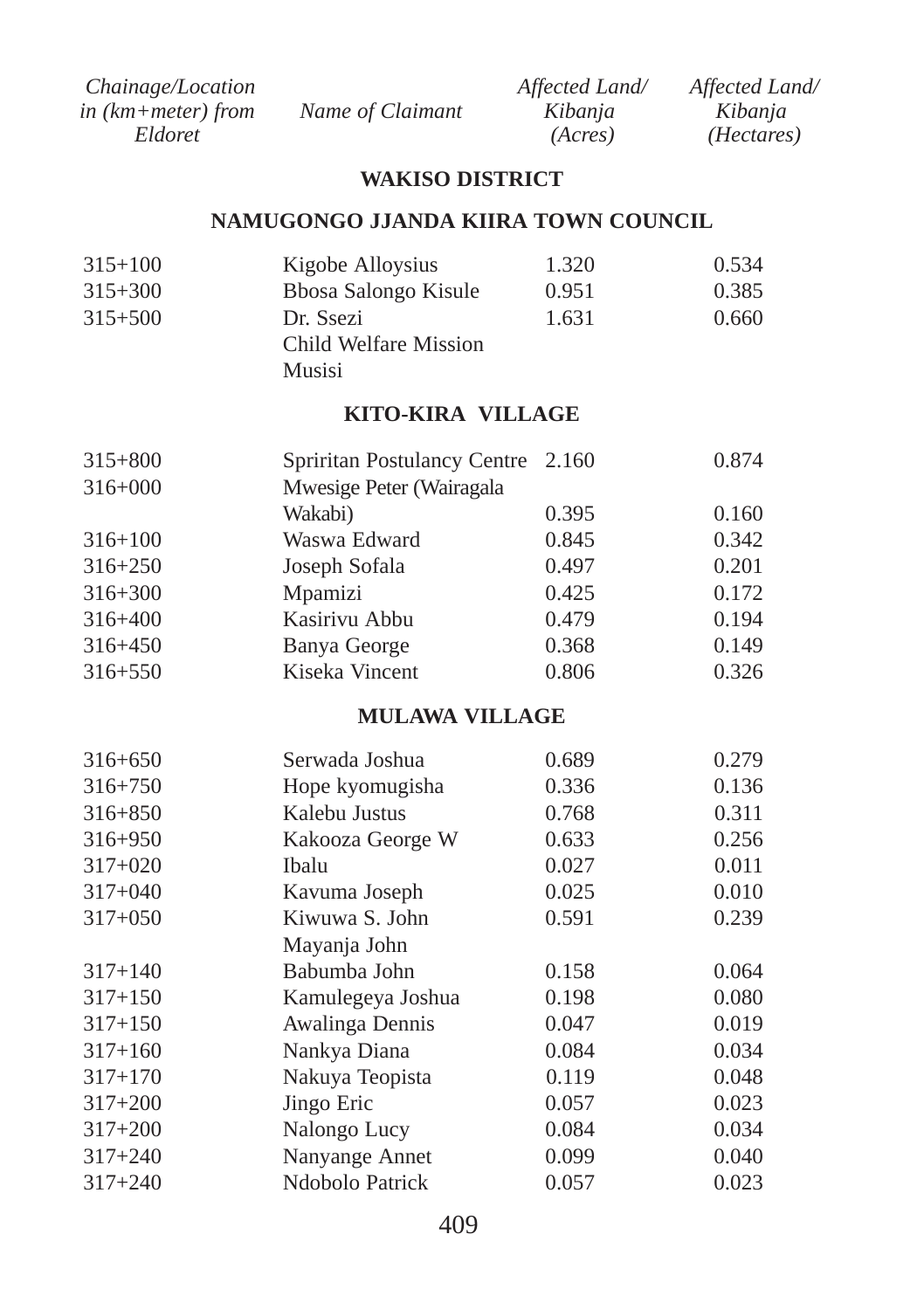| Chainage/Location<br>$in$ ( $km + meter$ ) from<br>Eldoret | Name of Claimant       | Affected Land/<br>Kibanja<br>(Acres) | Affected Land/<br>Kibanja<br>(Hectares) |
|------------------------------------------------------------|------------------------|--------------------------------------|-----------------------------------------|
| 317+300                                                    | Nalongo Perepetua      | 0.554                                | 0.224                                   |
| $317 + 360$                                                | Kisembo Enos           | 0.082                                | 0.033                                   |
|                                                            | Kiseka Enos            |                                      |                                         |
| $317 + 360$                                                | Mbabazi Bernard        | 0.114                                | 0.046                                   |
| $317 + 360$                                                | <b>Oviet Vincent</b>   | 0.015                                | 0.006                                   |
| 317+400                                                    | Sserwada James         | 0.247                                | 0.100                                   |
| $317 + 450$                                                | Mwanga Joseph          | 0.511                                | 0.207                                   |
| $317 + 500$                                                | Mrs. Mukasa Robina     | 0.225                                | 0.091                                   |
| $317 + 500$                                                | Katabira Absalom       | 0.054                                | 0.022                                   |
| 317+550                                                    | Mukiibi                | 0.141                                | 0.057                                   |
| $317 + 550$                                                | Joyce Nsereko          | 0.035                                | 0.014                                   |
| $317 + 570$                                                | Nanyonjo Margret       | 0.287                                | 0.116                                   |
| $317 + 640$                                                | Kawuba Yafesi Leste    | 0.284                                | 0.115                                   |
| $317 + 640$                                                | Opira John             | 0.010                                | 0.004                                   |
| $317+700$                                                  | Nakazi Catherine       | 0.232                                | 0.094                                   |
| $317 + 700$                                                | <b>Moses</b>           | 0.163                                | 0.066                                   |
| 317+750                                                    | Nakirya Judith         | 0.366                                | 0.148                                   |
| 317+800                                                    | Mwanga Angelo          | 0.156                                | 0.063                                   |
| $317 + 800$                                                | Tweyambe               | 0.183                                | 0.074                                   |
| $317 + 860$                                                | Nasali                 | 0.390                                | 0.158                                   |
| $317+900$                                                  | Kirabira Emmanuel      | 0.245                                | 0.099                                   |
| $317+950$                                                  | Fred                   | 0.240                                | 0.097                                   |
| $317+960$                                                  | Gazalibwa Lawrence     | 0.133                                | 0.054                                   |
| $318 + 000$                                                | Mbawede                | 0.477                                | 0.193                                   |
| $318 + 100$                                                | Buzabalyawo George     | 0.519                                | 0.210                                   |
| 318+160                                                    | Unknown                | 0.255                                | 0.103                                   |
| $318 + 200$                                                | Mulondo Juma           | 0.497                                | 0.201                                   |
| 318+280                                                    | Unknown                | 0.000                                | 0.000                                   |
|                                                            | Everlyn Laker Otim     | 0.227                                | 0.092                                   |
| $318 + 320$                                                | Kizito Fred            | 0.101                                | 0.041                                   |
| $318 + 340$                                                | <b>Byokya Peter</b>    | 0.208                                | 0.084                                   |
| $318 + 350$                                                | Wanyama Mark           | 0.052                                | 0.021                                   |
| $318 + 350$                                                | Prossy Magembe         | 0.044                                | 0.018                                   |
| $318 + 390$                                                | Kabubi Fred            | 0.005                                | 0.002                                   |
| $318 + 400$                                                | Lukia Nahia Musoke     | 0.311                                | 0.126                                   |
| $318 + 400$                                                | Kintu                  | 0.074                                | 0.030                                   |
| $318 + 500$                                                | Petra                  | 0.788                                | 0.319                                   |
| 318+570                                                    | Male Prossy            | 0.030                                | 0.012                                   |
| $318 + 600$                                                | <b>Bitaliho Thomas</b> | 0.326                                | 0.132                                   |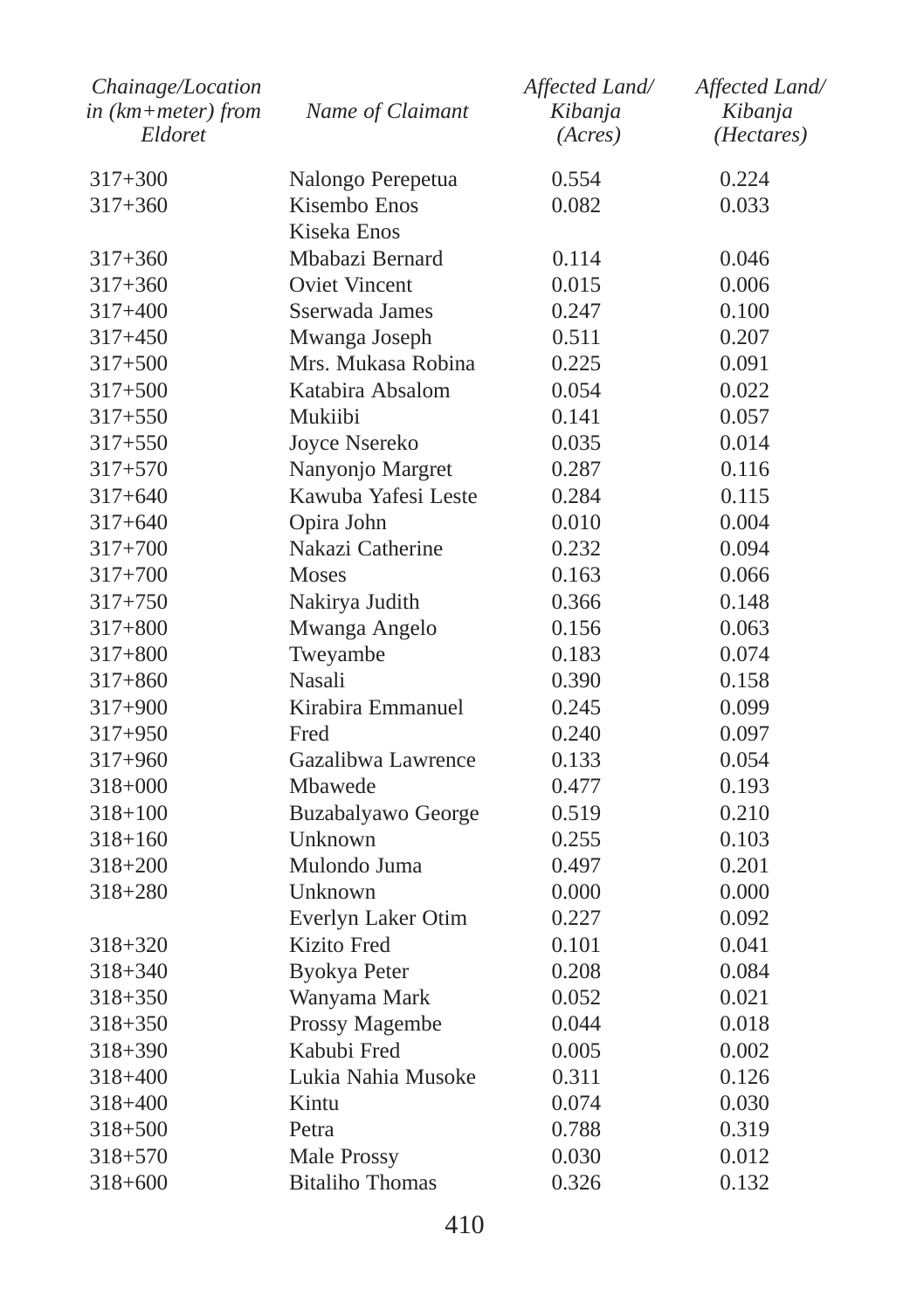| Chainage/Location<br>in $(km + meter)$ from<br>Eldoret | Name of Claimant                | Affected Land/<br>Kibanja<br>(Acres) | Affected Land/<br>Kibanja<br>( <i>Hectares</i> ) |  |  |
|--------------------------------------------------------|---------------------------------|--------------------------------------|--------------------------------------------------|--|--|
| $318 + 800$                                            | Mugisha                         | 2.076                                | 0.840                                            |  |  |
| $319+000$                                              | Ndagire Kebavuma                | 0.630                                | 0.255                                            |  |  |
| $319 + 150$                                            | Florence Mukasa                 |                                      |                                                  |  |  |
|                                                        | (Florentina Estates)            | 1.490                                | 0.603                                            |  |  |
| $319 + 300$                                            | Ssemuwemba                      | 0.741                                | 0.300                                            |  |  |
| $319 + 500$                                            | Asaba Jane                      | 0.993                                | 0.402                                            |  |  |
| $319 + 570$                                            | Waheeb Muslim Primary School    | 0.084                                | 0.034                                            |  |  |
|                                                        | Pastor Sserwadda                |                                      |                                                  |  |  |
|                                                        | Medi                            |                                      |                                                  |  |  |
|                                                        | Alice Namubiru                  |                                      |                                                  |  |  |
|                                                        | Subika Collin                   |                                      |                                                  |  |  |
|                                                        | Sekizivu C M Nagawa Nakyekolede |                                      |                                                  |  |  |
|                                                        | Lindner Foundation Uganda       |                                      |                                                  |  |  |
|                                                        | Kalyango                        |                                      |                                                  |  |  |
|                                                        | C/o Mugisha (After Kalyango)    |                                      |                                                  |  |  |
|                                                        | Mwanje Daniel                   |                                      |                                                  |  |  |
|                                                        |                                 |                                      |                                                  |  |  |

## **BUWAATE VILLAGE**

| $319 + 650$ | Katende Bafula     | 0.440 | 0.178 |
|-------------|--------------------|-------|-------|
| $319 + 700$ | Bukenya Joseph     | 0.378 | 0.153 |
| $319 + 800$ | Emmanuel           | 0.628 | 0.254 |
| $319 + 900$ | Kasirye Muyonga    | 0.939 | 0.380 |
| $320+000$   | Akamulira Micheal  | 0.321 | 0.130 |
| $320+100$   | Sebuliba           | 0.880 | 0.356 |
| $320+200$   | Bukenya Joseph     | 0.689 | 0.279 |
| $320+300$   | Banana             | 0.316 | 0.128 |
| $320+350$   | Unknown            | 0.301 | 0.122 |
| $320 + 400$ | Mukiibi            | 0.618 | 0.250 |
| $320 + 500$ | Banana             | 0.230 | 0.093 |
| $320 + 550$ | Luwemba/Nkola      | 0.368 | 0.149 |
| $320+600$   | Sentongo Mukasa    | 0.667 | 0.270 |
| $320 + 800$ | Kyabasinga Stephen | 1.302 | 0.527 |
|             |                    |       |       |

# **SEETA KASANGATI VILLAGE**

| $320+950$ | Mwalimu Nsubuga | 0.442 | 0.179 |
|-----------|-----------------|-------|-------|
| $321+000$ | <b>O</b> jara   | 0.383 | 0.155 |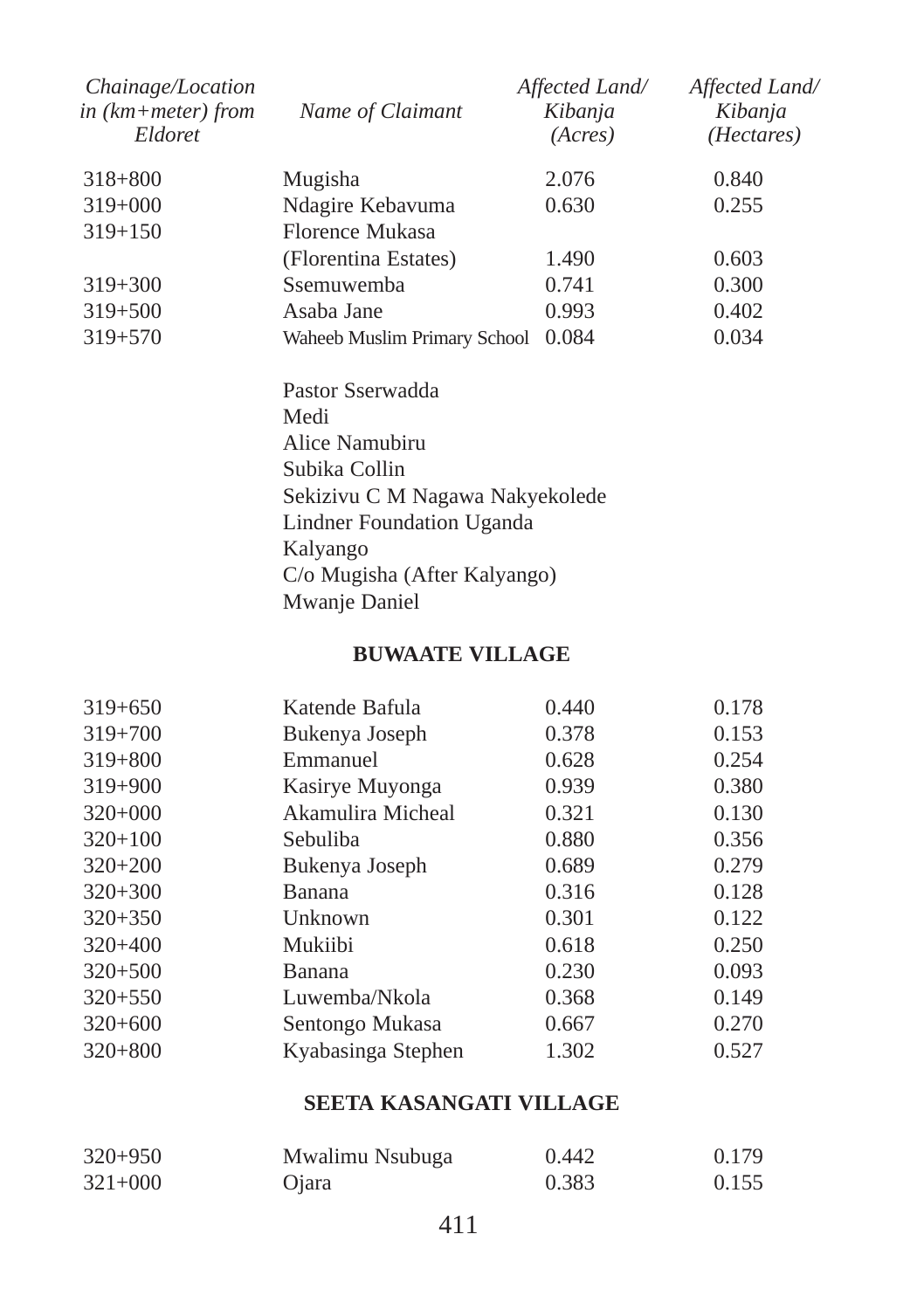| <i>Chainage/Location</i> |                  | Affected Land/ | Affected Land/      |
|--------------------------|------------------|----------------|---------------------|
| in (km+meter) from       | Name of Claimant | Kibanja        | Kibanja             |
| Eldoret                  |                  | (Acres)        | ( <i>Hectares</i> ) |

#### **MAGERE KITO VILLAGE**

| $321 + 100$ | Genza Isaac          | 0.895 | 0.362 |
|-------------|----------------------|-------|-------|
| $321 + 200$ | Sekamatte Ian Moses  | 0.625 | 0.253 |
| $321 + 350$ | Unknown              | 0.843 | 0.341 |
| $321 + 450$ | Nakamate Namusisi    | 0.759 | 0.307 |
| $321 + 500$ | Haji Nsubuga Nsereko | 0.126 | 0.051 |
| $321 + 600$ | <b>N</b> sereko      | 0.714 | 0.289 |
| $321 + 700$ | Kayondo              | 0.598 | 0.242 |
| $321 + 770$ | Makanga Livingstone  | 0.180 | 0.073 |
| $322+000$   | Haji Magemule        | 1.868 | 0.756 |
|             | Nampuuma Musa        |       |       |
| $322 + 100$ | Makanga Fred         | 0.084 | 0.034 |
| $322+150$   | Makanga Dorah        | 0.615 | 0.249 |
| $322 + 250$ | Eng. Ssemakula       | 0.722 | 0.292 |
| $322 + 350$ | Canon Ssemakula      | 0.289 | 0.117 |
| $322 + 450$ | Stephen Bamwanga     | 0.000 | 0.000 |
|             | Ssubi Isaac          |       |       |
|             | Nsubuga Yahaya       |       |       |
|             | Lwokya Hussein       |       |       |
|             | Kabahenda Norah      |       |       |
|             | Muro Enterprise      |       |       |
|             | Twaha Ali Buken      |       |       |

#### **LUBAFU - KABAGANDA VILLAGE**

| 327+200 to 327+600 Kasule |                           | 2.997 | 1.213 |
|---------------------------|---------------------------|-------|-------|
|                           | Henry Kanyike             |       |       |
| $327+650$                 | Indian Guy                | 0.638 | 0.258 |
| $327 + 700$               | Matsiko Julius            | 0.299 | 0.121 |
| $327 + 800$               | Namutebi Aidah            | 0.628 | 0.254 |
| $327+900$                 | Sereda Mukiibi            | 0.297 | 0.120 |
| $328 + 000$               | Sembaty Gertrude Gayibira | 0.694 | 0.281 |
| $328 + 050$               | Kakooza                   | 0.166 | 0.067 |
| $328+100$ to $328+580$    | Ssempebwa Ronald          | 3.133 | 1.268 |
| $328 + 600$               | Namutebi Sarah            | 0.731 | 0.296 |
| $328 + 700$               | Sebunya Isaac             | 0.230 | 0.093 |
| $328 + 710$               | Sembuya Hamza             | 0.035 | 0.014 |
| $328 + 720$               | Hajati Zaituni            | 0.040 | 0.016 |
| $328 + 730$               | Semagulu Rhaban           | 0.027 | 0.011 |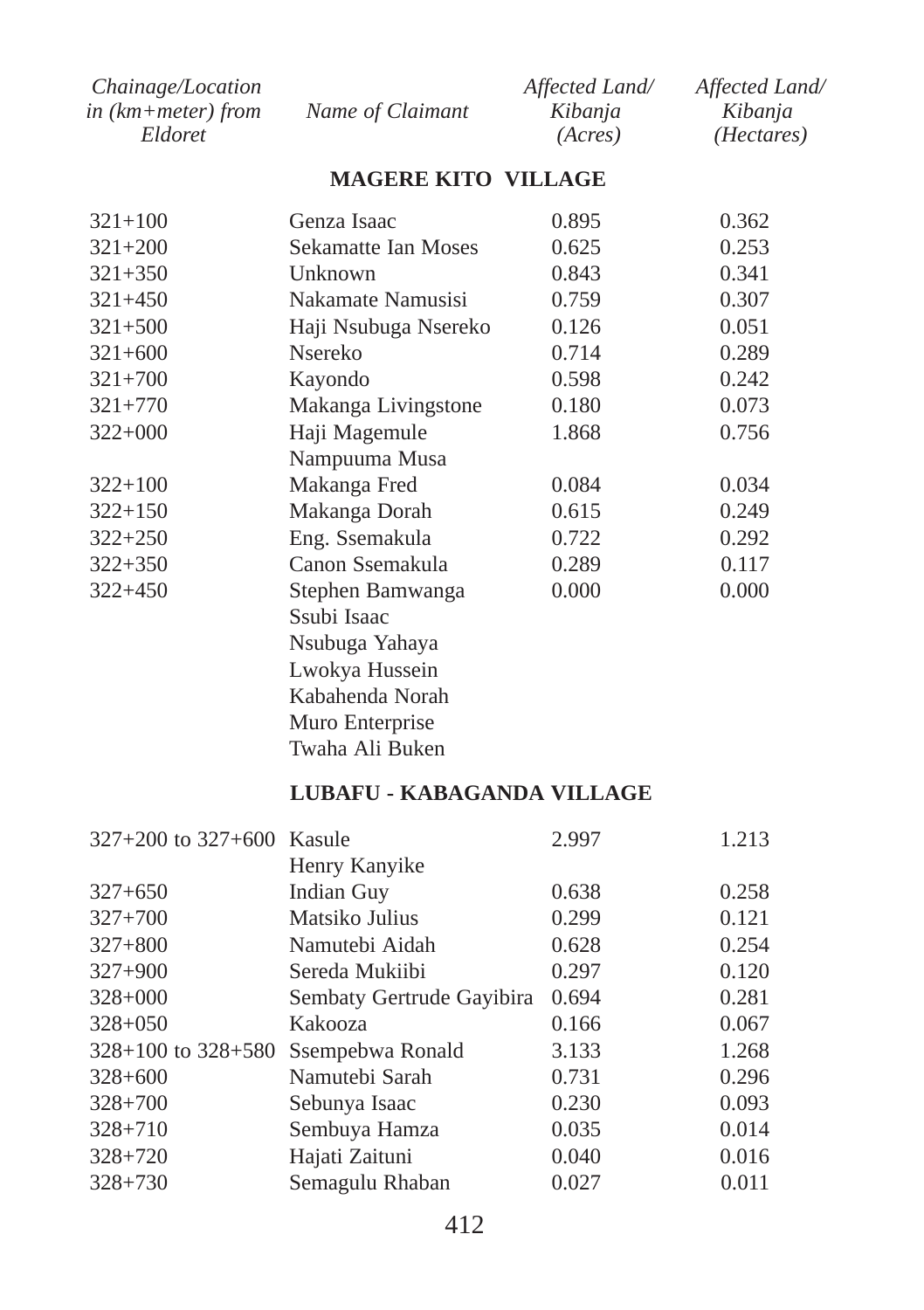| Chainage/Location<br>in (km+meter) from<br>Eldoret | Name of Claimant                                                                                                                       | Affected Land/<br>Kibanja<br>(Acres) | Affected Land/<br>Kibanja<br>( <i>Hectares</i> ) |
|----------------------------------------------------|----------------------------------------------------------------------------------------------------------------------------------------|--------------------------------------|--------------------------------------------------|
| $328 + 730$                                        | Kimuli Yunus                                                                                                                           | 0.032                                | 0.013                                            |
| $328 + 740$                                        | Nakuya Joyce                                                                                                                           | 0.037                                | 0.015                                            |
| $328 + 740$                                        | Unknown                                                                                                                                | 0.027                                | 0.011                                            |
| $328 + 740$                                        | Daudi Bhosa                                                                                                                            | 0.027                                | 0.011                                            |
| $328 + 750$                                        | Kyagulanyi Ivan                                                                                                                        | 0.044                                | 0.018                                            |
| $328 + 750$                                        | Yahaya Kimera Y<br>Yahaya Kimera<br><b>Ahmed Moebe</b><br>Lwanga Deogratious<br>Namwandu Kirumira<br>Nalubwama Agnes<br><b>Nabossa</b> | 0.336                                | 0.136                                            |
|                                                    | <b>MAGANJO A VILLAGE</b>                                                                                                               |                                      |                                                  |
| 328+850                                            | Rhida Isalmic School                                                                                                                   | 0.781                                | 0.316                                            |
| $328 + 950$                                        | Nabatanci Margaret                                                                                                                     | 0.077                                | 0.031                                            |
| 328+950                                            | Semu Twinomugisha                                                                                                                      | 0.237                                | 0.096                                            |
| 329+000                                            | Kamya Herbert<br>Kizza Micheal<br>Nakyobe<br><b>Emmanuel Masereka</b>                                                                  | 0.596                                | 0.241                                            |
|                                                    | <b>KAKYESANJA VILLAGE</b>                                                                                                              |                                      |                                                  |
| $330+000$                                          | Musimenta Julius<br>Kagoro                                                                                                             | 1.285                                | 0.520                                            |
|                                                    | <b>NKOKONJERU VILLAGE</b>                                                                                                              |                                      |                                                  |
| $329+100$ to $332+300$ Kawanda Research            |                                                                                                                                        | 12.140                               | 4.913                                            |
|                                                    | WAMALA VILLAGE                                                                                                                         |                                      |                                                  |
| $332 + 350$                                        | Mubanda Francis                                                                                                                        | 0.549                                | 0.222                                            |
| 332+550 & 332+950                                  | Tereza Mugizi                                                                                                                          | 2.948                                | 1.193                                            |
| 332+750                                            | Sserunkuma Haruna                                                                                                                      | 0.213                                | 0.086                                            |
| $332 + 800$                                        | Sebunya Robert                                                                                                                         | 0.213                                | 0.086                                            |
| $332 + 850$                                        | Nalubega Jalia                                                                                                                         | 0.519                                | 0.210                                            |
| $333+000$                                          | Kaggwa Yosia                                                                                                                           | 0.497                                | 0.201                                            |
| 333+080                                            | Ntabazi                                                                                                                                | 0.170                                | 0.069                                            |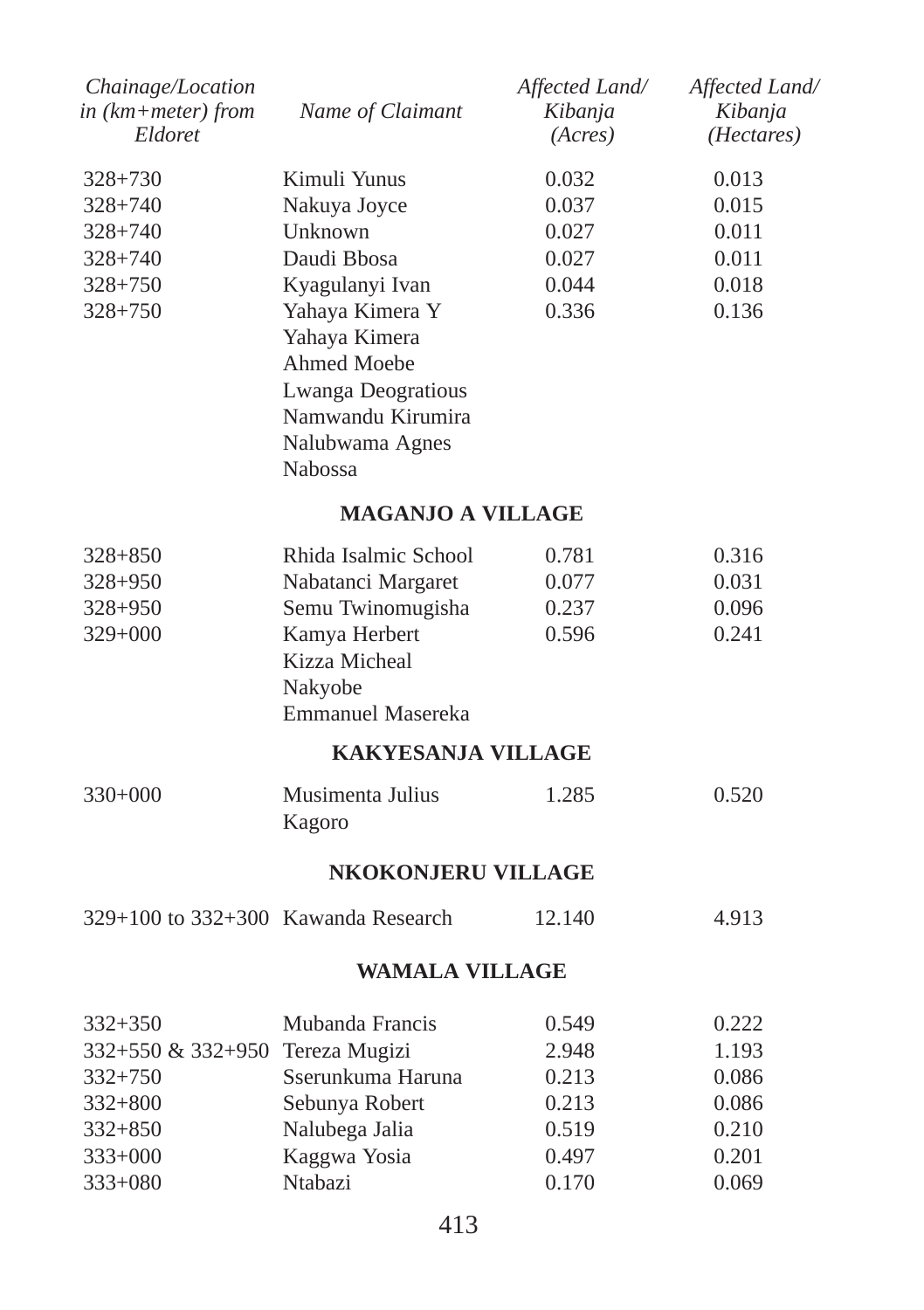| Chainage/Location<br>$in$ ( $km + meter$ ) from<br>Eldoret | Name of Claimant | Affected Land/<br>Kibanja<br>(Acres) | Affected Land/<br>Kibanja<br>( <i>Hectares</i> ) |
|------------------------------------------------------------|------------------|--------------------------------------|--------------------------------------------------|
| $333+150$                                                  | Kibirige John    | 0.440                                | 0.178                                            |
| $333+150$                                                  | Kisenyi Nalongo  | 0.111                                | 0.045                                            |
| $333+200$                                                  | Nganda Charles   | 0.576                                | 0.233                                            |
| $333+550$                                                  | Church of Uganda | 2.343                                | 0.948                                            |

#### **OCHIENG VILLAGE**

| $334+000$   | Mrs. Ochieng   | 4.201 | 1.700 |
|-------------|----------------|-------|-------|
| $334 + 400$ | Kitaka Damiano | 1.552 | 0.628 |
|             | Mrs. Ochieng   | 2.723 | 1.102 |

#### **NALUVULE VILLAGE**

| $335+460$   | Unknown                | 0.084 | 0.034 |
|-------------|------------------------|-------|-------|
| $335 + 500$ | Sewamuwe               | 0.640 | 0.259 |
| $335 + 700$ | Banyenzaki Henry       | 1.248 | 0.505 |
| $335+900$   | Jim Muhwezi            | 1.048 | 0.424 |
| $336 + 000$ | Kalenzi                | 0.581 | 0.235 |
| $336 + 055$ | Munyonyo High School   | 0.027 | 0.011 |
| 336+070     | Muwonge Surubu         | 0.074 | 0.030 |
| $336 + 080$ | Matovu Bull            | 0.082 | 0.033 |
| $336 + 100$ | Kamoga Mohammed        | 0.082 | 0.033 |
| $336 + 150$ | Kanufuka Patrick       | 0.099 | 0.040 |
| 336+200     | Semakula Livingstone   | 0.502 | 0.203 |
| $336 + 200$ | Nkubi Fred             | 0.079 | 0.032 |
| 336+250     | Nalongo Eva            | 0.128 | 0.052 |
| $336 + 270$ | Damulira Fred          | 0.230 | 0.093 |
| $336 + 300$ | Unknown                | 0.074 | 0.030 |
| $336 + 320$ | Lwaga Makali           | 0.086 | 0.035 |
| $336 + 340$ | Balinda Edward Muyonjo | 0.025 | 0.010 |
| 336+350     | Matovu Bull            | 0.210 | 0.085 |
| $336 + 350$ | Matovu Kibuuka         | 0.044 | 0.018 |
| 336+500     | Jamila Muna            | 0.712 | 0.288 |
| 336+900     | Mutwalume Eunice       | 1.065 | 0.431 |
| $337 + 800$ | Kasule Mohammed        | 1.003 | 0.406 |
| $337+910$   | Ntabizi Augustine      | 0.077 | 0.031 |
| $337+930$   | <b>UNKNOWN</b>         | 0.042 | 0.017 |
| 338+000     | Mutesasira Blasio      | 0.746 | 0.302 |
| $338 + 100$ | Semujju Edward         | 0.751 | 0.304 |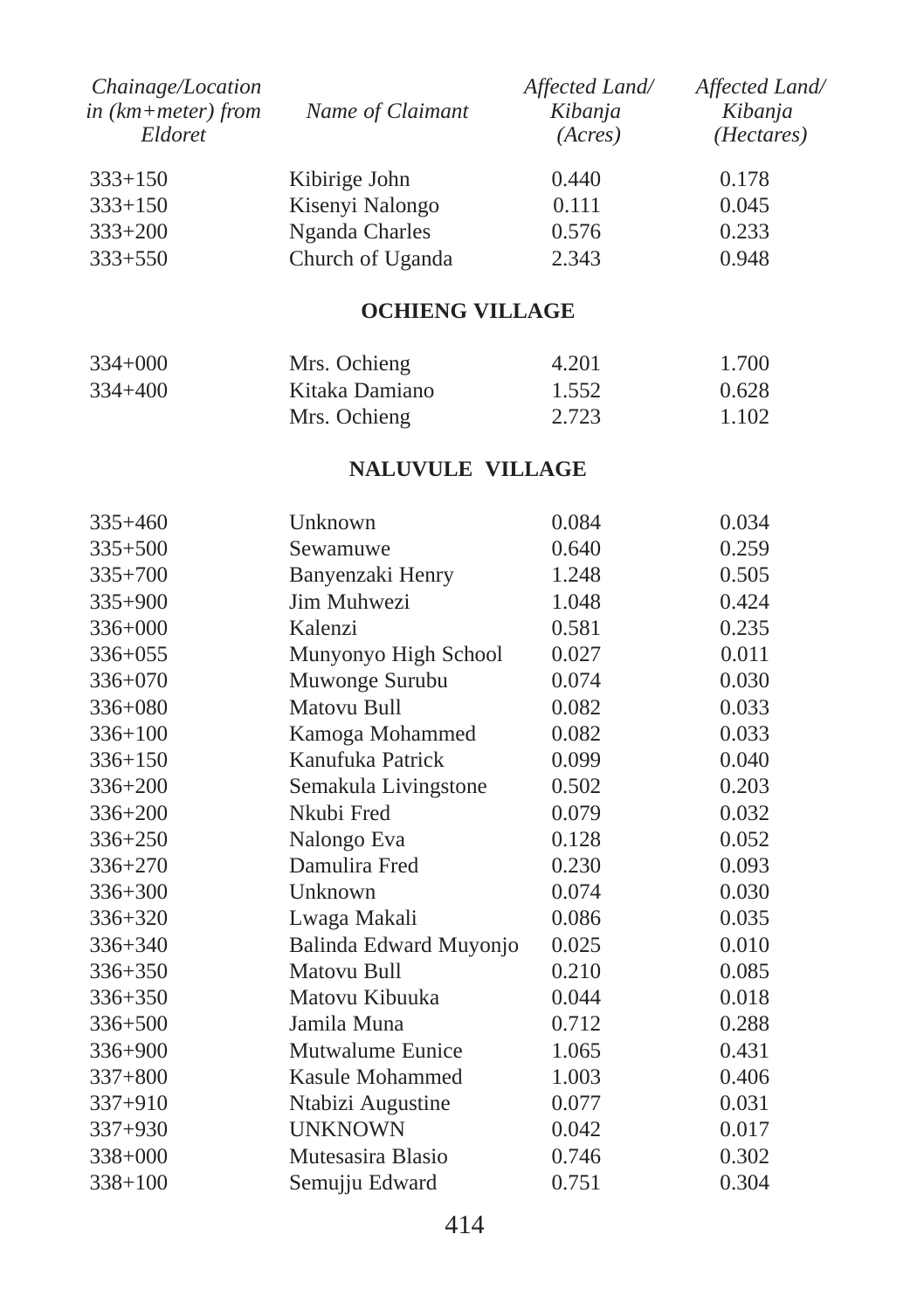| Chainage/Location<br>in $(km + meter)$ from<br>Eldoret | Name of Claimant      | Affected Land/<br>Kibanja<br>(Acres) | Affected Land/<br>Kibanja<br>( <i>Hectares</i> ) |
|--------------------------------------------------------|-----------------------|--------------------------------------|--------------------------------------------------|
| $338 + 200$                                            | Walulya Godfrey       | 0.460                                | 0.186                                            |
| $338 + 250$                                            | Tamale Yokana         | 0.237                                | 0.096                                            |
| $338 + 300$                                            | Salongo Kabuye Steven | 0.250                                | 0.101                                            |
| $338 + 330$                                            | Sentamu Vincent       | 0.314                                | 0.127                                            |
| $338 + 600$                                            | Sensalira Semambo     | 2.671                                | 1.081                                            |
| $338 + 800$                                            | Kagwa Appolo          | 0.331                                | 0.134                                            |
| $338 + 850$                                            | Kasumba               | 0.509                                | 0.206                                            |
| $338+900$                                              | Namwandu Bomboka      | 0.020                                | 0.008                                            |
| $338+950$                                              | Makubya Francis       | 0.477                                | 0.193                                            |
|                                                        |                       |                                      |                                                  |

## **MUYOMBA VILLAGE**

| $339+000$   | <b>Matovu Francis</b>       | 0.946 | 0.383 |
|-------------|-----------------------------|-------|-------|
| $339 + 200$ | Mutebi Sekajija             | 0.991 | 0.401 |
|             | Mutebi Paul & Richard       |       |       |
|             | Mawanda Sssegamwenge        |       |       |
|             | Mutebi Paul & Ssekyewa John |       |       |
| $339 + 350$ | Nsubuga Wilson Musomakweli  |       |       |
|             | C/o Kayima Abudu            | 0.885 | 0.358 |
|             | Nasuna Leonora              |       |       |

## **BUYERA-GAYAZA TEMANGALO VILLAGE**

| $339+600$   | Hon. Amama Mbabazi (NSSF) 4.828 |       | 1.954 |
|-------------|---------------------------------|-------|-------|
| $340+300$   | Kalula Peter                    | 1.517 | 0.614 |
| $340+500$   | Kakaire Zubaire                 | 0.803 | 0.325 |
| $341+000$   | Amose Nzeeyi (NSSF)             | 6.511 | 2.635 |
| $341 + 500$ | Kalinga Maria                   | 0.937 | 0.379 |

## **BUKASA "A" VILLAGE**

| $341+600$   | Ddungu Livingstone | 1.159 | 0.469 |
|-------------|--------------------|-------|-------|
| $341 + 750$ | Mugerwa Joseph     | 0.348 | 0.141 |
| $341 + 800$ | Nakamanya Harriet  | 0.163 | 0.066 |
| $341 + 830$ | Kaye Godfrey       | 0.257 | 0.104 |
| $341 + 870$ | Mukasa Abbey       | 0.316 | 0.128 |
| $341 + 940$ | Kafeero Eva        | 0.423 | 0.171 |
| $341 + 970$ | Mutumba Fred       | 0.220 | 0.089 |
| $342 + 040$ | Bantubalamu Andrew | 0.067 | 0.027 |
| $342+060$   | Semudu Francis     | 0.084 | 0.034 |
| $342 + 100$ | Sewaya Fred        | 1.231 | 0.498 |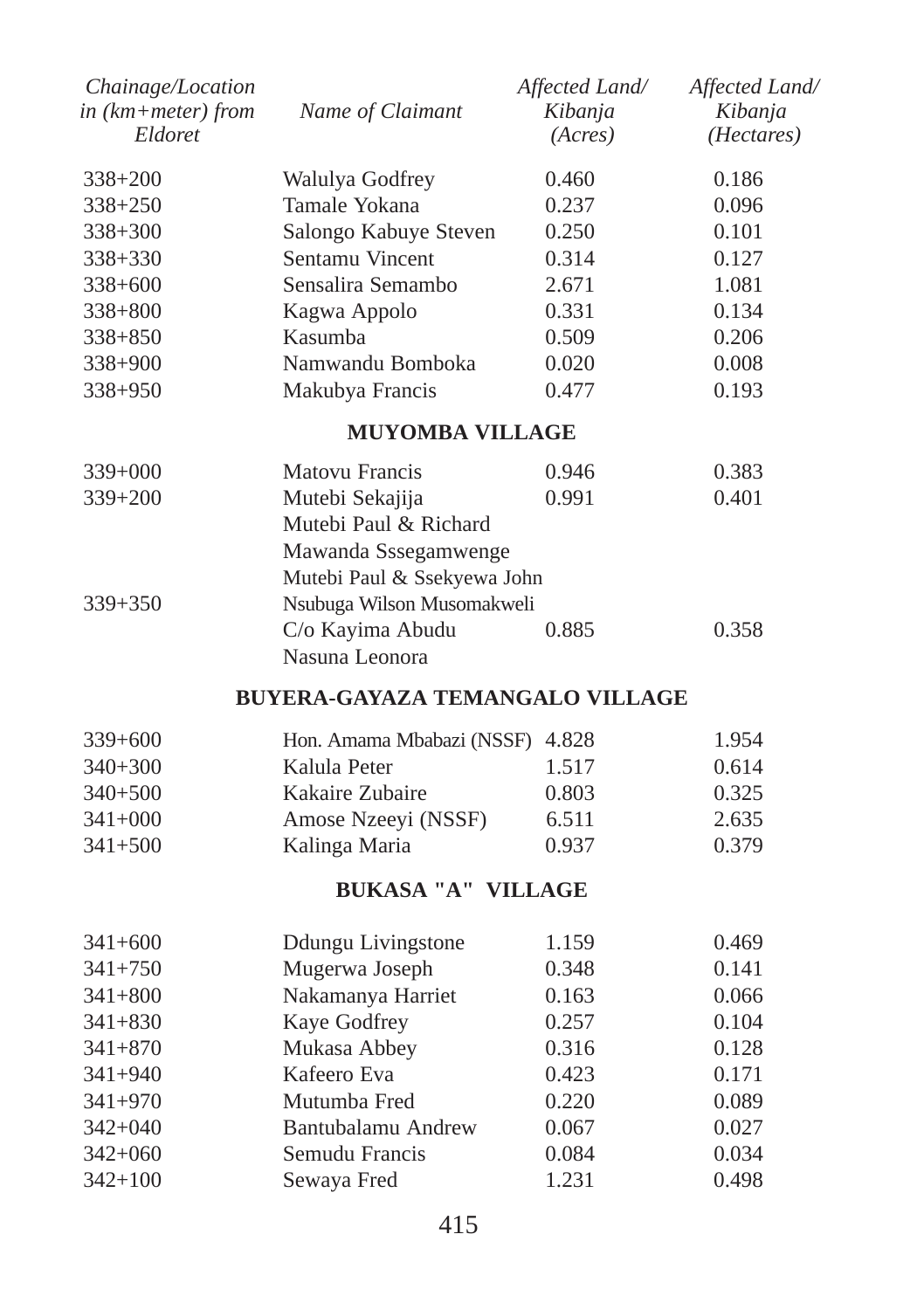| Chainage/Location<br>$in$ ( $km + meter$ ) from<br>Eldoret | Name of Claimant              | Affected Land/<br>Kibanja<br>(Acres) | Affected Land/<br>Kibanja<br>(Hectares) |
|------------------------------------------------------------|-------------------------------|--------------------------------------|-----------------------------------------|
|                                                            |                               |                                      |                                         |
| $342 + 200$                                                | Sewanga Sam                   | 0.306                                | 0.124                                   |
| 342+280                                                    | Nalongo Deborah               | 0.245                                | 0.099                                   |
| $342 + 330$                                                | Unknown                       | 0.346                                | 0.140                                   |
| $342 + 360$                                                | Mpagi                         | 0.091                                | 0.037                                   |
| $342 + 400$                                                | Nganda John Bosco             | 0.472                                | 0.191                                   |
| $342 + 500$                                                | Serwanga Samuel               | 0.554                                | 0.224                                   |
| $342 + 550$                                                | Kyewalyanga Peter             | 0.007                                | 0.003                                   |
| $342 + 570$                                                | Kisiginyi Paul                | 0.225                                | 0.091                                   |
| $342 + 630$                                                | Dungu Livingstone             | 0.398                                | 0.161                                   |
| $342 + 700$                                                | Nalongo Kafeero               | 0.670                                | 0.271                                   |
| $342 + 800$                                                | Ndezaku Andrew                | 0.341                                | 0.138                                   |
| $342 + 840$                                                | Mukasa Abbey                  | 0.262                                | 0.106                                   |
| $342 + 860$                                                | Lubowa                        | 0.025                                | 0.010                                   |
| $343 + 000$                                                | Galiwangu                     | 1.685                                | 0.682                                   |
|                                                            | <b>BUKASA "B" VILLAGE</b>     |                                      |                                         |
| $343 + 150$                                                | Kigozi Balsio                 |                                      | 0.9930.402                              |
| $343 + 500$                                                | Ssengendo G . E. N Pilkington |                                      | 2.0900.846                              |
|                                                            | Ssengendo G . E. N Pilkington |                                      |                                         |
|                                                            | Sserwanga Samuel              |                                      |                                         |
|                                                            | Mary Mande & Faddy Mande      |                                      |                                         |
|                                                            | Malcom                        |                                      |                                         |
|                                                            | <b>BUKASA BUKULU VILLAGE</b>  |                                      |                                         |
| $343 + 950$                                                | Paddy                         | 0.114                                | 0.046                                   |
| $344 + 000$                                                | Dr. Kyikuluwe                 | 1.006                                | 0.407                                   |
| $344 + 200$                                                | Muwanguzi                     | 1.357                                | 0.549                                   |
| 344+450                                                    | Mugenyimubi                   | 2.172                                | 0.879                                   |
| $344 + 600$                                                | Lihanda Julius                | 0.628                                | 0.254                                   |
| $344 + 750$                                                | Muwonge Mohammed              | 0.724                                | 0.293                                   |
| $344 + 800$                                                | Collin Kanabi (Minor)         |                                      |                                         |
|                                                            | C/o Capt. James Tushabe       | 0.082                                | 0.033                                   |
| $344 + 850$                                                | Mutalya Isaac                 | 0.623                                | 0.252                                   |
| 344+940                                                    | Kalema Hassan                 | 0.390                                | 0.158                                   |
| $345+050$                                                  | Late Ssemugera K. Geofrey     | 1.354                                | 0.548                                   |
|                                                            |                               |                                      |                                         |

# **KIRIMAMBOGA KISERO TTOMI VILLAGE**

| $345 + 360$ | Nsereko              | 0.000 |       |
|-------------|----------------------|-------|-------|
| $345 + 700$ | Hon. Apollo Nsibambi | 5.955 | 2.410 |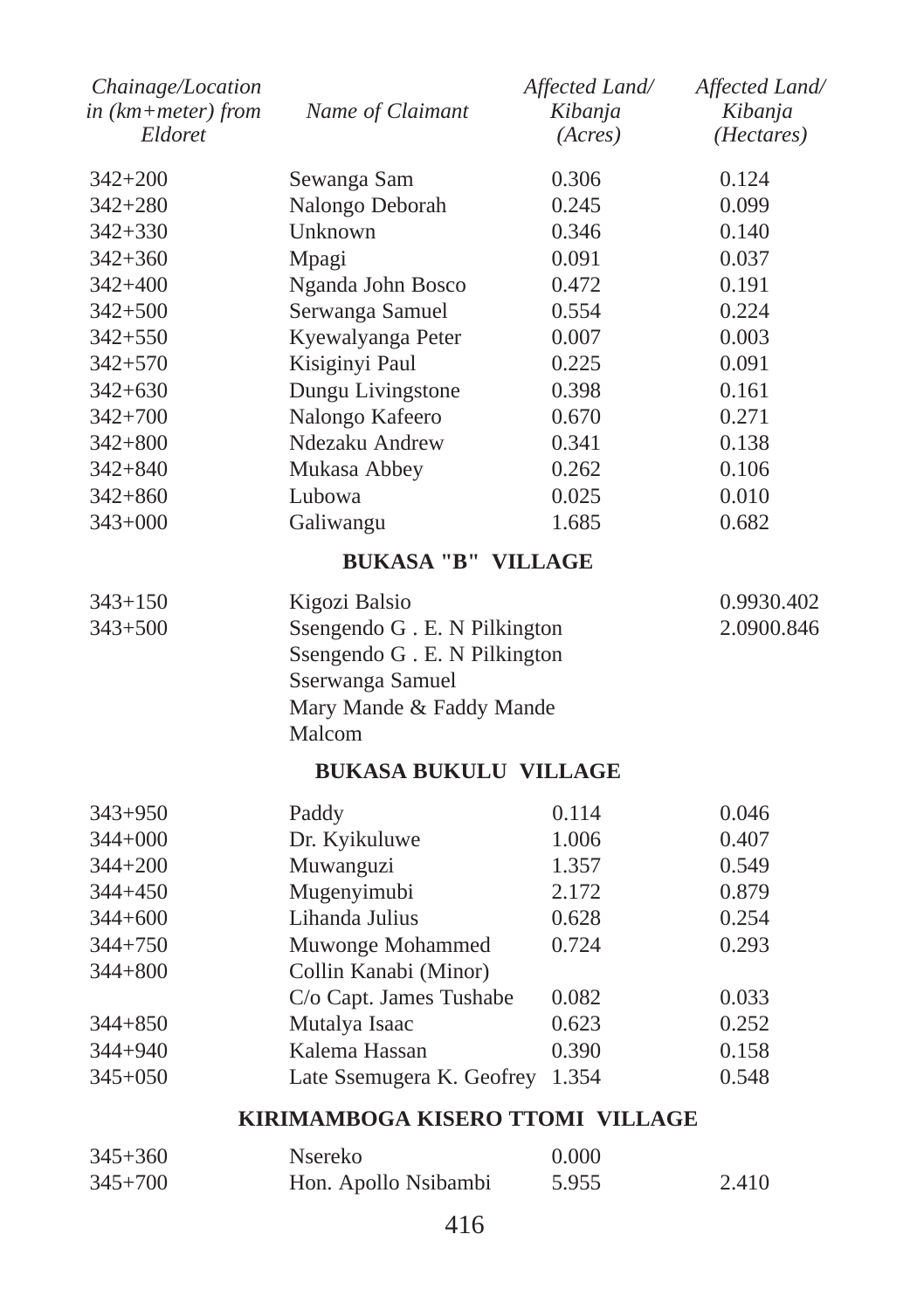| Chainage/Location<br>in $(km + meter)$ from<br>Eldoret | Name of Claimant                            | Affected Land/<br>Kibanja<br>(Acres) | Affected Land/<br>Kibanja<br>( <i>Hectares</i> ) |
|--------------------------------------------------------|---------------------------------------------|--------------------------------------|--------------------------------------------------|
| $345 + 830$                                            | Mwanga                                      | 0.346                                | 0.140                                            |
| $346 + 440$                                            | <b>Bulunde</b>                              | 0.188                                | 0.076                                            |
| $346 + 500$                                            | Sebuliba Joseph                             | 0.801                                | 0.324                                            |
| $346 + 560$                                            | Mwesigye Sunday                             | 0.012                                | 0.005                                            |
| $346 + 600$                                            | Sekaffa Charles                             | 0.492                                | 0.199                                            |
| $346 + 640$                                            | <b>Bulunde</b><br>Roza<br>Nanyonga<br>Najja | 0.049                                | 0.020                                            |
|                                                        |                                             |                                      |                                                  |

# **BULOBA-BUNWA KAPEEKA TTOMI VILLAGE**

| 346+640     | <b>Babirye Rosemary</b>   | 0.010 | 0.004 |
|-------------|---------------------------|-------|-------|
| $346 + 660$ | Semakula Micheal          | 0.109 | 0.044 |
| $346 + 700$ | Zimulamugwanya            | 0.413 | 0.167 |
| $346 + 770$ | <b>Yare Charles</b>       | 0.294 | 0.119 |
| $346 + 850$ | Sebowa George William     | 0.554 | 0.224 |
| 346+940     | <b>Yare Charles</b>       | 0.410 | 0.166 |
| $347 + 000$ | Mwanga Salapio            | 0.284 | 0.115 |
| $347 + 040$ | Musisi George K           | 0.148 | 0.060 |
| $347+040$   | Unknown                   | 0.089 | 0.036 |
| $347+060$   | Nampune Estasio           | 0.208 | 0.084 |
| $347 + 070$ | Kagombe                   | 0.007 | 0.003 |
| $347 + 100$ | Byamugaizi Bosco          | 0.082 | 0.033 |
| $347 + 150$ | Musoke Salongo            | 0.511 | 0.207 |
| $347 + 200$ | Kwamya Alex               | 0.069 | 0.028 |
| $347 + 240$ | Kiwanuka George William   | 0.361 | 0.146 |
| $347 + 240$ | Geofrey Iga               | 0.020 | 0.008 |
| $347 + 300$ | Sebyayiiza                | 0.751 | 0.304 |
| $347 + 400$ | Sebyayi                   | 0.450 | 0.182 |
| $347 + 470$ | Kamya William             | 0.262 | 0.106 |
| $347 + 500$ | Lubega Yahya              | 0.363 | 0.147 |
| $347 + 600$ | Nansikombi                | 0.808 | 0.327 |
| $347 + 700$ | Makubya Japhet            | 0.447 | 0.181 |
| $347 + 770$ | Late Ssemugera's Kids (4) | 0.000 |       |
| $347 + 850$ | Lwanyaga                  | 0.586 | 0.237 |
| $347 + 900$ | Segawanirera              | 0.124 | 0.050 |
| $347 + 950$ | Mandela                   | 0.507 | 0.205 |
|             | Mayesensia Nagana         |       |       |
|             |                           |       |       |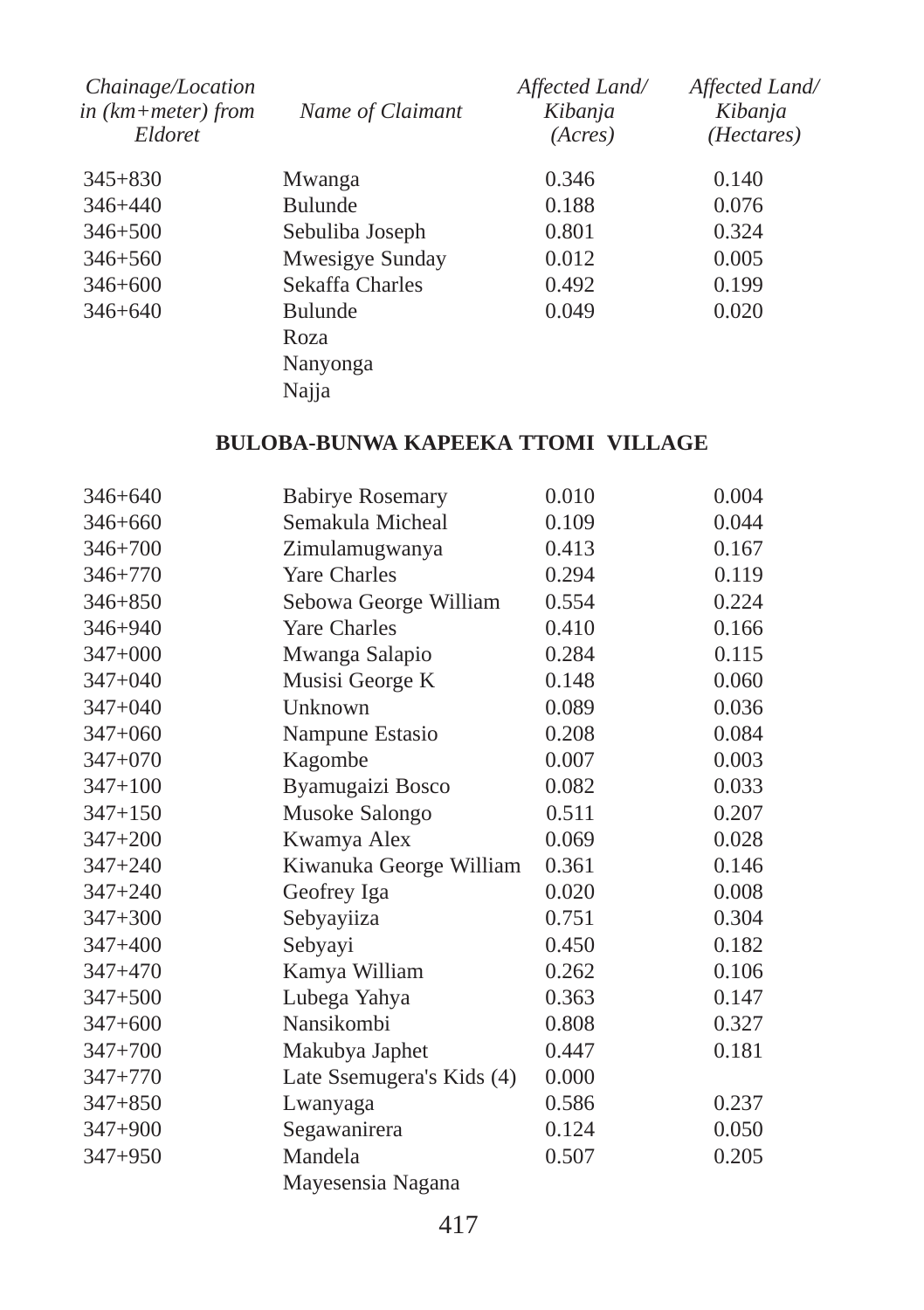| Chainage/Location    |                  | Affected Land/ | Affected Land/      |
|----------------------|------------------|----------------|---------------------|
| in $(km+meter)$ from | Name of Claimant | Kibanja        | Kibanja             |
| Eldoret              |                  | (Acres)        | ( <i>Hectares</i> ) |

## **NSANGI SUBCOUNTY**

## **MUZINDA VILLAGE**

| $348 + 700$ | Kavuma Geofey          | 1.683 | 0.681 |
|-------------|------------------------|-------|-------|
| $349 + 250$ | Yawe Musika Authory    | 1.156 | 0.468 |
| $349 + 400$ | Kakooza Henry          | 0.670 | 0.271 |
| $349 + 500$ | Yawe Godfrey           | 0.484 | 0.196 |
|             | Luwede Teopista        | 0.474 | 0.192 |
| $349 + 550$ | Sebaduka Salongo       | 0.867 | 0.351 |
| $349 + 650$ | Nanfuka Stephania      | 1.077 | 0.436 |
| $349 + 800$ | Yiga Richard           | 0.672 | 0.272 |
| $349 + 950$ | <b>Nakato Rosemary</b> | 0.395 | 0.160 |
| $350+050$   | Binana John            | 0.531 | 0.215 |
| $350+100$   | Kitaka Amos            | 0.640 | 0.259 |
| $350+200$   | Ntege Paul             | 0.358 | 0.145 |
|             |                        |       |       |

### **NKONYA VILLAGE**

| Deire Senkoba          | 0.025 | 0.010 |
|------------------------|-------|-------|
| Mpuga Godfrey          | 0.487 | 0.197 |
| Mitala Alex            | 0.250 | 0.101 |
| Lugolobi Remmy         | 0.143 | 0.058 |
| Kawunda Fakasi         | 0.423 | 0.171 |
| Mwanje Benedicto       | 0.368 | 0.149 |
| Senoga Musisi          | 0.054 | 0.022 |
| Indian CU/Chrysan      |       |       |
| Themums Uganda Limited | 0.279 | 0.113 |
| Kiiza Makumbi Lawrence | 0.274 | 0.111 |
| Nabachwa Jane          | 0.037 | 0.015 |
| Busagwa                | 0.037 | 0.015 |
| Busagwa                | 0.798 | 0.323 |
| Kayongo Joseph         | 0.035 | 0.014 |
| Kayongo Joseph         | 0.734 | 0.297 |
| Mayimbwa               | 1.787 | 0.723 |
|                        |       |       |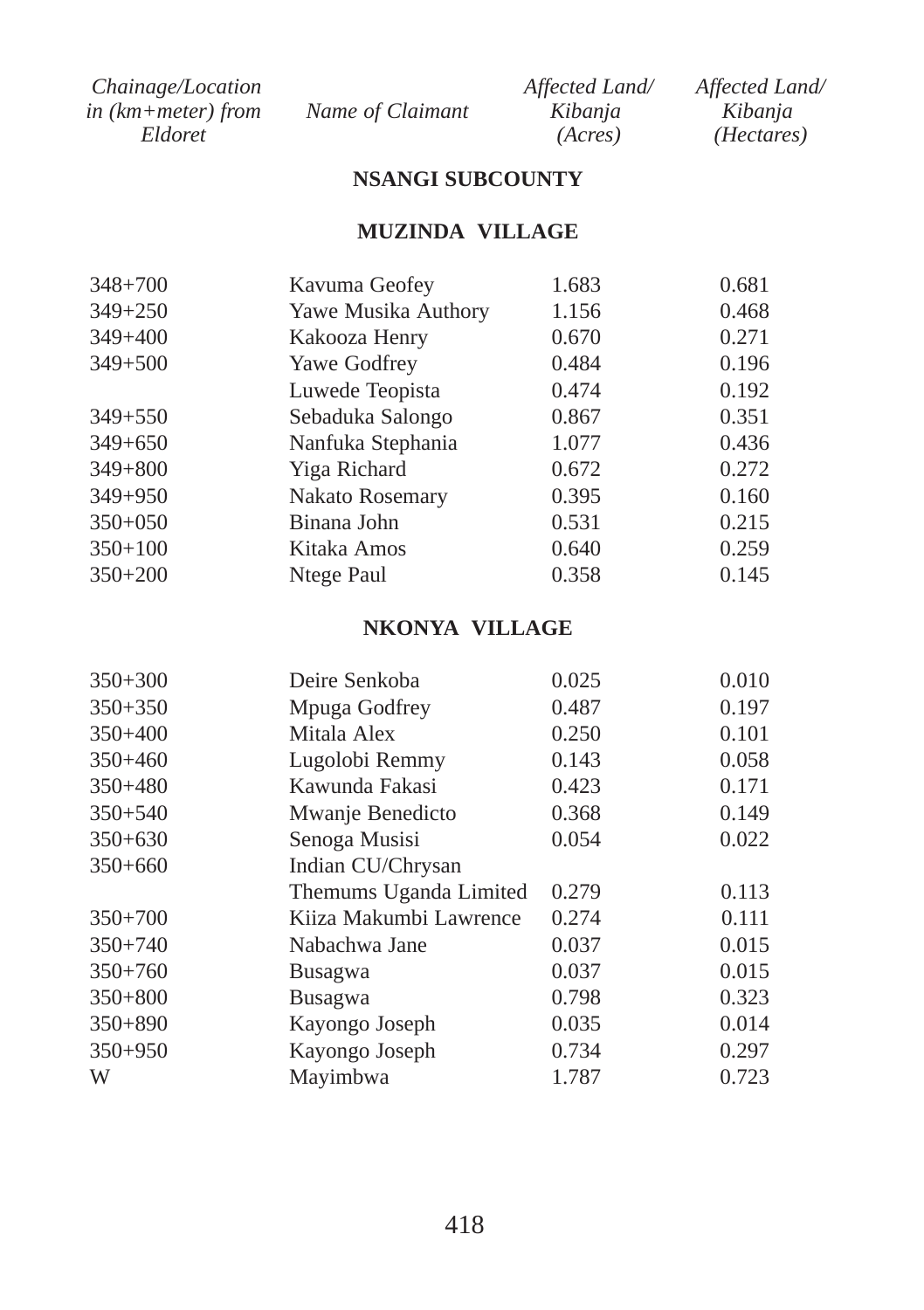| <i>Chainage/Location</i> |                  | Affected Land/ | Affected Land/      |
|--------------------------|------------------|----------------|---------------------|
| in (km+meter) from       | Name of Claimant | Kibanja        | Kibanja             |
| Eldoret                  |                  | (Acres)        | ( <i>Hectares</i> ) |

#### **KAMPALA DISTRICT**

#### **WALUFUMBE VILLAGE**

| $322 + 800$ | Manyanja Ismail               | 2.347 | 0.950 |
|-------------|-------------------------------|-------|-------|
| $322 + 900$ | Robina Lumbuye                | 0.168 | 0.068 |
| $322 + 950$ | Unknown                       | 0.131 | 0.053 |
| $322 + 970$ | Unknown                       | 0.059 | 0.024 |
| $323+000$   | Unknown                       | 0.096 | 0.039 |
| $323 + 020$ | Unknown                       | 0.072 | 0.029 |
| $323 + 050$ | Sebuliba Alice                | 0.133 | 0.054 |
| $323 + 100$ | Sebusolo Harriet              | 0.161 | 0.065 |
| $323 + 200$ | Walusimbi Mpanga              | 1.413 | 0.572 |
| $323 + 300$ | Musisi Fred                   | 0.613 | 0.248 |
| $323 + 380$ | Kasozi                        | 0.069 | 0.028 |
| $323 + 450$ | Salongo Ssenyonga             | 0.504 | 0.204 |
| $323 + 500$ | Nabwetema                     | 0.326 | 0.132 |
| $323 + 600$ | Joyce Mukasa                  | 1.050 | 0.425 |
| $323 + 700$ | Kyeyune Mpambo Emmanuel 0.620 |       | 0.251 |
| $324 + 000$ | Kampala City Council          | 2.597 | 1.051 |
| $324 + 250$ | Join Energy & Environment     |       |       |
|             | Projects C/o Kiwanuka Ruth    | 0.986 | 0.399 |
| $324 + 350$ | Banyikide Sammuel             | 0.198 | 0.080 |
|             | Ndiwalana Rogers Lumbuye      |       |       |
|             | <b>Ongom Florence</b>         |       |       |
|             | Ssebuliba Godfrey             |       |       |
|             | Nabakiibi Rhoda               |       |       |
|             | KWATA - KOMAMBOGA VILLAGE     |       |       |
|             |                               |       |       |
| $324 + 400$ | Nsubuga David                 | 0.415 | 0.168 |
| $324 + 450$ | <b>Kafeero Charles</b>        | 1.285 | 0.520 |
| $324 + 500$ | Katamba Abbasi                | 0.657 | 0.266 |
| 324+600     | Mugerwa Jasper                | 0.282 | 0.114 |
| 324+650     | Mujuzi                        | 0.220 | 0.089 |
| 324+700     | <b>Waligo Betty</b>           | 0.427 | 0.173 |
| 324+750     | Kampala P.T.P                 | 0.420 | 0.170 |
| 324+770     | Unknown                       | 0.022 | 0.009 |
| 324+800     | Mubiru Paul                   | 0.297 | 0.120 |
| 324+850     | Kibuuka Mohammed              | 0.015 | 0.006 |
| 324+850     | Mubiru Paul                   | 0.010 | 0.004 |
| $325 + 000$ | Waligo Betty                  | 1.258 | 0.509 |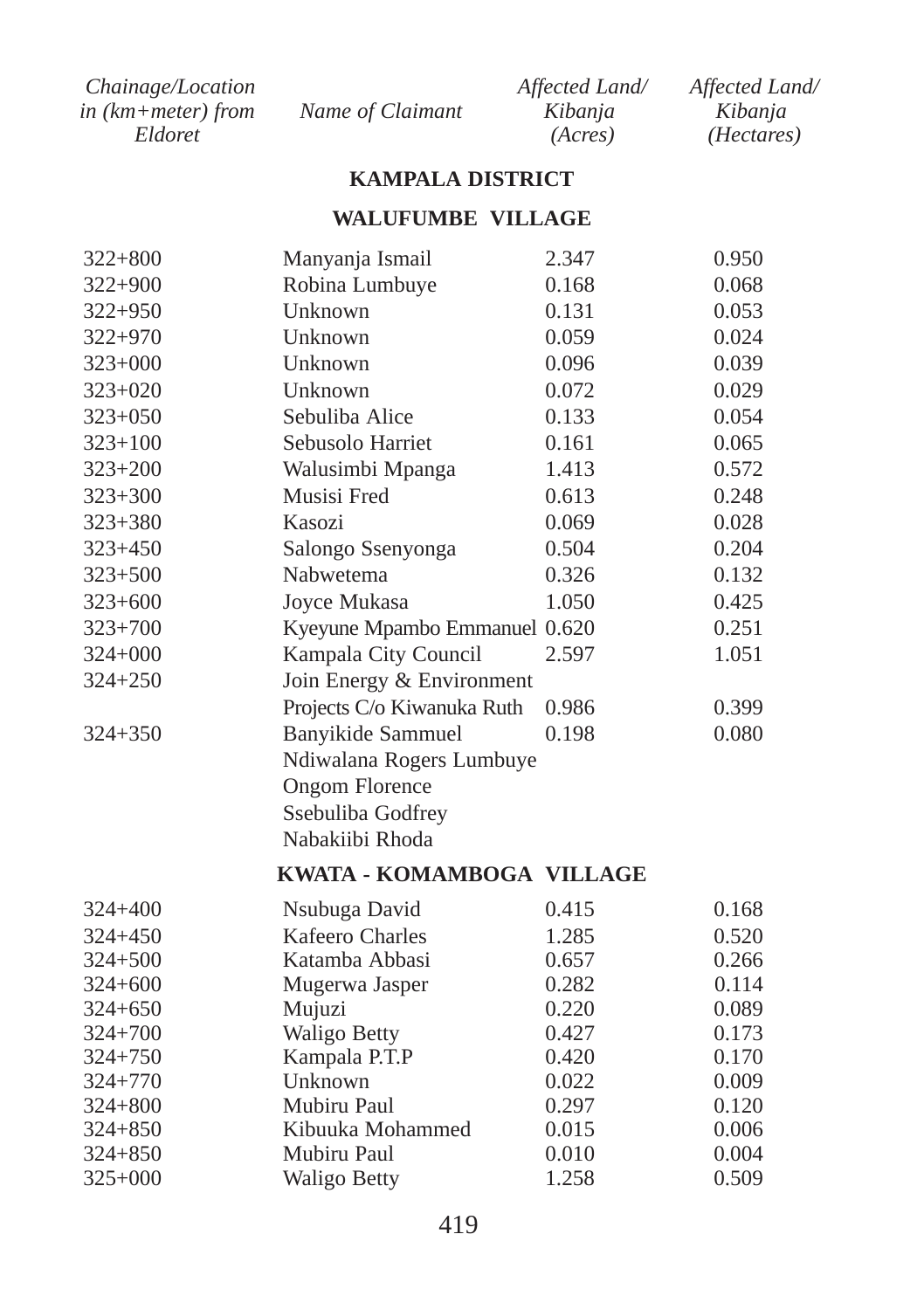| <i>Chainage/Location</i> |                  | Affected Land/ | Affected Land/      |
|--------------------------|------------------|----------------|---------------------|
| in (km+meter) from       | Name of Claimant | Kibanja        | Kibania             |
| Eldoret                  |                  | (Acres)        | ( <i>Hectares</i> ) |

#### **SEKANYONYI VILLAGE**

| $325+100$                       | Mulali Amooti       | 0.393 | 0.159 |
|---------------------------------|---------------------|-------|-------|
| $325 + 250$                     | Unknown             | 0.986 | 0.399 |
| $325 + 500$                     | Haji Mugalasi       | 1.856 | 0.751 |
| $325+700 \& 326+000$ Bitalabiho |                     | 1.525 | 0.617 |
| $325 + 800$                     | Dr. Nsibirwa        | 0.247 | 0.100 |
| $326 + 080$                     | Kabengwa Patrick    | 0.049 | 0.020 |
| $326 + 080$                     | Namutebi Caroline & |       |       |
|                                 | Ssewankambo Paul    | 0.213 | 0.086 |
| $326 + 100$                     | Agnes Nassuna       | 0.262 | 0.106 |
| $326 + 150$                     | Ssemwanga Augustus  | 0.334 | 0.135 |
| $326 + 250$                     | Eva Nakachwa Kasasa | 0.702 | 0.284 |

# **NAMERE VILLAGE**

| $326 + 480$ | Bumali Mpindi       | 0.069 | 0.028 |
|-------------|---------------------|-------|-------|
| $326 + 500$ | Kayemba Georfrey    | 0.185 | 0.075 |
| $326 + 530$ | Mwebesa Everst      | 0.091 | 0.037 |
| $326 + 550$ | Senyonga            | 0.168 | 0.068 |
| $326 + 600$ | Kayanja             | 0.472 | 0.191 |
| $326 + 620$ | Nalule Jane         | 0.183 | 0.074 |
| $326 + 630$ | Kawesa Moses        | 0.082 | 0.033 |
| $326 + 650$ | Gitta Kabenge Sam   | 0.069 | 0.028 |
| $326 + 650$ | Margaret Ziwa       | 0.106 | 0.043 |
| $326 + 680$ | Madina              | 0.064 | 0.026 |
| $326 + 700$ | Nalule Jane         | 0.146 | 0.059 |
| $326 + 750$ | Ssengendo           | 0.511 | 0.207 |
| $326 + 800$ | Kajjubi Vincent     | 0.072 | 0.029 |
| $326 + 800$ | Mbabazi Mary        | 0.106 | 0.043 |
| $326 + 820$ | Alfred Emiru        | 0.059 | 0.024 |
| $326 + 820$ | Selulata Musa       | 0.044 | 0.018 |
| $326 + 820$ | Saulo Kirinya       | 0.044 | 0.018 |
| $326 + 830$ | Tumusiime Wesley    | 0.121 | 0.049 |
| $326 + 850$ | Lubega Kasim        | 0.074 | 0.030 |
| $326 + 850$ | Twinamasiko Boaz    | 0.109 | 0.044 |
| $326 + 880$ | Nakyambade Florence | 0.106 | 0.043 |
| $326 + 900$ | Mpima Ronald        | 0.044 | 0.018 |
| $326 + 900$ | Sonko               | 0.052 | 0.021 |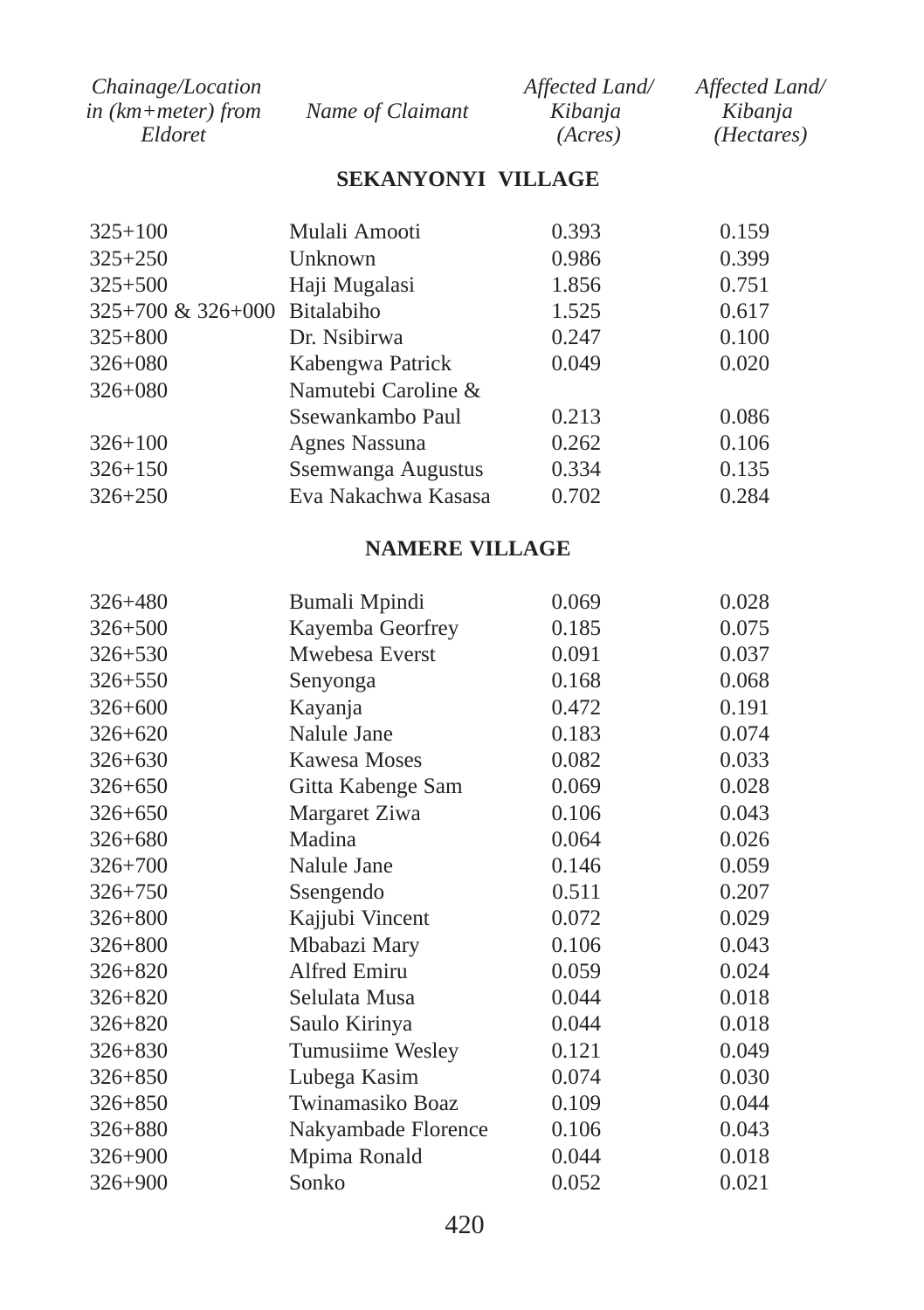| Chainage/Location<br>in $(km + meter)$ from<br>Eldoret | Name of Claimant                 | Affected Land/<br>Kibanja<br>(Acres) | Affected Land/<br>Kibanja<br>( <i>Hectares</i> ) |
|--------------------------------------------------------|----------------------------------|--------------------------------------|--------------------------------------------------|
| $327+000$                                              | Namasole                         | 0.677                                | 0.274                                            |
| $327+000$                                              | Nayoka                           | 0.707                                | 0.286                                            |
|                                                        | Late Erifazi Matovu              |                                      |                                                  |
|                                                        | Namantovu Sarah & Babirye Prossy |                                      |                                                  |
|                                                        | Nasaka Joyce                     |                                      |                                                  |
|                                                        | Nakabira Beatrice                |                                      |                                                  |
|                                                        | Namuwonge Gladys                 |                                      |                                                  |
|                                                        | Kyanja Gerald                    |                                      |                                                  |
|                                                        | Deborah Christine Namubiru Dan   |                                      |                                                  |
|                                                        | <b>MPIGI DISTRICT</b>            |                                      |                                                  |

# **MAWOKOTA SUB COUNTY NAMWABULA ESTATE**

| FRV 29 Folio 4 | M/s Mulowooza & brothers Ltd            |  |         |
|----------------|-----------------------------------------|--|---------|
|                | and M/s N. Shah & Company Ltd $640.000$ |  | 259.004 |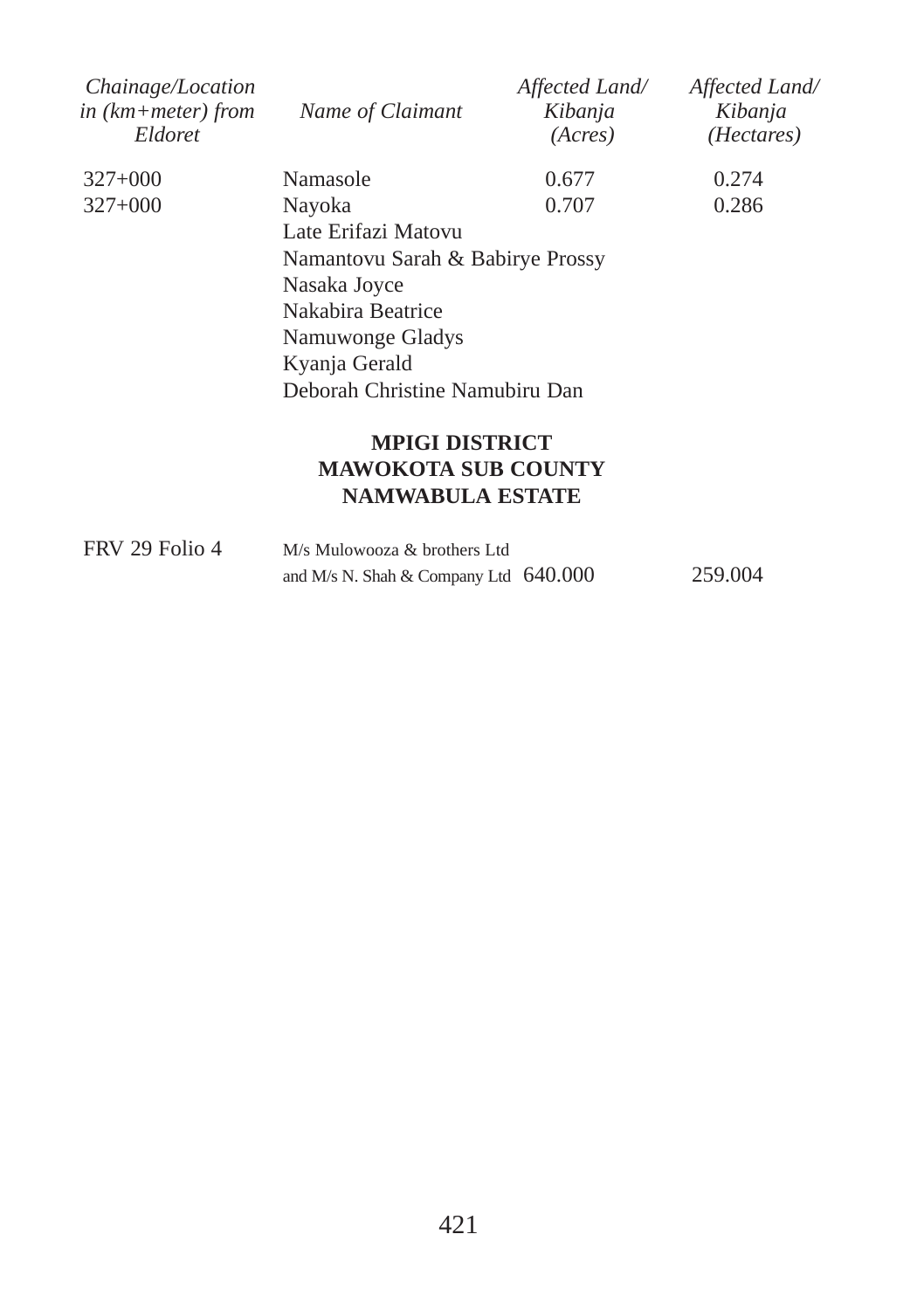#### PART 2

paragraph 3

MAPS OF THE LAND TO BE ACQUIRED FOR THE CONSTRUCTION OF THE CORRIDOR OF THE KENYA- UGANDA OIL PIPELINE PROJECT